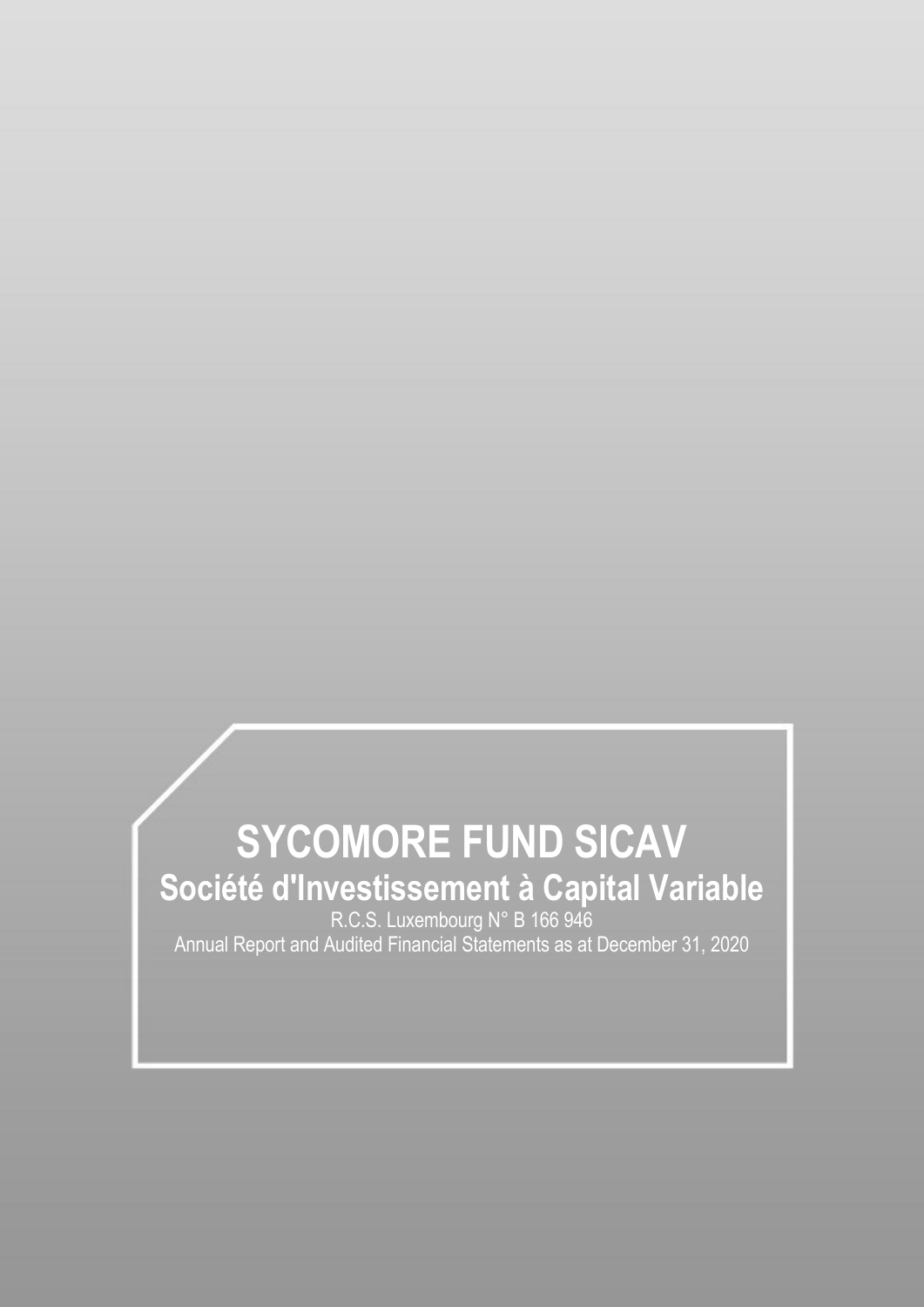SYCOMORE FUND SICAV - SYCOMORE ECO SOLUTIONS

SYCOMORE FUND SICAV - SYCOMORE HAPPY @ WORK

SYCOMORE FUND SICAV - SYCOMORE SELECTION RESPONSABLE (LUXEMBOURG)

SYCOMORE FUND SICAV - SYCOMORE SELECTION CREDIT (LUXEMBOURG)

SYCOMORE FUND SICAV - SYCOMORE PARTNERS (LUXEMBOURG)

SYCOMORE FUND SICAV - SYCOMORE NEXT GENERATION

SYCOMORE FUND SICAV - SYCOMORE SUSTAINABLE TECH\*

No subscription can be received on the basis of financial reports. Subscriptions are only valid if made on the basis of the current Prospectus and relevant Key Investor Information Document ("KIID") which will be accompanied by a copy of the latest available Annual Report and Audited Financial Statements and a copy of the latest available Semi-Annual Report, if published after such Annual Report and Audited Financial Statements.

\* This Sub-Fund was launched on September 9, 2020.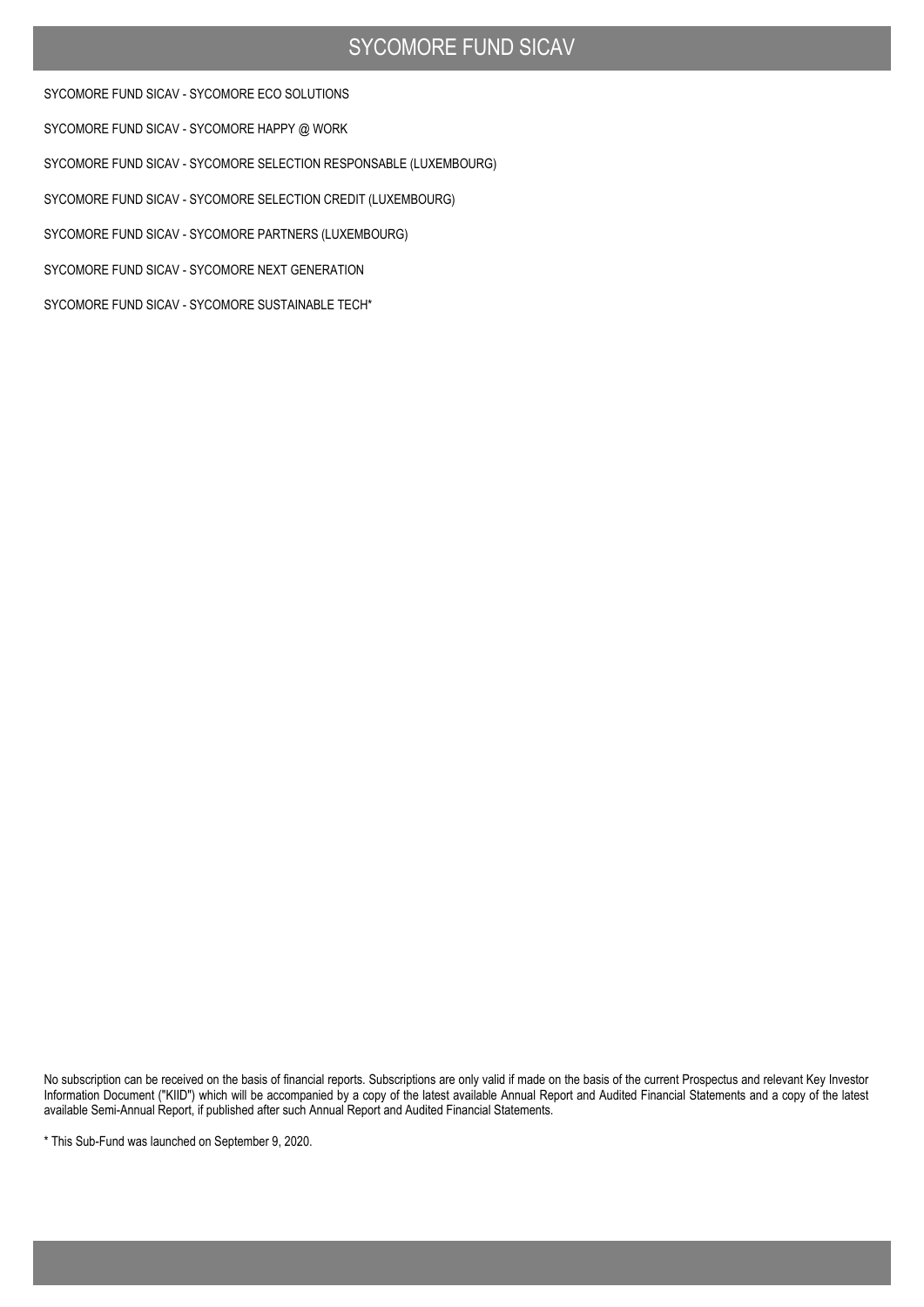### **Table of Contents**

| Organisation of the SICAV                                                                       | 3  |
|-------------------------------------------------------------------------------------------------|----|
| Directors' Report                                                                               | 5  |
| Independent Auditor's Report                                                                    | 16 |
| <b>Statistics</b>                                                                               | 18 |
| Combined Statement of Net Assets as at December 31, 2020                                        | 21 |
| Combined Statement of Operations and Changes in Net Assets for the year ended December 31, 2020 | 21 |
| SYCOMORE FUND SICAV - SYCOMORE ECO SOLUTIONS                                                    |    |
| Statement of Net Assets as at December 31, 2020                                                 | 22 |
| Statement of Operations and Changes in Net Assets for the year ended December 31, 2020          | 22 |
| Statement of Changes in Number of Shares                                                        | 22 |
| Securities Portfolio as at December 31, 2020                                                    | 23 |
| Financial derivative instruments as at December 31, 2020                                        | 23 |
| Portfolio Breakdowns                                                                            | 24 |
| Top Ten Holdings                                                                                | 24 |
| SYCOMORE FUND SICAV - SYCOMORE HAPPY @ WORK                                                     |    |
| Statement of Net Assets as at December 31, 2020                                                 | 25 |
| Statement of Operations and Changes in Net Assets for the year ended December 31, 2020          | 25 |
| Statement of Changes in Number of Shares                                                        | 25 |
| Securities Portfolio as at December 31, 2020                                                    | 26 |
| Financial derivative instruments as at December 31, 2020                                        | 27 |
| Portfolio Breakdowns                                                                            | 28 |
| Top Ten Holdings                                                                                | 28 |
| SYCOMORE FUND SICAV - SYCOMORE SELECTION RESPONSABLE (LUXEMBOURG)                               |    |
| Statement of Net Assets as at December 31, 2020                                                 | 29 |
| Statement of Operations and Changes in Net Assets for the year ended December 31, 2020          | 29 |
| Statement of Changes in Number of Shares                                                        | 29 |
| Securities Portfolio as at December 31, 2020                                                    | 30 |
| Portfolio Breakdowns                                                                            | 31 |
| Top Ten Holdings                                                                                | 31 |
| SYCOMORE FUND SICAV - SYCOMORE SELECTION CREDIT (LUXEMBOURG)                                    |    |
| Statement of Net Assets as at December 31, 2020                                                 | 32 |
| Statement of Operations and Changes in Net Assets for the year ended December 31, 2020          | 32 |
| Statement of Changes in Number of Shares                                                        | 32 |
| Securities Portfolio as at December 31, 2020                                                    | 33 |
| Portfolio Breakdowns                                                                            | 34 |
| Top Ten Holdings                                                                                | 34 |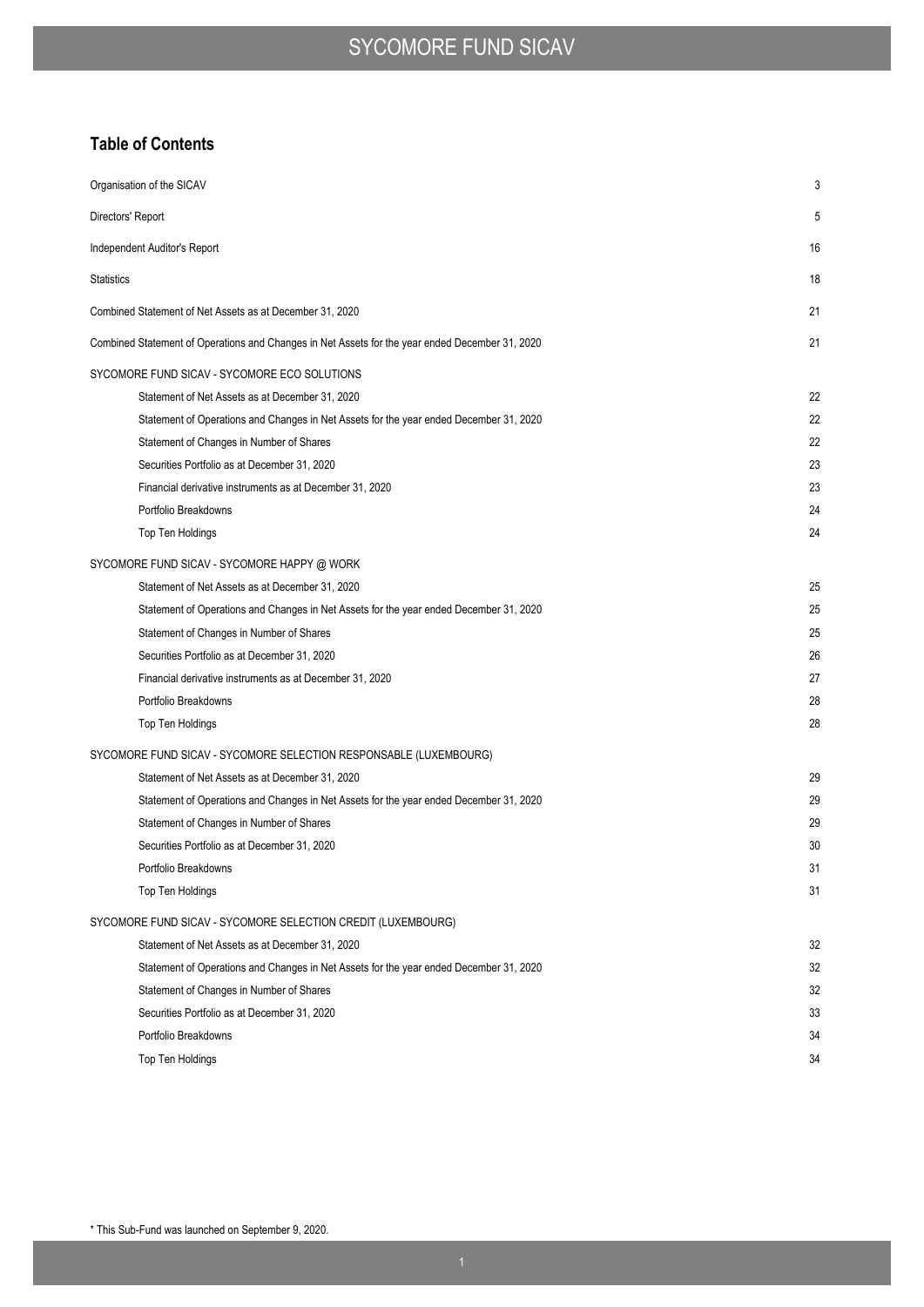### **Table of Contents**

| SYCOMORE FUND SICAV - SYCOMORE PARTNERS (LUXEMBOURG)                                     |    |
|------------------------------------------------------------------------------------------|----|
| Statement of Net Assets as at December 31, 2020                                          | 35 |
| Statement of Operations and Changes in Net Assets for the year ended December 31, 2020   | 35 |
| Statement of Changes in Number of Shares                                                 | 35 |
| Securities Portfolio as at December 31, 2020                                             | 36 |
| Portfolio Breakdowns                                                                     | 37 |
| Top Ten Holdings                                                                         | 37 |
| SYCOMORE FUND SICAV - SYCOMORE NEXT GENERATION                                           |    |
| Statement of Net Assets as at December 31, 2020                                          | 38 |
| Statement of Operations and Changes in Net Assets for the year ended December 31, 2020   | 38 |
| Statement of Changes in Number of Shares                                                 | 38 |
| Securities Portfolio as at December 31, 2020                                             | 39 |
| Financial derivative instruments as at December 31, 2020                                 | 41 |
| Portfolio Breakdowns                                                                     | 42 |
| <b>Top Ten Holdings</b>                                                                  | 42 |
| SYCOMORE FUND SICAV - SYCOMORE SUSTAINABLE TECH*                                         |    |
| Statement of Net Assets as at December 31, 2020                                          | 43 |
| Statement of Operations and Changes in Net Assets for the period ended December 31, 2020 | 43 |
| Statement of Changes in Number of Shares                                                 | 43 |
| Securities Portfolio as at December 31, 2020                                             | 44 |
| Portfolio Breakdowns                                                                     | 45 |
| <b>Top Ten Holdings</b>                                                                  | 45 |
| Notes to the Financial Statements                                                        | 46 |
| Unaudited Information                                                                    | 54 |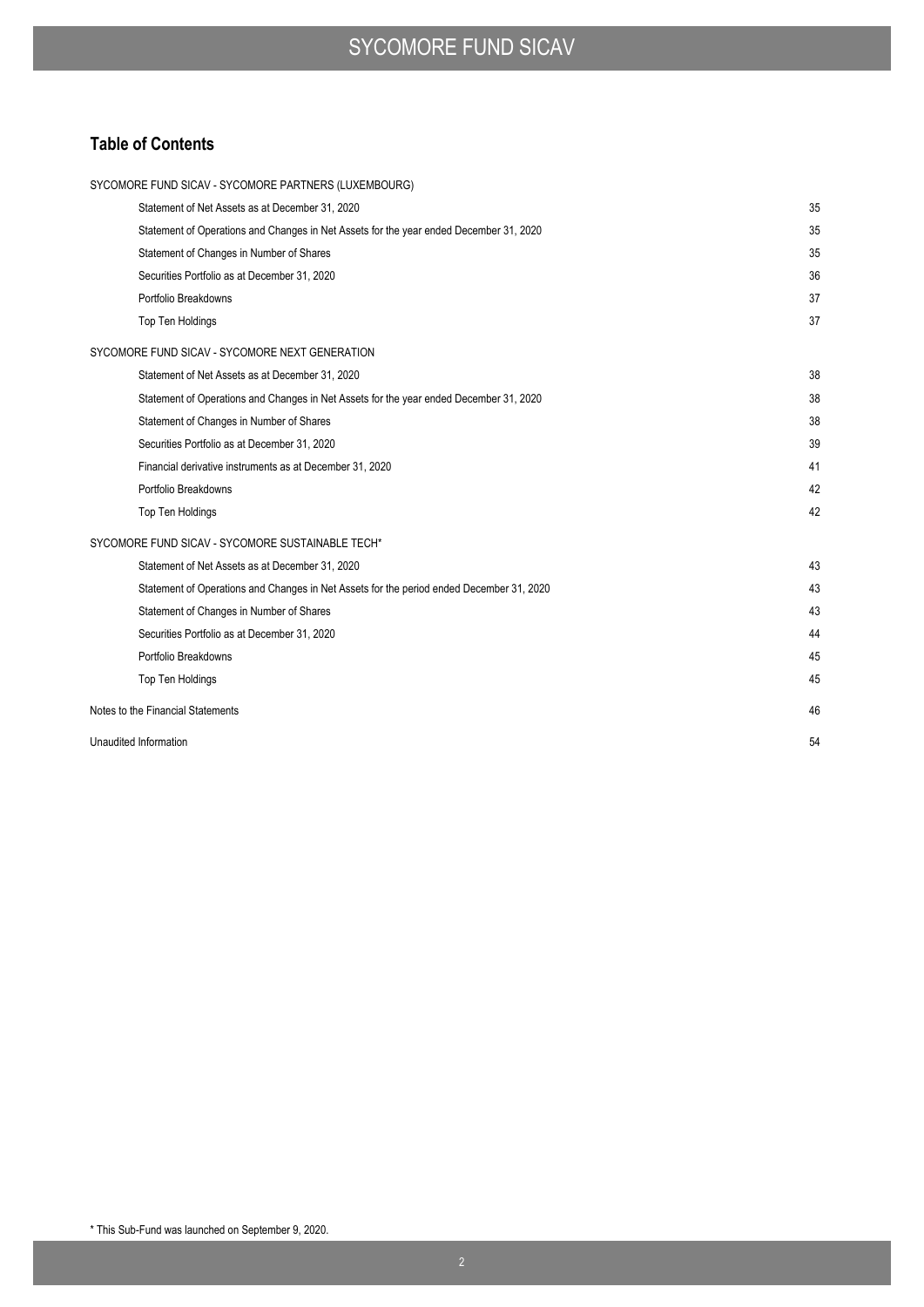### **Organisation of the SICAV**

### **Registered Office**

60, avenue J.F. Kennedy L-1855 Luxembourg, Grand Duchy of Luxembourg

### **Board of Directors:**

*Chairman of the Board of Directors:* 

Emeric PREAUBERT Chief Executive Officer Sycomore Asset Management 14, avenue Hoche, F-75008 Paris, France

*Board of Directors Members:* 

Jean-Baptiste BLANC Head of Legal and Compliance Sycomore Asset Management 14, avenue Hoche, F-75008 Paris, France

Frédéric PONCHON Portfolio Manager Sycomore Asset Management 14, avenue Hoche, F-75008 Paris, France

Richard YI Chief Operating Officer Sycomore Asset Management 14, avenue Hoche, F-75008 Paris, France

#### **Management Company**

Sycomore Asset Management 14, avenue Hoche, F-75008 Paris, France

#### **Directors of the Management Company**

Emeric Préaubert, Chief Executive Officer Cyril Charlot, Deputy Managing Director, Co-responsible for management Christine Kolb, Strategy and Development Director

#### **Initiator**

Sycomore Asset Management 14, avenue Hoche, F-75008 Paris, France

### **Investment Manager**

Sycomore Asset Management 14, avenue Hoche, F-75008 Paris, France

### **Distributor**

Sycomore Asset Management 14, avenue Hoche, F-75008 Paris, France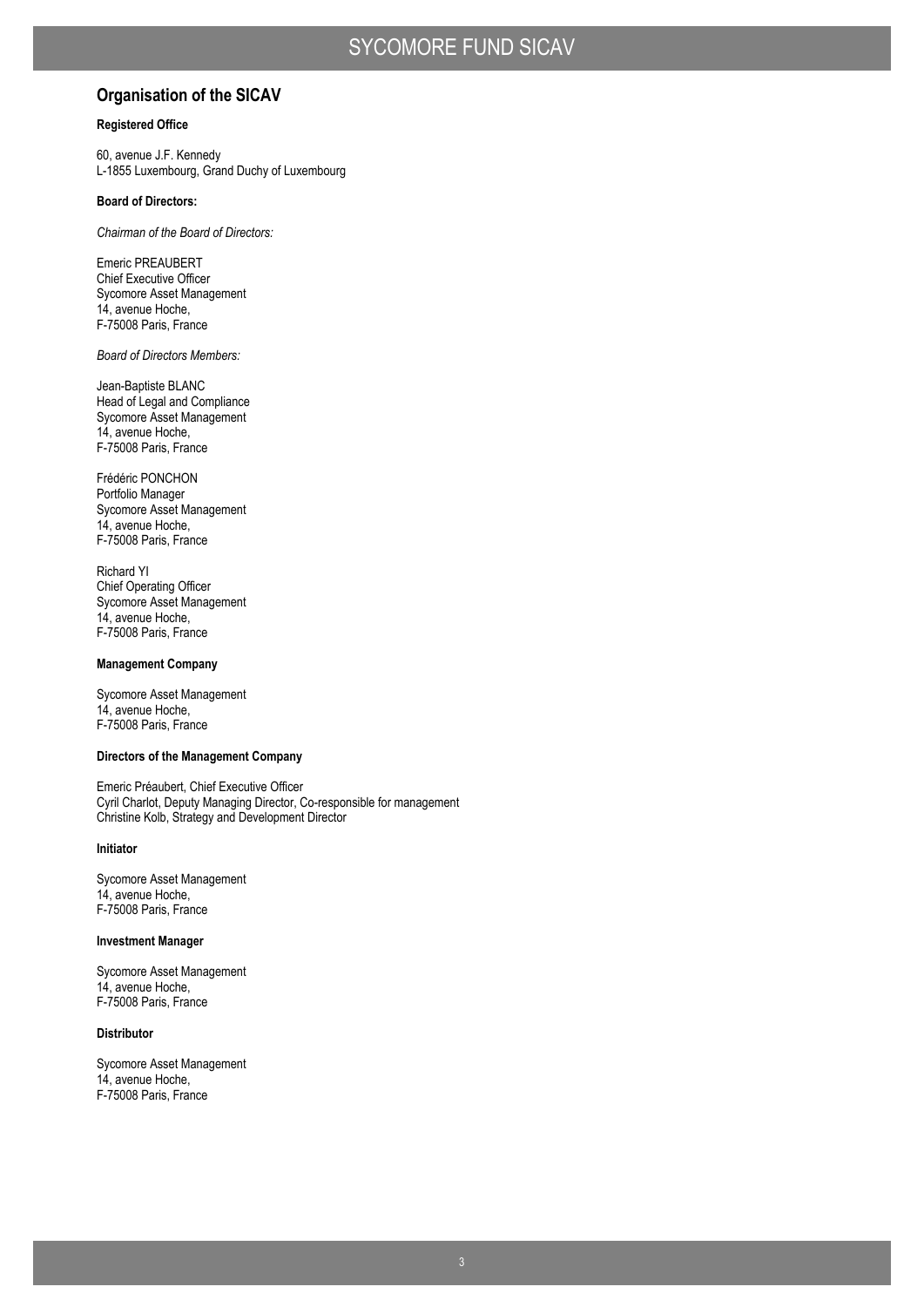### **Organisation of the SICAV (continued)**

### **Depositary Agent, Registrar, Transfer Agent, Domiciliary Agent and Administrative Agent**

BNP Paribas Securities Services, Luxembourg Branch 60, avenue J.F. Kennedy L-1855 Luxembourg, Grand Duchy of Luxembourg

### **Independent Auditor**

Ernst & Young 35E, avenue J.F. Kennedy L - 1855 Luxembourg, Grand Duchy of Luxembourg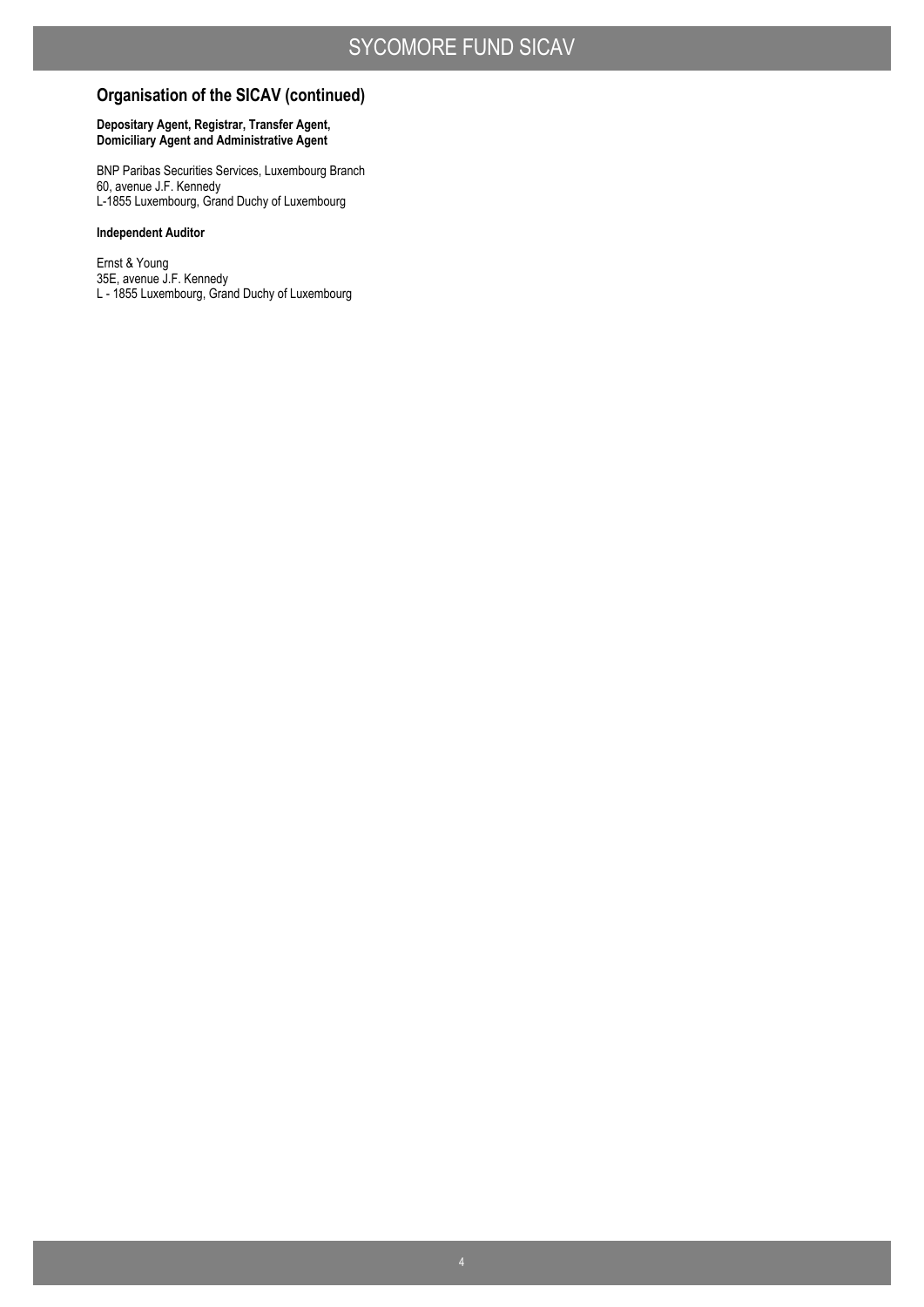### **Directors' Report**

### SYCOMORE FUND SICAV - SYCOMORE ECO SOLUTIONS

### January:

Environmental transition as an investment theme is currently enjoying a strong momentum in the context of the European Green Deal and growing awareness from citizens and companies alike. Against this backdrop, the portfolio has posted a robust performance, led by Alfen. The Dutch company - active in the areas of smart grids, energy storage and charging stations for electric vehicles - has already won several large contracts so far this year. In addition to benefiting from structural trends in mobility, Alstom benefited from talks of a possible deal with Bombardier. Voltalia and Boralex remained on an upward trend after reporting robust operating income data, and as investors' appetite for such assets continues to grow.

#### February:

In the first half of February, markets remained buoyant - as they had been in January - before starting to tumble, impacted by concerns over the coronavirus. In this environment, the fund largely outperformed its benchmark as our stock selection within industrials and utilities remained particularly favourable. On an individual basis, leading contributors to performance included Tomra Systems, Schneider Electric, Neoen, Alfen and TPI Composites after these companies reported strong annual earnings and robust outlooks. Conversely, Befesa, which relies on China as a major pillar for its future growth, ranked among the weakest contributors. Finally, Tekmar has downgraded its growth outlook for the year closing in March 2020 due to disruptions affecting its supply chain.

#### March:

The severity of the Covid-19 crisis caused markets to tumble and has led to over 40% of the world's population living in lockdown. With no visibility at this point on an exit to the crisis, the governments' pledges to support companies are not sufficient to address investors' fears over the economic consequences of this unprecedented situation. In this environment, the fund's sector allocation detracted from performance, as we were absent from healthcare and consumer goods but over-exposed to industrials. Among the leading detractors, companies operating within the waste industry (Véolia, Séché, Suez and Renewi) and the building materials sector (Weinerberger, Saint-Gobain, Rockwool) are impacted by the sharp slowdown in output. On the other hand, renewable energy players such as Orsted, SCA (forestry) and SIG Combibloc (competitor of TetraPack) resisted well.

#### April:

The fund outperformed in a rising market, amid discussions over how to lift lockdown restrictions in Europe and over public support to the economy in all its various forms. Against this backdrop, the leading contributions to performance were found within the industrial, basic materials and utilities sectors. The performances posted by renewable energy companies were resilient and development projects have continued for players such as Orsted, Voltalia and Solaria, despite the public health crisis. After issuing reassuring statements following their recent under-performance, SPIE and Séché Environnement rebounded sharply. Alfen, Umicore and Prysmian rank among the fund's top performers. We initiated a new position in Elia, a network operating company in Germany and Belgium, which is not particularly impacted by the Covid-19 crisis.

#### May:

In May, the market continued to rebound, buoyed by the gradual easing of lockdown measures, the decline of the epidemic and hopes of a rapid economic recovery. The announcements made in Europe pushing for a recovery fund focused on a "Green Deal" supported several of the themes we focus on within the fund, helping the fund outperform its index. Leading contributors to performance this month included cyclical stocks with exposure to the building and renovation industry, Rockwool, Kingspan and Saint-Gobain in particular, as well as Accell and Shimano in the cycling industry, as 'green mobility' gains stronger support. The plan also appears to remain constructive for renewables and electrification; this enabled TPI Composites, Vestas and Prysmian to deliver strong returns.

#### June:

Alfen was the leading contributor to performance in June and on a year-to-date basis. This key player in the energy transition completed a €51 million capital increase in June which will strengthen its ability to fund the group's many business development projects, covering smart grids, electric vehicle charging stations and energy storage solutions. Solaria also posted a strong rise after its two new projects in Toledo (280 and 350 MW) were granted authorizations; these will bring the group's total capacity to 5.5 GW, suggesting that it should comfortably exceed its initial target of 3.32 GW by the end of 2023. Conversely, Biffa recorded the weakest performance within the portfolio following a £100 million capital increase.

#### July:

The fund outperformed the index in July thanks to stock selection within industrial and energy stocks, and the sectors are buoyed by the environmental transition. Alstom was the leading contributor during the month, lifted by its resilient sales and order book. We have kept our position considering the potential growth of rail investments in the years to come and the group's potential for margin expansion. Orsted, TPI Composites and Vestas also posted strong performances, as Europe confirmed its ambition to increase offshore wind capacity from 12 GW to 450 GW by 2050 and the US announced several measures to support on-shore wind farms.

#### August:

In August, the fund further increased its lead relative to the benchmark, thanks to the strong earnings reported by Alfen - the top contributor to performance - and the stock's three-fold rise since the beginning of the year. The company recorded a 47% growth in profitable sales during the first half, driven by the favorable momentum across its three segments (electric vehicle charging stations, smart grids and energy storage). Voltalia, Neoen and Solaria also contributed positively, with renewables producing more electricity than fossil energies for the first time ever within the European Union during the first half of 2020. Finally, Vestas continued its summer rebound after reinstating the guidance it had suspended in April and ultimately confirming a limited impact from the health crisis, for this world leader in the wind turbine industry.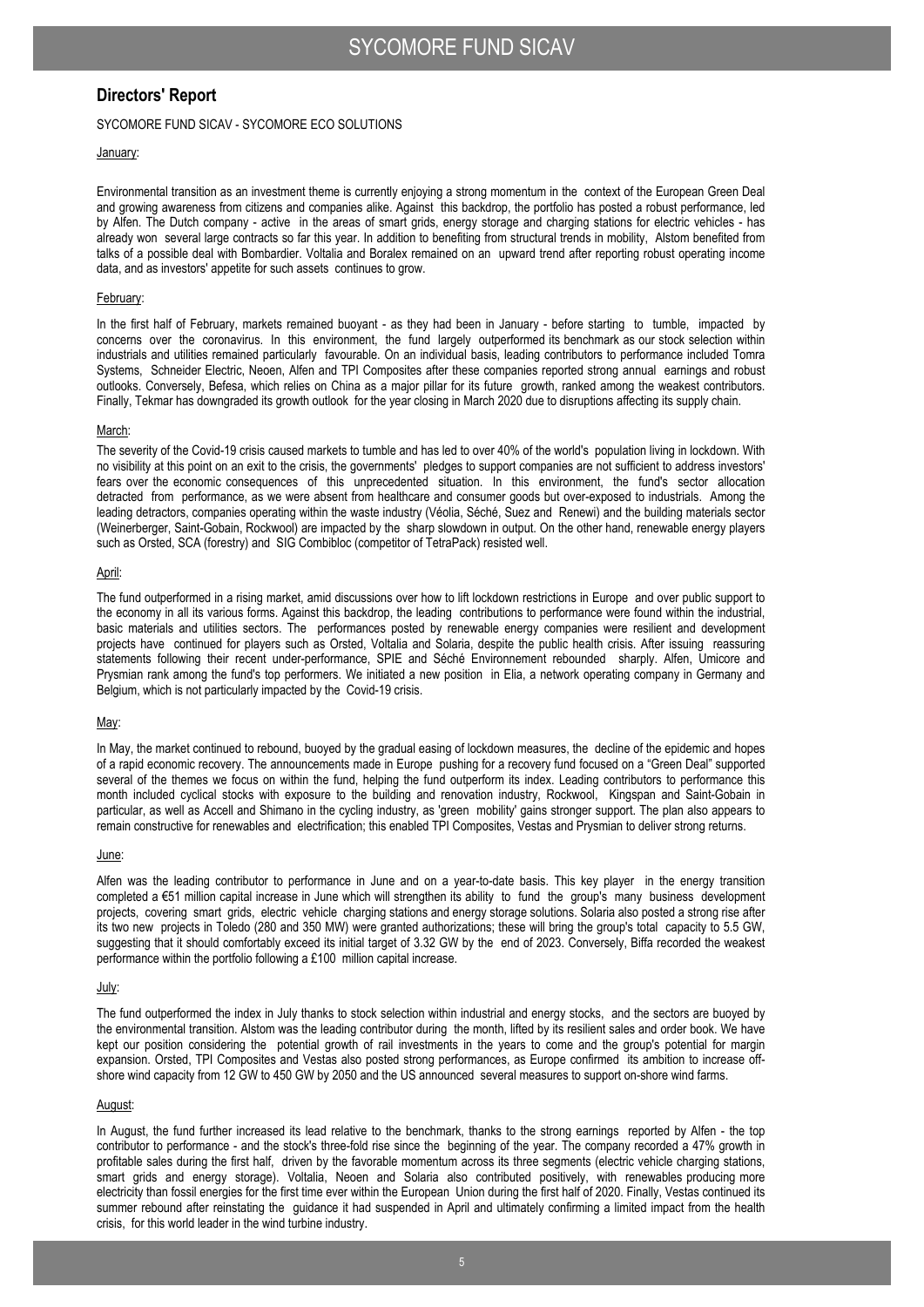### September:

The French government unveiled the details of its 2020/2022 recovery plan at the beginning of the month, in which €30 billion of the €100-billion investment plan will be allocated to fund the energy transition. Therefore, companies offering solutions to address major environmental issues should benefit from additional support in the next three years. In this context, the fund outperformed its benchmark. Voltalia suffered after a downward revision of its Ebitda guidance, due to the depreciation of the Brazilian real, low wind levels in Brazil and construction delays with their new power stations. However, the company continues to enjoy a strong sales momentum. Profit taking also affected Alfen, which nevertheless remained the leading contributor to the year-to-date performance. On the other hand, Cropenergies benefited from the strong rebound in ethanol prices and Covestro rallied amid M&A rumors.

#### October:

Awareness that 'green' stimulus plans are needed is rising throughout the world, as demonstrated by the EU climate law adopted by the European Parliament, including a carbon neutrality objective for 2050, and by China and Japan announcing very similar ambitions. Nevertheless, the new lockdown measures being considered in Europe inevitably weighed on markets and on the fund's performance, which posted sharp losses but proved more resilient than the benchmark. In October, we trimmed our position in Alfen after the stock rallied by over 250% since January; we also reduced exposure to renewable energy project developers such as Solaria, Boralex and Voltalia. On the other hand, we reinforced Shimano, which is benefiting from the new cycling craze, and took part in the IPO of Compleo Charging Solutions, Germany's leading EV charging station company.

#### November:

The fund continued to post the robust performances it has enjoyed in 2020 and rallied in November following the election of Joe Biden, which strengthened the momentum driving 'green' stocks. The portfolio also benefited from encouraging news on the vaccine front, suggesting that the economic recovery could be stronger in 2021. Despite the fund's absence from a number of sectors (due to their negative environmental impact) that recorded particularly sharp rebounds, such as air travel or the oil industry, the fund posted strong returns, demonstrating that it was generally unaffected by the sector rotation. We took advantage of the rebounds posted by Covestro, Bouygues, AMG and Eiffage to sell these positions and strengthen the fund's 'green' positioning. We also initiated a new position in Plastic Omnium, after the company presented an ambitious plan on hydrogen, including a \$3 billion sales target for 2030 on these new technologies.

### December:

Despite the major market disruptions caused by the pandemic in 2020, Sycomore Eco Solutions posted remarkable performance. The environmental transition thematic was, indeed, the key winner during the period. The health crisis and its consequences for the economy and for mobility provided a glimpse into what was required to meet the Paris Agreement: an annual 4 to 5% drop in greenhouse gas emissions, to be repeated every year until 2050. More than ever before, the conditions that will allow the environmental theme to perform are now aligned: public awareness of the need for change, economically-viable green solutions, innovation and favorable public policies. Without denying that the economy will remain impacted by the restrictions and the social consequences of Covid-19, the European recovery fund and the recent announcements made in the US provide a structural boost for the "green" thematic, which should continue to grow.

#### SYCOMORE FUND SICAV - SYCOMORE HAPPY @ WORK

#### January:

Sycomore Happy@Work outperformed its benchmark in January. Salesforce, Microsoft and Progressive continued to rally, as investors remained confident in the companies' long-term growth potential. Medicrea posted a sharp rise after the company announced it has entered into discussions over a possible strategic partnership. FNAC and Maisons du Monde, on the other hand, were impacted by the strikes in France over the Christmas period - a crucial time for the retail industry.

During the month, we added Edenred to the portfolio, a company specialized in prepaid services for businesses and displaying strong growth prospects. Edenred's mission - focused on improving the quality of life of its employees and other stakeholders - makes the company a natural candidate for our fund.

#### February:

The fund outperformed its benchmark in a volatile market affected by the coronavirus epidemic. Nexi rallied after the company reiterated its mid-term guidance and pushed on with the execution of its transformation programme. Schneider Electric also posted gains on the back of a better-than-expected 2019 financial year. However, fears over the short-term impact of the coronavirus on the travel industry caused stocks in Amadeus to fall. Xilam also declined after missing consensus forecasts, although the long-term trends for contents distribution remain buoyant. During the month, we added Costco to the portfolio. The company is a good example in human capital management within the retail industry, which tends to be hard on its employees.

#### March:

With market volatility reaching levels rarely seen in history, our fund outperformed its benchmark thanks to our investments in quality companies with strong balance sheets. In todays' environment, most of our holdings - such as Microsoft, BioMérieux, Costco and TeamViewer - are proving resilient and have contributed positively to the fund's performance. However, a few stocks, including Technogym and SPIE, have suffered from the temporary impact of the lockdown, despite their favorable long-term outlook. We took advantage of the elevated market volatility to invest in liquid and high-quality companies such as L'Oréal, Estée Lauder, PayPal and AXA. These companies are proactively supporting their employees during this crisis - initiatives that stand out and have a durable impact on staff retention and engagement.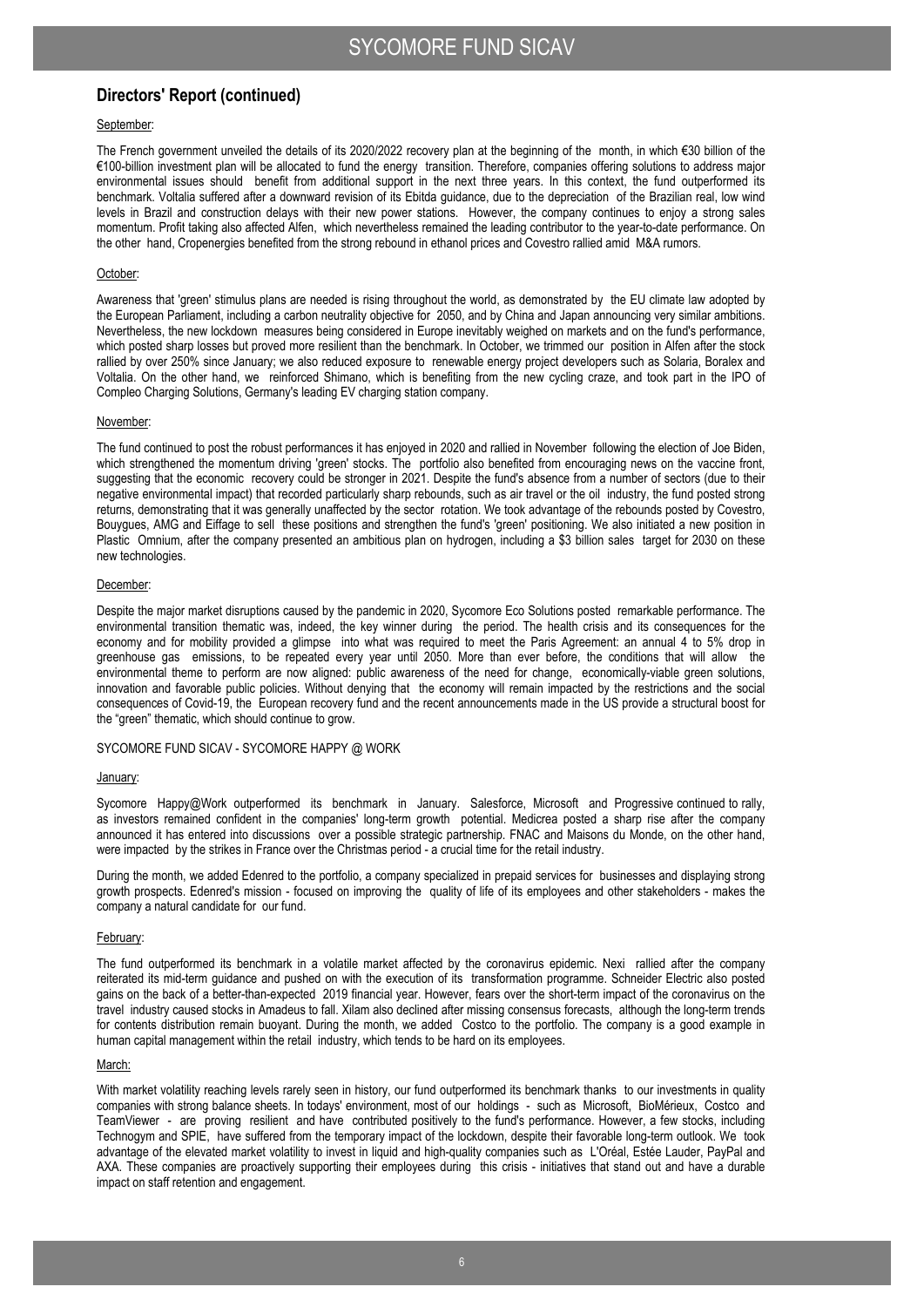### April:

The fund outperformed during the month thanks to a positive balance between defensive stocks and assets poised to gain from the recovery. Tech stocks such as Microsoft or TeamViewer performed well, as these companies are benefiting from widespread remote working. Spie, First Republic Bank and Mastercard rebounded after reporting better-than-expected earnings. Conversely, some companies have suffered from the social distancing measures, including Heineken and Campari due to the closure of bars and restaurants, and Edenred, across all of its business segments. We initiated new positions in Roche and AstraZeneca, a leader within the pharma industry both in terms of innovation and human capital. Finally, we are keeping a close watch on how companies manage the current crisis and its impacts, particularly with regards to their employees.

#### May:

The fund outperformed its benchmark in May, thanks to its diversification between defensive and cyclical positions, despite the sharp market rotation observed recently in favor of value stocks. Ayden continued to post a robust performance, driven by a strong long-term outlook. Retail companies, such as Ulta Beauty, benefited from the easing of lockdown measures. L'Oréal and Ubisoft underperformed on the back of profit taking. We have continued to position the fund with a long-term view, while monitoring closely the evolution of the health crisis. During the month, we initiated new positions in Zalando and ServiceNow, two "people-oriented" companies exposed to structural trends that are gaining momentum with the crisis: e-commerce and the digitalization of the workplace.

#### June:

In June, the fund underperformed its benchmark following the sector rotation in favor of "value" stocks. Adobe rallied after the company released earnings that were better than expected. Mediawan rebounded sharply as the founders, together with KKR and other investment funds, launched a tender offer. Conversely, Ulta Beauty was affected by fears over the spread of the virus in the United States. BioMérieux also declined on profit taking. We continued to position the portfolio with a long-term perspective, by investing in quality companies displaying strong growth potential and leading human capital practices. We added Bengo4 to the portfolio - a Japanese company offering electronic signature services. Bengo4 stands out from the crowd with a distinctive corporate mission that inspires its employees.

#### July:

During this volatile month, the fund outperformed its benchmark. Performance was driven by Medicrea and Devoteam, after public takeover bids were announced on these two companies. Sopra, Focus Home Interactive, Thermo Fisher, Paypal and Sika also performed well on the back of better- than-expected earnings. Conversely, the half-year earnings reported by Eiffage's motorway business were heavily impacted by the dramatic drop in traffic during lockdown; Relx also suffered from the disruptions to its events business during the pandemic. In July, we strengthened our positions in Unilever and SAP, two quality employers. Unilever should benefit from its optimized product portfolio, while SAP stands to gain from the faster adoption of its Cloud services.

#### August:

In a bullish market, Sycomore Happy@Work continued to outperform its benchmark. Salesforce and Zalando rallied further this month after releasing outstanding quarterly earnings, as did Voltalia, which successfully met its annual targets after several projects were confirmed for the next quarter. Conversely, Focus Home suffered from profit taking after a recent rally and New Work was negatively impacted by several analyst recommendation changes, although both companies reported earnings in line with expectations. During the month, we initiated a new position in Alfen, an innovative and human-size company, benefiting from the structural trends supporting the energy transition.

#### September:

Despite high market volatility, the fund was resilient and outperformed its benchmark. Nexi and Adyen were lifted by better than expected sales trends in the European payments market. The rise of packaging prices in the United States benefited Smurfit Kappa. However, uncertainty over the elections in the United States and the market rotation towards value stocks weighed on US technology stocks such as Microsoft and Salesforce, despite their resilient growth profile over the long-term. During the month, we took part in the Hut Group's IPO - a global e-commerce group based in the United Kingdom, which advocates a dynamic and entrepreneurial work culture for its young employees.

#### October:

In a down market, the fund proved more resilient than its benchmark. Christian Dior, L'Oréal, The Hut Group, Thermo Fisher and First Republic posted positive returns after reporting strong third quarter earnings. Not only did EDPR release better than expected results, investors also began to give credit to the company's strong exposure to the US market, lifting its stock price. Conversely, SAP suffered after the company pushed out its long-term targets. After a major rally, profit taking impacted Nexi's stock price, although the potential merger with SIA offers attractive prospects for the long term. During the month, we initiated a new position in HelloFresh, a young and fast-growing company which is poised to benefit from the tighter Covid-related restrictions.

#### November:

The market reacted positively to the vaccine announcements, and stocks most severely affected by the pandemic rebounded sharply. The fund's under-performance over this month is primarily driven by our absence from the oil & gas sector and our underweight position in financials. However, the fund performance has remained significantly better than its benchmark on a year-to-date basis. The main contributors to performance were Nexity, BMW, Ulta Beauty, SPIE and Technogym. Against this backdrop, we continued to diversify our portfolio with cyclical companies demonstrating strong human capital culture such as KBC, American Express and Capital One. We also initiated positions in Fortnox and Asahi, companies that are deploying significant resources to attract the best talents in highly competitive industries.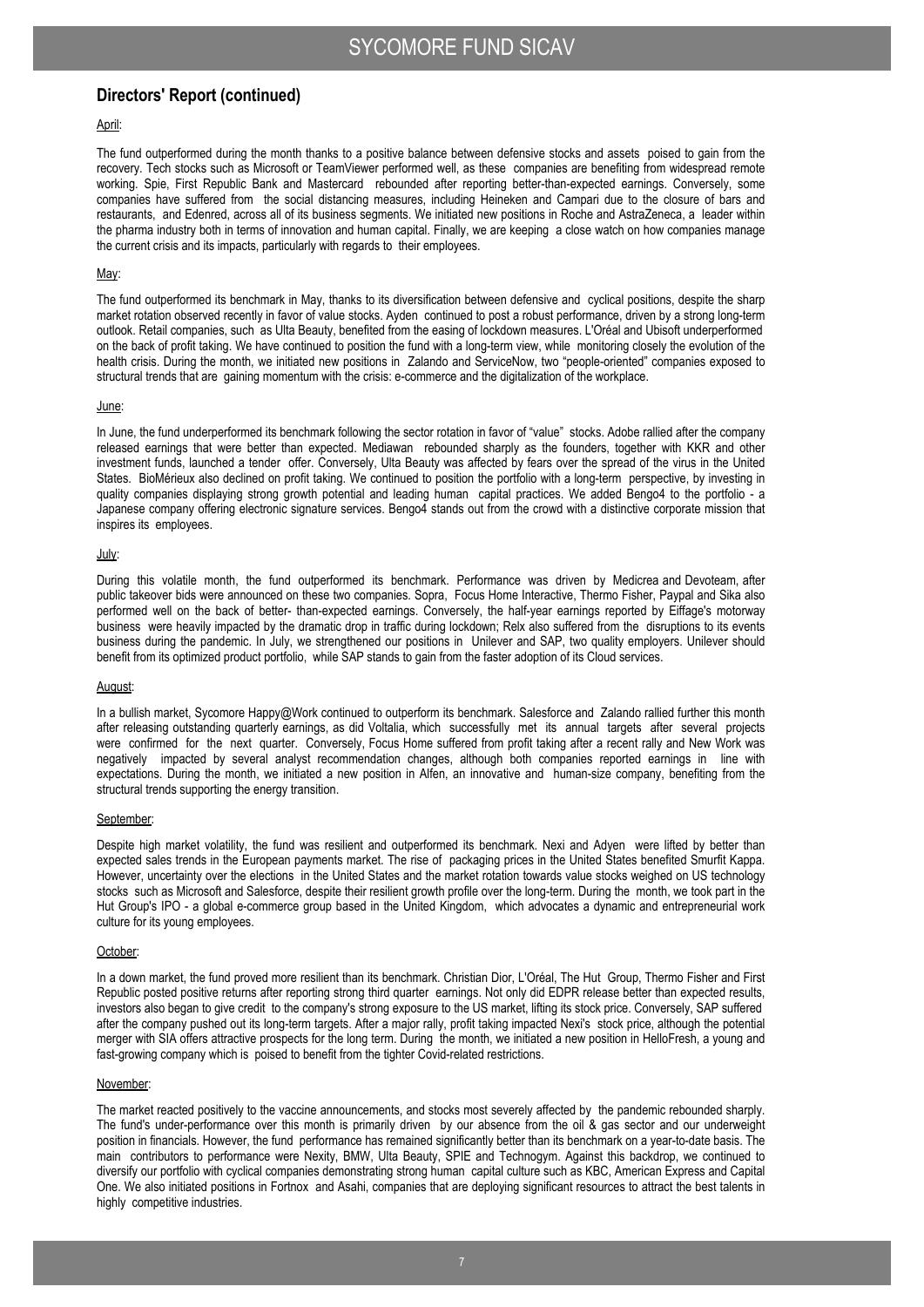#### December:

The fund significantly outperformed its index during the month thanks to its diversified stock selection. Leading contributors to the fund's performance came from a variety of sectors, including video games (Focus Home), renewable energy (Voltalia, EDPR), technology (Fortnox), e-commerce (HelloFresh, the Hut Group) and financials (Capital One). Conversely, AstraZeneca and Salesforce suffered due to the prices paid for recent takeovers (Alexion and Slack, respectively), despite their strong strategic rationale. During the month, we took profits on our position in Progressive. We also added Nanobiotix, a leader in nanomedicine for cancer treatment. The company offers its staff a strong sense of purpose with meaningful corporate projects.

#### SYCOMORE FUND SICAV - SYCOMORE NEXT GENERATION

### January**:**

News from Iran and the Coronavirus very much dominated the start of the year. The US market kept its lead over European and emerging markets, which are more affected by these events. With uncertainties rising, interest rates took a downward turn, particularly in Italy, where the first regional election results confirmed the coalition's comfortable position.

After a strong 2019, we reduced the fund's exposure to European equities. Alstom stocks are lifted by the popular theme of 'sustainable mobility' and continued its rally that began in December. Salesforce, Alphabet and Microsoft posted strong gains during the period. The fund's exposure to Italian sovereign bonds also contributed positively to the fund's performance**.** 

#### February:

Although it had seemed contained at the beginning the month, the coronavirus epidemic has spread and is now also affecting European countries. The measures taken to limit further infections will have an impact on the economy and will lead to downward revisions to 2020 earnings estimates. The speed at which the disease will spread and how long the restrictions will remain in place will determine the market's behavior over the short term. We have decided to trim our exposure to equities in order to protect the portfolio in a low-visibility environment. In a similar vein, we took profits on some of our Italian sovereign bonds and have kept our US Treasury positions.

### March:

The major public health crisis triggered by the Coronavirus has shut down the economy in many countries and caused dramatic losses across financial markets. The uncertainties over our ability to find suitable responses to this disease are generating major concerns over the time required to return to the "normal" state. The strong economic and monetary actions from governments and central banks were fast, massive and involve unprecedented sums of money. This helped stabilize the fixed income and money markets at the end of the month. It is still too early for companies to be able to quantify the impact of this crisis on their business. In this environment, we reduced portfolio risk and used the month-end rebound to trim our equity exposure.

#### April:

The stabilization of the health crisis and massive intervention from central banks enabled markets to rebound. Corporate bonds also made a strong positive contribution to the fund's performance during the month. Credit spreads continue to deliver attractive returns for the time being. Our investments in the United States benefited from investors shifting their attention to technology companies.

The easing of lockdown restrictions will be the next step towards normalization, though companies only have very poor visibility on what is in store for the rest of the year. Considering the depth of the crisis, we remain cautious over the likelihood of a fast economic recovery and will adjust our positions regularly in the wake of any market upswings.

#### May:

Positive news on the health crisis front enabled most countries to begin lifting their lockdown measures, raising hopes of a recovery of the world's economies. Governments continued to make announcements on stimulus plans, particularly in Europe, where an ambitious initiative was unveiled. The themes that are benefiting from these investments posted attractive returns: healthcare (Sanofi, Philips, Roche) and green growth (Voltalia, Alstom, Rockwool). We have continued to strengthen our positions in these sectors. Finally, the technology sector continued to rally, driven by a shift to digitalisation that has gained momentum with the crisis confirmed by Paypal's reported earnings. Corporate bonds also contributed positively, as did Italian sovereign debt supported by the European stimulus plans.

#### June:

Economic indicators have shown that the improvement supporting the market rebound is lasting. While the health crisis appears to have stabilized in Europe, other countries have seen the situation worsen (US, India, Brazil), which could generate volatility in the weeks to come. At the beginning of the month, we continued to strengthen our equity exposure, before taking some profits on stocks that had performed particularly well (Axa, PayPal, Crédit Agricole, Microsoft, Unibail). The bond envelope, which has been steadily increased over the past three months, benefited from the resilience of credit spreads, amid renewed investor interest for these assets. Central bank action, reiterated during the meetings held during the month, continued to provide historically strong monetary support.

### July:

The headway made in European relief and funding mechanisms prompted us to strengthen our exposure to European equities early in the month. Portfolio companies operating in sectors poised to gain from these investment plans, including healthcare (Philips) and sustainable mobility (Alstom) rallied during the month. The technology sector continued to benefit from investment inflows (Alibaba, Alphabet, Amazon) and robust earnings publications (SAP, Cap Gemini). The outcome of the European summit was favorable for rates on Italian sovereign bonds, which continued to converge. The environment was also constructive for the corporate bond market. We strengthened our hedging on the dollar during the month.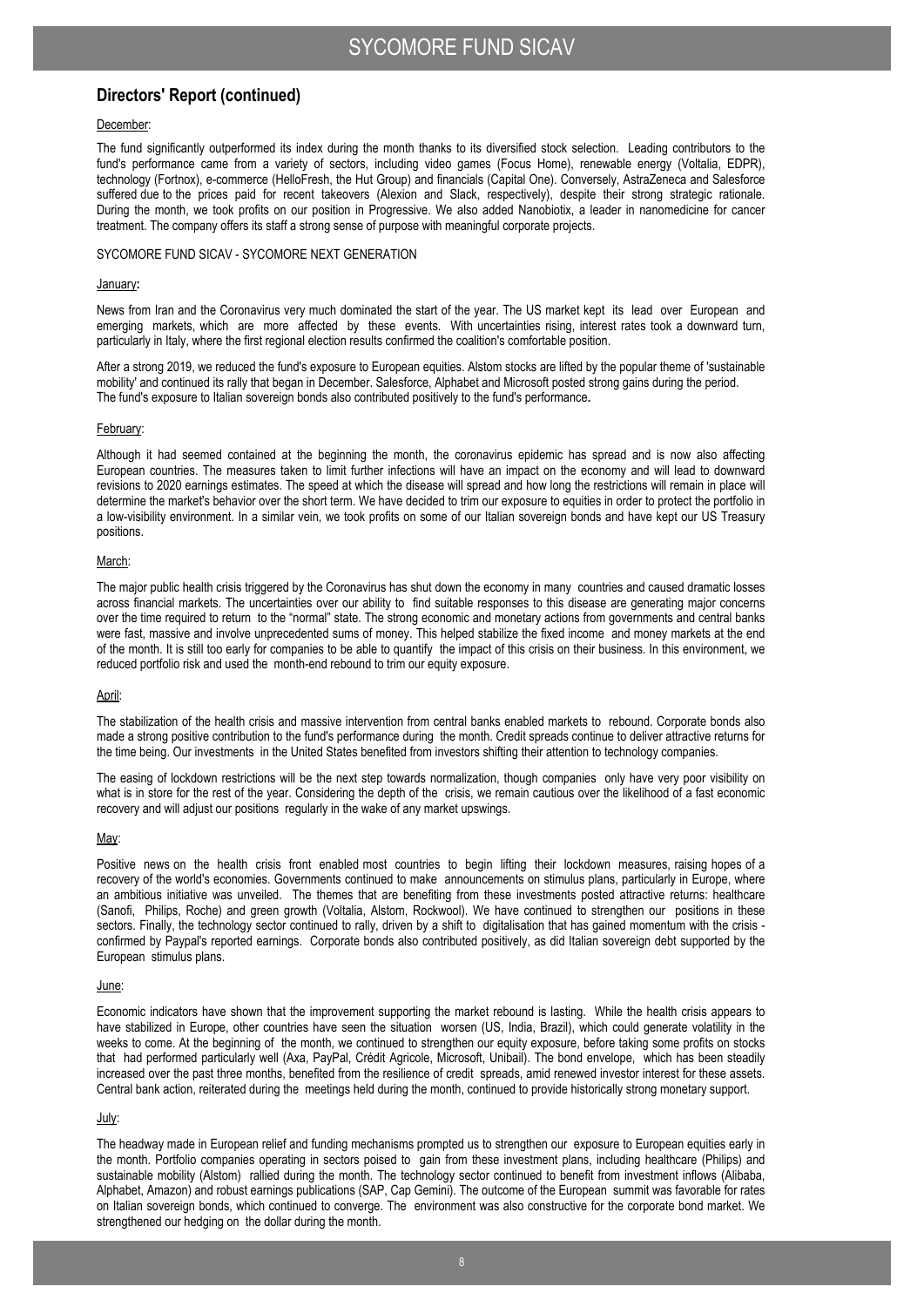### August:

The markets remained on an upward trend in August and equity indices posted positive performances, particularly in the US. Investors continued to show a great deal of interest in the technology sector. Within the fund, Salesforce rose sharply following the company's earnings publication; other portfolio stocks - Microsoft, Adobe or Alphabet - also posted considerable gains. Investors also showed a great deal of interest in energy efficiency and renewable energy stocks, a trend which benefited Voltalia and Rockwool. At this point in time, investors are focusing more on positive earnings momentum than on valuation levels, which are starting to become elevated. Bouygues released better-than-expected earnings, while the healthcare sector declined. After the positive performances recorded in August, we have kept our equity exposure levels but have increased our vigilance. The corporate bond portfolio generated an attractive carry, while our dollar hedging strategies helped to limit the impact of the currency's depreciation.

#### September:

The rising number of Covid-19 cases in Europe weighed on stock markets, while in the United States, the technology sector suddenly stopped its rise. The upcoming election in the US - with the candidates' programs still rather vague at this stage - also had an impact. Against this backdrop, we chose to reduce our equity exposure. The payments theme continued to rally (Adyen, Nexi) and Trigano released excellent earnings. We took part in UnifiedPost's IPO. We sold our positions in Cap Gemini and Ulta Beauty after their rallies over recent months and added Siemens Healthineers, Sony and DocuSign to the portfolio. We shall keep a close eye on volatility movements in the weeks to come with a view to increasing our exposure, particularly to US equities. We continued to reduce our dollar hedging after the move that drove the EUR to 1.18 USD. After posting a steady rise since May, corporate bonds saw their spreads widen in the second half of the month. We maintain our positions in this segment.

#### October:

The new lockdown restrictions enforced in most European countries in an attempt to curb the resurgence of the virus are jeopardizing any prospects of a recovery in Q4 and led to severe risk- aversion. Against this backdrop, US and Asian stocks- such as Sony and Shimano - performed better, lifted by better-than-expected earnings. In Europe, portfolio companies reported satisfactory third quarter earnings (Peugeot, Carrefour, Christian Dior, Vivendi, L'Oréal, ST Micro), with the exception of SAP. After posting a steady rise at the beginning of the month, corporate bonds suffered from the tensions that have been brewing up over the past few days. The US election outcome and the results from the first vaccine approvals will be the main catalysts in the weeks to come. The equity component continuous to be positioned with a long-term view by investing in quality companies supported by positive structural drivers. We therefore initiated a new position in DocuSign, an innovative company offering electronic signature services, poised to benefit from the drive to accelerate digitalization in the current context.

#### November:

The US election, including the victory of Joe Biden, was the first catalyst of a sharp market movement which gained momentum following the release of positive news on the imminent arrival of the first vaccines.

The fund's equity exposure had been largely increased at the beginning of the month, which enabled the strategy to benefit fully from the rebound. The European segment, which had clearly underperformed since the beginning of the year, was able to catch up. The most cyclical sectors also contributed most to performance, including Crédit Agricole, Peugeot and Visa. Corporate bonds also contributed significantly to performance as credit spreads tightened. We have kept a high investment ratio as we start the month of December.

#### December:

The roll-out of vaccine programs, the agreement reached in the United States on a 900-billiondollar recovery plan, and the Brexit deal enabled the markets to close the year on a positive note. Business activity is likely to remain heavily impacted by Covid-related restrictions during the first half of the year, but markets are already looking further ahead. Central banks confirmed their support to the economy in their December meetings, with the ECB increasing the size and the duration of its asset purchase programme.

As was the case in November, we kept a high exposure to equities during the month; this positioning will be maintained as we head into 2021. We shall continue to strengthen our exposure to corporate bonds as and when we identify opportunities in the primary market.

SYCOMORE FUND SICAV - SYCOMORE SUSTAINABLE TECH

#### **The fund was launched in September 2020.**

#### September

Welcome to the new Sycomore Sustainable Tech fund, which we launched on September 9th.

The fund is 97% invested with the following sector exposure: software 34%, semiconductors 27%, payments 19%, internet 9%, hardware 7% and IT-Services 1%. Comparing to its benchmark, the fund has a material overweight on payments and an underweight on hardware (notably Apple, on valuation reasons). There is currently little China technology exposure in the portfolio. The fund seeks to invest in companies with a sustainable business model combined with scalable technology and attractive growth opportunities at a reasonable price.

#### **October**

The tech sector recovered after a weak September. Alphabet and TSMC generated the largest positive contributions to the performance of the fund. A notable underperformer was SAP that posted weak earnings after the company decided to speed up the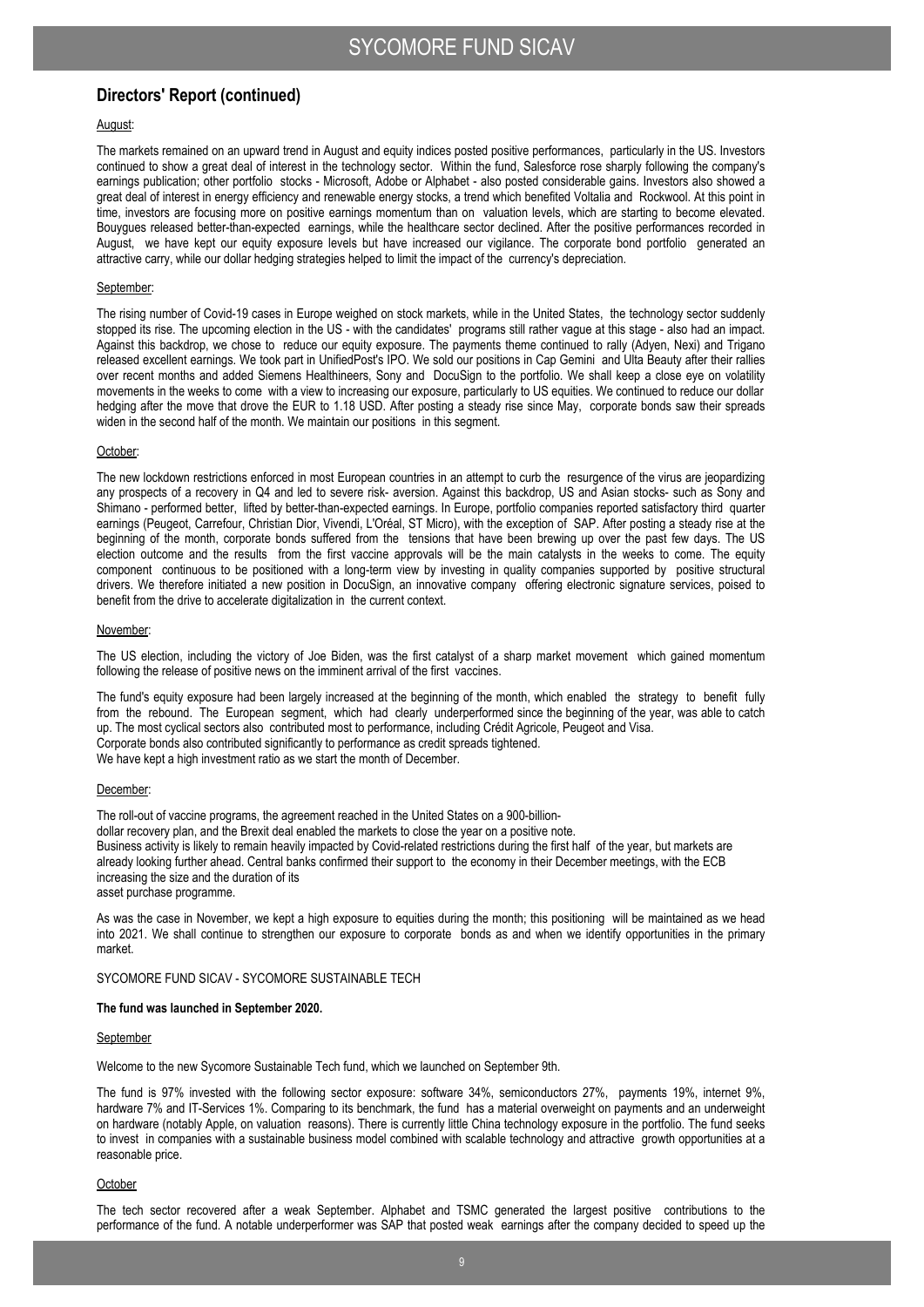transition to a fully cloud-based software model. The faster transition has a negative impact on topline growth in the coming two years but can lead to a more stable and profitable business model in the long-term. We responded by increasing the investment in SAP somewhat.

The fund decided to participate in the IPO of the software company E2Open with an investment of 1.5% of NAV. The shareholding in Verint (1%) was divested.

### **November**

After the positive news on Covid-19 vaccines, companies that suffered worsened business conditions during the pandemic rallied significantly. Our investments in payment companies benefited in particular. We exited our investments in Alphabet, Apple and Baidu, after we raised our hurdles of ESG controversies and became more stringent. We also reduced our investment in PayPal on valuation grounds. Instead, we initiated positions in Amdocs and Qualcomm and increased the weightings in the existing investments Arista, Cap Gemini, Chegg, Ciena, and PTC. The fund no longer holds any investments in the so-called "GAFA" group of companies (Alphabet/Google, Amazon, Facebook, Apple).

#### December

The few first months has been eventful for Sycomore Sustainable Tech since its launch in September. An important strategic decision was not to invest in any of the "GAFA" stocks (Google, Apple, Facebook and Amazon) for ESG reasons. The Tech sector and the fund benefited from the continued recovery from the Covid-19 pandemic during the period. IT security stocks rallied in December after the Solarwinds cybersecurity attack that highlighted unmet security needs. One of the best performing stocks for the fund since launch has also been the IT security company Palo Alto. The memory maker Micron and semiconductor equipment supplier Lam Research were also important contributors. Our absence from Apple weighed on the fund's relative performance towards the end of the year.

### SYCOMORE FUND SICAV - SYCOMORE PARTNERS (LUXEMBOURG)

### At the level of the Master Fund

### January:

As the earnings season had got off to a relatively calm start, the emergence of the coronavirus came to bring some volatility. Among the fund's main contributors, API - a company that provides fire protection systems and specialized construction installations for telecoms companies - is receiving considerable investor interest ahead of its IPO in the US which is approaching fast. Conversely, the retail industry has experienced a challenging start to the year following the strikes in France and their first quantified impact on business (Maisons du Monde, Carmila). Cineworld suffered after market commentators suggested a complicated environment for the US box-office in 2020. Our exposure rate was reduced to 50% after the sale of our positions in Unibail and Roche.

#### February:

The decline posted by equity indices in February - which accelerated at the end of the month as the health crisis deepened - has been the largest correction observed since 2008. In this environment, we chose to raise the fund's exposure from 50% to 58% between February 20th and 28th. The positions we bought were mostly reasonably-valued, liquid large caps, with business models that are not particularly exposed to the cycle and relying as little as possible on international supply chains, such as Sanofi, Orange, Vivendi and AB Inbev. We also increased our weightings in a number of small caps, including Rubis and ALD, and added a new position in Fuchs Petrolub. We have kept sizeable cash reserves as the downturn caused by the coronavirus, which is considerable but difficult to quantify, is unlikely to recede within the next few weeks.

#### March:

In a context of extreme volatility driven by fears over the length of the crisis, we initially focused our investments on liquid companies with business models that are not particularly affected by the current environment, such as Orange and Sanofi. We also strengthened positions on companies with a strong competitive positioning and that are likely to rebound sharply after the crisis, such as Elis, Elior, ALD and SPIE. While it seems difficult to anticipate a durable stabilization of markets until the epidemic has reached its peak, the very low - in some cases irrational - valuations of some stocks encouraged us to increase the fund's exposure to 74%, a level that had not been seen since the sovereign debt crisis of 2011.

#### April:

After several weeks of extreme volatility, markets started to stabilize as the earnings season got underway, enabling investors to begin assessing the impact of Covid-19 on business activity. Several companies that were particularly affected at the beginning of the year posted strong rebounds - for example, Chargeurs gained almost 100% during the month. The fund also benefited from the strong performances delivered by API Group, Spie and Ipsen (which rallied by over 40% in April) and by Imerys, Elis and Walt Disney. On the arbitrage front, we sold our position in Lagardère after the stock climbed 100% from its lows and trimmed Total (position initiated in March) and Sanofi.

### May:

The gradual easing of lockdown restrictions in several European countries and continued financial support from government relief plans led, in the second half of the month, to powerful rebounds of stocks that were particularly affected by the health crisis, such as Melia, ADP and Fraport. At the same time, many groups have reported cash flow levels that are strong enough for them to face the uncertain recovery - Cineworld, Elis and Spie in particular, removing the concerns of having to resort to the market. As far as portfolio movements are concerned, we trimmed our positions in Orange, sold Dassault Aviation, and strengthened our position in the Belgian holding company Ackermans. Two new companies, Veolia and Thalès, were added to the portfolio.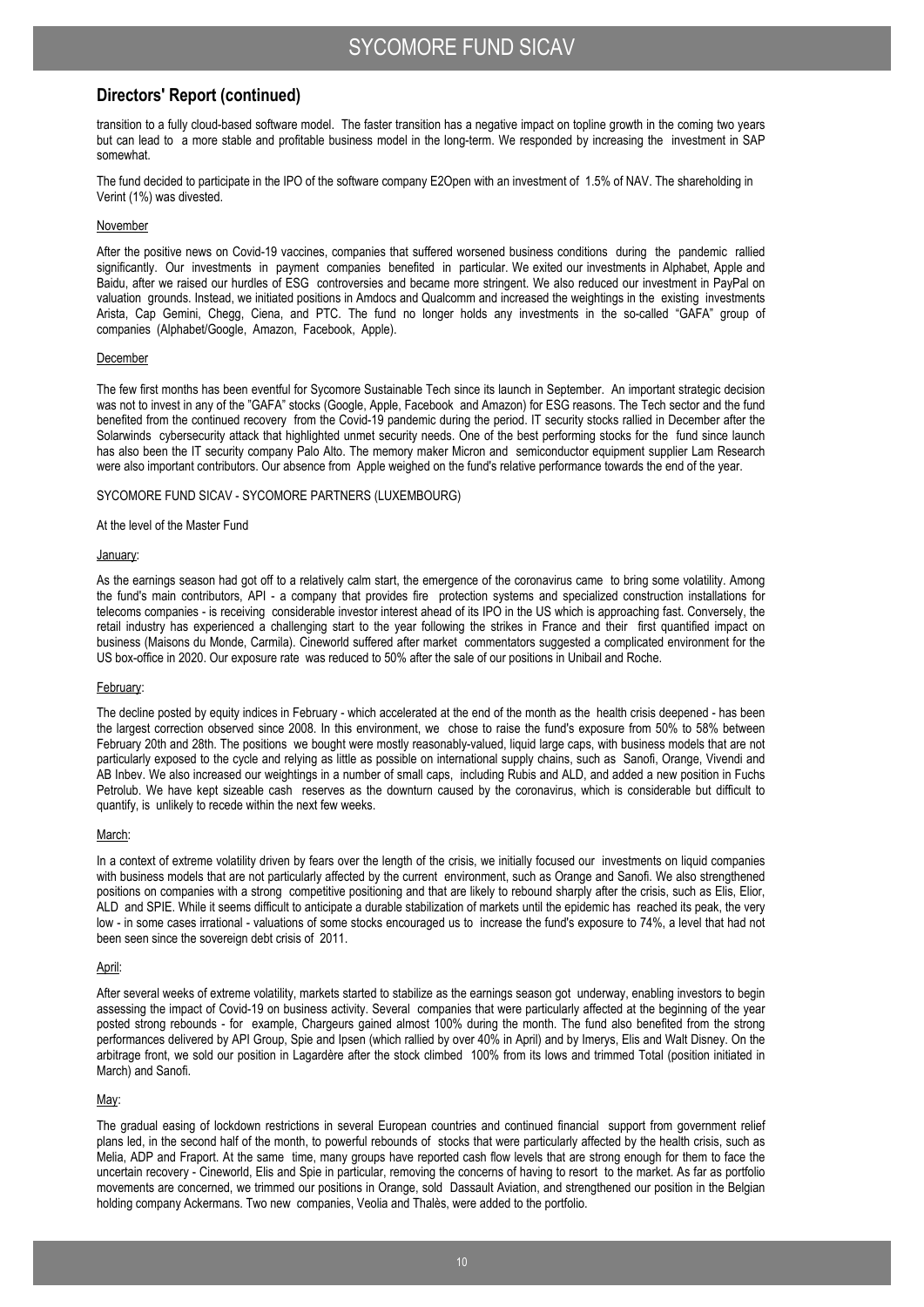### June:

June saw a resurgence of Covid-19 cases in various countries, notably in the United States, which slowed the process of a "return-tonormal" and had a negative impact on a number of stocks, including ALD, Melia and Elior. Up by 36%, Mediawan was the leading contributor, after the tender offer launched by its three founders and KKR at a price of €12 per share via a new entity, Mediawan Alliance. In the wake of the deal, the group also announced two further acquisitions: the studio business of Groupe Lagardère and Good Mood, the independent Spanish content producer. In terms of portfolio movements, we initiated new positions in Bouygues and Bureau Veritas, sold Veolia and trimmed our exposure to Api Group.

### July:

The market polarization between quality growth stocks and those considered to offer lower resilience if the pandemic worsens - and it is far from stabilised - increased further in July. Within the portfolio, positions such as Melia, Fraport, Carmila and Cineworld detracted from performance. Conversely, Maisons du Monde, Spie and Imerys rose by over 10% on the back of better-than-expected earnings, having also demonstrated strong resilience in adverse conditions, particularly in terms of cash flow generation. We chose to sell ADP very slow recovery in traffic, Fuchs Petrolub and Total, and significantly trimmed our weightings in Thalès, Vivendi, Fraport, BMW and AB Inbev. These arbitrage movements led to a sharp drop in the fund's exposure rate, which now stands at 58% (53% excluding Mediawan).

#### August:

During the month, several indices hit new record highs, including the Nasdaq and the MSCI World, driven by the continued polarization between quality, tech stocks and the rest of the market. The many announcements made by pharmaceutical companies on a possible vaccine and the launch of several phase 3 trials enabled stocks impacted by the pandemic to recover a little: Cineworld, for instance, gained 55% as the reopening of cinemas in the United States will be authorized at the end of the month. We decided to make a significant cut to our position in Meliá Hotels and to sell Fraport considering the very slow recovery of the tourism business due to the health context, as well as the restrictions enforced by a number of European countries, that could last longer than initially planned.

#### September:

The back-to-school season, which seemed to suggest a 'return to normal', unfortunately coincided with a resurgence of the epidemic in Europe, reigniting investors' concerns and weighing heavily on the most exposed stocks such as Elis and Elior. The situation, with entire market segments trading at major discounts for several quarters, has two consequences. On the one hand, it has been the catalyst for many M&As within the mid-cap space. On the other, it has prompted companies to react in order to limit the massive undervaluation of their stocks. For example, the Italian group Danieli - one of our long-standing portfolio positions - has recently announced it will end the listing of its preferential shares and will also pay out an exceptional €1.2 dividend, representing a yield above 10%.

### October:

The third quarter earnings' season kicked off in October. Overall, corporate earnings proved robust for portfolio companies. ALD reported Q3 2020 results in line with those of Q3 2019, while Elis beat consensus estimates and confirmed its guidance, including a FCF up compared to 2019. Carrefour posted positive organic growth in France. However, the escalation of the pandemic and the enforcement of more restrictive measures pushed these reassuring earnings publications to the backseat and drove most sectors downwards. In terms of arbitrage movements, we trimmed our positions in BMW, Tarkett, Elis and ALD and slightly reinforced Bureau Veritas and Sanofi.

#### November:

The successive positive news flow from the Pfizer's and Moderna's vaccines triggered a sharp sector rotation. The main European indices closed the month having recorded one of their best performances in history; some stocks enjoyed spectacular rebounds with Elis, Elior and Carmila posting gains of 50% to 80%. Despite these strong rebounds, the "catch-up" rally - which will not be linear in the months to come - appears to have only just begun. For this reason, we only partially trimmed a few positions (Elis, Spie, BMW) as many stocks continue to display significant upside potential. The fund's exposure rate remained rather high at 64%.

#### December:

2020 was a peculiar year for investors: extreme pessimism caused by huge drawdowns on health- related fears and lockdown restrictions, followed by boundless optimism and a violent upswing driven by positive vaccine trial results. Ultimately, global indices closed the year on record highs. During the year, we significantly increased our exposure to healthcare stocks. As 2021 should see business activity returning to normal, we are entering the new year feeling confident in the potential of the portfolio. Many stocks are currently trading at low multiples, or at multiples that have factored in a no-recovery scenario, particularly in sectors such as real estate (Carmila, Unibail), corporate services (Elior, Elis) or consumer goods (Danone, Anheuser Busch).

#### SYCOMORE FUND SICAV - SYCOMORE SELECTION CREDIT (LUXEMBOURG)

#### At the level of the Master Fund

#### January:

Sovereign yields declined sharply in January. Italy's risk premium also shrank considerably. Spreads on BBB-rated bonds remained relatively stable. The spread tightening observed on the High Yield segment seems very modest considering the large size of the primary market. January was a record month for issuance volume. We believe some of these new issues are attractive: Telefonica has financed its short hybrids with a 7-year Green hybrid. The Spanish carpark operator, Empark, owned by Macquarie, refinanced its BBrated debt with an 8-year bond. Many issuers are refinancing bonds that are due in the next couple of years with longer-term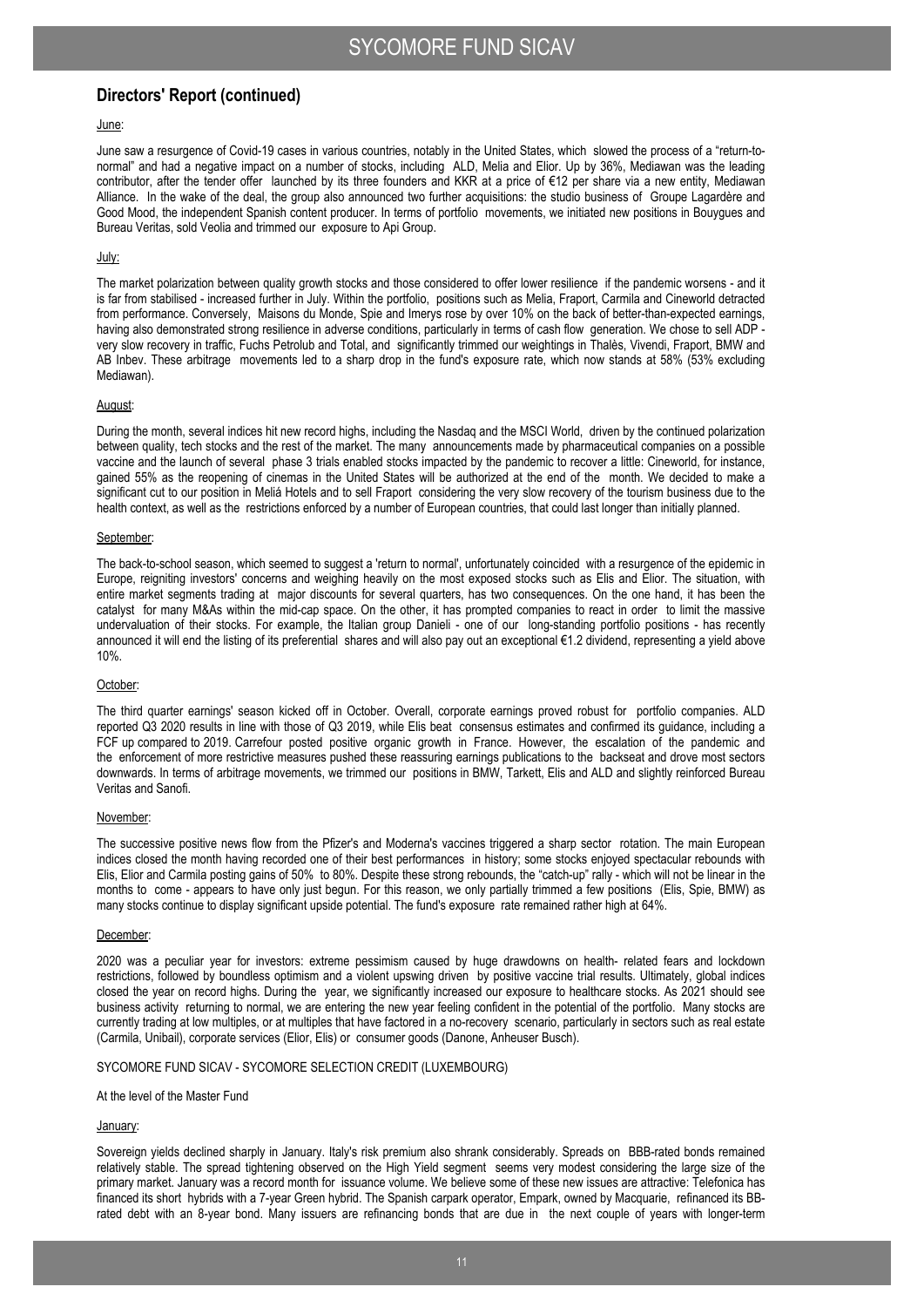maturities. This was the case with Quadient - formerly Neopost - which refinanced its bond maturing in 2021 with a new 2025 issue.

#### February:

Sovereign yields continued to decline in February with the escalation of the coronavirus crisis. 10-year US treasury yields hit historic lows. Meanwhile, the risk premium on Italian bonds rose following an outbreak in the country. Spreads have widened, particularly in heavily impacted sectors such as travel and leisure. After record issuance volumes in January, the primary market remained particularly active during the first half of the month. We took part in the issuance by Banijay, a producer of broadcasting contents, the proceeds of which will be used to finance the acquisition of Endemol for €2 bn. We subscribed to the bond issued by Q-Park; the company that operates carparks in Northern Europe, displays a BB credit rating. Catalent, the New York listed company offering subcontracted services to the pharmaceutical industry, issued a B+ rated €825 M bond paying a coupon of 2.375%.

#### March:

The public health crisis has triggered an unprecedented shock on credit markets. The spreads on BBB rated bonds have widened by 150 bps since mid-February while spreads on High Yield bonds have surged by almost 600 bps. The leisure, non-food retail and automotive sectors have been particularly affected. Central banks have responded faster in time than in earlier crises. The ECB's new €700 billion asset purchase programme, the PEPP, enabled issuance to resume for higher-rated issuers. The Fed has announced new asset purchase programmes aimed at restoring liquidity in different segments, particularly with the purchase of private sector bonds on the primary and secondary markets, including via ETFs. These measures should help reduce the strain on liquidity in months to come, amid a highly uncertain environment.

#### April:

The rally on the credit market which began on March 23rd was able to continue, driven by central bank activism, the governments' determination to avoid cascading bankruptcies and the hopes raised by a number of clinical trials. The ECB has been particularly responsive and announced, amongst other measures, an extension of collaterals to include BB rated credit that was rated BBB before the crisis, despite tensions between the members of the Council and the lack of unity between EU member states. After the revival of the primary market on the Investment Grade segment at the end of March, the High Yield market has now also reopened with an issuance by the alarm system provider Verisure: a 5-year B-rated bond offering a 5% yield - to which we subscribed. The company's business model is not particularly exposed to the cycle and we appreciate its strong free cash flow generation.

#### May:

The credit market benefited from positive news flow on the health front and from the unveiling of the European Commission's €750 billion Recovery Fund at the end of May. The primary market was active on the Investment Grade segment, with support from the ECB's asset purchase programmes. The High Yield market was more subdued, which lifted prices in the secondary market. We subscribed to the hybrid bond issued by Firmenich, a Swiss company producing ingredients and fragrances, a defensive sector which we appreciate. These BB+ rated bonds, maturing in 2025 (1st call) come with a coupon of 3.875%. We also subscribed to the renewable energy producer Neoen, which issued a green convertible bond, the proceeds of which will be used to fund generation and storage projects.

#### June:

As was the case for equity markets, European credit began the month of June on a strong footing; however, mixed news flow on the health front, particularly from the US, rather dampened investors' enthusiasm. The primary market remained buoyant across all categories. We subscribed to the 2026 bond issued by Iliad, which pays a coupon of 2.375%, and enables this non-rated issuer to cover the full curve. We also took part in the issuance by Ardagh, an Irish packaging company, which is active in both glass and aluminum. The yield at the time of issue was close to 3% for this BB rated issuer, for a bond maturing in 2026. Finally, we subscribed to the issuance by Iqvia - leading player in pharmaceutical services - which also carries a BB rating. The bond matures in 2028 and pays a yield of 2.875%.

#### July:

The primary market remained active in July with spreads tightening during the month. The automotive parts manufacturer, Parts Europe, owned by the Bain Capital fund, refinanced its debt due in 2022 with a 5-year issuance paying a coupon of 6.5%. The ageing of the automobile fleet is favorable to this particular industry, which therefore displays a countercyclical profile. Tennet, the Dutch transmission system operator, which also manages a segment of the German grid, issued a €1 billion "green hybrid" bond, the proceeds of which will be used to fund wind farm connections in Northern Germany. Finally, we took part in the issuance by Fraport, the company that operates Frankfurt airport: a non-rated bond maturing in 2027 and paying a coupon of 2.125%, a high premium considering the quality of its underlying assets.

#### August:

Spreads continued to contract in August. This enabled the High Yield segment to enjoy a strong month. The performance of Investment Grade bonds was weakened by a slight rise in sovereign yields. On the primary side, the past few weeks were very quiet on the High Yield segment. Hybrid bonds now display a stronger correlation with equity markets and some issuers took advantage of the market euphoria to issue new bonds (Vodafone, Solvay, Total, OMV). We did not participate in these new issuances as the premia on offer were insufficient. Loxam, one of our top positions, released reassuring earnings despite the construction sector being badly hit by the health crisis. We appreciate the company's business model, supported by discretionary investments; the group has also become more diversified following the takeover of Ramirent.

#### September:

While the first half of the month was favorable to risk assets, the bad news on the health front sparked a rise in credit spreads. The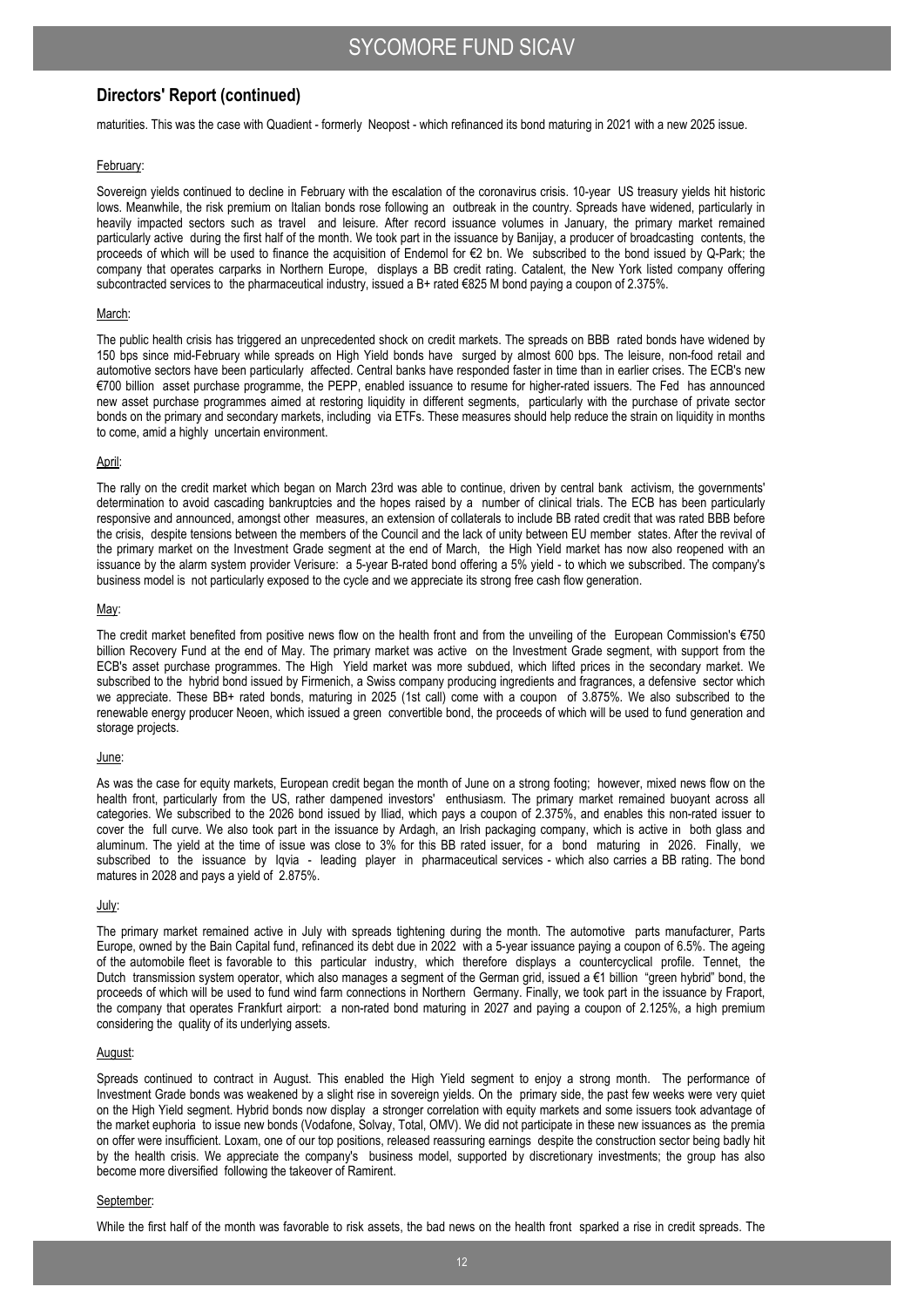market also had to absorb a number of issuances after a quiet summer. Unsurprisingly, sectors most exposed to the social distancing rules suffered, notably the tourism and leisure industries. Maxeda, the leading DIY retailer in Benelux, refinanced its debt with the issuance of a 5-year bond that pays a coupon of 5.875%. Maxeda reported a record half-year, driven by a strong increase in DIY home improvements, as more people are now working from home. Furthermore, the group should benefit from a streamlined sales network. Finally, we subscribed to the bond issued by MasMovil, Spain's 4th mobile operator, which was recently delisted following its acquisition by three private equity funds.

### October:

As was already the case in September, the first half of October saw a gradual tightening of spreads. However, investors reacted very negatively as the spread of the virus accelerated in Europe. Many issuers had taken advantage of the calmer period in previous weeks to refinance their debt or to issue hybrid bonds in order to bolster their credit ratings. We subscribed to the new 5-year bond issued by Getlink, the Channel tunnel operator, the proceeds of which will be used to refinance bonds maturing in 2023 and to fund the final investments needed for the Eleclink project, the 1-GW electrical interconnector between the United Kingdom and the continent. We also took part in the 5-year issuance by Adevinta (Ba3). The company became the world's leading classified ads company after the purchase of eBay's classified unit, against a 44% equity stake in Adevinta.

#### November:

The European credit market rallied in November, as the progress made on the vaccine front provided a clearer outlook on the way out of the global health crisis. The spread on High Yield tightened by over 100 bps in just a few days. The primary market remained active. We subscribed to the new 5-year bond issued by Renault, which lost its Investment Grade status in March. Infopro refinanced its debt maturing in 2022 in advance. Although its exhibitions business is heavily affected by the Covid-19 crisis, its other activities have been resilient and we appreciate the company's business model: a large proportion of recurring revenue thanks to the subscription model. Finally, we took part in the hybrid bond issued by Abertis, the motorway operator and owner of Sanef in France. The BB/BB+ rated issuance comes with a coupon of 3.25%.

### December:

Credit spreads continued to tighten in December. Investors appeared to be ignoring the faster spread of the virus and the new associated restrictions, particularly in Northern Europe, and have focused on the positive impact of the vaccine roll-out. The ECB announced an extension of its asset purchase programmes as planned. Unlike previous years, the primary market remained active at the end of December. In order to finance an ambitious development plan, Lenzing - a company manufacturing chemical fibres from cellulose - issued a €500 million unrated hybrid bond, paying a 5.75% coupon. IMA, which manufactures machines for the packaging industry, was delisted and will now be owned by BC Partners alongside the founding family. This deal involved the issuance of a Brated, €830 million senior bond, with a coupon of 3.75%.

### SYCOMORE FUND SICAV - SYCOMORE SELECTION RESPONSABLE (LUXEMBOURG)

#### At the level of the Master Fund

#### January:

Although the markets were unsettled by the spread of the coronavirus in China, our main convictions remained resilient and the fund outperformed its benchmark in January. Cellnex Telecom announced the takeover of the Portuguese leader in mobile towers and investors remain convinced in the company's potential for external and organic growth in Europe. With an order book exceeding €40 billion, Alstom confirmed its positive growth outlook and is benefiting from the prospect of new investments in European railways and a possible deal with Bombardier. Nexi has gone up by more than 40% since it was added to the portfolio following its IPO in April 2019. Finally, AKL-Abello, the Danish specialist in the prevention and treatment of allergies, was added to the portfolio, further improving the positive societal contribution of your investments.

#### February:

Though investors showed increasing concern as the coronavirus spread outside of China, the fund outperformed its benchmark for the fourth consecutive month, primarily thanks to its stock selection. Nexi and Worldine, not particularly impacted by the epidemic until now, featured among this month's leading contributors, as did Tomra Systems, the leader in reverse vending and sorting solutions, after reporting strong 2019 earnings including sales up by 4%. Having trimmed several positions at the beginning of the month, we took advantage of attractive entry points to strengthen or add new stocks, including the Dutch company Alfen, specialised in energy management and storage solutions.

#### March:

With markets experiencing an unprecedented global crisis and plunging more than 15% during the month, central banks and governments have made a series of announcements aimed at limiting the negative impacts of the pandemic on the economy. In these unique circumstances, the fund, with an investment ratio between 97% and 99%, resisted better than its benchmark, notably thanks to its investments in companies such as TeamViewer, which is benefiting from rising demand for home office services, or quality, resilient names, such as SIG Combibloc, DSM, L'Oréal, Tomra and Ontex. The fund has no direct exposure to the tourism or air travel industries, or to oil & gas, which also helped limit losses.

### April:

Hopes of a treatment for Covid-19, increased economic rescue packages from central banks and governments, and the clarification of lockdown easing policies in several countries enabled the market to rally in April. Leading contributors to performance included companies that were particularly affected by the sell-off in preceding months, such as SPIE, Nexans, Prysmian and Umicore, as well as companies seeing the resilience of their business models confirmed in the crisis, such as IMCD, Worldline, Nexi, Tomra, ASML and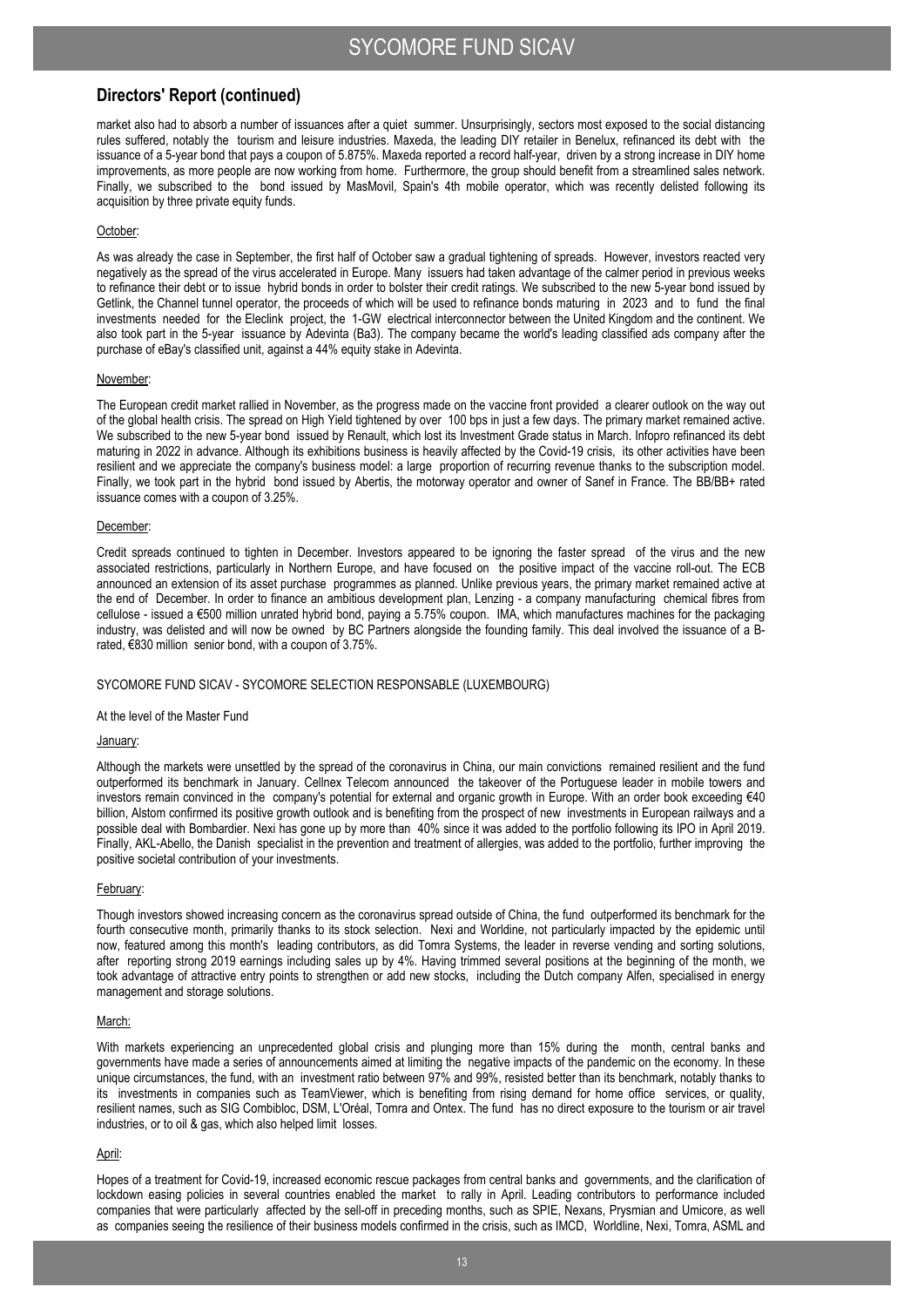Alfen. However, several companies that had held up well until now - including Kerry, Dassault Systèmes, Kingspan and Alstom suffered some losses on profit-taking.

#### May:

The gradual easing of lockdowns in countries affected by the Covid-19 pandemic, as well as the announcement of further budgetary, fiscal and monetary relief plans, led to a market rally driven by the rebound of cyclical stocks. Leading contributors included energy transition players (Kingspan, Saint- Gobain, Nexans, Prysmian, Orsted) which were buoyed by Europe's strategic announcements on its Green Deal. Conversely, healthcare and consumer goods companies (Sanofi, Grifols, Danone, L'Oréal, Unilever) detracted from the fund's performance. Finally, three stocks were added to the portfolio: Iberdrola - strengthening the fund's net environmental contribution (NEC), Ipsen - about to appoint a new Managing Director, and JDE Peet's - enhancing the fund's SPICE engagement and transformation theme.

#### June:

While markets enjoyed a steep rise at the start of the month, the resurgence of Covid-19 clusters and renewed trade tensions dampened the upward trend. The fund performed well thanks to our stock selection, notably the absence of Wirecard, which posted a loss of over 90% in June. The stock had been removed from the portfolio in 2016 due to a lack of independence and diversity among members of its supervisory board, weak control systems and its managers' denial over allegations that were made against the company at the time. Worldline, which stands to benefit from the collapse of its European competitor, was this month's leading contributor to performance. Finally, Danone became the first French listed company to have adopted the legal framework of a "mission-driven company".

### July

The fund outperformed its benchmark in July, notably thanks to robust corporate earnings that came in better than expected. Ørsted, which will publish its earnings next month, was the leading contributor to performance. The group continued to benefit from tailwinds in off-shore wind energy - Europe's objective is to increase capacity from 12 GW to 450 GW by 2050 - and from rising investor allocations in renewable energy. Looking at corporate earnings, Alstom surprised the market positively with the resilience of its sales and order book, while SAP was particularly appreciated for its improved gross margin in the Cloud business, strong cash flow generation and the upcoming IPO of its Qualtrics division. Conversely, TeamViewer and Worldline, which featured among the leading contributors to performance year-to-date, suffered from profit taking.

#### August:

In the current environment, the earnings season turned out rather positive, with many better-than- expected publications. The Dutch company Alfen was the strongest performer within the portfolio after releasing excellent first-half earnings (sales growth of 47%, improved gross margin) and confirming its pre-crisis annual sales guidance - between €180 and 200 million. Also within the energy transition theme, Kingspan, Tomra Systems, SIG Combibloc, Prysmian, Nexans and Schneider Electric featured among top contributors to performance. Conversely, a number of healthcare sector companies (Grifols, Korian, Sanofi, Philips) posted losses during the month.

### September:

While markets had begun to anticipate a recovery scenario at the beginning of the month, uncertainty over the US elections, the recent acceleration of Covid-19 cases, and the implementation of partial lockdowns in several countries darkened the horizon. The fund outperformed the index thanks to its stock selections. Smurfit Kappa reassured investors after confirming that recycled cardboard prices had risen after dropping to an eight-year low this summer. IMCD also confirmed its ambitions and its potential for external growth following the acquisition of Signet, an Indian leading distributor of specialty chemicals for the pharmaceutical industry, coupled with a capital raise of €400 million. Finally, the leading player in home-delivered meal kits, HelloFresh, was added to the portfolio and delivered a performance of more than 20% during the period.

#### October:

While investors seemed comfortable with the flat performances posted by equity markets in the Eurozone since the end of May pending significant progress made on the Covid-19 vaccine/treatment front, the new measures announced in October aimed at curbing the fast rise in new cases annihilated any hopes of a robust economic recovery and weighed on market trends. Against this backdrop, "stay- at - home" winners (SEB, SIG Combibloc, HelloFresh) and "green" stocks (Orsted, Alfen, Iberdrola) continued to outperform. Meanwhile, the quarterly earnings season kicked off and brought mixed news: positive for l'Oréal, Unilever, Schneider Electric, but negative for Tech, represented by Dassault Systèmes, and for SAP.

#### November:

The sharp rebound enjoyed by equity markets in the Eurozone, triggered by the positive Covid-19 vaccine trial results announced by Pfizer-BioNTech and Moderna, mostly lifted cyclicals and financial stocks which had posted significant losses year-to-date. The fund's positioning was slightly altered during the month after we took some profits on IMCD, Orsted and Schneider Electric and strengthened Atos, Umicore and Symrise. New positions were initiated in Essilor-Luxottica (improved governance expected in 2021), Enel (growth driven by investments in renewable energy) and Intesa San Paolo (confident on the integration of Ubi Banca).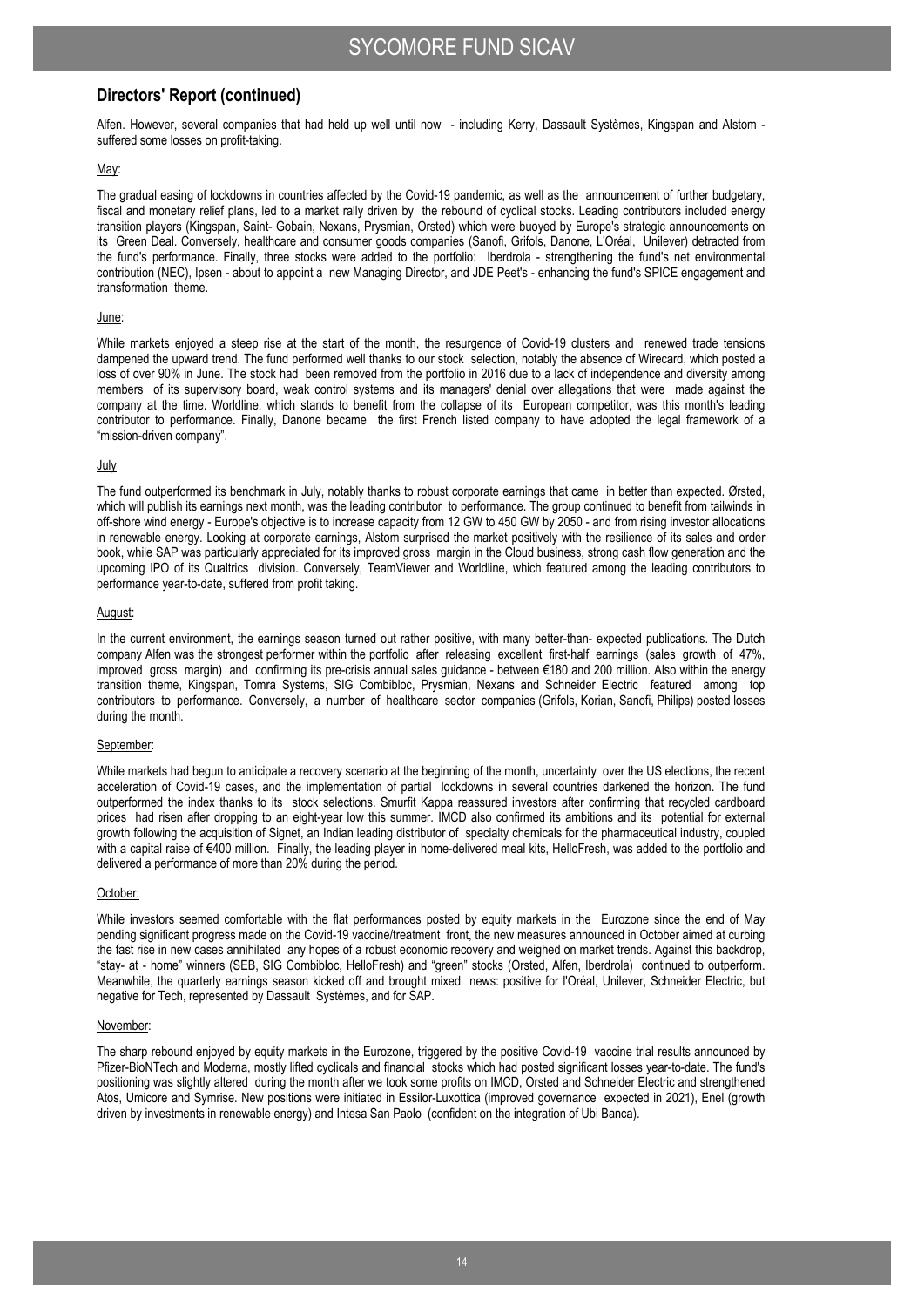December:

The Eurozone equity market rebounded - triggered by the hopes of an economic recovery enabled by the gradual Covid-19 vaccine roll-out continued into December after a Brexit deal was signed between the EU and Great Britain. The Euro Stoxx index closed the year at similar levels to those recorded at the end of 2019. Sycomore Sélection Responsable clearly outperformed in 2020, driven by the team's convictions within Energy Transition (Alfen, Orsted, Schneider…) and Digital thematics (Teamviewer, Nexi…). During the month of December, the fund's positions in Prysmian, Nexans, Kering, Stadler and Tomra were trimmed, while Alstom was strengthened as part of the capital increase launched to fund the takeover of Bombardier Transport. Crédit Agricole SA was added to the portfolio because of its societal project and low valuation.

The Covid-19 has had no impact on the operations of the sub-funds.

The Business Continuity Plan implemented by Sycomore AM ensured the proper functioning of all its services since the beginning of the lockdown. All the teams, and in particular the management, risk management, middle office, internal control and development teams, were able to carry out their mission in 100% remote working, thanks to the necessary equipment provided to each employee. Tests validating the proper functioning of remote working throughout the company were carried out regularly. Workshops conducted by an external training organisation were set up, particularly at the beginning of the lockdown, to support employees, and team leaders were made aware of remote management.

Sycomore AM has not encountered any significant dysfunction in its relations with its suppliers and/or the Sicav's suppliers that would be likely to harm the interests of the Sycomore Fund Sicav's shareholders or to call for a specific mention in the latter's annual report and audited financial statements. We note only a delay of the annual general meeting which could only be held at the end of the year.

The Board of Directors Luxembourg, April 29, 2021

Note: The figure stated in this report are historical and not necessarily indicative of future results.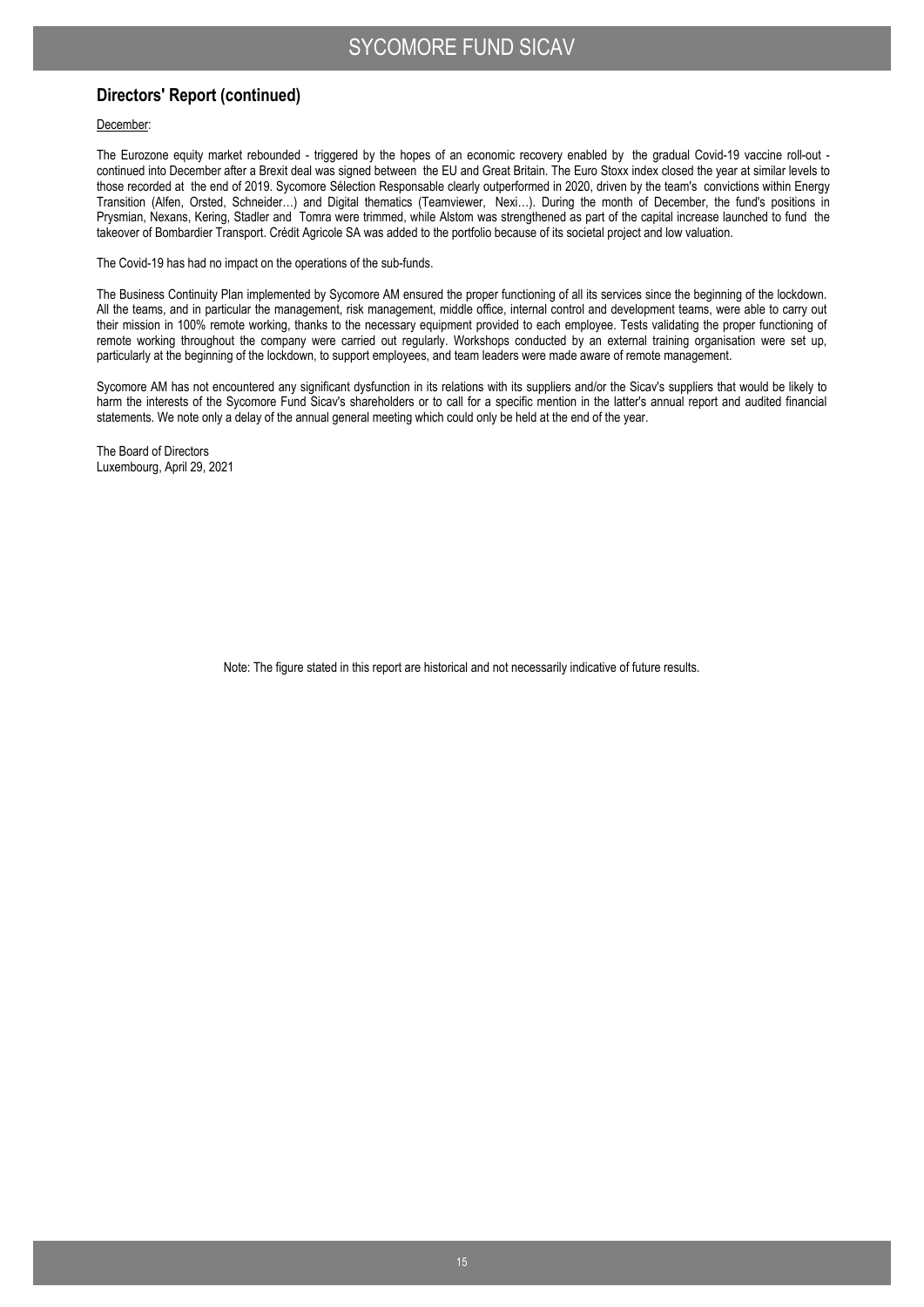

Ernst & Young Société anonyme

35E, Avenue John F. Kennedy L-1855 Luxembourg

Tel: +352 42 124 1

B.P.780 L-2017 Luxembourg **Ruilding a better building a better and the set of the set of the set of the set of the set of the set of the set of the set of the set of the set of the set of the set of the set of the set of the set of the set of t** 

#### Independent auditor's report

To the Shareholders of Sycomore Fund SICAV

#### Opinion

We have audited the financial statements of Sycomore Fund SICAV (the "SICAV") and of each of its sub-funds, which comprise the statement of net assets, the securities portfolio and the financial derivative instruments as at December 31, 2020, and the statement of operations and of changes in net assets for the year then ended, and the notes to the financial statements, including a summary of significant accounting policies.

In our opinion, the accompanying financial statements give a true and fair view of the financial position of the SICAV and of each of its sub-funds as at December 31, 2020, and of the results of their operations and changes in their net assets for the year then ended in accordance with Luxembourg legal and regulatory requirements relating to the preparation and presentation of the financial statements.

#### Basis for Opinion

We conducted our audit in accordance with the Law of July 23, 2016 on the audit profession (the "Law of July 23, 2016") and with International Standards on Auditing ("ISAs") as adopted for Luxembourg by the "Commission de Surveillance du Secteur Financier" ("CSSF"). Our responsibilities under the Law of July 23, 2016 and ISAs as adopted for Luxembourg by the CSSF are further described in the "responsibilities of the "réviseur d'entreprises agréé" for the audit of the financial statements" section of our report. We are also independent of the SICAV in accordance with the International Code of Ethics for Professional Accountants, including International Independence Standards, issued by the International Ethics Standards Board for Accountants ("IESBA Code") as adopted for Luxembourg by the CSSF together with the ethical requirements that are relevant to our audit of the financial statements, and have fulfilled our other ethical responsibilities under those ethical requirements. We believe that the audit evidence we have obtained is sufficient and appropriate to provide a basis for our opinion.

#### Other matter

The financial statements of Sycomore Fund SICAV for the year ended December 31, 2019 were audited by another "reviseur d'entreprises agréé" who expressed an unmodified opinion on those financial statements on April 22, 2020.

#### Other information

The Board of Directors of the SICAV is responsible for the other information. The other information comprises the information included in the annual report but does not include the financial statements and our report of the "réviseur d'entreprises agréé" thereon.

Our opinion on the financial statements does not cover the other information and we do not express any form of assurance conclusion thereon.

In connection with our audit of the financial statements, our responsibility is to read the other information and, in doing so, consider whether the other information is materially inconsistent with the financial statements or our knowledge obtained in the audit or otherwise appears to be materially misstated. If, based on the work we have performed, we conclude that there is a material misstatement of this other information, we are required to report this fact. We have nothing to report in this regard.

#### Responsibilities of the Board of Directors of the SICAV for the financial statements

The Board of Directors of the SICAV is responsible for the preparation and fair presentation of these financial statements in accordance with Luxembourg legal and regulatory requirements relating to the preparation and presentation of the financial statements, and for such internal control as the Board of Directors of the SICAV determines is necessary to enable the preparation of financial statements that are free from material misstatement, whether due to fraud or error.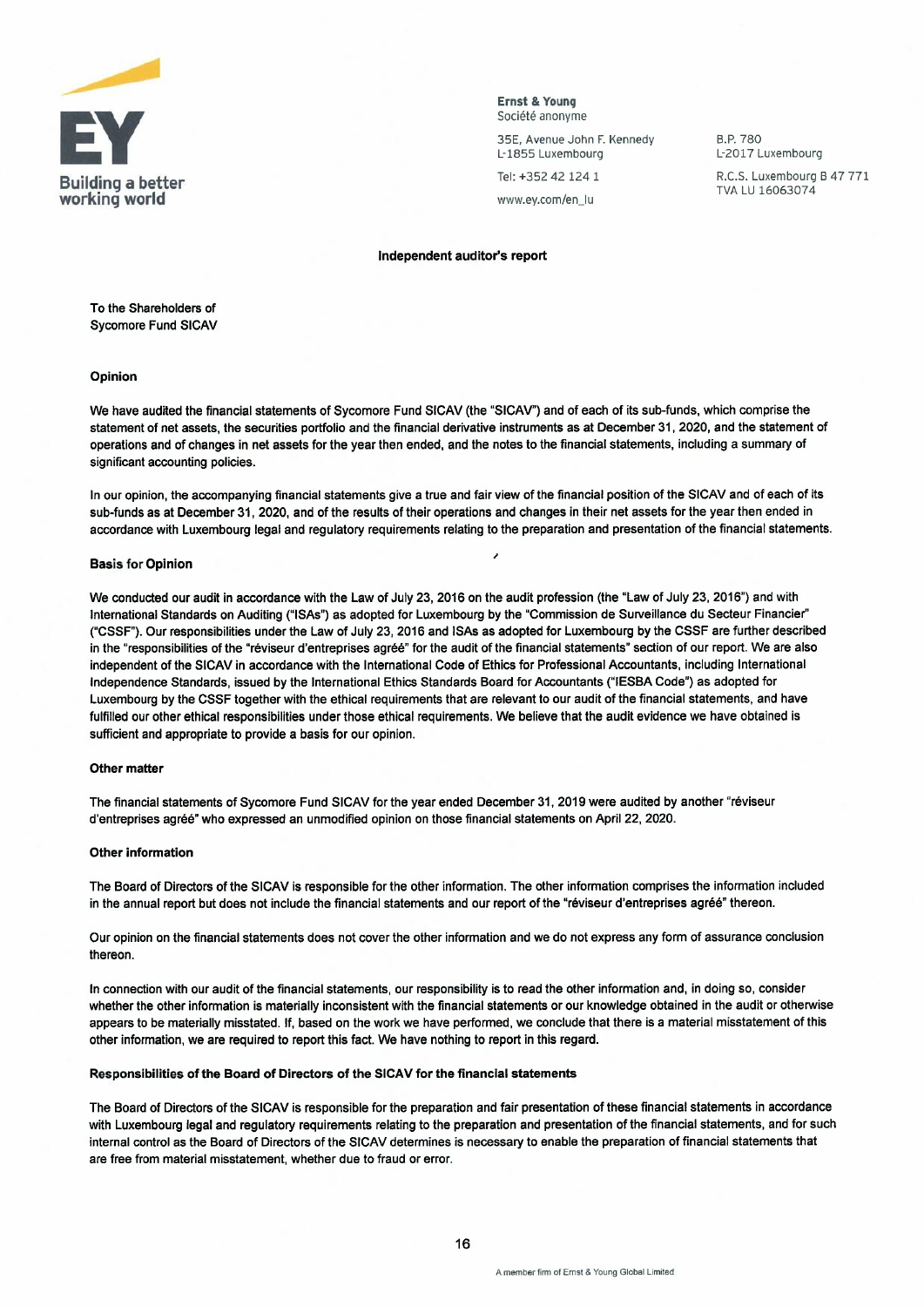

In preparing the financial statements, the Board of Directors of the SICAV is responsible for assessing the SICAV's and each of its subfunds' ability to continue as a going concern, disclosing, as applicable, matters related to going concern and using the going concern basis of accounting unless the Board of Directors of the SICAV either intends to liquidate the SICAV or any of its sub-funds or to cease operations, or has no realistic alternative but to do so.

#### Responsibilities of the "réviseur d'entreprises agréé" for the audit of the financial statements

Our objectives are to obtain reasonable assurance about whether the financial statements as a whole are free from material misstatement, whether due to fraud or error, and to issue a report of the "réviseur d'entreprises agréé" that includes our opinion. Reasonable assurance is a high level of assurance, but is not a guarantee that an audit conducted in accordance with the Law of July 23, 2016 and with ISAs as adopted for Luxembourg by the CSSF will always detect a material misstatement when it exists. Misstatements can arise from fraud or error and are considered material if, individually or in the aggregate, they could reasonably be expected to influence the economic decisions of users taken on the basis of these financial statements.

As part of an audit in accordance with the Law of July 23, 2016 and with ISAs as adopted for Luxembourg by the CSSF, we exercise professional judgment and maintain professional skepticism throughout the audit. We also:

- Identify and assess the risks of material misstatement of the financial statements, whether due to fraud or error, design and perform audit procedures responsive to those risks, and obtain audit evidence that is sufficient and appropriate to provide a basis for our opinion. The risk of not detecting a material misstatement resulting from fraud is higher than for one resulting from error, as fraud may involve collusion, forgery, intentional omissions, misrepresentations, or the override of internal control.
- Obtain an understanding of internal control relevant to the audit in order to design audit procedures that are appropriate in the circumstances, but not for the purpose of expressing an opinion on the effectiveness of the SICAV's internal control.
- Evaluate the appropriateness of accounting policies used and the reasonableness of accounting estimates and related disclosures made by the Board of Directors of the SICAV.
- Conclude on the appropriateness of the Board of Directors of the SICAV use of the going concern basis of accounting and, based on the audit evidence obtained, whether a material uncertainty exists related to events or conditions that may cast significant doubt on the SICAV's or any of its sub-funds' ability to continue as a going concern. If we conclude that a material uncertainty exists, we are required to draw attention in our report of the "réviseur d'entreprises agréé" to the related disclosures in the financial statements or, if such disclosures are inadequate, to modify our opinion. Our conclusions are based on the audit evidence obtained up to the date of our report of the "réviseur d'entreprises agréé". However, future events or conditions may cause the SICAV or any of its subfunds to cease to continue as a going concern.
- Evaluate the overall presentation, structure and content of the financial statements, including the disclosures, and whether the financial statements represent the underlying transactions and events in a manner that achieves fair presentation.

We communicate with those charged with governance regarding, among other matters, the planned scope and timing of the audit and significant audit findings, including any significant deficiencies in internal control that we identify during our audit.

> Ernst & Young Société anonyme Cabinet de révision agréé

Madiid Boukhelifa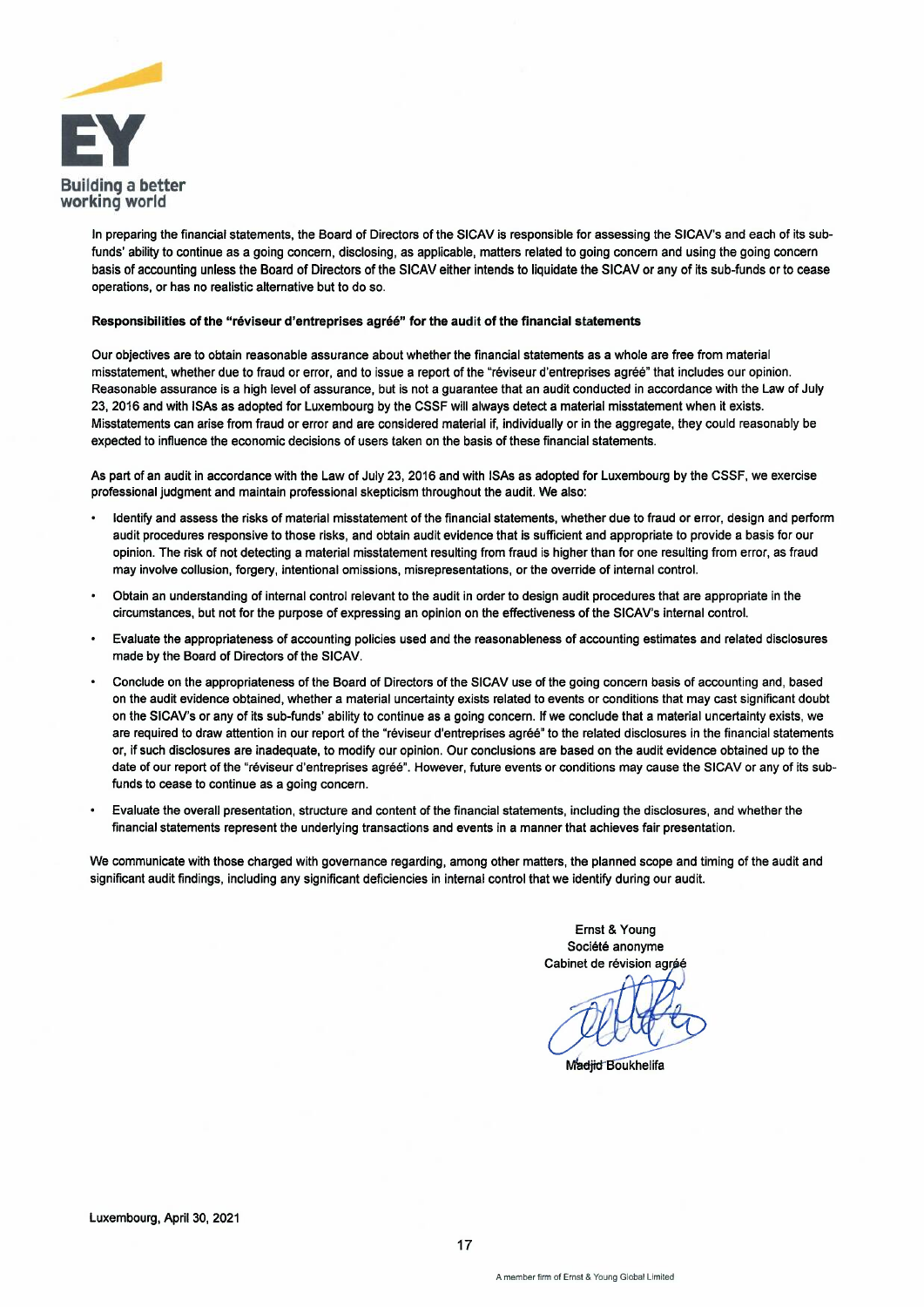### **Statistics**

|                                                                   |            | December 31, 2020 | December 31, 2019 | December 31, 2018 |
|-------------------------------------------------------------------|------------|-------------------|-------------------|-------------------|
| SYCOMORE FUND SICAV - SYCOMORE ECO SOLUTIONS                      |            |                   |                   |                   |
| <b>Net Asset Value</b>                                            | <b>EUR</b> | 485, 135, 115.87  | 302,432,081.20    | 130,574,263.14    |
| Net asset value per share                                         |            |                   |                   |                   |
| $-$ I EUR                                                         | <b>EUR</b> | 162.89            | 126.97            | 101.50            |
| - R EUR                                                           | <b>EUR</b> | 156.30            | 122.09            | 98.64             |
| - X EUR                                                           | <b>EUR</b> | 180.95            | 131.59            | 105.05            |
| <b>Number of shares</b>                                           |            |                   |                   |                   |
| $-$ I EUR                                                         |            | 2,740,354.00      | 2,340,727.54      | 980,156.65        |
| - R EUR                                                           |            | 193,470.98        | 41,233.87         | 30,954.42         |
| - X EUR                                                           |            | 47,091.67         | 1,446.00          | 266,877.00        |
| SYCOMORE FUND SICAV - SYCOMORE HAPPY @ WORK                       |            |                   |                   |                   |
| <b>Net Asset Value</b>                                            | <b>EUR</b> | 525,247,316.65    | 345,348,188.68    | 188,140,712.26    |
| Net asset value per share                                         |            |                   |                   |                   |
| - CS EUR                                                          | <b>EUR</b> | 125.04            | 110.88            | 93.58             |
| $-$ I EUR                                                         | <b>EUR</b> | 150.75            | 133.42            | 107.79            |
| - R EUR                                                           | <b>EUR</b> | 145.38            | 129.34            | 105.50            |
| - X EUR                                                           | <b>EUR</b> | 160.34            | 137.62            | 110.85            |
| <b>Number of shares</b>                                           |            |                   |                   |                   |
| - CS EUR                                                          |            | 2,472.64          | 50.00             | 179.61            |
| $-$ I EUR                                                         |            | 2,846,457.66      | 2,454,836.37      | 1,608,839.96      |
| - R EUR                                                           |            | 629,056.81        | 129,745.32        | 118,893.78        |
| - X EUR                                                           |            | 27,264.67         | 7,564.67          | 19,554.67         |
| SYCOMORE FUND SICAV - SYCOMORE SELECTION RESPONSABLE (LUXEMBOURG) |            |                   |                   |                   |
| <b>Net Asset Value</b>                                            | <b>EUR</b> | 142,653,549.04    | 139,176,503.28    | 45,531,891.59     |
| Net asset value per share                                         |            |                   |                   |                   |
| - CS EUR                                                          | <b>EUR</b> | 105.44            |                   |                   |
| $-$ I EUR                                                         | <b>EUR</b> | 123.12            | 110.73            | 92.18             |
| - ID EUR                                                          | <b>EUR</b> | 123.12            | 110.73            | 92.18             |
| - R EUR                                                           | <b>EUR</b> | 118.07            | 107.25            | 90.18             |
| - RD EUR                                                          | <b>EUR</b> | 118.07            | 107.25            | 90.18             |
| <b>Number of shares</b>                                           |            |                   |                   |                   |
| - CS EUR                                                          |            | 780.00            |                   |                   |
| $-$ I EUR                                                         |            | 13,743.85         | 60,706.02         | 68,652.02         |
| - ID EUR                                                          |            | 1,062,457.51      | 1,064,992.80      | 215,193.90        |
| - R EUR                                                           |            | 24,965.35         | 47,966.08         | 113,423.95        |
| - RD EUR                                                          |            | 60,313.13         | 87,529.43         | 101,336.26        |
| SYCOMORE FUND SICAV - SYCOMORE SELECTION CREDIT (LUXEMBOURG)      |            |                   |                   |                   |
| <b>Net Asset Value</b>                                            | <b>EUR</b> | 7,642,698.64      | 333,723.18        | 465,523.05        |
| Net asset value per share                                         |            |                   |                   |                   |
| $-$ I EUR                                                         | <b>EUR</b> | 103.23            | 102.85            | 97.52             |
| - ID EUR                                                          | <b>EUR</b> | 108.17            |                   | 97.65             |
| - R EUR                                                           | <b>EUR</b> | 102.02            | 102.26            | 97.53             |
| - RD EUR                                                          | <b>EUR</b> | 102.01            | 102.24            | 97.52             |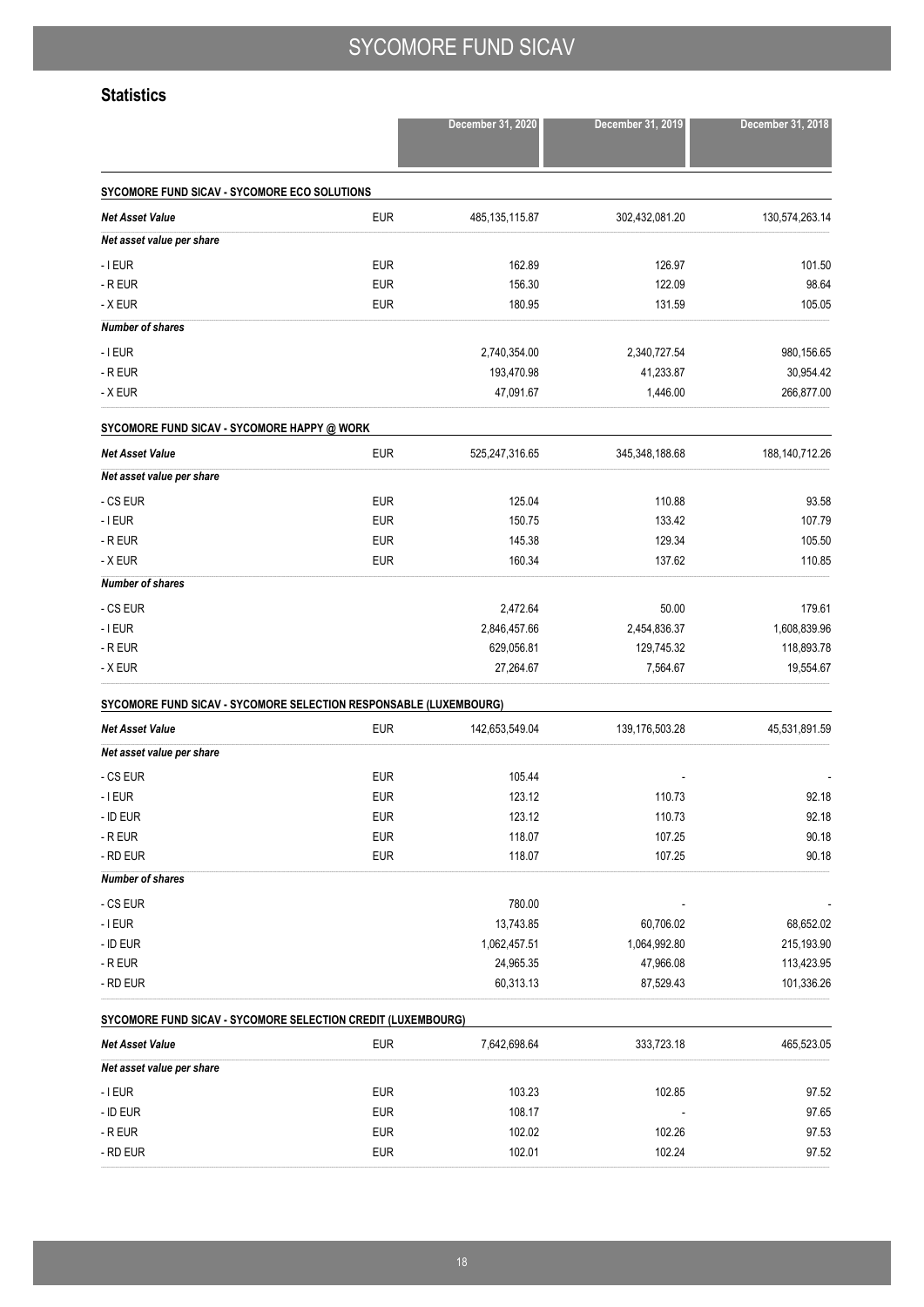### **Statistics**

|                                                      |             | December 31, 2020 | December 31, 2019 | December 31, 2018 |
|------------------------------------------------------|-------------|-------------------|-------------------|-------------------|
| <b>Number of shares</b>                              |             |                   |                   |                   |
| $ I$ EUR                                             |             | 535.00            | 2,885.00          | 4,035.00          |
| - ID EUR                                             |             | 67,914.09         |                   | 326.36            |
| - R EUR                                              |             | 2,154.75          | 50.00             | 50.00             |
| - RD EUR                                             |             | 212.00            | 312.00            | 362.00            |
| SYCOMORE FUND SICAV - SYCOMORE PARTNERS (LUXEMBOURG) |             |                   |                   |                   |
| <b>Net Asset Value</b>                               | <b>EUR</b>  | 5,584,117.15      | 6,640,668.37      | 4,256,388.83      |
| Net asset value per share                            |             |                   |                   |                   |
| $-$ I EUR                                            | <b>EUR</b>  | 93.47             | 96.95             | 93.60             |
| - R EUR                                              | <b>EUR</b>  | 95.53             | 100.52            |                   |
| <b>Number of shares</b>                              |             |                   |                   |                   |
| $ I$ EUR                                             |             | 59,413.95         | 68,443.89         | 45,474.82         |
| - R EUR                                              |             | 321.44            | 53.71             |                   |
| SYCOMORE FUND SICAV - SYCOMORE NEXT GENERATION       |             |                   |                   |                   |
| <b>Net Asset Value</b>                               | <b>EUR</b>  | 129,574,057.48    | 124,500,367.07    |                   |
| Net asset value per share                            |             |                   |                   |                   |
| - CS EUR                                             | <b>EUR</b>  | 104.26            | 101.09            |                   |
| - CS EUR Dist                                        | <b>EUR</b>  | 104.26            | 101.09            |                   |
| $-$ I EUR                                            | <b>EUR</b>  | 103.87            | 101.00            |                   |
| - I EUR Dist                                         | <b>EUR</b>  | 104.13            | 100.96            |                   |
| - R EUR                                              | <b>EUR</b>  | 103.17            | 100.55            |                   |
| - R EUR Dist                                         | <b>EUR</b>  | 103.15            | 100.55            |                   |
| <b>Number of shares</b>                              |             |                   |                   |                   |
| - CS EUR                                             |             | 500.00            | 500.00            |                   |
| - CS EUR Dist                                        |             | 500.00            | 500.00            |                   |
| - I EUR                                              |             | 202,121.80        | 229,219.09        |                   |
| - I EUR Dist                                         |             | 1,001,843.99      | 1,001,843.99      |                   |
| - R EUR                                              |             | 39,763.86         | 500.00            |                   |
| - R EUR Dist                                         |             | 500.00            | 500.00            |                   |
| SYCOMORE FUND SICAV - SYCOMORE SUSTAINABLE TECH*     |             |                   |                   |                   |
| Not Accot Value                                      | <b>ELID</b> | 115 006 135 23    |                   |                   |

| <b>Net Asset Value</b>    | <b>EUR</b> | 145,096,435.23 | $\overline{\phantom{a}}$ | $\overline{\phantom{a}}$ |
|---------------------------|------------|----------------|--------------------------|--------------------------|
| Net asset value per share |            |                |                          |                          |
| - CS EUR                  | <b>EUR</b> | 115.65         | $\overline{\phantom{a}}$ | $\overline{\phantom{a}}$ |
| - F EUR                   | <b>EUR</b> | 1,154.23       | $\overline{\phantom{a}}$ | $\overline{\phantom{a}}$ |
| - F EUR Dist              | <b>EUR</b> | 1,154.21       | $\overline{\phantom{a}}$ | $\overline{\phantom{a}}$ |
| - I EUR                   | <b>EUR</b> | 115.25         | $\overline{\phantom{a}}$ | $\overline{\phantom{a}}$ |
| - I EUR Dist              | <b>EUR</b> | 115.27         | $\overline{\phantom{a}}$ | $\overline{\phantom{a}}$ |
| $-1$ USD                  | <b>USD</b> | 119.33         | $\overline{\phantom{a}}$ | $\overline{\phantom{a}}$ |
| - R EUR                   | <b>EUR</b> | 115.30         | $\overline{\phantom{a}}$ | $\overline{\phantom{a}}$ |
| - R EUR Dist              | <b>EUR</b> | 115.30         | $\overline{\phantom{a}}$ | $\overline{\phantom{a}}$ |
| - X EUR                   | <b>EUR</b> | 115.68         | $\overline{\phantom{a}}$ | $\overline{\phantom{a}}$ |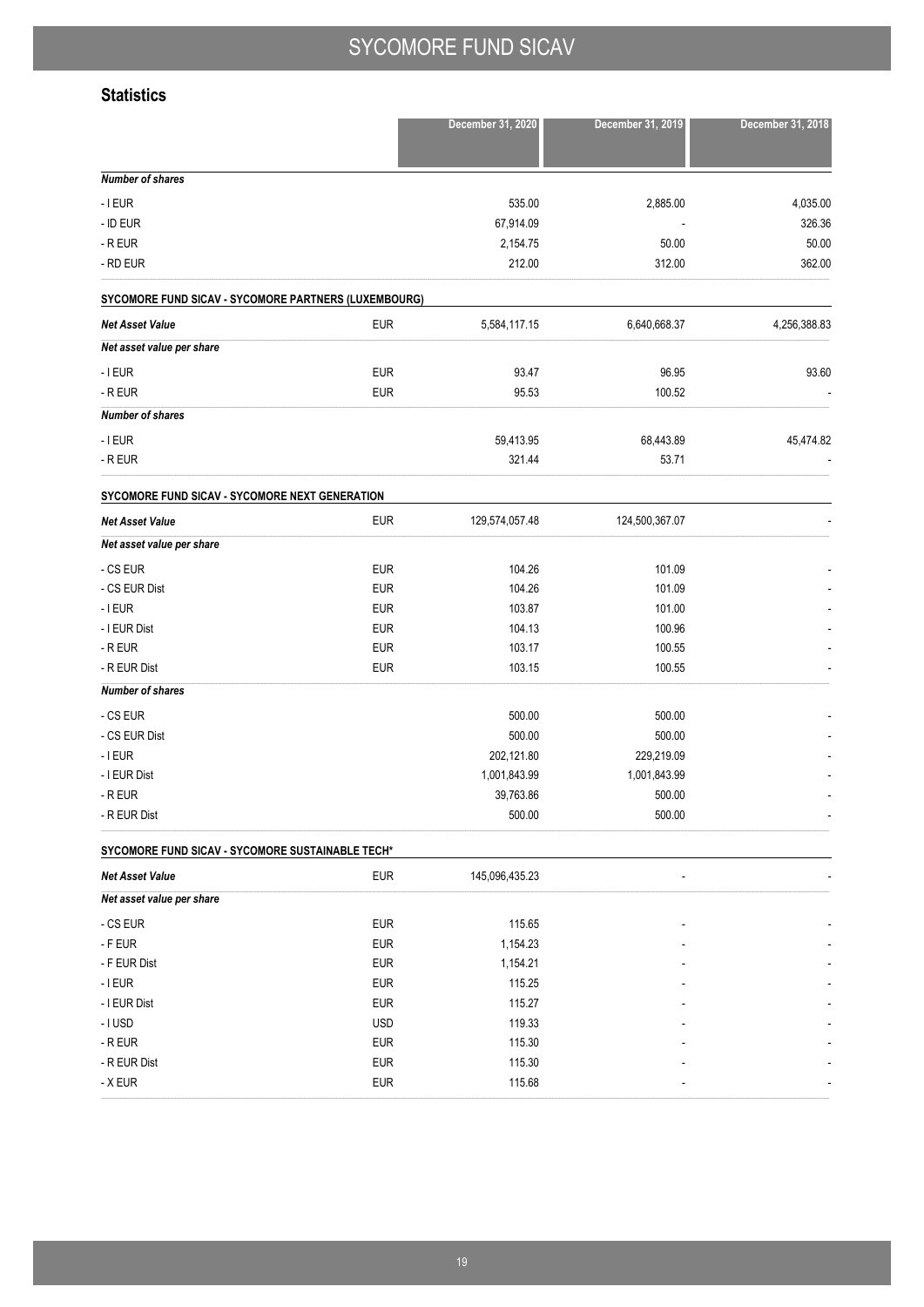### **Statistics**

|                         | December 31, 2020 | December 31, 2019        | December 31, 2018        |
|-------------------------|-------------------|--------------------------|--------------------------|
| <b>Number of shares</b> |                   |                          |                          |
| - CS EUR                | 50.00             | $\overline{\phantom{a}}$ | $\overline{\phantom{a}}$ |
| - F EUR                 | 10.00             | $\overline{\phantom{a}}$ | $\overline{\phantom{a}}$ |
| - F EUR Dist            | 100,010.00        | $\overline{\phantom{a}}$ | $\overline{\phantom{a}}$ |
| - I EUR                 | 248,544.73        | ۰                        | $\overline{\phantom{a}}$ |
| - I EUR Dist            | 1,565.61          | $\overline{\phantom{a}}$ | $\overline{\phantom{a}}$ |
| - I USD                 | 50.00             | $\overline{\phantom{a}}$ | $\overline{\phantom{a}}$ |
| - R EUR                 | 64.84             | $\overline{\phantom{a}}$ | $\overline{\phantom{a}}$ |
| - R EUR Dist            | 50.00             | $\overline{\phantom{a}}$ | $\overline{\phantom{a}}$ |
| - X EUR                 | 6,955.00          | $\overline{\phantom{a}}$ | $\overline{\phantom{a}}$ |

\* This Sub-Fund was launched on September 9, 2020.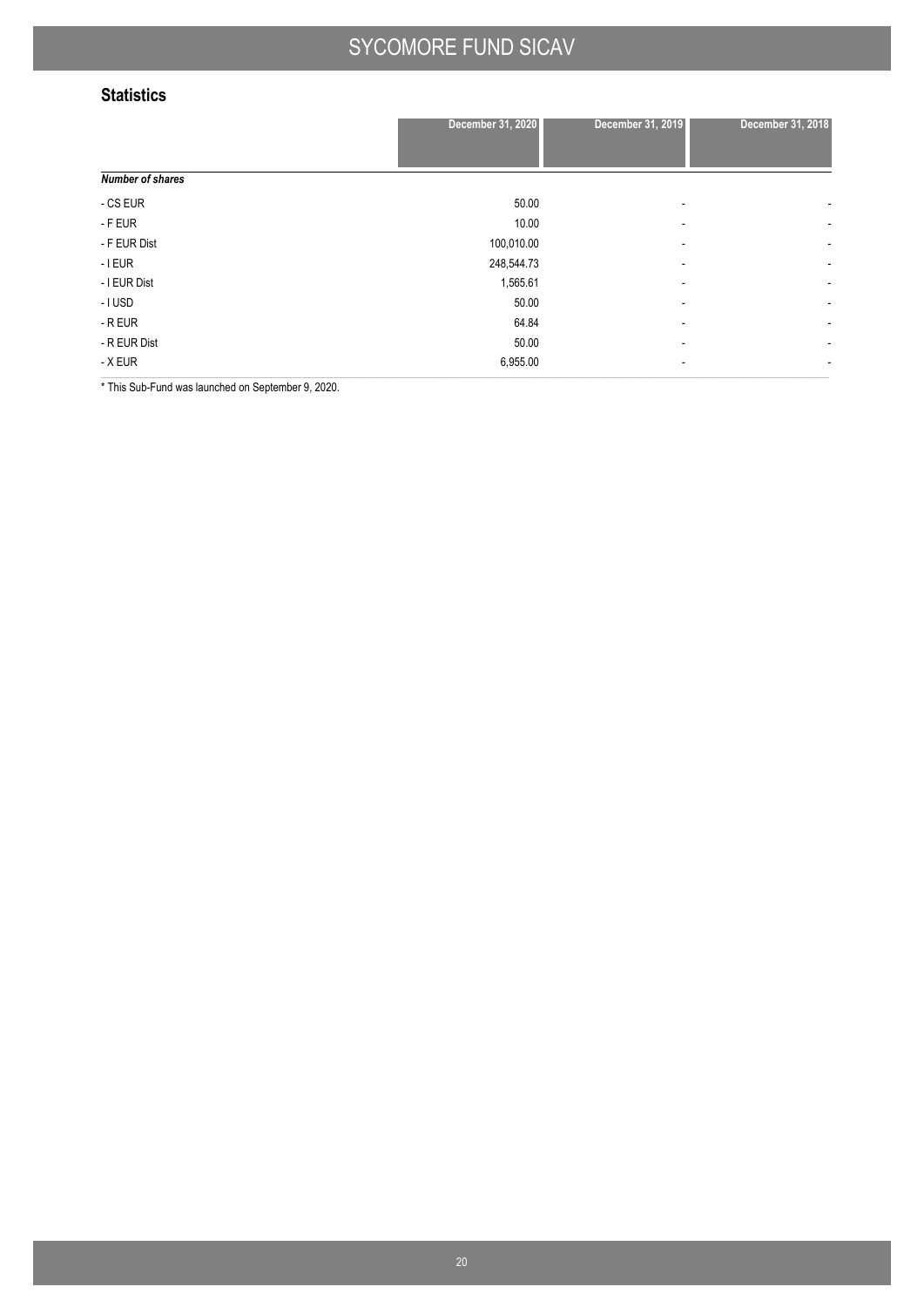### **Combined Statements**

### **Statement of Net Assets as at December 31, 2020**

### **Statement of Operations and Changes in Net Assets for the year ended December 31, 2020**

|                                                        | <b>Notes</b> | <b>EUR</b>       |
|--------------------------------------------------------|--------------|------------------|
| Assets                                                 |              |                  |
| Investment in securities at cost                       |              | 1,134,616,623.04 |
| Unrealised appreciation / (depreciation) on securities |              | 237,796,727.05   |
| Investment in securities at market value               | 2.3          | 1,372,413,350.09 |
| Cash at bank                                           |              | 98,855,284.09    |
| Receivable on subscriptions                            |              | 1,295,396.84     |
| Receivable on withholding tax reclaim                  |              | 278,546.88       |
| Net unrealised appreciation on future contracts        | 2.7, 9       | 225,435.11       |
| Dividends and interest receivable                      | 24           | 801,582.15       |
| <b>Total assets</b>                                    |              | 1,473,869,595.16 |
| <b>Liabilities</b>                                     |              |                  |
| Bank overdraft                                         |              | 5,052,259.66     |
| Accrued expenses                                       |              | 27,247,809.74    |
| Payable for investment purchased                       |              | 20,350.06        |
| Payable on redemptions                                 |              | 385,958.03       |
| Net unrealised depreciation on future contracts        | 2.7, 9       | 65,354.40        |
| Other liabilities                                      |              | 164,573.21       |
| <b>Total liabilities</b>                               |              | 32,936,305.10    |
| Net assets at the end of the year                      |              | 1.440.933.290.06 |

|                                                                  | <b>Notes</b> | EUR                |
|------------------------------------------------------------------|--------------|--------------------|
| Income                                                           |              |                    |
| Dividends (net of withholding taxes)                             | 2.4          | 8,604,971.02       |
| Interest on bonds                                                | 2.4          | 1,852,397.70       |
| <b>Bank interest</b>                                             | 2.4          | 12,006.99          |
| Other income                                                     |              | 19,171.51          |
| Total income                                                     |              | 10,488,547.22      |
| Expenses                                                         |              |                    |
| Management fees                                                  | 3            | 8,849,603.83       |
| Performance fees                                                 | 5            | 37,506,723.88      |
| <b>Transaction costs</b>                                         | 8            | 2,118,674.78       |
| Subscription tax                                                 | 6            | 116,535.90         |
| Bank interest and charges                                        |              | 316,229.40         |
| Other expenses                                                   |              | 47.15              |
| Total expenses                                                   |              | 48,907,814.94      |
| Net investment income / (loss)                                   |              | (38, 419, 267.72)  |
| Net realised gain / (loss) on:                                   |              |                    |
| Investments                                                      | 2.6          | 44,589,949.02      |
| Foreign currencies transactions                                  | 2.2          | (47, 447.50)       |
| <b>Future contracts</b>                                          | 2.7, 9       | 5,703,672.60       |
| Net realised gain / (loss) for the year                          |              | 11,826,906.40      |
| Net change in unrealised appreciation / (depreciation) on:       |              |                    |
| Investments                                                      |              | 178,212,505.86     |
| <b>Future contracts</b>                                          | 2.7, 9       | (275.64)           |
| Increase / (Decrease) in net assets as a result of<br>operations |              | 190,039,136.62     |
| Proceeds received on subscription of shares                      |              | 660,025,758.25     |
| Net amount paid on redemption of shares                          |              | (327, 563, 136.59) |
| Net assets at the beginning of the year                          |              | 918,431,531.78     |
| Net assets at the end of the year                                |              | 1,440,933,290.06   |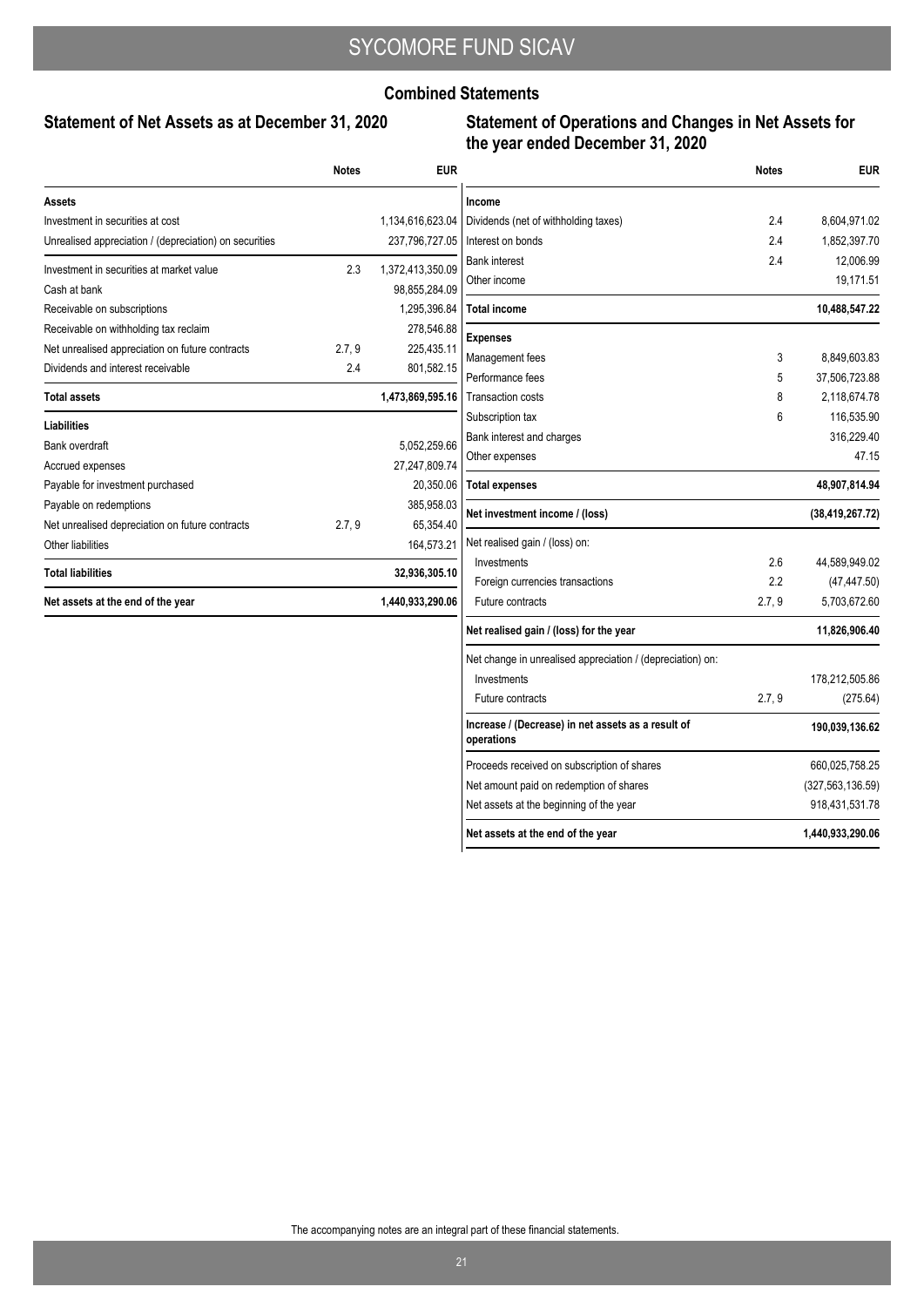### **SYCOMORE FUND SICAV - SYCOMORE ECO SOLUTIONS (in EUR)**

### Statement of Net Assets as at December 31, 2020

### **Statement of Operations and Changes in Net Assets for the year ended December 31, 2020**

|                                                        | <b>Notes</b> | <b>EUR</b>       |                                                                  | <b>Notes</b> | <b>EUR</b>        |
|--------------------------------------------------------|--------------|------------------|------------------------------------------------------------------|--------------|-------------------|
| Assets                                                 |              |                  | Income                                                           |              |                   |
| Investment in securities at cost                       |              | 326,471,067.43   | Dividends (net of withholding taxes)                             | 2.4          | 2,748,073.14      |
| Unrealised appreciation / (depreciation) on securities |              | 124,224,164.37   | <b>Bank interest</b>                                             | 2.4          | 1,509.03          |
| Investment in securities at market value               | 2.3          | 450,695,231.80   | Other income                                                     |              | 1,947.40          |
| Cash at bank                                           |              | 59,851,600.49    | <b>Total income</b>                                              |              | 2,751,529.57      |
| Receivable on subscriptions                            |              | 293,796.44       | <b>Expenses</b>                                                  |              |                   |
| Receivable on withholding tax reclaim                  |              | 189,131.81       | Management fees                                                  | 3            | 3,409,453.93      |
| Dividends and interest receivable                      | 2.4          | 28,856.98        | Performance fees                                                 | 5            | 25,074,857.36     |
| <b>Total assets</b>                                    |              | 511,058,617.52   | <b>Transaction costs</b>                                         | 8            | 492,273.98        |
|                                                        |              |                  | Subscription tax                                                 | 6            | 39,719.57         |
| <b>Liabilities</b><br><b>Bank overdraft</b>            |              | 807.65           | Bank interest and charges                                        |              | 137,349.25        |
| Accrued expenses                                       |              | 25,498,945.93    | <b>Total expenses</b>                                            |              | 29,153,654.09     |
| Payable on redemptions                                 |              | 295,409.42       |                                                                  |              |                   |
| Net unrealised depreciation on future contracts        | 2.7, 9       | 65,354.40        | Net investment income / (loss)                                   |              | (26, 402, 124.52) |
| Other liabilities                                      |              | 62,984.25        | Net realised gain / (loss) on:                                   |              |                   |
| <b>Total liabilities</b>                               |              | 25,923,501.65    | Investments                                                      | 2.6          | 24,632,191.67     |
|                                                        |              |                  | Foreign currencies transactions                                  | 2.2          | (44, 794.57)      |
| Net assets at the end of the year                      |              | 485, 135, 115.87 | Future contracts                                                 | 2.7, 9       | 650,513.52        |
|                                                        |              |                  | Net realised gain / (loss) for the year                          |              | (1, 164, 213.90)  |
|                                                        |              |                  | Net change in unrealised appreciation / (depreciation) on:       |              |                   |
|                                                        |              |                  | Investments                                                      |              | 99,564,671.99     |
|                                                        |              |                  | Future contracts                                                 | 2.7, 9       | (65, 354.40)      |
|                                                        |              |                  | Increase / (Decrease) in net assets as a result of<br>operations |              | 98,335,103.69     |
|                                                        |              |                  | Proceeds received on subscription of shares                      |              | 159,120,979.47    |
|                                                        |              |                  | Net amount paid on redemption of shares                          |              | (74, 753, 048.49) |
|                                                        |              |                  | Net assets at the beginning of the year                          |              | 302,432,081.20    |
|                                                        |              |                  | Net assets at the end of the year                                |              | 485, 135, 115.87  |

### **Statement of Changes in Number of Shares**

|           | Number of shares in issue at<br>the beginning of the year | Number of shares<br>subscribed | Number of shares<br>redeemed | Number of shares in issue at<br>the end of the year |
|-----------|-----------------------------------------------------------|--------------------------------|------------------------------|-----------------------------------------------------|
| $-$ I EUR | 2.340.727.54                                              | 916.484.22                     | (516.857.76)                 | 2,740,354.00                                        |
| - R EUR   | 41.233.87                                                 | 185.328.34                     | (33,091.23)                  | 193,470.98                                          |
| - X EUR   | 1.446.00                                                  | 58.175.67                      | (12,530.00)                  | 47,091.67                                           |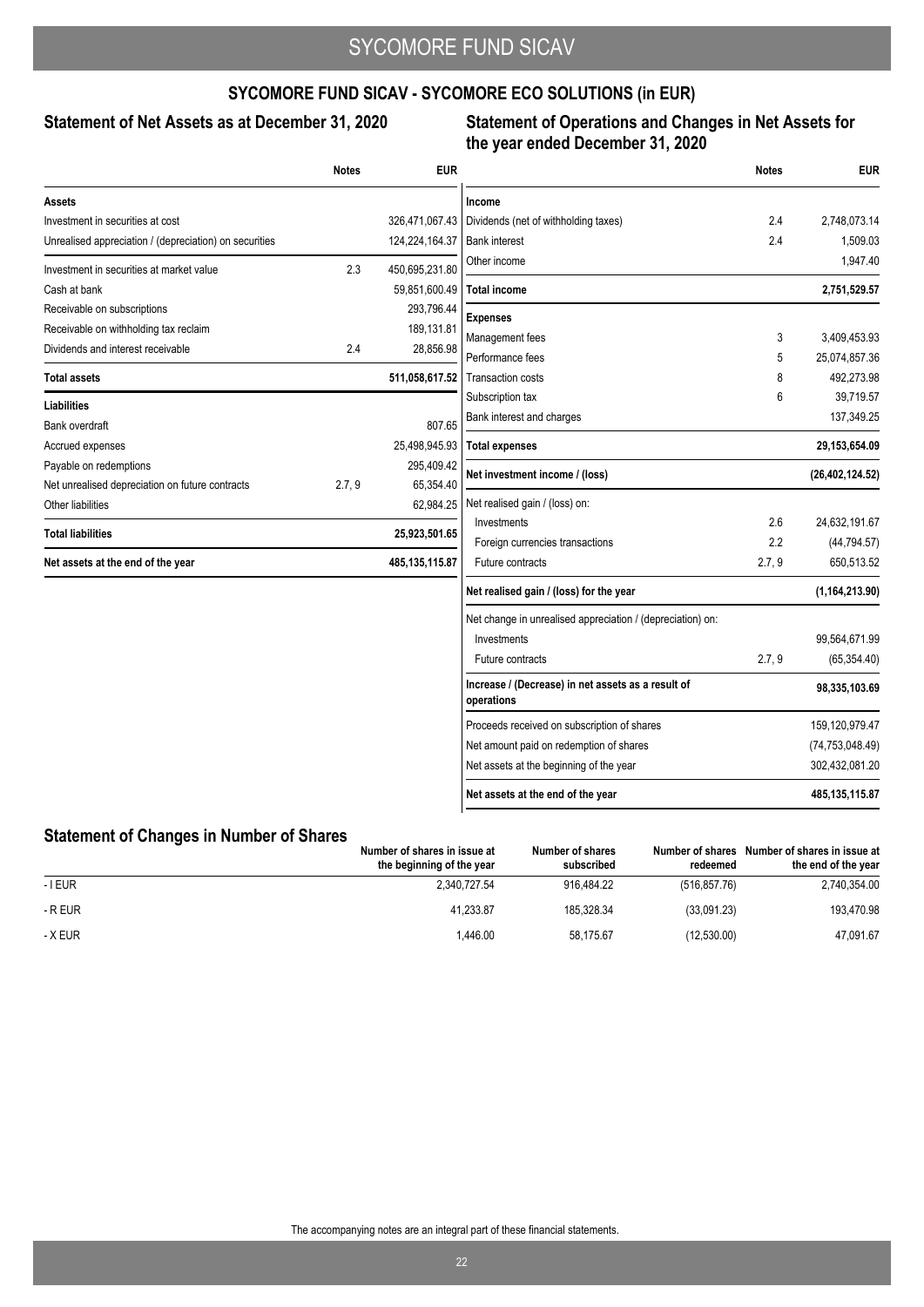## **SYCOMORE FUND SICAV - SYCOMORE ECO SOLUTIONS (in EUR)**

### **Securities Portfolio as at December 31, 2020**

| Quantity/<br><b>Nominal</b> | <b>Name</b>                                                                 | Currency                 | <b>Market value</b><br>in EUR | <b>NAV</b>   |
|-----------------------------|-----------------------------------------------------------------------------|--------------------------|-------------------------------|--------------|
|                             | Transferable securities admitted to an official exchange listing            |                          |                               |              |
|                             | <b>Shares</b>                                                               |                          |                               |              |
|                             | Energy                                                                      |                          |                               |              |
|                             | 200,000.00 BORALEX INC -A                                                   | CAD                      | 6,061,072.62<br>4,346,225.10  | 1.25<br>0.90 |
|                             | 365,229.00 CROPENERGIES AG<br>63,000.00 ELIA GROUP SA/NV                    | <b>EUR</b><br><b>EUR</b> | 6,142,500.00                  | 1.27         |
|                             | 110,000.00 ENERGIEKONTOR AG                                                 | <b>EUR</b>               | 6,380,000.00                  | 1.32         |
|                             | 74,038.00 HOLALUZ-CLIDOM SA                                                 | <b>EUR</b>               | 595,265.52                    | 0.12<br>1.29 |
|                             | 100,000.00 NEOEN SA<br>391,500.00 NORDEX SE                                 | <b>EUR</b><br><b>EUR</b> | 6,270,000.00<br>8,675,640.00  | 1.79         |
|                             | 63,000.00 ORSTED A/S                                                        | <b>DKK</b>               | 10,524,756.67                 | 2.17         |
|                             | 240,000.00 SCATEC ASA                                                       | <b>NOK</b>               | 7,821,305.84                  | 1.61         |
|                             | 172,617.00 SIF HOLDING NV<br>250,000.00 SOLARIA ENERGIA Y MEDIO AMBI        | <b>EUR</b><br><b>EUR</b> | 2,855,085.18<br>5,910,000.00  | 0.59<br>1.22 |
| 550,000.00 SUEZ             |                                                                             | <b>EUR</b>               | 8,921,000.00                  | 1.84         |
|                             | 240,000.00 TPI COMPOSITES INC                                               | <b>USD</b>               | 10,352,825.79                 | 2.13         |
|                             | 1,000,000.00 VEOLIA ENVIRONNEMENT<br>140,000.00 VERBIO VEREINIGTE BIOENERGI | <b>EUR</b><br><b>EUR</b> | 20,010,000.00<br>4,298,000.00 | 4.11<br>0.89 |
|                             | 89,000.00 VERBUND AG - A                                                    | <b>EUR</b>               | 6,216,650.00                  | 1.28         |
|                             | 50,000.00 VESTAS WIND SYSTEMS A/S                                           | <b>DKK</b>               | 9,669,575.26                  | 1.99         |
|                             | 670,000.00 VOLTALIA SA-REGR<br>252,000.00 7C SOLARPARKEN AG                 | <b>EUR</b><br><b>EUR</b> | 17,319,500.00<br>1,159,200.00 | 3.57<br>0.24 |
|                             |                                                                             |                          | 143,528,601.98                | 29.58        |
|                             | <b>Building materials</b>                                                   |                          |                               |              |
|                             | 160,000.00 ALFEN BEHEER B.V.                                                | <b>EUR</b>               | 13,216,000.00                 | 2.72         |
|                             | 250,000.00 ARCADIS NV<br>199,854.00 CENTROTEC SE                            | <b>EUR</b><br><b>EUR</b> | 6,760,000.00<br>3,061,763.28  | 1.39<br>0.63 |
| 45,735.00 CFE               |                                                                             | <b>EUR</b>               | 3,823,446.00                  | 0.79         |
|                             | 280,000.00 COMPAGNIE DE SAINT GOBAIN                                        | <b>EUR</b>               | 10,500,000.00                 | 2.16         |
|                             | 140,000.00 HOFFMANN GREEN CEMENT TECHNO                                     | <b>EUR</b>               | 3,542,000.00                  | 0.73         |
|                             | 132,000.00 KINGSPAN GROUP PLC<br>559,682.00 NRC GROUP ASA                   | <b>EUR</b><br><b>NOK</b> | 7,576,800.00<br>1,696,248.90  | 1.56<br>0.35 |
|                             | 75,000.00 OWENS CORNING                                                     | <b>USD</b>               | 4,643,864.17                  | 0.96         |
|                             | 18,000.00 ROCKWOOL INTL A/S-B SHS<br>19,000.00 SIKA AG-REG                  | <b>DKK</b><br><b>CHF</b> | 5,508,735.87                  | 1.14<br>0.88 |
|                             | 433,110.00 SPIE SA - W/I                                                    | <b>EUR</b>               | 4,247,792.52<br>7,713,689.10  | 1.59         |
|                             | 324,355.00 WIENERBERGER AG                                                  | <b>EUR</b>               | 8,459,178.40                  | 1.74         |
|                             |                                                                             |                          | 80,749,518.24                 | 16.64        |
|                             | <b>Diversified services</b>                                                 |                          |                               |              |
|                             | 302,000.00 ACCELL GROUP<br>300,000.00 BEFESA SA                             | <b>EUR</b><br><b>EUR</b> | 7,806,700.00<br>15,510,000.00 | 1.61<br>3.20 |
| 1,267,000.00 BIFFA PLC      |                                                                             | GBP                      | 3,248,536.48                  | 0.67         |
|                             | 490,000.00 BRAVIDA HOLDING AB                                               | <b>SEK</b>               | 5,339,602.93                  | 1.10         |
|                             | 15,300,000.00 RENEWI PLC<br>180,000.00 SECHE ENVIRONNEMENT                  | GBP<br>EUR               | 7,067,981.23<br>7,164,000.00  | 1.46<br>1.48 |
|                             | 39,800.00 SHIMANO INC                                                       | JPY                      | 7,588,201.74                  | 1.56         |
|                             | 105,000.00 TOMRA SYSTEMS ASA                                                | <b>NOK</b>               | 4,235,681.56                  | 0.87         |
|                             |                                                                             |                          | 57,960,703.94                 | 11.95        |
|                             | <b>Electric &amp; Electronic</b>                                            |                          |                               |              |
|                             | 125,000.00 LEGRAND SA<br>502,390.00 PRYSMIAN SPA                            | <b>EUR</b><br><b>EUR</b> | 9,125,000.00<br>14,609,501.20 | 1.88<br>3.01 |
|                             | 140,000.00 SCHNEIDER ELECTRIC SE                                            | <b>EUR</b>               | 16,562,000.00                 | 3.42         |
|                             | 400,000.00 TEKMAR GROUP PLC                                                 | GBP                      | 297,173.50                    | 0.06         |
|                             |                                                                             |                          | 40,593,674.70                 | 8.37         |
| 489,927.00 ALSTOM           | Diversified machinery                                                       | <b>EUR</b>               | 22,835,497.47                 | 4.71         |
| 281,253.00 MERSEN           |                                                                             | <b>EUR</b>               | 6,961,011.75                  | 1.43         |
|                             | 46,305.00 STADLER RAIL AG                                                   | CHF                      | 1,730,523.88                  | 0.36         |
|                             |                                                                             |                          | 31,527,033.10                 | 6.50         |
|                             | Forest products & Paper                                                     |                          |                               |              |
|                             | 1,104,284.00 ENCE ENERGIA Y CELULOSA SA<br>548,060.00 STORA ENSO OYJ-R SHS  | <b>EUR</b><br><b>EUR</b> | 3,749,044.18<br>8,574,398.70  | 0.77<br>1.77 |
|                             | 600,000.00 SVENSKA CELLULOSA AB SCA-B                                       | <b>SEK</b>               | 8,556,500.97                  | 1.76         |
|                             | 144,800.00 UPM-KYMMENE OYJ                                                  | <b>EUR</b>               | 4,412,056.00                  | 0.91         |
|                             |                                                                             |                          | 25,291,999.85                 | 5.21         |
|                             | <b>Auto Parts &amp; Equipment</b>                                           |                          |                               |              |
|                             | 28,129.00 AKASOL AG                                                         | <b>EUR</b>               | 2,732,732.35                  | 0.56         |

| Quantity/<br><b>Nominal</b>       | <b>Name</b>                             | Currency   | <b>Market value</b><br>in EUR | <b>NAV</b> |
|-----------------------------------|-----------------------------------------|------------|-------------------------------|------------|
|                                   | 131.200.00 ANDRITZ AG                   | <b>EUR</b> | 4,917,376.00                  | 1.02       |
|                                   | 35,000.00 COMPLEO CHARGING SOLUTIONS A  | <b>EUR</b> | 3,220,000.00                  | 0.66       |
|                                   | 80,000.00 NFI GROUP INC                 | CAD        | 1,236,335.64                  | 0.25       |
|                                   | 75,000.00 PLASTIC OMNIUM                | <b>EUR</b> | 2.116.500.00                  | 0.44       |
| 1,160,000.00 TALGO SA             |                                         | <b>EUR</b> | 4.796.600.00                  | 0.99       |
|                                   |                                         |            | 19,019,543.99                 | 3.92       |
|                                   | Transportation                          |            |                               |            |
|                                   | 173,309.00 CONSTRUCC Y AUX DE FERROCARR | EUR        | 6,802,378.25                  | 1.40       |
| 1,046,278.00 NOBINA AB            |                                         | <b>SEK</b> | 7,215,710.34                  | 1.49       |
|                                   |                                         |            | 14,018,088.59                 | 2.89       |
|                                   | <b>Distribution &amp; Wholesale</b>     |            |                               |            |
|                                   | 194,227.00 STEICO SE                    | <b>EUR</b> | 11,537,083.80                 | 2.38       |
|                                   |                                         |            | 11,537,083.80                 | 2.38       |
|                                   | Storage & Warehousing                   |            |                               |            |
|                                   |                                         |            |                               |            |
|                                   | 552,179.00 SIG COMBIBLOC GROUP AG       | CHF        | 10,486,576.36                 | 2.16       |
|                                   |                                         |            | 10.486.576.36                 | 2.16       |
|                                   | Chemical                                |            |                               |            |
| 243,000.00 UMICORE                |                                         | <b>EUR</b> | 9,547,470.00                  | 1.97       |
|                                   |                                         |            | 9,547,470.00                  | 1.97       |
|                                   | Metal                                   |            |                               |            |
|                                   | 30,000,00 AURUBIS AG                    | <b>EUR</b> | 1.909.800.00                  | 0.39       |
|                                   | 100,000.00 MP MATERIALS CORP            | <b>USD</b> | 2,629,234.60                  | 0.55       |
|                                   |                                         |            | 4,539,034.60                  | 0.94       |
|                                   | <b>Banks</b>                            |            |                               |            |
|                                   | 135,907.00 UMWELTBANK AG                | <b>EUR</b> | 1,895,902.65                  | 0.39       |
|                                   |                                         |            | 1,895,902.65                  | 0.39       |
|                                   |                                         |            | 450,695,231.80                | 92.90      |
| <b>Total securities portfolio</b> |                                         |            | 450,695,231.80                | 92.90      |
|                                   |                                         |            |                               |            |

### **Financial derivative instruments as at December 31, 2020**

| Quantity             | <b>Name</b>                                                        | Currency                 | <b>Commitment</b><br>in EUR   | <b>Unrealised</b><br>appreciation /<br>(depreciation)<br>in EUR |
|----------------------|--------------------------------------------------------------------|--------------------------|-------------------------------|-----------------------------------------------------------------|
|                      |                                                                    | <b>Futures</b>           |                               |                                                                 |
| 15/03/2021           | 50.00 EURO / GBP FUTURE 15/03/2021<br>80.00 EURO FX CURR FUT (CME) | <b>GBP</b><br><b>USD</b> | 6,260,124.57<br>10.008.581.59 | (151, 170.26)<br>85.815.86                                      |
|                      |                                                                    |                          |                               | (65, 354.40)                                                    |
| <b>Total Futures</b> |                                                                    |                          |                               | (65, 354.40)                                                    |

### **Summary of net assets**

|                                                   | %<br><b>NAV</b>        |
|---------------------------------------------------|------------------------|
| Total securities portfolio<br>450,695,231.80      | 92.90                  |
| Total financial derivative instruments            | (65, 354.40)<br>(0.01) |
| Cash at bank<br>59,850,792.84                     | 12.34                  |
| Other assets and liabilities<br>(25, 345, 554.37) | (5.23)                 |
| <b>Total net assets</b><br>485, 135, 115.87       | 100.00                 |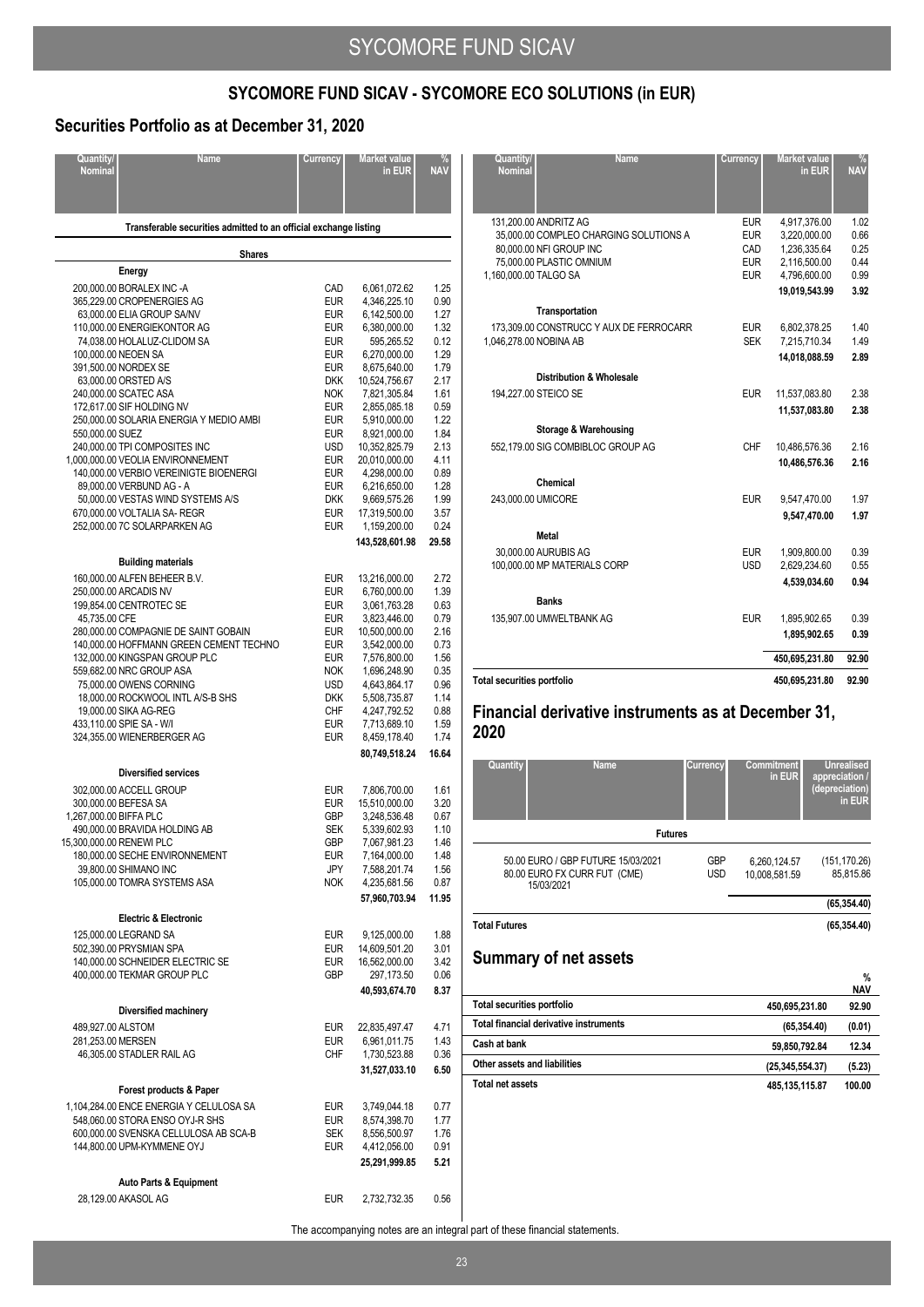## **SYCOMORE FUND SICAV - SYCOMORE ECO SOLUTIONS (in EUR)**

### **Portfolio Breakdowns**

| <b>Nature allocation</b>  | % of portfolio | % of net<br>assets |
|---------------------------|----------------|--------------------|
| <b>Shares</b>             | 100.00         | 92.90              |
|                           | 100.00         | 92.90              |
| <b>Country allocation</b> | % of portfolio | % of net<br>assets |
| France                    | 30.86          | 28.65              |
| Germany                   | 10.92          | 10.15              |
| Netherlands               | 6.80           | 6.31               |
| Denmark                   | 5.70           | 5.30               |
| Spain                     | 4.85           | 4.50               |
| Sweden                    | 4.68           | 4.35               |
| Austria                   | 4.35           | 4.04               |
| Belgium                   | 4.33           | 4.03               |
| <b>United States</b>      | 3.91           | 3.64               |
| Switzerland               | 3.65           | 3.40               |
| Luxembourg                | 3.44           | 3.20               |
| Italy                     | 3.24           | 3.01               |
| Norway                    | 3.05           | 2.83               |
| Finland                   | 2.88           | 2.68               |
| Other                     | 7.34           | 6.81               |
|                           | 100.00         | 92.90              |

## **Top Ten Holdings**

| <b>Top Ten Holdings</b>          | <b>Sector</b>               | <b>Market value</b> | $%$ of<br>net |
|----------------------------------|-----------------------------|---------------------|---------------|
|                                  |                             | <b>EUR</b>          | assets        |
| <b>ALSTOM</b>                    | Diversified<br>machinery    | 22,835,497.47       | 4.71          |
| <b>VEOLIA ENVIRONNEMENT</b>      | Energy                      | 20,010,000.00       | 4.11          |
| <b>VOLTALIA SA- REGR</b>         | Energy                      | 17,319,500.00       | 3.57          |
| SCHNEIDER ELECTRIC SE            | Electric & Electronic       | 16.562.000.00       | 3.42          |
| <b>BEFESA SA</b>                 | Diversified services        | 15,510,000.00       | 3.20          |
| PRYSMIAN SPA                     | Electric & Electronic       | 14.609.501.20       | 3.01          |
| ALFEN BEHEER B.V.                | <b>Building materials</b>   | 13,216,000.00       | 2.72          |
| STEICO SE                        | Distribution &<br>Wholesale | 11,537,083.80       | 2.38          |
| ORSTED A/S                       | Energy                      | 10,524,756.67       | 2.17          |
| <b>COMPAGNIE DE SAINT GOBAIN</b> | <b>Building materials</b>   | 10,500,000.00       | 2.16          |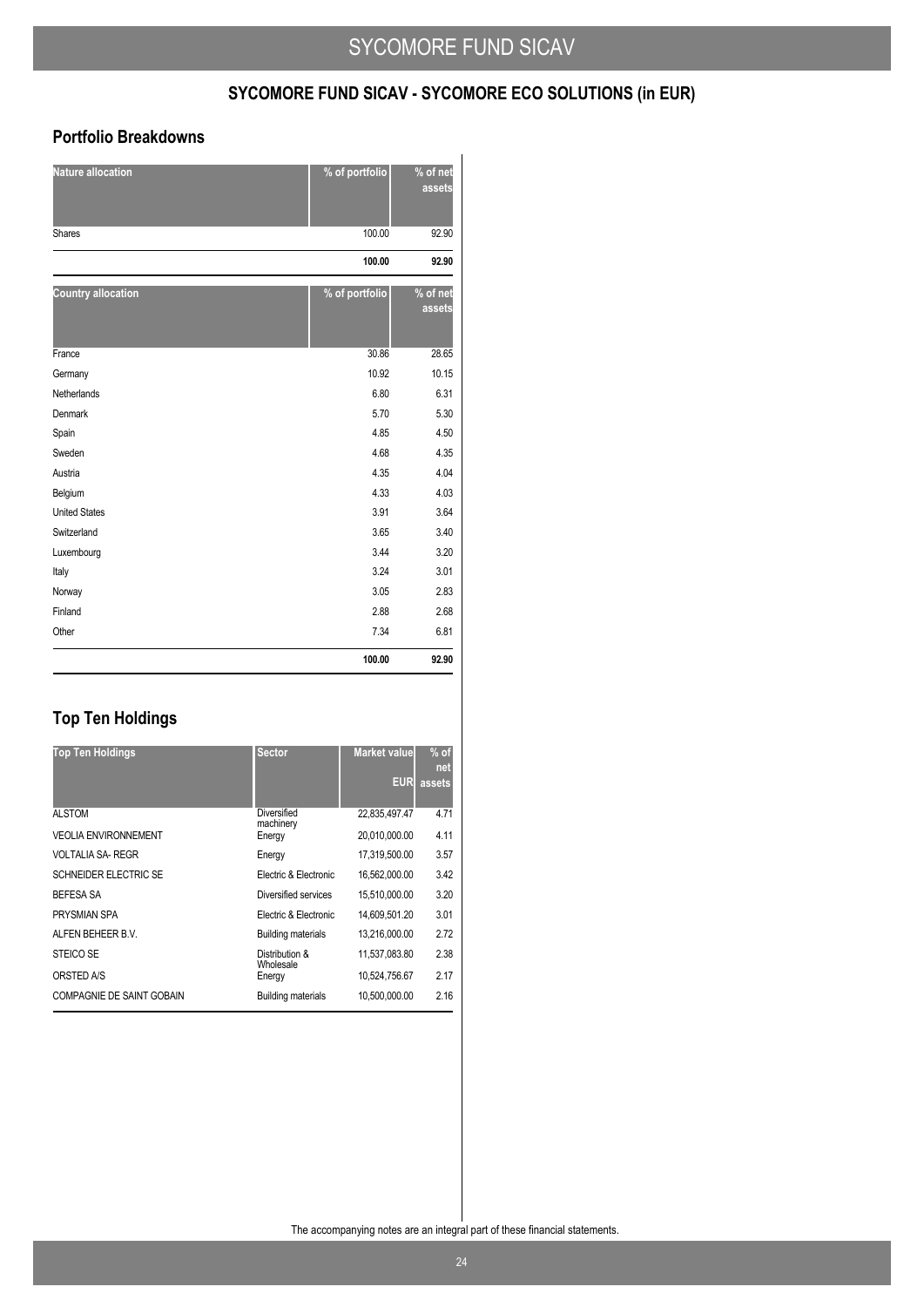## **SYCOMORE FUND SICAV - SYCOMORE HAPPY @ WORK (in EUR)**

### Statement of Net Assets as at December 31, 2020

### **Statement of Operations and Changes in Net Assets for the year ended December 31, 2020**

|                                                        | <b>Notes</b> | <b>EUR</b>     |                                                                  | <b>Notes</b> | <b>EUR</b>         |
|--------------------------------------------------------|--------------|----------------|------------------------------------------------------------------|--------------|--------------------|
| Assets                                                 |              |                | Income                                                           |              |                    |
| Investment in securities at cost                       |              | 419,080,150.66 | Dividends (net of withholding taxes)                             | 2.4          | 3,713,392.37       |
| Unrealised appreciation / (depreciation) on securities |              | 77,289,653.99  | <b>Bank interest</b>                                             | 2.4          | 1,604.30           |
| Investment in securities at market value               | 2.3          | 496,369,804.65 | <b>Total income</b>                                              |              | 3,714,996.67       |
| Cash at bank                                           |              | 30,023,044.82  | <b>Expenses</b>                                                  |              |                    |
| Receivable on subscriptions                            |              | 884,964.90     | Management fees                                                  | 3            | 4,100,244.87       |
| Receivable on withholding tax reclaim                  |              | 85,257.84      | Performance fees                                                 | 5            | 11,546,418.66      |
| Net unrealised appreciation on future contracts        | 2.7, 9       | 157,804.99     | <b>Transaction costs</b>                                         | 8            | 1,079,710.40       |
| Dividends and interest receivable                      | 2.4          | 122,791.95     | Subscription tax                                                 | 6            | 57,977.60          |
| <b>Total assets</b>                                    |              | 527,643,669.15 | Bank interest and charges                                        |              | 97,692.41          |
| <b>Liabilities</b>                                     |              |                | <b>Total expenses</b>                                            |              | 16,882,043.94      |
| Bank overdraft                                         |              | 1,702,290.53   | Net investment income / (loss)                                   |              | (13, 167, 047.27)  |
| Accrued expenses                                       |              | 519,838.59     |                                                                  |              |                    |
| Payable on redemptions                                 |              | 78,007.12      | Net realised gain / (loss) on:<br>Investments                    | 2.6          | 19,120,502.41      |
| Other liabilities                                      |              | 96,216.26      | Foreign currencies transactions                                  | 2.2          | (151, 714.72)      |
| <b>Total liabilities</b>                               |              | 2,396,352.50   | Future contracts                                                 | 2.7, 9       | 5,212,178.46       |
| Net assets at the end of the year                      |              | 525,247,316.65 | Net realised gain / (loss) for the year                          |              | 11,013,918.88      |
|                                                        |              |                | Net change in unrealised appreciation / (depreciation) on:       |              |                    |
|                                                        |              |                | Investments                                                      |              | 46,645,341.02      |
|                                                        |              |                | Future contracts                                                 | 2.7, 9       | 1,457.55           |
|                                                        |              |                | Increase / (Decrease) in net assets as a result of<br>operations |              | 57,660,717.45      |
|                                                        |              |                | Proceeds received on subscription of shares                      |              | 283,782,098.82     |
|                                                        |              |                | Net amount paid on redemption of shares                          |              | (161, 543, 688.30) |
|                                                        |              |                | Net assets at the beginning of the year                          |              | 345,348,188.68     |
|                                                        |              |                | Net assets at the end of the year                                |              | 525,247,316.65     |

### **Statement of Changes in Number of Shares**

|          | Number of shares in issue at<br>the beginning of the year | Number of shares<br>subscribed | Number of shares<br>redeemed | Number of shares in issue at<br>the end of the year |
|----------|-----------------------------------------------------------|--------------------------------|------------------------------|-----------------------------------------------------|
| - CS EUR | 50.00                                                     | 2.422.64                       |                              | 2,472.64                                            |
| - I EUR  | 2.454.836.37                                              | 1.339.284.65                   | (947, 663.36)                | 2,846,457.66                                        |
| - R EUR  | 129.745.32                                                | 746.879.26                     | (247, 567.77)                | 629,056.81                                          |
| - X EUR  | 7,564.67                                                  | 22,350.00                      | (2,650.00)                   | 27,264.67                                           |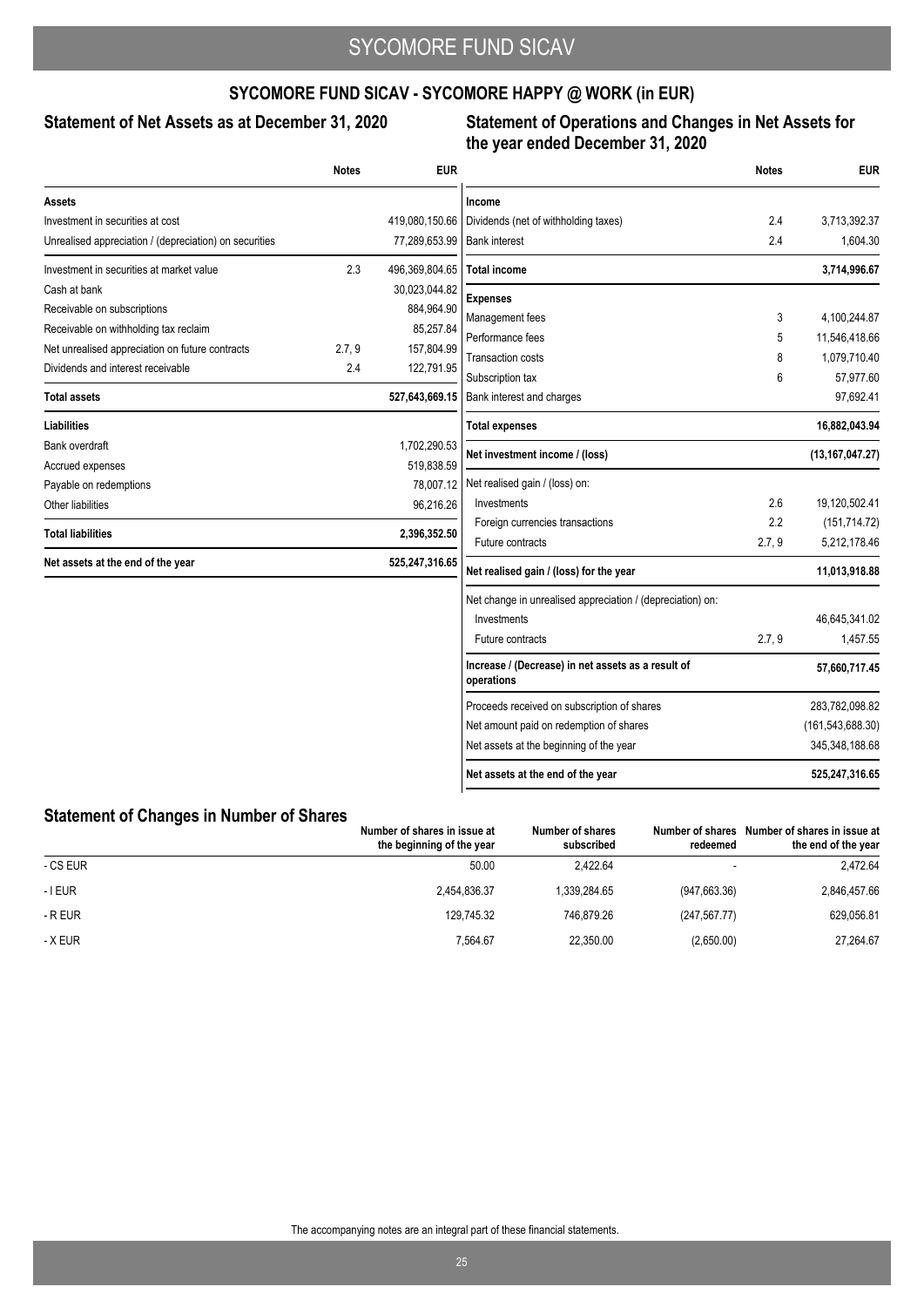# **SYCOMORE FUND SICAV - SYCOMORE HAPPY @ WORK (in EUR)**

### **Securities Portfolio as at December 31, 2020**

| Quantity/<br>Nominal | <b>Name</b>                                                      | Currency                 | Market value<br>in EUR         | <b>NAV</b>   |
|----------------------|------------------------------------------------------------------|--------------------------|--------------------------------|--------------|
|                      |                                                                  |                          |                                |              |
|                      | Transferable securities admitted to an official exchange listing |                          |                                |              |
|                      | <b>Shares</b>                                                    |                          |                                |              |
|                      | <b>Computer software</b>                                         |                          |                                |              |
|                      | 4,500.00 ADOBE INC                                               | USD                      | 1,839,352.70                   | 0.35         |
|                      | 55,000.00 DASSAULT SYSTEMES SE<br>14,000.00 DOCUSIGN INC         | <b>EUR</b><br><b>USD</b> | 9,138,250.00<br>2,543,582.20   | 1.74<br>0.48 |
|                      | 100,000.00 FOCUS HOME INTERACTIVE                                | <b>EUR</b>               | 6,420,000.00                   | 1.22         |
|                      | 100,000.00 FORTNOX AB                                            | <b>SEK</b>               | 4,602,677.02                   | 0.88         |
|                      | 52,000.00 MICROSOFT CORP<br>55,000.00 PHARMAGEST INTERACTIVE     | <b>USD</b><br><b>EUR</b> | 9,452,690.94<br>6,127,000.00   | 1.80<br>1.17 |
|                      | 44,000.00 SALESFORCE.COM INC                                     | <b>USD</b>               | 8,002,386.50                   | 1.52         |
| 100,000.00 SAP SE    |                                                                  | <b>EUR</b>               | 10,722,000.00                  | 2.03         |
|                      | 11,000.00 SERVICENOW INC<br>192,000.00 TEAMVIEWER AG             | USD<br><b>EUR</b>        | 4,948,494.14<br>8,415,360.00   | 0.94<br>1.60 |
|                      | 55,000.00 UBISOFT ENTERTAINMENT                                  | <b>EUR</b>               | 4,336,200.00                   | 0.83         |
|                      | 113,000.00 UNIFIEDPOST GROUP SA                                  | <b>EUR</b>               | 2,825,000.00                   | 0.54         |
|                      |                                                                  |                          | 79,372,993.50                  | 15.10        |
|                      | Cosmetics                                                        |                          |                                |              |
|                      | 80,000.00 ASTRAZENECA PLC                                        | GBP                      | 6,545,860.80                   | 1.25         |
|                      | 40,000.00 BIOMERIEUX<br>55,000.00 BOIRON SA                      | <b>EUR</b><br><b>EUR</b> | 4,616,000.00<br>2,274,250.00   | 0.88<br>0.43 |
|                      | 75,000.00 ESSILORLUXOTTICA                                       | <b>EUR</b>               | 9,566,250.00                   | 1.82         |
| 40,000.00 LOREAL     |                                                                  | <b>EUR</b>               | 12,432,000.00                  | 2.36         |
|                      | 190,000.00 NANOBIOTIX<br>70,000.00 NOVO NORDISK A/S-B            | <b>EUR</b><br><b>DKK</b> | 2,622,000.00<br>4,012,319.56   | 0.50<br>0.76 |
|                      | 16,400.00 ROCHE HOLDING AG-GENUSSCHEIN                           | <b>CHF</b>               | 4,685,497.67                   | 0.89         |
|                      | 12,000.00 THERMO FISHER SCIENTIFIC INC                           | <b>USD</b>               | 4,568,150.06                   | 0.87         |
|                      | 220,000.00 UNILEVER PLC                                          | EUR                      | 10,904,300.00                  | 2.08         |
|                      |                                                                  |                          | 62,226,628.09                  | 11.84        |
|                      | <b>Electric &amp; Electronic</b>                                 |                          |                                |              |
|                      | 76,500.00 ADVANTEST CORP<br>22,000.00 ASML HOLDING NV            | JPY<br><b>EUR</b>        | 4,681,123.24<br>8,746,100.00   | 0.89<br>1.67 |
|                      | 75,000.00 LEGRAND SA                                             | <b>EUR</b>               | 5,475,000.00                   | 1.04         |
|                      | 300,000.00 PRYSMIAN SPA                                          | <b>EUR</b>               | 8,724,000.00                   | 1.66         |
|                      | 100,000.00 SCHNEIDER ELECTRIC SE<br>50,000.00 S.O.I.T.E.C.       | <b>EUR</b><br><b>EUR</b> | 11,830,000.00<br>7,965,000.00  | 2.25<br>1.52 |
|                      |                                                                  |                          | 47,421,223.24                  | 9.03         |
|                      | <b>Diversified services</b>                                      |                          |                                |              |
|                      | 1.500.00 ADYEN NV                                                | EUR                      | 2,857,500.00                   | 0.54         |
|                      | 90,000.00 AMADEUS IT GROUP SA                                    | <b>EUR</b>               | 5,360,400.00                   | 1.02         |
|                      | 50,000.00 DEVOTEAM SA<br>50,000.00 EDENRED                       | <b>EUR</b><br><b>EUR</b> | 4,655,000.00<br>2,320,500.00   | 0.89<br>0.44 |
| 750,000.00 NEXI SPA  |                                                                  | <b>EUR</b>               | 12,255,000.00                  | 2.34         |
|                      | 27,000.00 PAYPAL HOLDINGS INC-W/I                                | USD                      | 5,168,076.50                   | 0.98         |
| 250,000.00 RELX PLC  | 110,000.00 RECRUIT HOLDINGS CO LTD                               | JPY                      | 3,762,583.07<br>5,006,423.86   | 0.72<br>0.95 |
|                      | 200,000.00 TECHNOGYM SPA                                         | GBP<br><b>EUR</b>        | 1,848,000.00                   | 0.35         |
|                      |                                                                  |                          | 43,233,483.43                  | 8.23         |
|                      | <b>Distribution &amp; Wholesale</b>                              |                          |                                |              |
|                      | 90,000.00 BRUNELLO CUCINELLI SPA                                 | <b>EUR</b>               | 3,213,000.00                   | 0.61         |
|                      | 500,000.00 MAISONS DU MONDE SA                                   | <b>EUR</b>               | 7,475,000.00                   | 1.42         |
| 55,000.00 SEB SA     | 100,000.00 MANUTAN INTERNATIONAL                                 | <b>EUR</b><br><b>EUR</b> | 7,260,000.00<br>8,195,000.00   | 1.38<br>1.57 |
|                      | 24,000.00 ULTA BEAUTY INC                                        | <b>USD</b>               | 5,632,659.07                   | 1.07         |
|                      | 76,000.00 ZALANDO SE                                             | <b>EUR</b>               | 6,920,560.00                   | 1.32         |
|                      |                                                                  |                          | 38,696,219.07                  | 7.37         |
|                      | <b>Auto Parts &amp; Equipment</b>                                |                          |                                |              |
|                      | 170,000.00 BAYERISCHE MOTOREN WERKE AG<br>59,000.00 FERRARI NV   | <b>EUR</b><br><b>EUR</b> | 12,279,100.00<br>11,130,350.00 | 2.34<br>2.12 |
|                      | 90,000.00 MICHELIN (CGDE)                                        | <b>EUR</b>               | 9,445,500.00                   | 1.80         |
|                      |                                                                  |                          | 32,854,950.00                  | 6.26         |
|                      | Chemical                                                         |                          |                                |              |
|                      | 90,000.00 AIR LIQUIDE SA                                         | <b>EUR</b>               | 12,082,500.00                  | 2.31         |
|                      | 55,000.00 KONINKLIJKE DSM                                        | <b>EUR</b>               | 7,744,000.00                   | 1.47         |
|                      | 70,000.00 SYMRISE AG                                             | <b>EUR</b>               | 7,588,000.00<br>27,414,500.00  | 1.44<br>5.22 |
|                      |                                                                  |                          |                                |              |

| Quantity/<br><b>Nominal</b> | Name                                                                                                                                                                                   | Currency                                                    | <b>Market value</b><br>in EUR                                                                 | NA\                                          |
|-----------------------------|----------------------------------------------------------------------------------------------------------------------------------------------------------------------------------------|-------------------------------------------------------------|-----------------------------------------------------------------------------------------------|----------------------------------------------|
|                             |                                                                                                                                                                                        |                                                             |                                                                                               |                                              |
|                             | <b>Building materials</b><br>55,000.00 ALFEN BEHEER B.V.<br>200.000.00 BOUYGUES SA<br>22,000.00 SIKA AG-REG<br>440,000.00 SPIE SA - W/I                                                | <b>EUR</b><br><b>EUR</b><br><b>CHF</b><br><b>EUR</b>        | 4,543,000.00<br>6,730,000.00<br>4,918,496.60<br>7,836,400.00<br>24,027,896.60                 | 0.86<br>1.28<br>0.94<br>1.49<br>4.57         |
|                             | <b>Textile</b>                                                                                                                                                                         |                                                             |                                                                                               |                                              |
|                             | 25,000.00 ADIDAS AG<br>35,000.00 CHRISTIAN DIOR SE                                                                                                                                     | <b>EUR</b><br><b>EUR</b>                                    | 7,447,500.00<br>15,911,000.00<br>23,358,500.00                                                | 1.42<br>3.03<br>4.45                         |
|                             | <b>Office &amp; Business equipment</b>                                                                                                                                                 |                                                             |                                                                                               |                                              |
|                             | 57,000.00 NETCOMPANY GROUP AS<br>200,000.00 NEURONES<br>140,000.00 SOCIETE POUR LINFORMATIQUE<br>61,000.00 SOPRA STERIA GROUP                                                          | <b>DKK</b><br><b>EUR</b><br><b>EUR</b><br><b>EUR</b>        | 4,766,942.75<br>4,680,000.00<br>3,500,000.00<br>8,064,200.00<br>21,011,142.75                 | 0.91<br>0.89<br>0.67<br>1.53<br>4.00         |
|                             | Energy                                                                                                                                                                                 |                                                             |                                                                                               |                                              |
|                             | 400,000.00 EDP RENOVAVEIS SA<br>30,200.00 ORSTED A/S<br>250,000.00 VOLTALIA SA- REGR                                                                                                   | <b>EUR</b><br><b>DKK</b><br><b>EUR</b>                      | 9,120,000.00<br>5,045,200.81<br>6,462,500.00<br>20,627,700.81                                 | 1.74<br>0.96<br>1.23<br>3.93                 |
|                             | <b>Food services</b>                                                                                                                                                                   |                                                             |                                                                                               |                                              |
|                             | 144,000.00 ASAHI GROUP HOLDINGS LTD<br>100,000.00 HEINEKEN NV<br>100,000.00 HELLOFRESH SE                                                                                              | JPY<br><b>EUR</b><br><b>EUR</b>                             | 4,837,790.01<br>9,122,000.00<br>6,320,000.00<br>20,279,790.01                                 | 0.92<br>1.74<br>1.20<br>3.86                 |
|                             | <b>Financial services</b>                                                                                                                                                              |                                                             |                                                                                               |                                              |
|                             | 49,300.00 AMERICAN EXPRESS CO<br>64,000.00 CAPITAL ONE FINANCIAL CORP<br>182,400.00 CC NEUBERGER PRINCIPAL HDS-A*<br>15,000.00 MASTERCARD INC - A<br>22,000.00 VISA INC-CLASS A SHARES | USD<br><b>USD</b><br><b>USD</b><br><b>USD</b><br><b>USD</b> | 4,871,777.21<br>5,170,528.38<br>1,615,966.65<br>4,375,873.48<br>3,932,867.48<br>19,967,013.20 | 0.93<br>0.98<br>0.31<br>0.83<br>0.75<br>3.80 |
|                             | Banks                                                                                                                                                                                  |                                                             |                                                                                               |                                              |
|                             | 40,000.00 FIRST REPUBLIC BANK/SAN FRAN<br>80,400.00 KBC GROUP NV                                                                                                                       | <b>USD</b><br><b>EUR</b>                                    | 4,803,399.94<br>4,605,312.00<br>9,408,711.94                                                  | 0.91<br>0.88<br>1.79                         |
|                             | Forest products & Paper                                                                                                                                                                |                                                             |                                                                                               |                                              |
|                             | 200,000.00 SMURFIT KAPPA GROUP PLC                                                                                                                                                     | <b>EUR</b>                                                  | 7,608,000.00<br>7,608,000.00                                                                  | 1.45<br>1.45                                 |
|                             | Insurance                                                                                                                                                                              |                                                             |                                                                                               |                                              |
| 350,000,00 AXA SA           |                                                                                                                                                                                        | <b>EUR</b>                                                  | 6,829,200.00<br>6,829,200.00                                                                  | 1.30<br>1.30                                 |
|                             | Internet                                                                                                                                                                               |                                                             |                                                                                               |                                              |
|                             | 10,000.00 NEW WORK SE<br>400,000.00 THG HOLDINGS LTD                                                                                                                                   | <b>EUR</b><br><b>GBP</b>                                    | 2,800,000.00<br>3,485,644.06                                                                  | 0.53<br>0.67                                 |
|                             |                                                                                                                                                                                        |                                                             | 6,285,644.06                                                                                  | 1.20                                         |
|                             | Entertainment<br>84,807.00 XILAM ANIMATION                                                                                                                                             | <b>EUR</b>                                                  | 3,973,207.95<br>3,973,207.95                                                                  | 0.76<br>0.76                                 |
|                             | Real estate                                                                                                                                                                            |                                                             |                                                                                               |                                              |
| 50,000.00 NEXITY            |                                                                                                                                                                                        | <b>EUR</b>                                                  | 1,773,000.00<br>1,773,000.00                                                                  | 0.34<br>0.34                                 |
|                             |                                                                                                                                                                                        |                                                             | 496,369,804.65                                                                                | 94.50                                        |
| Total securities portfolio  |                                                                                                                                                                                        |                                                             | 496,369,804.65                                                                                | 94.50                                        |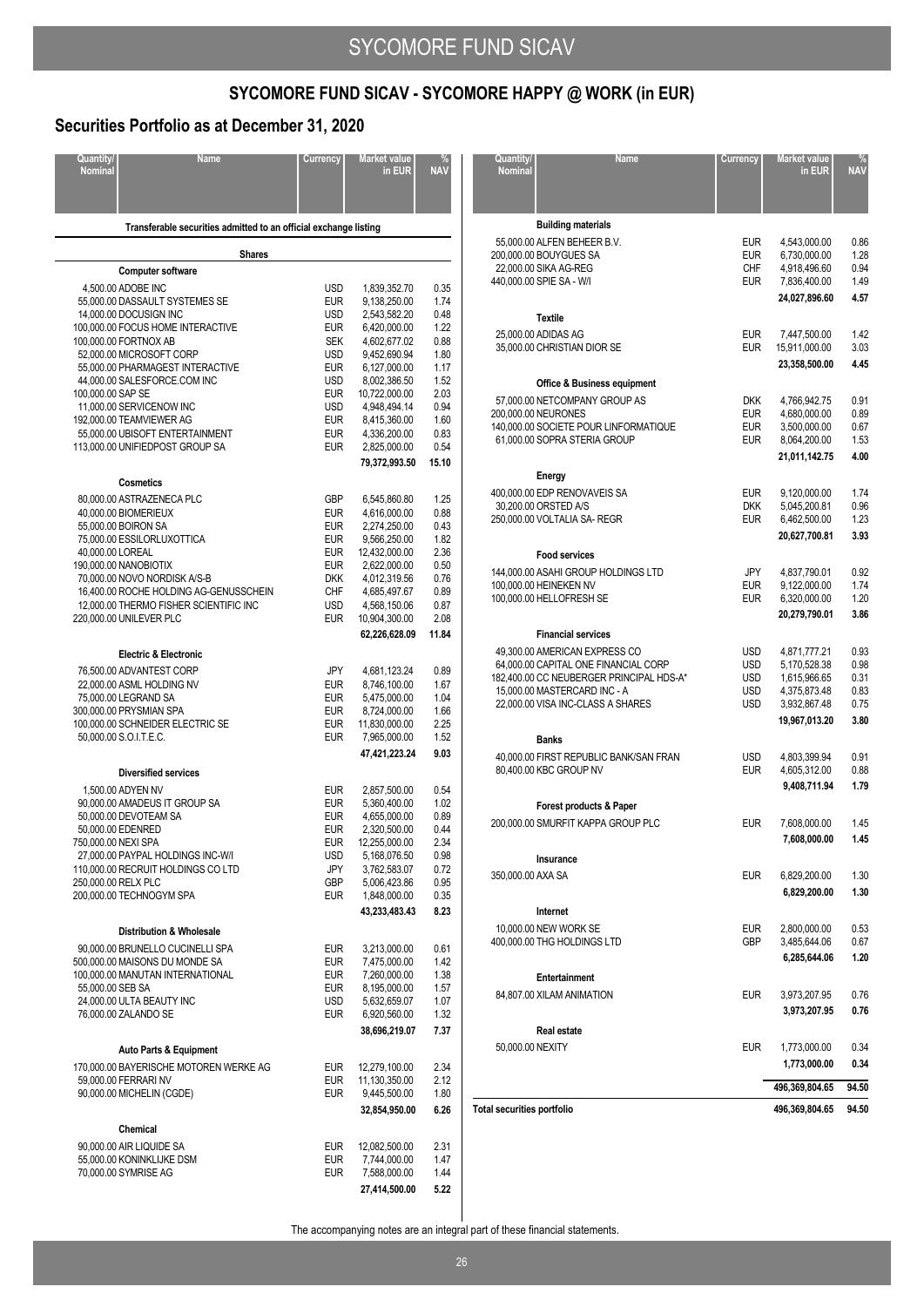# **SYCOMORE FUND SICAV - SYCOMORE HAPPY @ WORK (in EUR)**

### **Financial derivative instruments as at December 31, 2020**

| Quantity<br><b>Name</b>                                                                                         | Currency                        | <b>Commitment</b><br>in EUR                     | <b>Unrealised</b><br>appreciation /<br>(depreciation) | in EUR                      |
|-----------------------------------------------------------------------------------------------------------------|---------------------------------|-------------------------------------------------|-------------------------------------------------------|-----------------------------|
| <b>Futures</b>                                                                                                  |                                 |                                                 |                                                       |                             |
| 108.00 EUR-JPY 15/03/2021<br>120.00 EURO / GBP FUTURE 15/03/2021<br>520.00 EURO FX CURR FUT (CME)<br>15/03/2021 | JPY<br><b>GBP</b><br><b>USD</b> | 13,506,898.26<br>15,024,298.96<br>65,055,780.40 | 16.653.41<br>(356, 712.94)<br>497,864.52              |                             |
|                                                                                                                 |                                 |                                                 | 157,804.99                                            |                             |
| <b>Total Futures</b><br><b>Summary of net assets</b>                                                            |                                 |                                                 | 157.804.99                                            |                             |
|                                                                                                                 |                                 |                                                 |                                                       | $\frac{9}{6}$<br><b>NAV</b> |
| <b>Total securities portfolio</b>                                                                               |                                 | 496,369,804.65                                  |                                                       | 94.50                       |
| Total financial derivative instruments                                                                          |                                 | 157,804.99                                      |                                                       | 0.03                        |
| Cash at bank                                                                                                    |                                 | 28,320,754.29                                   |                                                       | 5.39                        |
| Other assets and liabilities                                                                                    |                                 | 398.952.72                                      |                                                       | 0.08                        |
| Total net assets                                                                                                |                                 | 525,247,316.65                                  |                                                       | 100.00                      |

\* Please refer to Note 11.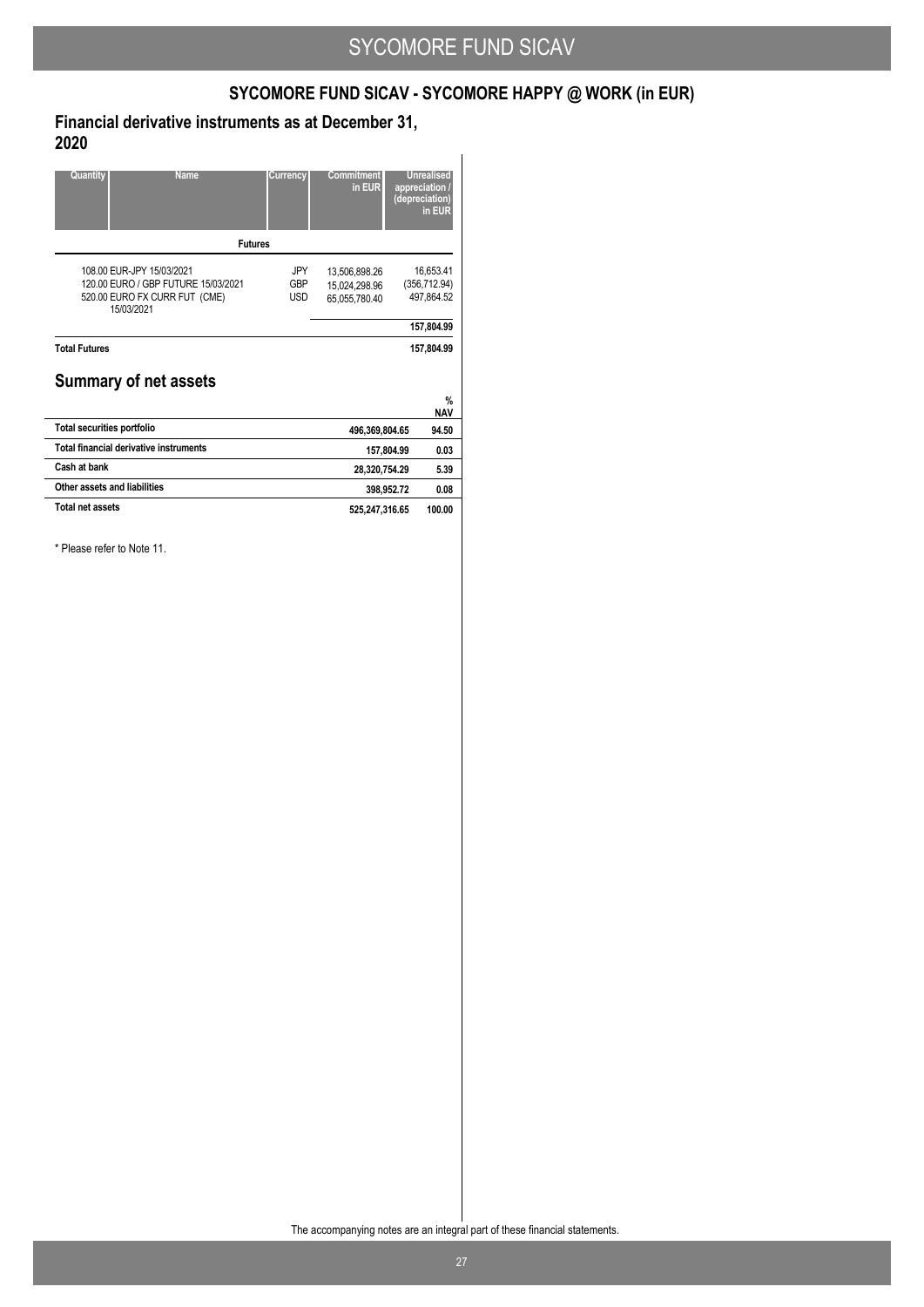## **SYCOMORE FUND SICAV - SYCOMORE HAPPY @ WORK (in EUR)**

### **Portfolio Breakdowns**

| <b>Nature allocation</b>  | % of portfolio | % of net<br>assets |
|---------------------------|----------------|--------------------|
| <b>Shares</b>             | 100.00         | 94.50              |
|                           | 100.00         | 94.50              |
| <b>Country allocation</b> | % of portfolio | % of net<br>assets |
| France                    | 40.28          | 38.09              |
| <b>United States</b>      | 13.48          | 12.72              |
| Germany                   | 12.59          | 11.88              |
| Italy                     | 7.49           | 7.08               |
| Netherlands               | 6.65           | 6.28               |
| United Kingdom            | 5.23           | 4.95               |
| Spain                     | 2.92           | 2.76               |
| Denmark                   | 2.79           | 2.63               |
| Japan                     | 2.68           | 2.53               |
| Other                     | 5.89           | 5.58               |
|                           | 100.00         | 94.50              |

## **Top Ten Holdings**

| <b>Top Ten Holdings</b>     | <b>Sector</b>                     | <b>Market value</b><br>EUR | $%$ of<br>net<br>assets |
|-----------------------------|-----------------------------------|----------------------------|-------------------------|
| CHRISTIAN DIOR SE           | Textile                           | 15,911,000.00              | 3.03                    |
| LOREAL                      | Cosmetics                         | 12,432,000.00              | 2.36                    |
| BAYERISCHE MOTOREN WERKE AG | Auto Parts &                      | 12,279,100.00              | 2.34                    |
| <b>NEXI SPA</b>             | Equipment<br>Diversified services |                            | 2.34                    |
| AIR LIQUIDE SA              | Chemical                          | 12,082,500.00              | 2.31                    |
| SCHNEIDER ELECTRIC SE       | Electric & Electronic             | 11,830,000.00              | 2.25                    |
| <b>FFRRARINV</b>            | Auto Parts &<br>Equipment         | 11.130.350.00              | 2.12                    |
| UNILEVER PLC                | Cosmetics                         | 10,904,300.00              | 2.08                    |
| SAP SE                      | Computer software                 | 10,722,000.00              | 2.03                    |
| <b>ESSILORLUXOTTICA</b>     | Cosmetics                         | 9,566,250.00               | 1.82                    |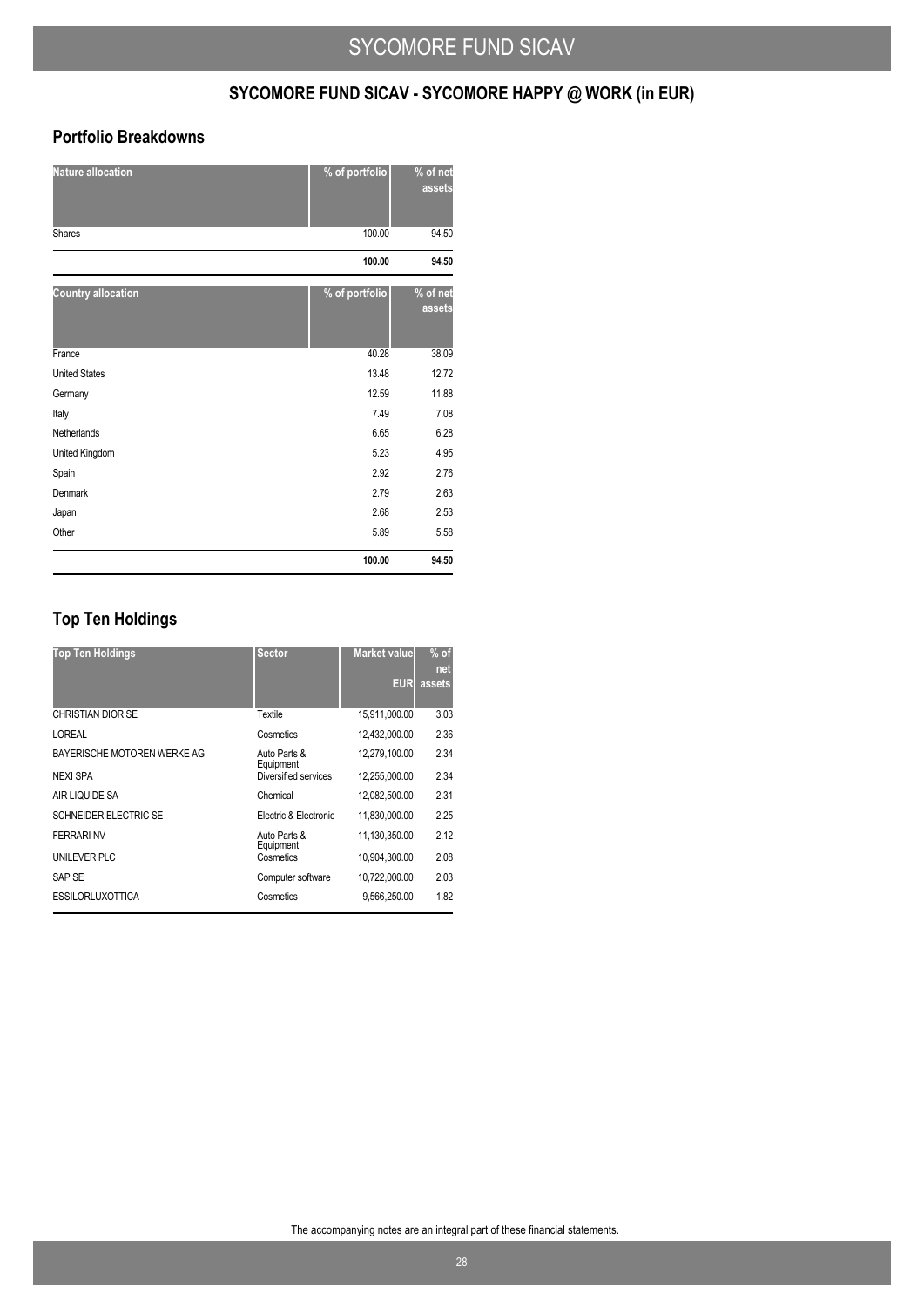## **SYCOMORE FUND SICAV - SYCOMORE SELECTION RESPONSABLE (LUXEMBOURG) (in EUR)**

### Statement of Net Assets as at December 31, 2020

### **Statement of Operations and Changes in Net Assets for the year ended December 31, 2020**

|                                                        | <b>Notes</b> | <b>EUR</b>     |                                                                  | <b>Notes</b> | <b>EUR</b>        |
|--------------------------------------------------------|--------------|----------------|------------------------------------------------------------------|--------------|-------------------|
| Assets                                                 |              |                | Income                                                           |              |                   |
| Investment in securities at cost                       |              | 128,168,600.15 | Dividends (net of withholding taxes)                             | 2.4          | 1,352,135.56      |
| Unrealised appreciation / (depreciation) on securities |              | 14,493,025.75  | <b>Total income</b>                                              |              | 1,352,135.56      |
| Investment in securities at market value               | 2.3          | 142,661,625.90 | <b>Expenses</b>                                                  |              |                   |
| Cash at bank                                           |              | 334.13         | Management fees                                                  | 3            | 108,429.66        |
| <b>Total assets</b>                                    |              | 142,661,960.03 | Bank interest and charges                                        |              | 188.00            |
| <b>Liabilities</b>                                     |              |                | <b>Total expenses</b>                                            |              | 108,617.66        |
| Accrued expenses                                       |              | 8,403.44       | Net investment income / (loss)                                   |              | 1,243,517.90      |
| Other liabilities                                      |              | 7.55           |                                                                  |              |                   |
| <b>Total liabilities</b>                               |              | 8,410.99       | Net realised gain / (loss) on:<br>Investments                    | 2.6          | 819,605.00        |
| Net assets at the end of the year                      |              | 142,653,549.04 | Net realised gain / (loss) for the year                          |              | 2,063,122.90      |
|                                                        |              |                | Net change in unrealised appreciation / (depreciation) on:       |              |                   |
|                                                        |              |                | Investments                                                      |              | 10,898,966.10     |
|                                                        |              |                | Increase / (Decrease) in net assets as a result of<br>operations |              | 12,962,089.00     |
|                                                        |              |                | Proceeds received on subscription of shares                      |              | 56,506,210.31     |
|                                                        |              |                | Net amount paid on redemption of shares                          |              | (65,991,253.55)   |
|                                                        |              |                | Net assets at the beginning of the year                          |              | 139, 176, 503. 28 |
|                                                        |              |                | Net assets at the end of the year                                |              | 142,653,549.04    |

### **Statement of Changes in Number of Shares**

| . .       | Number of shares in issue at<br>the beginning of the year | Number of shares<br>subscribed | redeemed      | Number of shares Number of shares in issue at<br>the end of the year |
|-----------|-----------------------------------------------------------|--------------------------------|---------------|----------------------------------------------------------------------|
| - CS EUR  | $\overline{\phantom{0}}$                                  | 780.00                         |               | 780.00                                                               |
| $-$ I EUR | 60.706.02                                                 | 1.904.11                       | (48, 866.28)  | 13,743.85                                                            |
| - ID EUR  | 1.064.992.80                                              | 482.735.01                     | (485, 270.30) | 1.062.457.51                                                         |
| - R EUR   | 47.966.08                                                 | 1.701.07                       | (24, 701.80)  | 24,965.35                                                            |
| - RD EUR  | 87,529.43                                                 | -                              | (27, 216.30)  | 60,313.13                                                            |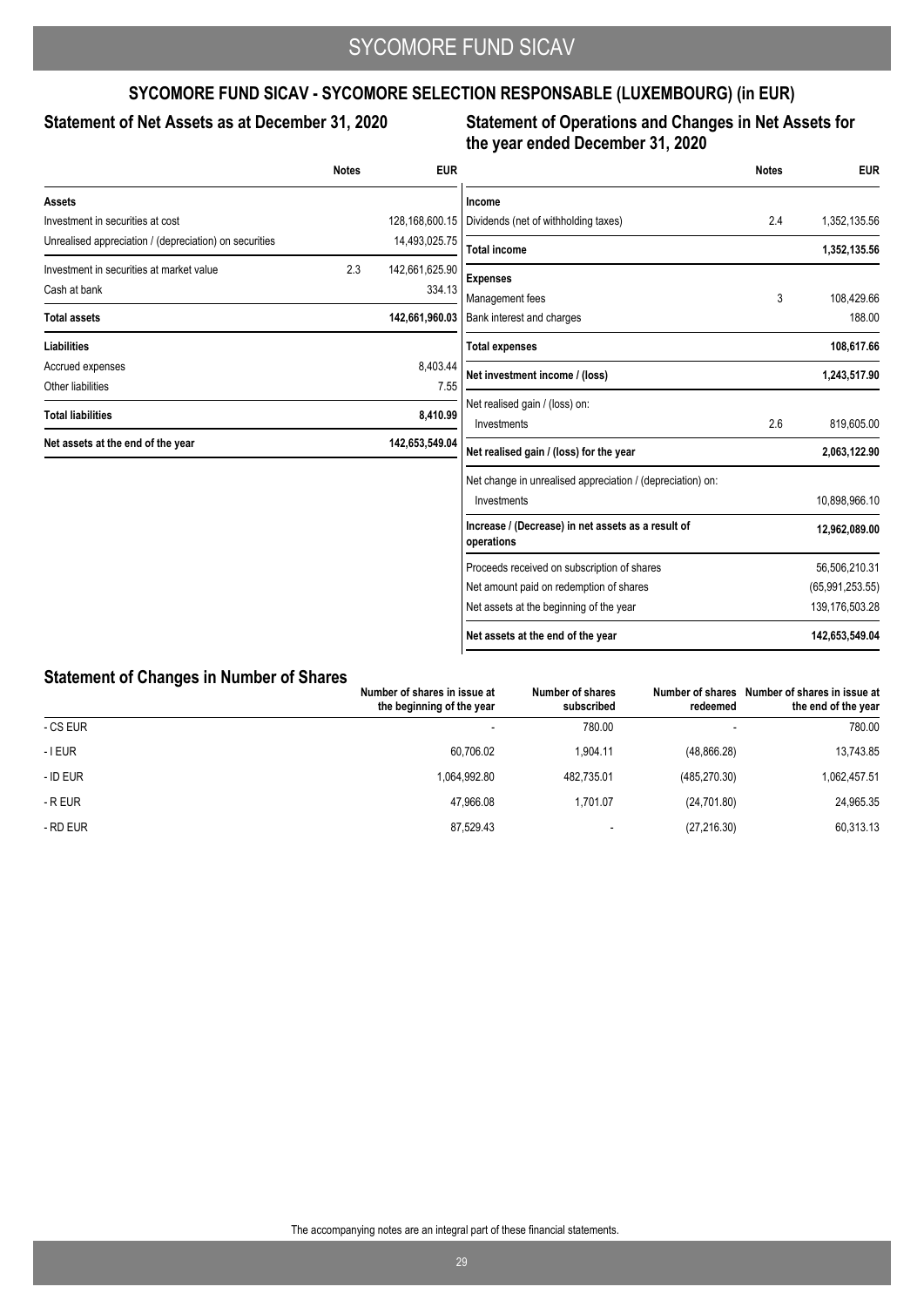# **SYCOMORE FUND SICAV - SYCOMORE SELECTION RESPONSABLE (LUXEMBOURG) (in EUR)**

### **Securities Portfolio as at December 31, 2020**

| Quantity/<br><b>Name</b><br><b>Nominal</b>                       | Currency   | <b>Market value</b><br>in EUR | %<br><b>NAV</b>    |
|------------------------------------------------------------------|------------|-------------------------------|--------------------|
| Transferable securities admitted to an official exchange listing |            |                               |                    |
| Undertakings for collective investment                           |            |                               |                    |
| <b>Open-ended Funds</b>                                          |            |                               |                    |
| 344,202.54 SYCOMORE SELECTION RESPON-ID                          | <b>EUR</b> | 142,661,625.90                | 100.01             |
|                                                                  |            | 142,661,625.90                | 100.01             |
|                                                                  |            | 142,661,625.90                | 100.01             |
| <b>Total securities portfolio</b>                                |            | 142,661,625.90                | 100.01             |
| <b>Summary of net assets</b>                                     |            |                               |                    |
|                                                                  |            |                               | $\%$<br><b>NAV</b> |
| <b>Total securities portfolio</b>                                |            | 142,661,625.90                | 100.01             |
| Cash at bank                                                     |            | 334.13                        |                    |
| Other assets and liabilities                                     |            | (8,410.99)                    | (0.01)             |
| <b>Total net assets</b>                                          |            | 142,653,549.04                | 100.00             |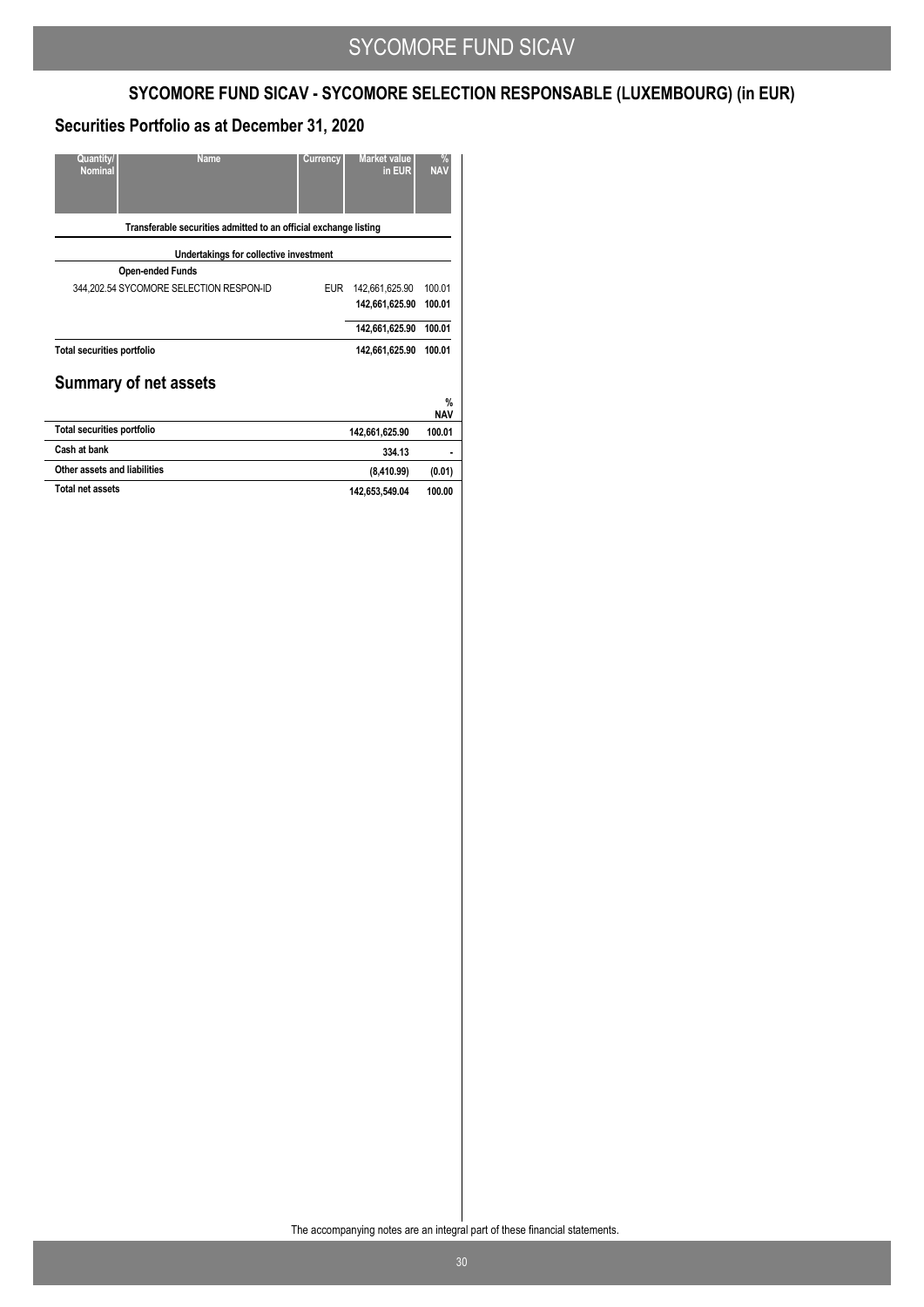## **SYCOMORE FUND SICAV - SYCOMORE SELECTION RESPONSABLE (LUXEMBOURG) (in EUR)**

### **Portfolio Breakdowns**

| <b>Nature allocation</b>               | % of portfolio | % of net<br>assets |
|----------------------------------------|----------------|--------------------|
| Undertakings for collective investment | 100.00         | 100.01             |
|                                        | 100.00         | 100.01             |
| <b>Country allocation</b>              | % of portfolio | % of net<br>assets |
| France                                 | 100.00         | 100.01             |
|                                        | 100.00         | 100.01             |

## **Top Ten Holdings**

| <b>Top Ten Holdings</b>      | Sector.          | <b>Market value</b> | $%$ of<br>net.<br><b>EUR</b> assets |
|------------------------------|------------------|---------------------|-------------------------------------|
| SYCOMORE SELECTION RESPON-ID | Open-ended Funds | 142,661,625.90      | 100.01                              |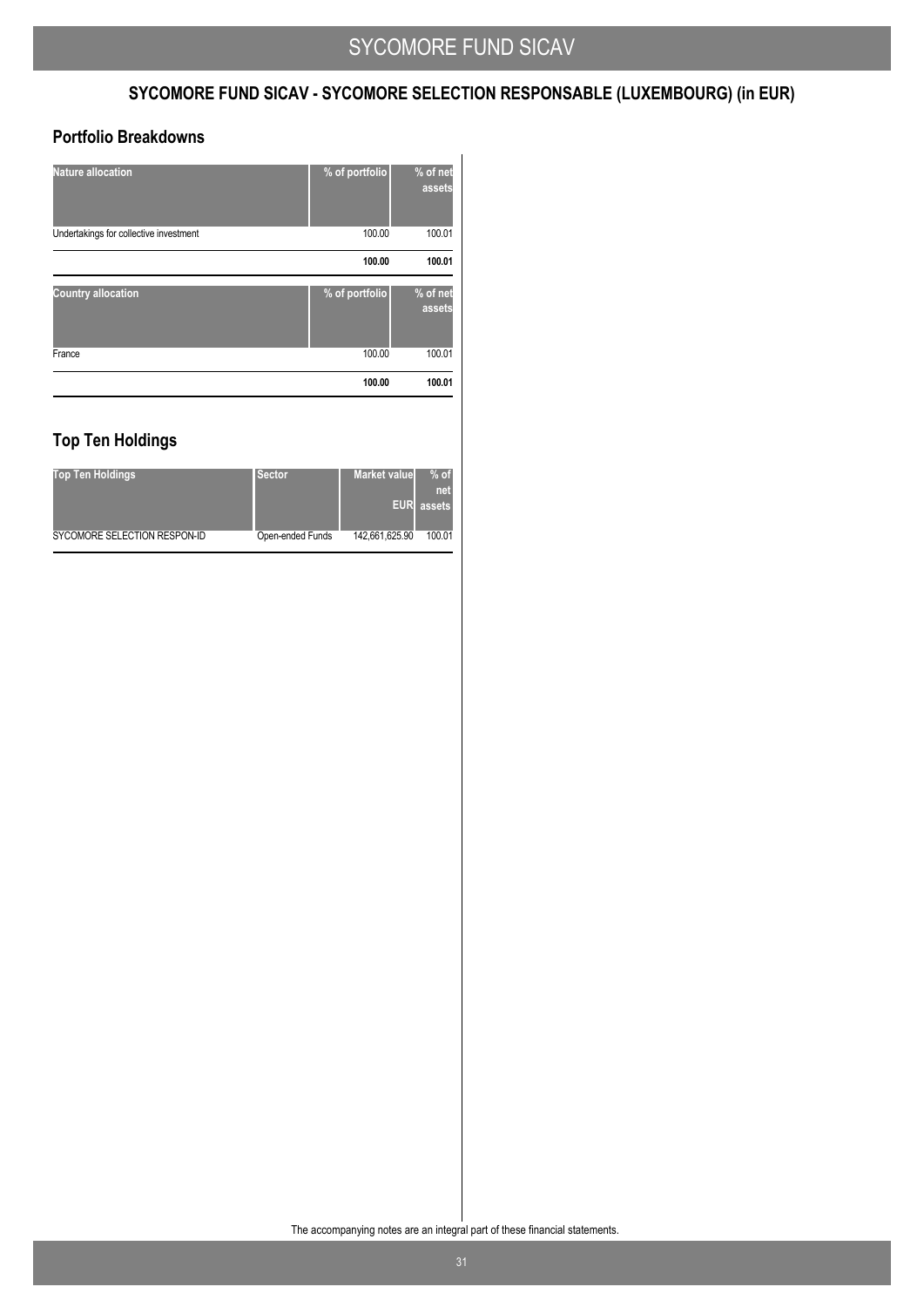## **SYCOMORE FUND SICAV - SYCOMORE SELECTION CREDIT (LUXEMBOURG) (in EUR)**

### Statement of Net Assets as at December 31, 2020

### **Statement of Operations and Changes in Net Assets for the year ended December 31, 2020**

|                                                        | <b>Notes</b> | <b>EUR</b>   |                                                                  | <b>Notes</b> | <b>EUR</b>    |
|--------------------------------------------------------|--------------|--------------|------------------------------------------------------------------|--------------|---------------|
| <b>Assets</b>                                          |              |              | Income                                                           |              |               |
| Investment in securities at cost                       |              | 7,185,314.56 | Dividends (net of withholding taxes)                             | 2.4          | 2.457.26      |
| Unrealised appreciation / (depreciation) on securities |              | 457,369.86   | <b>Bank</b> interest                                             | 2.4          | 0.03          |
| Investment in securities at market value               | 2.3          | 7,642,684.42 | <b>Total income</b>                                              |              | 2,457.29      |
| Receivable on subscriptions                            |              | 6,677.23     | <b>Expenses</b>                                                  |              |               |
| <b>Total assets</b>                                    |              | 7,649,361.65 | Management fees                                                  | 3            | 340.05        |
| <b>Liabilities</b>                                     |              |              | Bank interest and charges                                        |              | 19.43         |
| <b>Bank overdraft</b>                                  |              | 123.47       | <b>Total expenses</b>                                            |              | 359.48        |
| Accrued expenses                                       |              | 88.84        | Net investment income / (loss)                                   |              | 2,097.81      |
| Payable for investment purchased                       |              | 6,450.00     |                                                                  |              |               |
| Other liabilities                                      |              | 0.70         | Net realised gain / (loss) on:                                   |              |               |
| <b>Total liabilities</b>                               |              | 6,663.01     | Investments                                                      | 2.6          | 5,388.14      |
| Net assets at the end of the year                      |              | 7,642,698.64 | Net realised gain / (loss) for the year                          |              | 7,485.95      |
|                                                        |              |              | Net change in unrealised appreciation / (depreciation) on:       |              |               |
|                                                        |              |              | Investments                                                      |              | 459,239.48    |
|                                                        |              |              | Increase / (Decrease) in net assets as a result of<br>operations |              | 466,725.43    |
|                                                        |              |              | Proceeds received on subscription of shares                      |              | 7,358,554.04  |
|                                                        |              |              | Net amount paid on redemption of shares                          |              | (516, 304.01) |
|                                                        |              |              | Net assets at the beginning of the year                          |              | 333,723.18    |
|                                                        |              |              | Net assets at the end of the year                                |              | 7,642,698.64  |

### **Statement of Changes in Number of Shares**

|           | Number of shares in issue at<br>the beginning of the year | <b>Number of shares</b><br>subscribed | redeemed   | Number of shares Number of shares in issue at<br>the end of the year |
|-----------|-----------------------------------------------------------|---------------------------------------|------------|----------------------------------------------------------------------|
| $-$ I EUR | 2.885.00                                                  |                                       | (2,350.00) | 535.00                                                               |
| - ID EUR  | -                                                         | 70.429.98                             | (2,515.89) | 67,914.09                                                            |
| - R EUR   | 50.00                                                     | 2.104.75                              |            | 2,154.75                                                             |
| - RD EUR  | 312.00                                                    |                                       | (100.00)   | 212.00                                                               |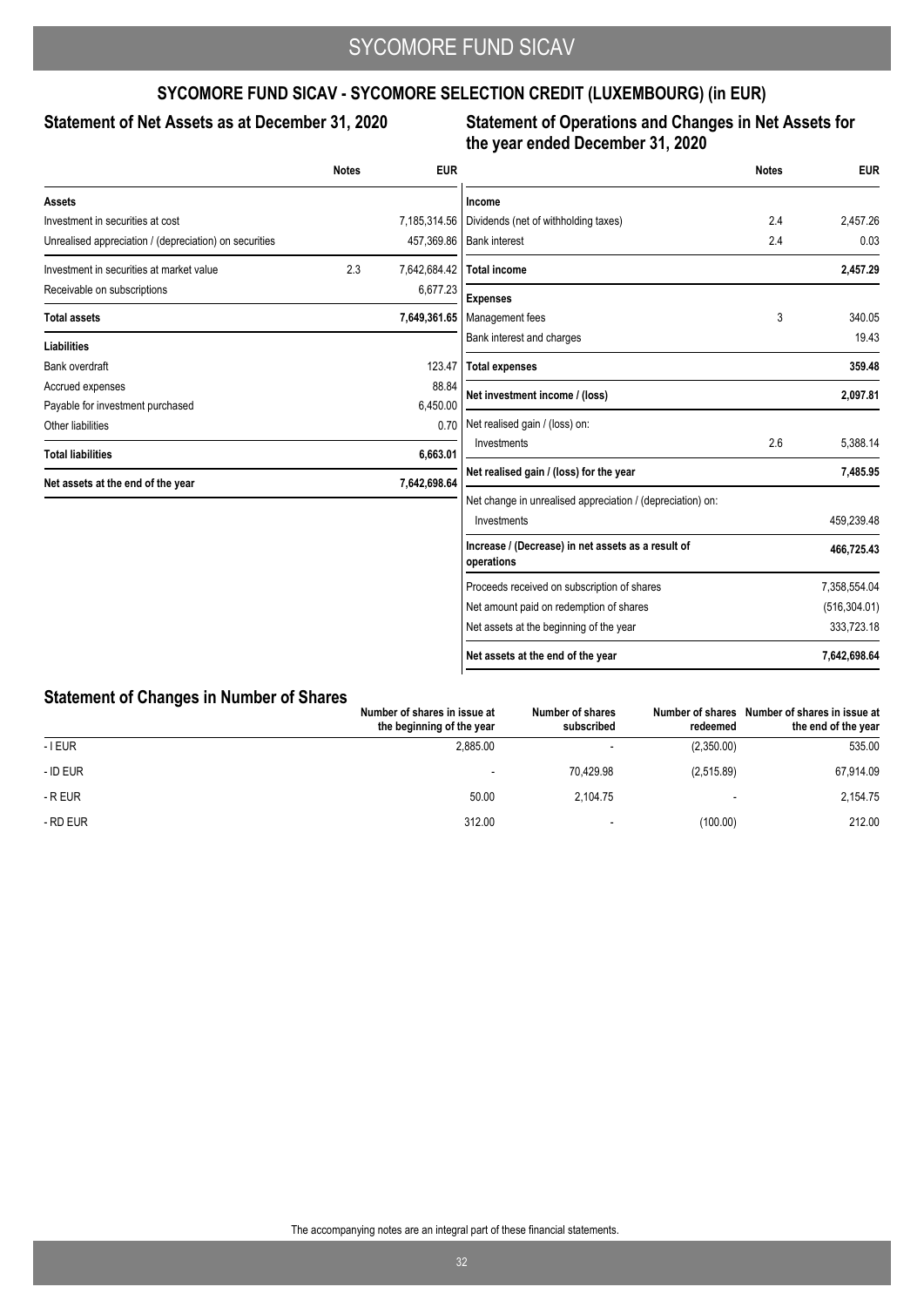# **SYCOMORE FUND SICAV - SYCOMORE SELECTION CREDIT (LUXEMBOURG) (in EUR)**

### **Securities Portfolio as at December 31, 2020**

| Quantity/<br><b>Name</b><br><b>Nominal</b>                       |                                        | Currency   | <b>Market value</b><br>in EUR | %<br><b>NAV</b>             |
|------------------------------------------------------------------|----------------------------------------|------------|-------------------------------|-----------------------------|
| Transferable securities admitted to an official exchange listing |                                        |            |                               |                             |
|                                                                  | Undertakings for collective investment |            |                               |                             |
| <b>Open-ended Funds</b>                                          |                                        |            |                               |                             |
| 72,264.41 SYCOMORE SELECTION CREDIT-ID                           |                                        | <b>EUR</b> | 7,642,684.42                  | 100.00                      |
|                                                                  |                                        |            | 7,642,684.42                  | 100.00                      |
|                                                                  |                                        |            | 7,642,684.42                  | 100.00                      |
| <b>Total securities portfolio</b>                                |                                        |            | 7,642,684.42                  | 100.00                      |
| <b>Summary of net assets</b>                                     |                                        |            |                               |                             |
|                                                                  |                                        |            |                               | $\frac{0}{n}$<br><b>NAV</b> |
| <b>Total securities portfolio</b>                                |                                        |            | 7,642,684.42                  | 100.00                      |
| Cash at bank                                                     |                                        |            | (123.47)                      |                             |
| Other assets and liabilities                                     |                                        |            | 137.69                        | ٠                           |
| <b>Total net assets</b>                                          |                                        |            | 7,642,698.64                  | 100.00                      |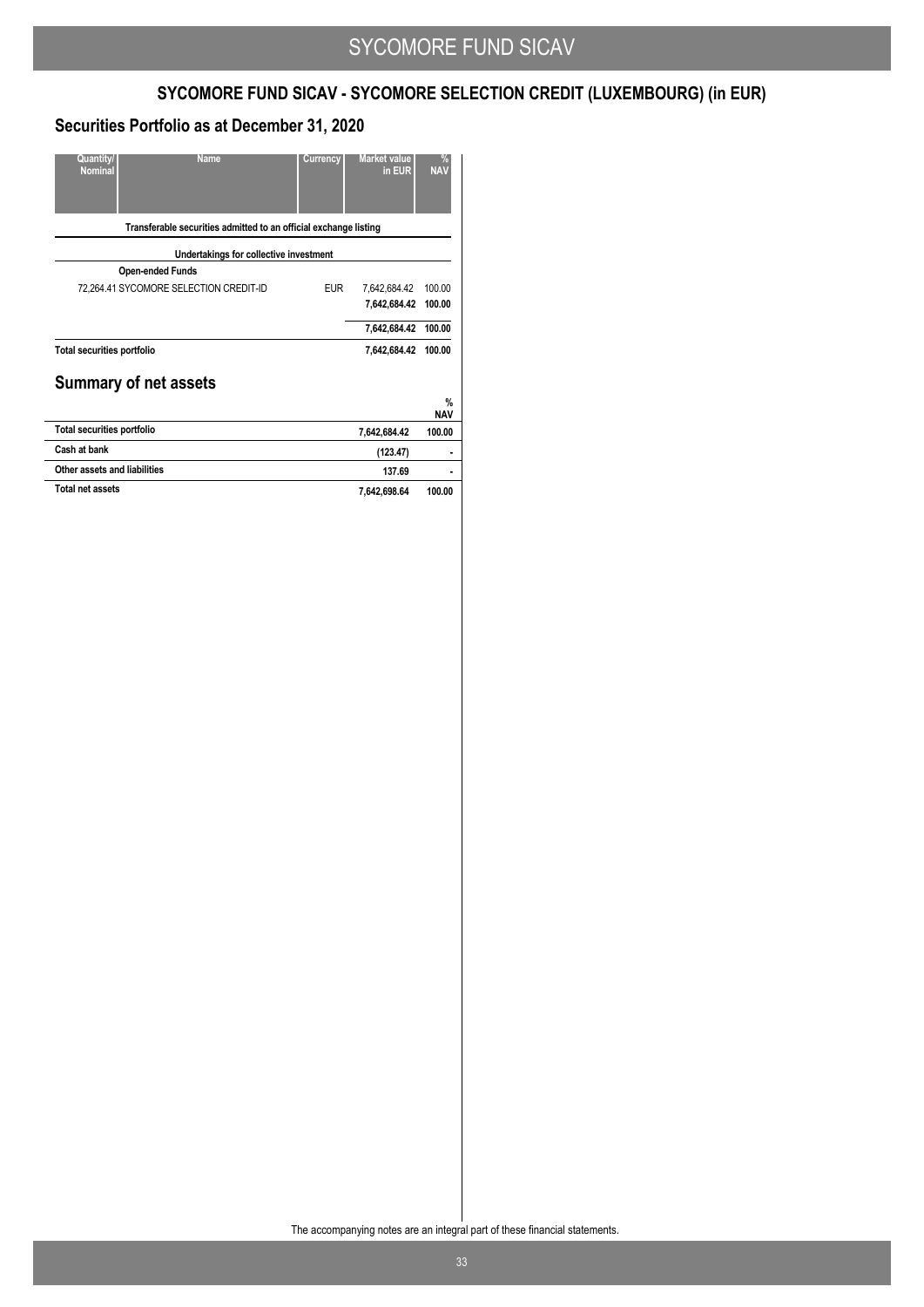## **SYCOMORE FUND SICAV - SYCOMORE SELECTION CREDIT (LUXEMBOURG) (in EUR)**

### **Portfolio Breakdowns**

| <b>Nature allocation</b>               | % of portfolio | % of net<br>assets |
|----------------------------------------|----------------|--------------------|
| Undertakings for collective investment | 100.00         | 100.00             |
|                                        | 100.00         | 100.00             |
| <b>Country allocation</b>              | % of portfolio | % of net<br>assets |
| France                                 | 100.00         | 100.00             |
|                                        | 100.00         | 100.00             |

## **Top Ten Holdings**

| <b>Top Ten Holdings</b>      | <b>Sector</b>    | <b>Market value</b> | $%$ of<br>net<br><b>EUR</b> assets |
|------------------------------|------------------|---------------------|------------------------------------|
| SYCOMORE SELECTION CREDIT-ID | Open-ended Funds | 7,642,684.42        | 100.00                             |
|                              |                  |                     |                                    |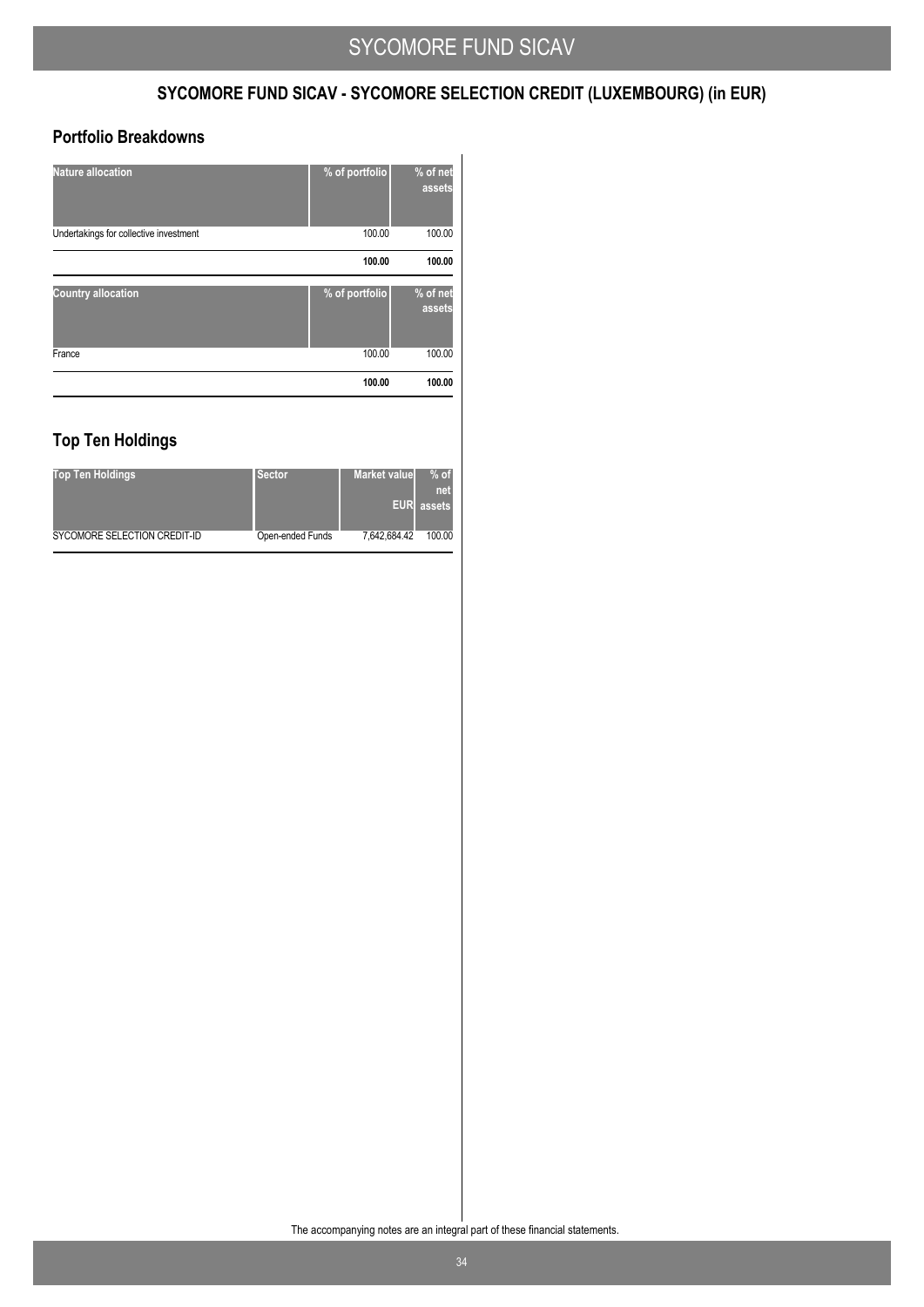## **SYCOMORE FUND SICAV - SYCOMORE PARTNERS (LUXEMBOURG) (in EUR)**

### Statement of Net Assets as at December 31, 2020

### **Statement of Operations and Changes in Net Assets for the year ended December 31, 2020**

|                                                        | <b>Notes</b> | <b>EUR</b>     |                                                                  | <b>Notes</b> | <b>EUR</b>     |
|--------------------------------------------------------|--------------|----------------|------------------------------------------------------------------|--------------|----------------|
| <b>Assets</b>                                          |              |                | Income                                                           |              |                |
| Investment in securities at cost                       |              | 6,020,515.71   | Dividends (net of withholding taxes)                             | 2.4          | 100,564.54     |
| Unrealised appreciation / (depreciation) on securities |              | (436, 434, 41) | <b>Bank interest</b>                                             |              | 0.09           |
| Investment in securities at market value               | 2.3          | 5,584,081.30   | <b>Total income</b>                                              |              | 100,564.63     |
| Receivable on subscriptions                            |              | 13,998.94      | <b>Expenses</b>                                                  |              |                |
| <b>Total assets</b>                                    |              | 5,598,080.24   | Management fees                                                  |              | 94.32          |
| <b>Liabilities</b>                                     |              |                | Bank interest and charges                                        |              | 17.40          |
| Bank overdraft                                         |              | 47.98          | <b>Total expenses</b>                                            |              | 111.72         |
| Accrued expenses                                       |              | 15.05          | Net investment income / (loss)                                   |              | 100,452.91     |
| Payable for investment purchased                       |              | 13,900.06      |                                                                  |              |                |
| <b>Total liabilities</b>                               |              | 13,963.09      | Net realised gain / (loss) on:<br>Investments                    | 2.6          | (358, 603.16)  |
| Net assets at the end of the year                      |              | 5,584,117.15   | Net realised gain / (loss) for the year                          |              | (258, 150.25)  |
|                                                        |              |                | Net change in unrealised appreciation / (depreciation) on:       |              |                |
|                                                        |              |                | Investments                                                      |              | (161, 468.06)  |
|                                                        |              |                | Increase / (Decrease) in net assets as a result of<br>operations |              | (419, 618.31)  |
|                                                        |              |                | Proceeds received on subscription of shares                      |              | 1,435,280.99   |
|                                                        |              |                | Net amount paid on redemption of shares                          |              | (2,072,213.90) |
|                                                        |              |                | Net assets at the beginning of the year                          |              | 6,640,668.37   |
|                                                        |              |                | Net assets at the end of the year                                |              | 5,584,117.15   |

## **Statement of Changes in Number of Shares**

|         | Number of shares in issue at<br>the beginning of the year | Number of shares<br>subscribed | Number of shares<br>redeemed | Number of shares in issue at<br>the end of the vear |
|---------|-----------------------------------------------------------|--------------------------------|------------------------------|-----------------------------------------------------|
| - I EUR | 68.443.89                                                 | 15.362.21                      | (24.392.15)                  | 59.413.95                                           |
| - R EUR | 53.7'                                                     | 267.73                         |                              | 321.44                                              |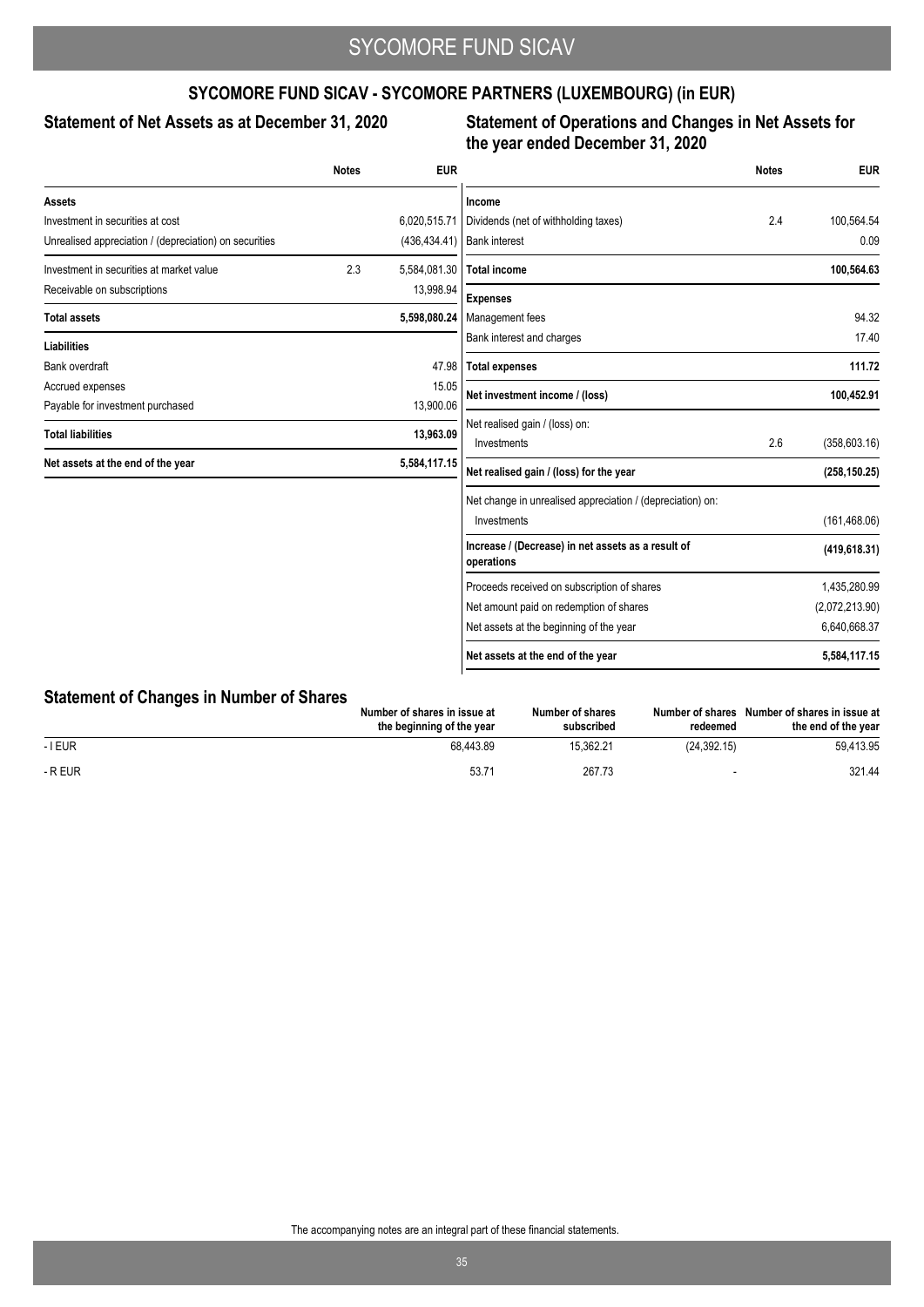# **SYCOMORE FUND SICAV - SYCOMORE PARTNERS (LUXEMBOURG) (in EUR)**

### **Securities Portfolio as at December 31, 2020**

| Quantity/<br><b>Name</b><br><b>Nominal</b>                       | Currency                               | <b>Market value</b><br>in EUR | $\frac{9}{6}$<br><b>NAV</b> |
|------------------------------------------------------------------|----------------------------------------|-------------------------------|-----------------------------|
| Transferable securities admitted to an official exchange listing |                                        |                               |                             |
|                                                                  | Undertakings for collective investment |                               |                             |
| <b>Open-ended Funds</b>                                          |                                        |                               |                             |
| 3,770.53 SYCOMORE PARTNERS FUND-ID                               | <b>EUR</b>                             | 5,584,081.30                  | 100.00                      |
|                                                                  |                                        | 5,584,081.30                  | 100.00                      |
|                                                                  |                                        | 5,584,081.30                  | 100.00                      |
| <b>Total securities portfolio</b>                                |                                        | 5,584,081.30                  | 100.00                      |
| <b>Summary of net assets</b>                                     |                                        |                               |                             |
|                                                                  |                                        |                               | $\%$<br><b>NAV</b>          |
| <b>Total securities portfolio</b>                                |                                        | 5,584,081.30                  | 100.00                      |
| Cash at bank                                                     |                                        | (47.98)                       |                             |
| Other assets and liabilities                                     |                                        | 83.83                         |                             |
| <b>Total net assets</b>                                          |                                        | 5,584,117.15                  | 100.00                      |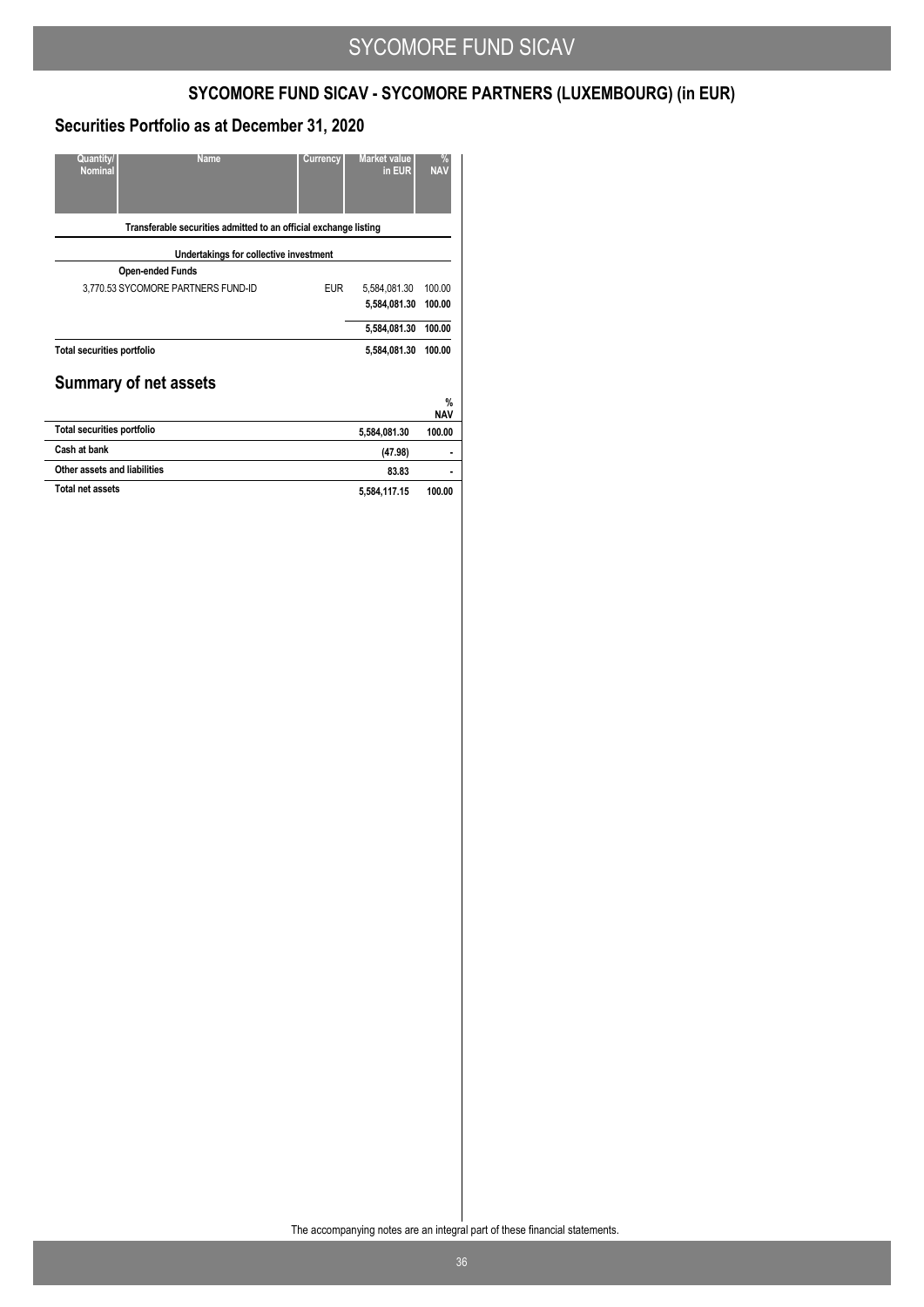# **SYCOMORE FUND SICAV - SYCOMORE PARTNERS (LUXEMBOURG) (in EUR)**

### **Portfolio Breakdowns**

|                                        |                | assets             |
|----------------------------------------|----------------|--------------------|
| <b>Country allocation</b>              | % of portfolio | % of net           |
|                                        | 100.00         | 100.00             |
| Undertakings for collective investment | 100.00         | 100.00             |
| <b>Nature allocation</b>               | % of portfolio | % of net<br>assets |

## **Top Ten Holdings**

| <b>Top Ten Holdings</b>   | <b>Sector</b>    | <b>Market value</b> | $%$ of<br>net     |
|---------------------------|------------------|---------------------|-------------------|
|                           |                  |                     | <b>EUR</b> assets |
| SYCOMORE PARTNERS FUND-ID | Open-ended Funds | 5,584,081.30        | 100.00            |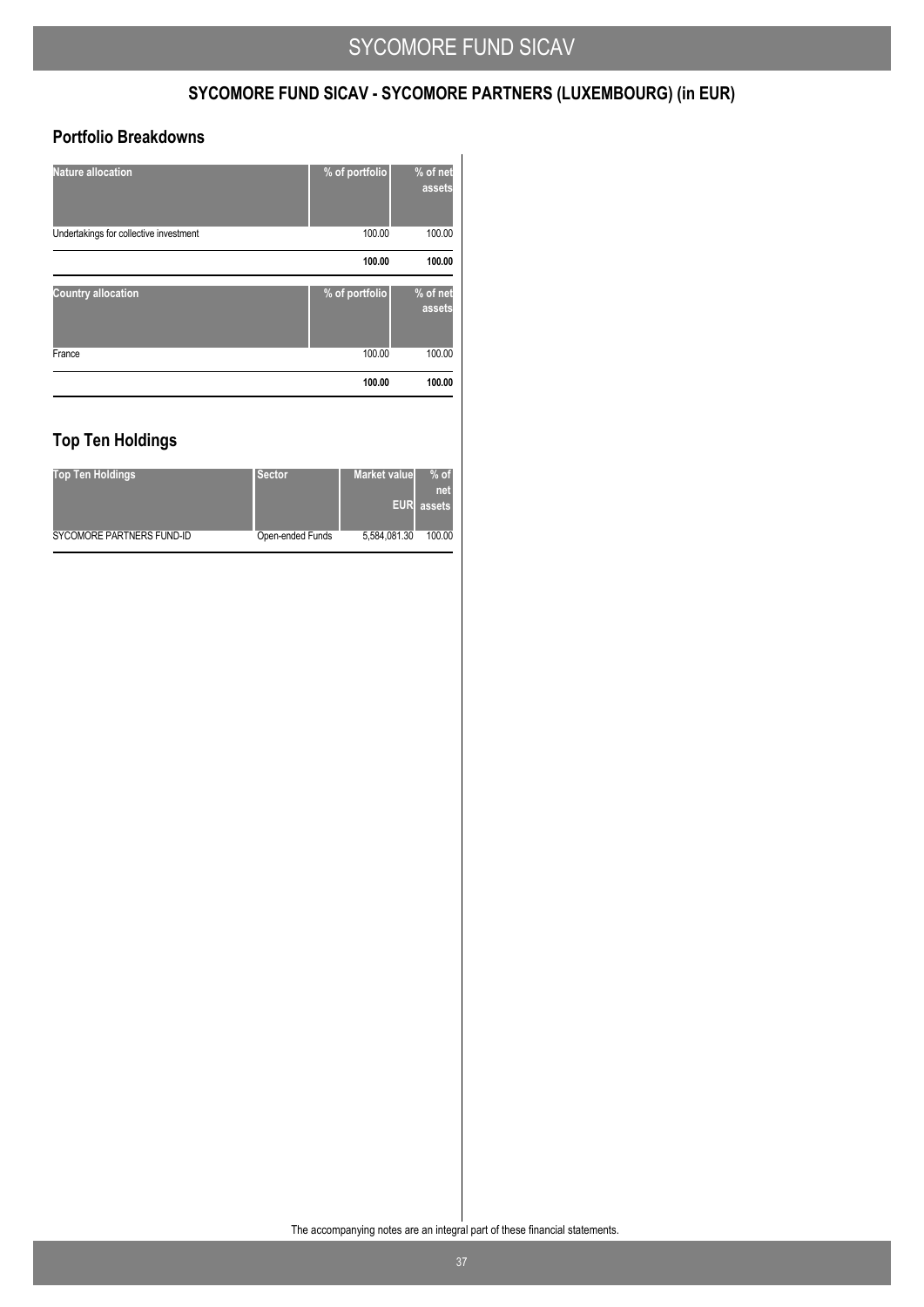### **SYCOMORE FUND SICAV - SYCOMORE NEXT GENERATION (in EUR)**

### Statement of Net Assets as at December 31, 2020

### **Statement of Operations and Changes in Net Assets for the year ended December 31, 2020**

|                                                        | <b>Notes</b> | <b>EUR</b>        |                                                                  | <b>Notes</b> | <b>EUR</b>        |
|--------------------------------------------------------|--------------|-------------------|------------------------------------------------------------------|--------------|-------------------|
| <b>Assets</b>                                          |              |                   | Income                                                           |              |                   |
| Investment in securities at cost                       |              | 121,631,785.57    | Dividends (net of withholding taxes)                             | 2.4          | 474,934.29        |
| Unrealised appreciation / (depreciation) on securities |              | 4,471,924.76      | Interest on bonds                                                | 2.4          | 1,852,397.70      |
| Investment in securities at market value               | 2.3          | 126, 103, 710. 33 | <b>Bank interest</b>                                             | 2.4          | 8,893.54          |
| Cash at bank                                           |              | 3,641,251.76      | Other income                                                     |              | 17,224.11         |
| Receivable on subscriptions                            |              | 78,413.02         | <b>Total income</b>                                              |              | 2,353,449.64      |
| Receivable on withholding tax reclaim                  |              | 4,157.23          |                                                                  |              |                   |
| Net unrealised appreciation on future contracts        | 2.7, 9       | 67,630.12         | <b>Expenses</b>                                                  | 3            | 955,876.62        |
| Dividends and interest receivable                      | 2.4          | 586,361.46        | Management fees<br>Performance fees                              | 5            | 550,915.45        |
| <b>Total assets</b>                                    |              | 130,481,523.92    | <b>Transaction costs</b>                                         | 8            | 367,494.21        |
|                                                        |              |                   | Subscription tax                                                 | 6            | 12,687.76         |
| Liabilities                                            |              |                   | Bank interest and charges                                        |              | 75,752.43         |
| Bank overdraft                                         |              | 106,134.94        | Other expenses                                                   |              | 47.15             |
| Accrued expenses                                       |              | 787,714.19        |                                                                  |              |                   |
| Payable on redemptions                                 |              | 8,252.86          | <b>Total expenses</b>                                            |              | 1,962,773.62      |
| Other liabilities                                      |              | 5,364.45          | Net investment income / (loss)                                   |              | 390,676.02        |
| <b>Total liabilities</b>                               |              | 907,466.44        | Net realised gain / (loss) on:                                   |              |                   |
| Net assets at the end of the year                      |              | 129,574,057.48    | Investments                                                      | 2.6          | (26, 169.05)      |
|                                                        |              |                   | Foreign currencies transactions                                  | 2.2          | 72,830.58         |
|                                                        |              |                   | Future contracts                                                 | 2.7, 9       | (159, 019.38)     |
|                                                        |              |                   | Net realised gain / (loss) for the year                          |              | 278,318.17        |
|                                                        |              |                   | Net change in unrealised appreciation / (depreciation) on:       |              |                   |
|                                                        |              |                   | Investments                                                      |              | 3,508,732.60      |
|                                                        |              |                   | Future contracts                                                 | 2.7, 9       | 63,621.21         |
|                                                        |              |                   | Increase / (Decrease) in net assets as a result of<br>operations |              | 3,850,671.98      |
|                                                        |              |                   | Proceeds received on subscription of shares                      |              | 22,588,696.11     |
|                                                        |              |                   | Net amount paid on redemption of shares                          |              | (21, 365, 677.68) |
|                                                        |              |                   | Net assets at the beginning of the year                          |              | 124,500,367.07    |
|                                                        |              |                   | Net assets at the end of the year                                |              | 129,574,057.48    |

### **Statement of Changes in Number of Shares**

|               | Number of shares in issue at<br>the beginning of the year | Number of shares<br>subscribed | redeemed      | Number of shares Number of shares in issue at<br>the end of the year |
|---------------|-----------------------------------------------------------|--------------------------------|---------------|----------------------------------------------------------------------|
| - CS EUR      | 500.00                                                    | $\overline{\phantom{a}}$       |               | 500.00                                                               |
| - CS EUR Dist | 500.00                                                    | -                              |               | 500.00                                                               |
| $-$ I EUR     | 229.219.09                                                | 151.042.87                     | (178, 140.16) | 202,121.80                                                           |
| - I EUR Dist  | 1,001,843.99                                              |                                |               | 1,001,843.99                                                         |
| - R EUR       | 500.00                                                    | 78.829.74                      | (39, 565.88)  | 39,763.86                                                            |
| - R EUR Dist  | 500.00                                                    |                                |               | 500.00                                                               |

 $\mathbf{I}$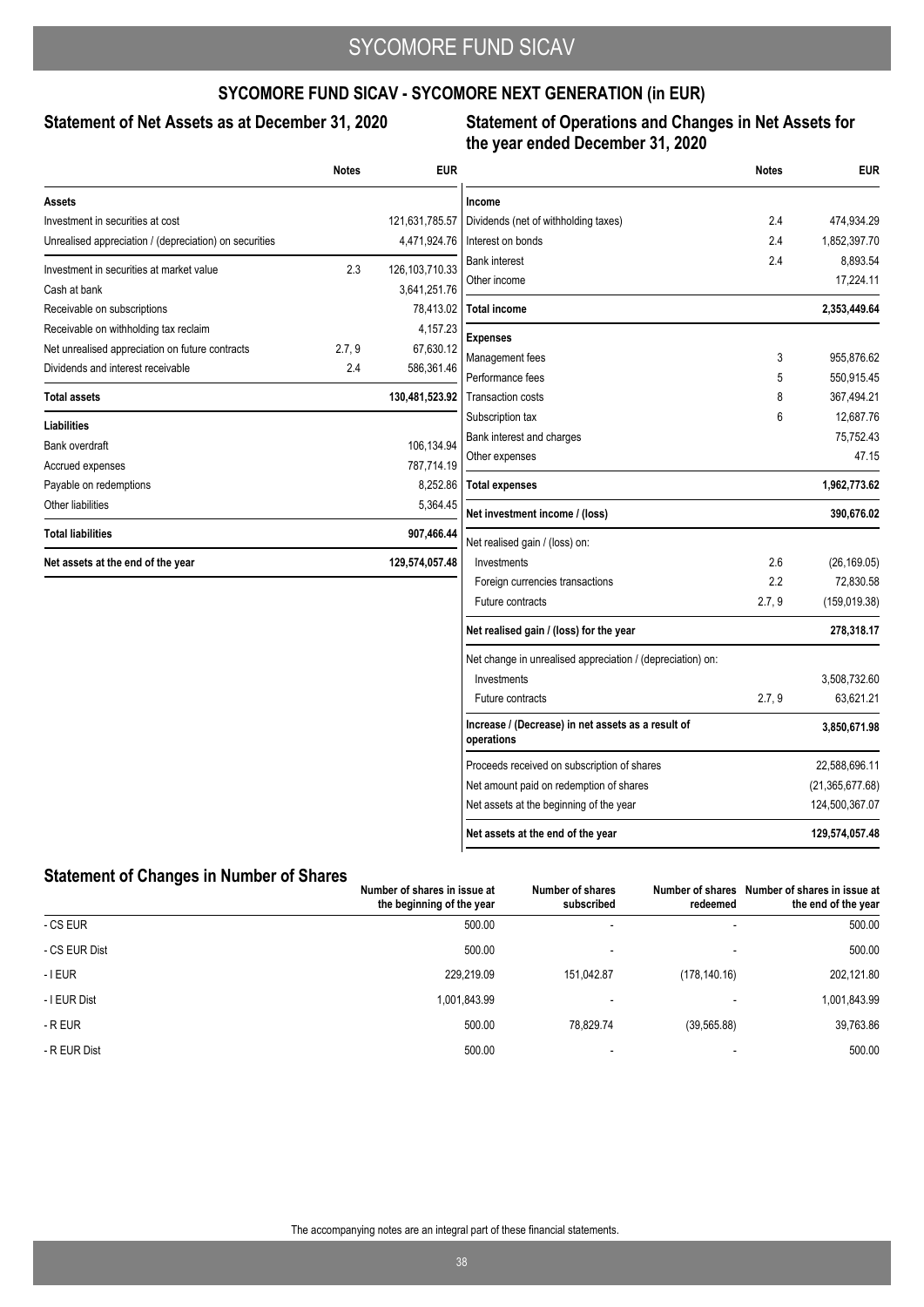### **Securities Portfolio as at December 31, 2020**

| Quantity/<br><b>Name</b><br><b>Nominal</b>                                                                                                                                                                                                                                                                                                                                                                                                                                                            | Currency                                                                                                                                               | Market value<br>in EUR                                                                                                                                                   | <b>NAV</b>                                                                                   |  |  |  |
|-------------------------------------------------------------------------------------------------------------------------------------------------------------------------------------------------------------------------------------------------------------------------------------------------------------------------------------------------------------------------------------------------------------------------------------------------------------------------------------------------------|--------------------------------------------------------------------------------------------------------------------------------------------------------|--------------------------------------------------------------------------------------------------------------------------------------------------------------------------|----------------------------------------------------------------------------------------------|--|--|--|
| Transferable securities admitted to an official exchange listing                                                                                                                                                                                                                                                                                                                                                                                                                                      |                                                                                                                                                        |                                                                                                                                                                          |                                                                                              |  |  |  |
| Bonds and other debt instruments                                                                                                                                                                                                                                                                                                                                                                                                                                                                      |                                                                                                                                                        |                                                                                                                                                                          |                                                                                              |  |  |  |
| Government<br>2,500,000.00 ITALY BTPS 2.8% 18-01/12/2028<br>2,125,000.00 ITALY BTPS 3.75% 13-01/05/2021<br>2,500,000.00 ITALY BTPS 3.75% 14-01/09/2024<br>1,410,000.00 ITALY BTPS 4.5% 13-01/05/2023<br>500,000.00 US TREASURY N/B 2.25% 17-15/02/2027<br>1.200.000.00 US TREASURY N/B 2.5% 18-31/01/2025<br>749,476.00 US TSY INFL IX N/B 0.125% 17-15/04/2022<br>2,486,466.00 US TSY INFL IX N/B 2.375% 04-15/01/2025<br>322,795.00 US TSY INFL IX N/B 2.375% 07-15/01/2027                         | <b>EUR</b><br><b>EUR</b><br><b>EUR</b><br><b>EUR</b><br><b>USD</b><br><b>USD</b><br><b>USD</b><br><b>USD</b><br><b>USD</b>                             | 2,985,475.00<br>2,154,325.00<br>2,862,463.25<br>1,571,518.88<br>451,698.54<br>1,069,671.69<br>625,391.18<br>2,374,520.67<br>327,966.10<br>14,423,030.31                  | 2.31<br>1.66<br>2.22<br>1.21<br>0.35<br>0.83<br>0.48<br>1.83<br>0.25<br>11.14                |  |  |  |
| <b>Auto Parts &amp; Equipment</b>                                                                                                                                                                                                                                                                                                                                                                                                                                                                     |                                                                                                                                                        |                                                                                                                                                                          |                                                                                              |  |  |  |
| 300,000.00 FAURECIA 2.375% 19-15/06/2027<br>425,000.00 FAURECIA 2.625% 18-15/06/2025<br>410,000.00 FAURECIA 3.125% 19-15/06/2026<br>914,000.00 GESTAMP FUN LUX 3.5% 16-15/05/2023<br>700,000.00 LKQ EURO BV 3.625% 18-01/04/2026<br>500,000.00 PLASTIC OMNIUM S 1.25% 17-26/06/2024<br>400,000.00 RCI BANQUE 1.25% 15-08/06/2022<br>600,000.00 RENAULT 1% 18-18/04/2024<br>400,000.00 RENAULT 2% 18-28/09/2026<br>300.000.00 RENAULT 2.375% 20-25/05/2026<br>2,710.00 RENAULT 83-24/10/2049 FRN TP    | <b>EUR</b><br><b>EUR</b><br><b>EUR</b><br><b>EUR</b><br><b>EUR</b><br><b>EUR</b><br><b>EUR</b><br><b>EUR</b><br><b>EUR</b><br><b>EUR</b><br><b>EUR</b> | 302,093.76<br>431,643.22<br>420,817.48<br>917,196.72<br>714,662.20<br>505,000.00<br>407,016.88<br>590,733.84<br>397,507.28<br>303,316.83<br>1,012,591.50<br>6,002,579.71 | 0.23<br>0.33<br>0.32<br>0.71<br>0.55<br>0.39<br>0.31<br>0.46<br>0.31<br>0.23<br>0.79<br>4.63 |  |  |  |
| Telecommunication                                                                                                                                                                                                                                                                                                                                                                                                                                                                                     |                                                                                                                                                        |                                                                                                                                                                          |                                                                                              |  |  |  |
| 400,000.00 EIRCOM FINANCE 3.5% 19-15/05/2026<br>1,000,000.00 ORANGE 14-29/10/2049 FRN<br>500,000.00 ORANGE 14-29/12/2049 FRN<br>100,000.00 ORANGE 19-31/12/2049 FRN<br>300,000.00 SES 16-29/12/2049 FRN<br>1,300,000.00 TELECOM ITALIA 1.125% 15-26/03/2022 CV<br>300,000.00 TELECOM ITALIA 2.375% 17-12/10/2027<br>400,000.00 TELECOM ITALIA 2.75% 19-15/04/2025<br>400,000.00 TELEFONICA EUROP 17-31/12/2049 FRN<br>500,000.00 TELEFONICA EUROP 20-31/12/2060 FRN                                   | <b>EUR</b><br><b>EUR</b><br><b>EUR</b><br><b>EUR</b><br><b>EUR</b><br><b>EUR</b><br><b>EUR</b><br><b>EUR</b><br><b>EUR</b><br><b>EUR</b>               | 407,500.00<br>1,209,917.00<br>568,035.75<br>105,250.13<br>307,300.08<br>1,296,633.00<br>311,996.55<br>418,406.56<br>404,508.56<br>508,534.50<br>5,538,082.13             | 0.31<br>0.93<br>0.44<br>0.08<br>0.24<br>1.01<br>0.24<br>0.32<br>0.31<br>0.39<br>4.27         |  |  |  |
| <b>Cosmetics</b>                                                                                                                                                                                                                                                                                                                                                                                                                                                                                      |                                                                                                                                                        |                                                                                                                                                                          |                                                                                              |  |  |  |
| 453,000.00 CATALENT PHARMA 2.375% 20-01/03/2028<br>400,000.00 GRIFOLS SA 1.625% 19-15/02/2025<br>600,000.00 GRIFOLS SA 3.2% 17-01/05/2025<br>22,660.00 KORIAN SA 0.875% 20-06/03/2027 CV FLAT<br>19,500.00 KORIAN SA 2.5% 17-31/12/2049 FLAT<br>300,000.00 NEWCO SAB MIDCO 5.375% 17-15/04/2025<br>600,000.00 ORPEA 2.625% 18-10/03/2025<br>400,000.00 QIAGEN NV 0% 20-17/12/2027 CV<br>600,000.00 SYNLAB BONDCO 20-01/07/2025 FRN                                                                    | <b>EUR</b><br><b>EUR</b><br><b>EUR</b><br><b>EUR</b><br><b>EUR</b><br><b>EUR</b><br><b>EUR</b><br><b>USD</b><br><b>EUR</b>                             | 453,949.62<br>400,078.48<br>604,561.08<br>1,258,689.88<br>821,145.00<br>305,057.40<br>620,424.00<br>331,985.22<br>610,314.00<br>5,406,204.68                             | 0.35<br>0.31<br>0.47<br>0.96<br>0.63<br>0.24<br>0.48<br>0.26<br>0.47<br>4.17                 |  |  |  |
| <b>Diversified services</b>                                                                                                                                                                                                                                                                                                                                                                                                                                                                           |                                                                                                                                                        |                                                                                                                                                                          |                                                                                              |  |  |  |
| 440,000.00 ARENA LUX FIN 1.875% 20-01/02/2028<br>26,000.00 ELIS SA 0% 17-06/10/2023 CV FLAT<br>200,000.00 ELIS SA 1.875% 18-15/02/2023<br>100,000.00 IPD 3 BV 5.5% 20-01/12/2025<br>100,000.00 LOXAM SAS 3.5% 17-15/04/2022<br>600,000.00 LOXAM SAS 3.75% 19-15/07/2026<br>600,000.00 LOXAM SAS 6% 17-15/04/2025<br>615,000.00 NEXI 1.75% 19-31/10/2024<br>400,000.00 PAPREC HOLDING 4% 18-31/03/2025<br>350,000.00 Q-PARK HOLDING 20-01/03/2026 FRN<br>630,000.00 VERISURE HOLDING 20-15/04/2025 FRN | <b>EUR</b><br><b>EUR</b><br><b>EUR</b><br><b>EUR</b><br><b>EUR</b><br><b>EUR</b><br><b>EUR</b><br><b>EUR</b><br><b>EUR</b><br><b>EUR</b><br><b>EUR</b> | 417,263.75<br>802,780.06<br>203.310.00<br>102,946.50<br>100,733.25<br>608.403.00<br>599,943.78<br>621,929.94<br>397,087.00<br>337,666.88<br>645,845.38<br>4,837,909.54   | 0.32<br>0.61<br>0.16<br>0.08<br>0.08<br>0.47<br>0.46<br>0.48<br>0.31<br>0.26<br>0.50<br>3.73 |  |  |  |
| <b>Distribution &amp; Wholesale</b>                                                                                                                                                                                                                                                                                                                                                                                                                                                                   |                                                                                                                                                        |                                                                                                                                                                          |                                                                                              |  |  |  |
| 700,000.00 AUTODIS SA 4.375% 16-01/05/2022<br>855,000.00 EL CORTE INGLES 3% 18-15/03/2024<br>300,000.00 FNAC DARTY SA 1.875% 19-30/05/2024<br>509,000.00 FNAC DARTY SA 2.625% 19-30/05/2026<br>14,000.00 MAISONS DU M 0.125% 17-06/12/23 CV<br><b>FLAT</b>                                                                                                                                                                                                                                            | <b>EUR</b><br><b>EUR</b><br><b>EUR</b><br><b>EUR</b><br><b>EUR</b>                                                                                     | 411,654.37<br>863,994.00<br>302,662.50<br>524,473.60<br>593,432.00                                                                                                       | 0.32<br>0.67<br>0.23<br>0.40<br>0.46                                                         |  |  |  |

| Quantity/<br><b>Nominal</b> | <b>Name</b>                                                                                                                                                                                                                                                                                                                                                                                                                                                                                                                                             | Currency                                                                                                                                               | <b>Market value</b><br>in EUR                                                                                                                                            | <b>NAV</b>                                                                                   |
|-----------------------------|---------------------------------------------------------------------------------------------------------------------------------------------------------------------------------------------------------------------------------------------------------------------------------------------------------------------------------------------------------------------------------------------------------------------------------------------------------------------------------------------------------------------------------------------------------|--------------------------------------------------------------------------------------------------------------------------------------------------------|--------------------------------------------------------------------------------------------------------------------------------------------------------------------------|----------------------------------------------------------------------------------------------|
|                             | 615,000.00 PARTS EUROPE SA 6.5% 20-16/07/2025<br>793,000.00 REXEL SA 2.125% 17-15/06/2025<br>564,000.00 REXEL SA 2.75% 19-15/06/2026                                                                                                                                                                                                                                                                                                                                                                                                                    | <b>EUR</b><br><b>EUR</b><br><b>EUR</b>                                                                                                                 | 639,287.09<br>797,594.09<br>575,032.80<br>4,708,130.45                                                                                                                   | 0.49<br>0.62<br>0.44<br>3.63                                                                 |
|                             | <b>Real estate</b><br>343,000.00 ADLER REAL EST 1.5% 17-06/12/2021<br>200,000.00 ADLER REAL EST 1.875% 18-27/04/2023<br>300,000.00 ALTAREA 1.875% 19-17/01/2028<br>12.000.00 NEXITY 0.125% 16-01/01/2023 CV FLAT<br>3,000.00 NEXITY 0.25% 18-02/03/2025 CV FLAT<br>500,000.00 SAGAX AB 1.125% 20-30/01/2027<br>300,000.00 SAMHALLSBYGG 1% 20-12/08/2027<br>300,000.00 SAMHALLSBYGG 1.125% 19-04/09/2026<br>157,000.00 SAMHALLSBYGG 20-31/12/2060 FRN<br>500.00 UNIBAIL-RODAMCO 0% 15-01/01/2022 CV<br>1,300,000.00 VONOVIA FINANCE BV 14-29/12/2049 FRN | <b>EUR</b><br><b>EUR</b><br><b>EUR</b><br><b>EUR</b><br><b>EUR</b><br><b>EUR</b><br><b>EUR</b><br><b>EUR</b><br><b>EUR</b><br><b>EUR</b><br><b>EUR</b> | 342.939.73<br>200.846.66<br>310,085.58<br>736,059.31<br>193,940.18<br>506,100.00<br>303,206.22<br>308,682.45<br>156,568.25<br>171,874.80<br>1,342,284.71<br>4,572,587.89 | 0.26<br>0.16<br>0.24<br>0.57<br>0.15<br>0.39<br>0.23<br>0.24<br>0.12<br>0.13<br>1.04<br>3.53 |
|                             | Entertainment<br>296.000.00 BANIJAY ENTERTAI 3.5% 20-01/03/2025<br>500.000.00 BANIJAY GROUP 6.5% 20-01/03/2026<br>300,000.00 INTERMEDIATE CAP 1.625% 20-17/02/2027<br>1,300,000.00 TIKEHAU CAPITAL 2.25% 19-14/10/2026<br>800,000.00 TIKEHAU CAPITAL 3% 17-27/11/2023                                                                                                                                                                                                                                                                                   | <b>EUR</b><br><b>EUR</b><br><b>EUR</b><br><b>EUR</b><br><b>EUR</b>                                                                                     | 294,517.04<br>501,746.85<br>302.030.25<br>1,344,772.00<br>833,856.00<br>3,276,922.14                                                                                     | 0.23<br>0.39<br>0.23<br>1.04<br>0.64<br>2.53                                                 |
|                             | Insurance<br>1,000,000.00 GROUPAMA SA 14-28/05/2049 FRN<br>200,000.00 LA MONDIALE 13-25/04/2044 FRN<br>950,000.00 LA MONDIALE 14-29/12/2049 FRN<br>600,000.00 SCOR SE 14-29/10/2049 FRN                                                                                                                                                                                                                                                                                                                                                                 | <b>EUR</b><br><b>EUR</b><br><b>EUR</b><br><b>EUR</b>                                                                                                   | 1,151,300.00<br>235,916.00<br>1,097,041.00<br>675,750.00<br>3,160,007.00                                                                                                 | 0.89<br>0.18<br>0.85<br>0.52<br>2.44                                                         |
|                             | <b>Building materials</b><br>300,000.00 AKKA TECH 19-31/12/2059 CV FRN<br>600,000.00 AZZURRA AEROPO 2.625% 20-30/05/2027<br>400,000.00 CELLNEX TELECOM 1% 20-20/04/2027<br>700,000.00 SPIE SA 2.625% 19-18/06/2026<br>500,000.00 SPIE SA 3.125% 17-22/03/2024<br>400,000.00 WIENERBERGER AG 2.75% 20-04/06/2025                                                                                                                                                                                                                                         | <b>EUR</b><br><b>EUR</b><br><b>EUR</b><br><b>EUR</b><br><b>EUR</b><br><b>EUR</b>                                                                       | 235,791.00<br>599,250.00<br>395,100.72<br>731,546.69<br>526,737.80<br>425,561.76<br>2,913,987.97                                                                         | 0.18<br>0.46<br>0.30<br>0.57<br>0.41<br>0.33<br>2.25                                         |
|                             | <b>Office &amp; Business equipment</b><br>800.000.00 INGENICO GROUP 1.625% 17-13/09/2024<br>16,060.00 NEOPOST SA 15-29/12/2049 CV FRN FLAT<br>500,000.00 QUADIENT SAS 2.25% 20-03/02/2025<br><b>Food services</b>                                                                                                                                                                                                                                                                                                                                       | <b>EUR</b><br><b>EUR</b><br><b>EUR</b>                                                                                                                 | 834,054.40<br>909,580.07<br>488,901.96<br>2,232,536.43                                                                                                                   | 0.64<br>0.70<br>0.38<br>1.72                                                                 |
|                             | 800,000.00 DANONE 17-31/12/2049 FRN<br>1,400,000.00 PICARD GROUPE 17-30/11/2023 FRN                                                                                                                                                                                                                                                                                                                                                                                                                                                                     | <b>EUR</b><br>EUR                                                                                                                                      | 820,368.00<br>1,396,657.50<br>2,217,025.50                                                                                                                               | 0.63<br>1.08<br>1.71                                                                         |
|                             | Chemical<br>228,000.00 ELM FOR FIRMENIC 20-31/12/2060 FRN<br>1,500,000.00 LENZING AG 20-31/12/2060 FRN<br>400,000.00 SOLVAY SA 18-31/12/2049 FRN                                                                                                                                                                                                                                                                                                                                                                                                        | <b>EUR</b><br><b>EUR</b><br><b>EUR</b>                                                                                                                 | 246,163.41<br>1,531,200.00<br>432,136.00<br>2.209.499.41                                                                                                                 | 0.19<br>1.19<br>0.33<br>1.71                                                                 |
|                             | <b>Electric &amp; Electronic</b><br>700,000.00 INFINEON TECH 19-01/04/2168 FRN<br>400,000.00 NEXANS SA 2.75% 17-05/04/2024<br>500,000.00 NEXANS SA 3.75% 18-08/08/2023<br>500,000.00 PRYSMIAN SPA 2.5% 15-11/04/2022                                                                                                                                                                                                                                                                                                                                    | EUR<br><b>EUR</b><br><b>EUR</b><br><b>EUR</b>                                                                                                          | 724,968.65<br>421,245.00<br>535,375.00<br>512,500.00<br>2,194,088.65                                                                                                     | 0.55<br>0.33<br>0.41<br>0.40<br>1.69                                                         |
|                             | Energy<br>300,000.00 AUDAX RENOVABLES 2.75% 20-30/11/2025<br>СV<br>100,000.00 ELIA SYSTEM OP 18-31/12/2049 FRN<br>200,000.00 ENEL SPA 20-31/12/2060 FRN<br>8,500.00 NEOEN SAS 1.875% 19-07/10/2024 CV<br><b>FLAT</b><br>1,167.00 NEOEN SAS 2% 20-02/06/2025 CV FLAT                                                                                                                                                                                                                                                                                     | <b>EUR</b><br><b>EUR</b><br><b>EUR</b><br><b>EUR</b><br><b>EUR</b>                                                                                     | 314,430.00<br>104,818.00<br>208,272.46<br>532,950.00<br>78,184.33                                                                                                        | 0.24<br>0.08<br>0.16<br>0.41<br>0.06                                                         |
|                             | 200,000.00 ORSTED A/S 19-09/12/3019 FRN                                                                                                                                                                                                                                                                                                                                                                                                                                                                                                                 | <b>EUR</b>                                                                                                                                             | 204,850.00                                                                                                                                                               | 0.16                                                                                         |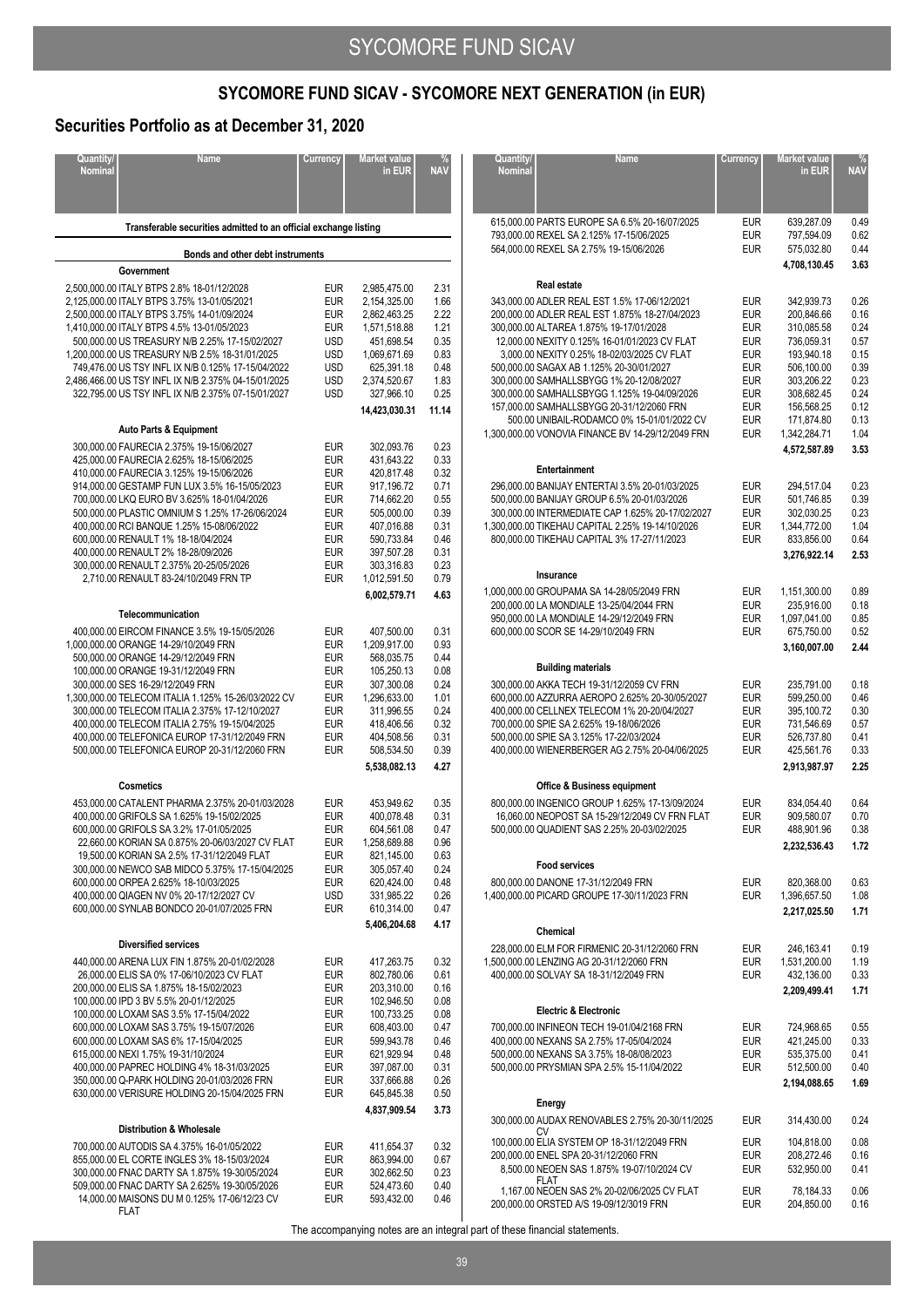### **Securities Portfolio as at December 31, 2020**

| Quantity/<br><b>Nominal</b>                            | <b>Name</b>                                                                                                                                                                                                                                                    | Currency                                                                                                                                        | <b>Market value</b><br>in EUR                                                                                                                             | <b>NAV</b>                                                                           |
|--------------------------------------------------------|----------------------------------------------------------------------------------------------------------------------------------------------------------------------------------------------------------------------------------------------------------------|-------------------------------------------------------------------------------------------------------------------------------------------------|-----------------------------------------------------------------------------------------------------------------------------------------------------------|--------------------------------------------------------------------------------------|
|                                                        | 300,000.00 SUEZ 19-31/12/2059 FRN<br><b>Financial services</b>                                                                                                                                                                                                 | <b>EUR</b>                                                                                                                                      | 298,197.39<br>1,741,702.18                                                                                                                                | 0.23<br>1.34                                                                         |
|                                                        | 550,000.00 BANCA FARMAFACTO 1.75% 19-23/05/2023<br>1,100,000.00 FFP 1.875% 19-30/10/2026<br>Media                                                                                                                                                              | <b>EUR</b><br><b>EUR</b>                                                                                                                        | 559,908.53<br>1,045,638.00<br>1,605,546.53                                                                                                                | 0.43<br>0.81<br>1.24                                                                 |
|                                                        | 300,000.00 LAGARDERE SCA 2.125% 19-16/10/2026<br>300,000.00 RCS & RDS SA 2.5% 20-05/02/2025                                                                                                                                                                    | <b>EUR</b><br><b>EUR</b>                                                                                                                        | 283,617.60<br>296,906.25<br>580,523.85                                                                                                                    | 0.22<br>0.23<br>0.45                                                                 |
|                                                        | Transportation<br>400,000.00 GETLINK SE 3.5% 20-30/10/2025                                                                                                                                                                                                     | <b>EUR</b>                                                                                                                                      | 412,680.00<br>412,680.00                                                                                                                                  | 0.32<br>0.32                                                                         |
|                                                        | Forest products & Paper<br>400,000.00 WEPA HYGIENEPROD 2.875% 19-<br>15/12/2027                                                                                                                                                                                | <b>EUR</b>                                                                                                                                      | 404,542.84<br>404.542.84                                                                                                                                  | 0.31<br>0.31                                                                         |
|                                                        |                                                                                                                                                                                                                                                                |                                                                                                                                                 |                                                                                                                                                           |                                                                                      |
|                                                        | Advertising<br>400,000.00 IPSOS 2.875% 18-21/09/2025                                                                                                                                                                                                           | <b>EUR</b>                                                                                                                                      | 397,190.10<br>397,190.10                                                                                                                                  | 0.31<br>0.31                                                                         |
|                                                        | <b>Storage &amp; Warehousing</b><br>285,000.00 SMURFIT KAPPA 1.5% 19-15/09/2027                                                                                                                                                                                | <b>EUR</b>                                                                                                                                      | 297,975.99<br>297,975.99                                                                                                                                  | 0.23<br>0.23                                                                         |
|                                                        | Internet<br>250,000.00 UNITED GROUP 20-15/02/2026 FRN                                                                                                                                                                                                          | <b>EUR</b>                                                                                                                                      | 242,625.00<br>242,625.00                                                                                                                                  | 0.19<br>0.19                                                                         |
|                                                        | <b>Lodging &amp; Restaurants</b><br>100,000.00 ACCOR 19-31/12/2059 FRN                                                                                                                                                                                         | <b>EUR</b>                                                                                                                                      |                                                                                                                                                           |                                                                                      |
|                                                        |                                                                                                                                                                                                                                                                |                                                                                                                                                 | 92,524.17<br>92,524.17                                                                                                                                    | 0.07<br>0.07                                                                         |
|                                                        |                                                                                                                                                                                                                                                                |                                                                                                                                                 | 69,467,902.47                                                                                                                                             | 53.61                                                                                |
|                                                        | <b>Shares</b>                                                                                                                                                                                                                                                  |                                                                                                                                                 |                                                                                                                                                           |                                                                                      |
| 27,497.00 KORIAN<br>5,000.00 ORPEA<br>15,944.00 SANOFI | <b>Cosmetics</b><br>5,000.00 ASTRAZENECA PLC<br>5,823.00 ESSILORLUXOTTICA<br>46,767.00 GRIFOLS SA - B<br>26,963.00 INNATE PHARMA SA<br>1,300.00 LOREAL<br>15,802.00 SIEMENS HEALTHINEERS AG<br>2,334.00 THERMO FISHER SCIENTIFIC INC<br>20,460.00 UNILEVER PLC | GBP<br><b>EUR</b><br><b>EUR</b><br><b>EUR</b><br><b>EUR</b><br><b>EUR</b><br><b>EUR</b><br><b>EUR</b><br><b>EUR</b><br><b>USD</b><br><b>EUR</b> | 409,116.30<br>742,723.65<br>721,147.14<br>93,345.91<br>861,755.98<br>404,040.00<br>537,750.00<br>1,254,792.80<br>663,367.96<br>888,505.19<br>1,014,099.90 | 0.32<br>0.57<br>0.56<br>0.07<br>0.67<br>0.31<br>0.42<br>0.97<br>0.51<br>0.69<br>0.78 |
|                                                        |                                                                                                                                                                                                                                                                |                                                                                                                                                 | 7.590.644.83                                                                                                                                              | 5.87                                                                                 |
| 6,082.00 SAP SE                                        | <b>Computer software</b><br>2,043.00 ADOBE INC<br>2,350.00 DOCUSIGN INC<br>4,906.00 MICROSOFT CORP<br>4,922.00 SALESFORCE.COM INC<br>23,500.00 TEAMVIEWER AG<br>9,000.00 UBISOFT ENTERTAINMENT<br>Real estate                                                  | <b>USD</b><br><b>USD</b><br><b>USD</b><br><b>USD</b><br><b>EUR</b><br><b>EUR</b><br><b>EUR</b>                                                  | 835,066.13<br>426,958.44<br>891,825.03<br>895,176.05<br>652,112.04<br>1,030,475.00<br>709,560.00<br>5,441,172.69                                          | 0.64<br>0.33<br>0.69<br>0.69<br>0.50<br>0.80<br>0.55<br>4.20                         |

| Quantity/        | <b>Name</b>                                                     | Currency                 | <b>Market value</b>        |              |
|------------------|-----------------------------------------------------------------|--------------------------|----------------------------|--------------|
| <b>Nominal</b>   |                                                                 |                          | in EUR                     | <b>NAV</b>   |
|                  |                                                                 |                          |                            |              |
|                  | <b>Diversified services</b>                                     |                          |                            |              |
|                  | 140.00 ADYEN NV                                                 | <b>EUR</b>               | 266,700.00                 | 0.21         |
|                  | 8,000.00 BEFESA SA                                              | <b>EUR</b>               | 413,600.00                 | 0.32         |
|                  | 22,404.00 NEXI SPA                                              | <b>EUR</b>               | 366,081.36                 | 0.28         |
|                  | 4,200.00 PAYPAL HOLDINGS INC-W/I<br>3,300.00 SHIMANO INC        | <b>USD</b><br>JPY        | 803,923.01<br>629,172.51   | 0.62<br>0.49 |
|                  | 2,800.00 TRIGANO SA                                             | <b>EUR</b>               | 405,440.00                 | 0.31         |
|                  | 5,897.00 WORLDLINE SA - W/I                                     | <b>EUR</b>               | 466,452.70                 | 0.36         |
|                  |                                                                 |                          | 3,351,369.58               | 2.59         |
|                  | <b>Office &amp; Business equipment</b>                          |                          |                            |              |
|                  | 13.864.00 ATOS SE                                               | <b>EUR</b>               | 1,036,749.92               | 0.80         |
|                  | 120,884.00 AVAST PLC                                            | GBP                      | 725,898.22                 | 0.56         |
|                  | 8,400.00 CAPGEMINI SE<br>3,917.00 CYBERARK SOFTWARE LTD/ISRAEL  | <b>EUR</b><br><b>USD</b> | 1,065,120.00<br>517,304.59 | 0.82<br>0.40 |
|                  |                                                                 |                          | 3,345,072.73               | 2.58         |
|                  |                                                                 |                          |                            |              |
|                  | <b>Financial services</b>                                       |                          |                            |              |
|                  | 13,407.00 AMUNDI SA<br>8,000.00 CAPITAL ONE FINANCIAL CORP      | <b>EUR</b><br><b>USD</b> | 895,587.60<br>646,316.05   | 0.70<br>0.50 |
|                  | 48,000.00 CC NEUBERGER PRINCIPAL HDS-A*                         | <b>USD</b>               | 425,254.38                 | 0.33         |
|                  | 13,000.00 EXOR NV                                               | <b>EUR</b>               | 860,860.00                 | 0.66         |
|                  | 2,203.00 VISA INC-CLASS A SHARES                                | <b>USD</b>               | 393,823.05                 | 0.30         |
|                  |                                                                 |                          | 3,221,841.08               | 2.49         |
|                  | <b>Electric &amp; Electronic</b>                                |                          |                            |              |
|                  | 1,138.00 ASML HOLDING NV                                        | <b>EUR</b>               | 452,411.90                 | 0.35         |
|                  | 11,957.00 KONINKLIJKE PHILIPS ELECTRONICS<br>900.00 NVIDIA CORP | <b>EUR</b><br><b>USD</b> | 523.477.46<br>384,111.81   | 0.40<br>0.30 |
|                  | 16,000.00 PRYSMIAN SPA                                          | <b>EUR</b>               | 465,280.00                 | 0.36         |
|                  | 3,847.00 SCHNEIDER ELECTRIC SE                                  | <b>EUR</b>               | 455,100.10                 | 0.35         |
|                  | 20,995.00 STMICROELECTRONICS NV                                 | <b>EUR</b>               | 635,728.60                 | 0.49         |
|                  |                                                                 |                          | 2,916,109.87               | 2.25         |
|                  | Energy                                                          |                          |                            |              |
|                  | 92,980.00 ENEL SPA                                              | <b>EUR</b>               | 769,502.48                 | 0.59         |
| 52,946.00 ENGIE  | 40,056.00 VEOLIA ENVIRONNEMENT                                  | <b>EUR</b><br><b>EUR</b> | 662,883.92<br>801,520.56   | 0.51<br>0.62 |
|                  | 15,530.00 VOLTALIA SA- REGR                                     | <b>EUR</b>               | 401,450.50                 | 0.31         |
|                  |                                                                 |                          | 2,635,357.46               | 2.03         |
|                  | Telecommunication                                               |                          |                            |              |
|                  | 36,587.00 DEUTSCHE TELEKOM AG-REG                               | <b>EUR</b>               | 547,158.59                 | 0.42         |
| 58,024.00 ORANGE |                                                                 | <b>EUR</b>               | 564,805.62                 | 0.44         |
|                  | 62,000.00 TELE2 AB-B SHS                                        | <b>SEK</b>               | 670,070.16                 | 0.52         |
|                  |                                                                 |                          | 1,782,034.37               | 1.38         |
|                  | <b>Food services</b>                                            |                          |                            |              |
|                  | 36,080.00 CARREFOUR SA                                          | <b>EUR</b>               | 506,202.40                 | 0.39         |
|                  | 7,793.00 HELLOFRESH SE                                          | <b>EUR</b><br><b>EUR</b> | 492,517.60<br>722,850.00   | 0.38         |
|                  | 6,100.00 KERRY GROUP PLC-A                                      |                          | 1,721,570.00               | 0.56<br>1.33 |
|                  |                                                                 |                          |                            |              |
|                  | Banks<br>15,000.00 BNP PARIBAS                                  |                          | 646,575.00                 |              |
|                  | 79,259.00 CREDIT AGRICOLE SA                                    | <b>EUR</b><br><b>EUR</b> | 817,952.88                 | 0.50<br>0.63 |
|                  |                                                                 |                          | 1,464,527.88               | 1.13         |
|                  | <b>Textile</b>                                                  |                          |                            |              |
|                  | 24,955.00 CHARGEURS SA                                          | EUR                      | 439,208.00                 | 0.34         |
|                  | 2,180.00 CHRISTIAN DIOR SE                                      | <b>EUR</b>               | 991,028.00                 | 0.76         |
|                  |                                                                 |                          | 1,430,236.00               | 1.10         |
|                  | <b>Building materials</b>                                       |                          |                            |              |
|                  | 13,873.00 COMPAGNIE DE SAINT GOBAIN                             | <b>EUR</b>               | 520,237.50                 | 0.40         |
|                  | 1,800.00 SIKA AG-REG                                            | CHF                      | 402,422.45                 | 0.31         |
|                  | 14,438.00 WIENERBERGER AG                                       | <b>EUR</b>               | 376,543.04                 | 0.29         |
|                  |                                                                 |                          | 1,299,202.99               | 1.00         |
|                  | Insurance                                                       |                          |                            |              |
|                  | 4,000.00 ALLIANZ AG REG                                         | EUR                      | 802,800.00                 | 0.61         |
| 19,605.00 AXA SA |                                                                 | <b>EUR</b>               | 382,532.76                 | 0.30<br>0.91 |
|                  |                                                                 |                          | 1,185,332.76               |              |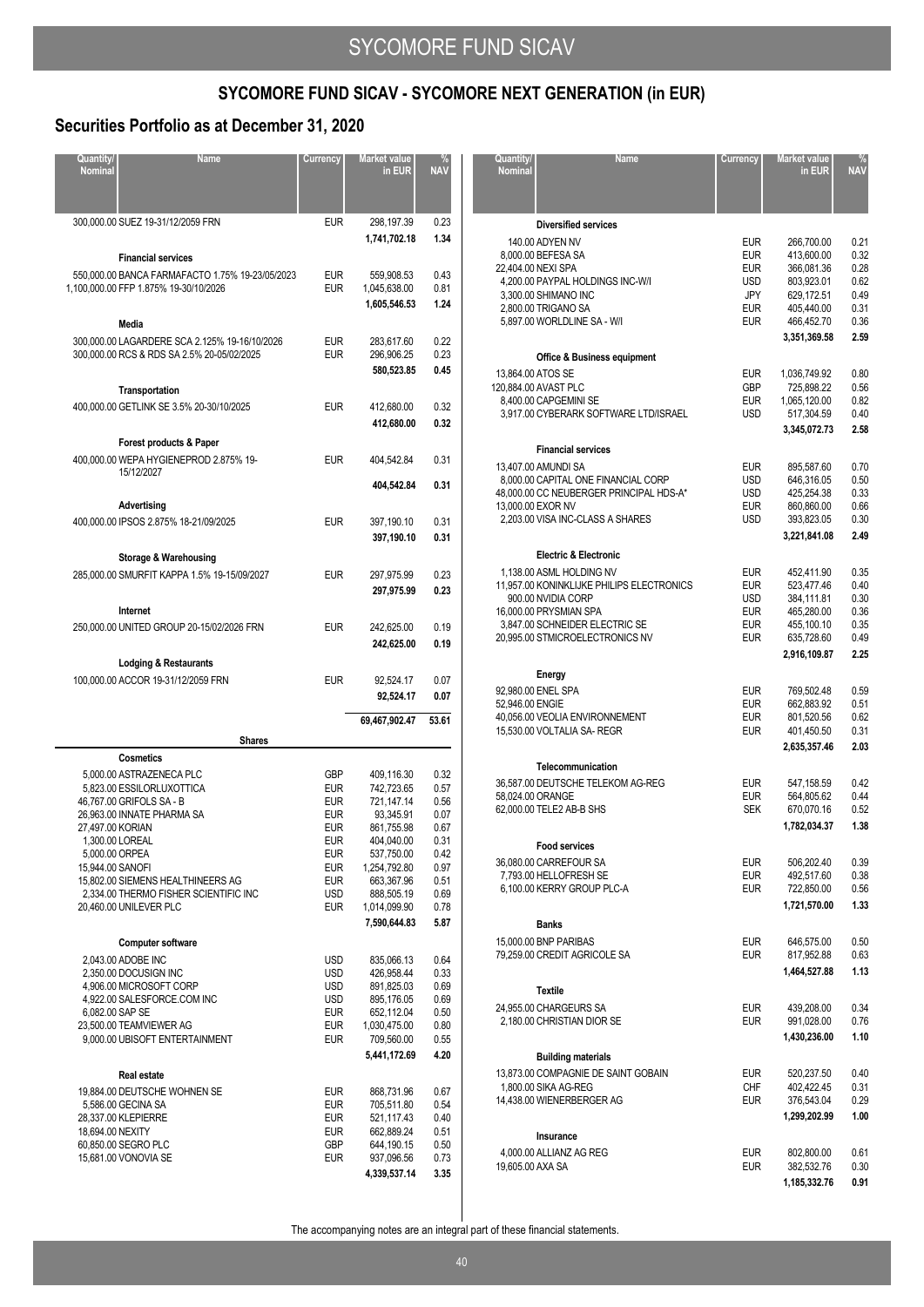### **Securities Portfolio as at December 31, 2020**

| Quantity/<br><b>Nominal</b>       | <b>Name</b>                                                                                                                                                 | Currency                                      | Market value<br>in EUR                                     | NA۱                          |
|-----------------------------------|-------------------------------------------------------------------------------------------------------------------------------------------------------------|-----------------------------------------------|------------------------------------------------------------|------------------------------|
|                                   | <b>Distribution &amp; Wholesale</b>                                                                                                                         |                                               |                                                            |                              |
|                                   | 1.600.00 NINTENDO CO LTD<br>4,000.00 SONY CORP                                                                                                              | JPY<br>JPY                                    | 833,782.90<br>325,666.76<br>1,159,449.66                   | 0.64<br>0.25<br>0.89         |
|                                   |                                                                                                                                                             |                                               |                                                            |                              |
| 18,169.00 ALSTOM                  | Diversified machinery                                                                                                                                       | <b>EUR</b>                                    | 846,857.09<br>846,857.09                                   | 0.65<br>0.65                 |
|                                   | Chemical                                                                                                                                                    |                                               |                                                            |                              |
|                                   | 6,049.00 AIR LIQUIDE SA                                                                                                                                     | <b>EUR</b>                                    | 812,078.25<br>812,078.25                                   | 0.63<br>0.63                 |
|                                   | Internet                                                                                                                                                    |                                               |                                                            |                              |
|                                   | 541.00 ALPHABET INC-CL A                                                                                                                                    | <b>USD</b>                                    | 774,940.33<br>774,940.33                                   | 0.60<br>0.60                 |
|                                   | Transportation                                                                                                                                              |                                               |                                                            |                              |
|                                   | 79,907.00 POSTE ITALIANE SPA                                                                                                                                | <b>EUR</b>                                    | 664,826.24<br>664.826.24                                   | 0.51<br>0.51                 |
|                                   | <b>Auto Parts &amp; Equipment</b>                                                                                                                           |                                               |                                                            |                              |
|                                   | 4,812.00 FAURECIA<br>14,000.00 PLASTIC OMNIUM                                                                                                               | <b>EUR</b><br><b>EUR</b>                      | 201,670.92<br>395,080.00<br>596,750.92                     | 0.16<br>0.30<br>0.46         |
|                                   |                                                                                                                                                             |                                               |                                                            |                              |
|                                   |                                                                                                                                                             |                                               | 46,578,911.87                                              | 35.95                        |
|                                   | Undertakings for collective investment                                                                                                                      |                                               |                                                            |                              |
|                                   | <b>Open-ended Funds</b>                                                                                                                                     |                                               |                                                            |                              |
|                                   | 25.00 ALLIANZ SECURICASH SRI<br>3,989.00 AMUNDI IND BARC US GOV INFL<br>85,000.00 BNP MSCI USA SRI S-S5C ETF<br>10,000.00 BNPP EASY MSCI EMERGG SRI SRS 5PC | EUR<br><b>USD</b><br><b>USD</b><br><b>USD</b> | 3,014,363.02<br>199,855.89<br>1,038,360.92<br>1,261,332.19 | 2.34<br>0.15<br>0.80<br>0.97 |
|                                   | CP 9IL<br>12,000.00 SYCOMORE SELECTION CREDIT FCP<br>6,000.00 SYCOMORE SUSTAINABLE TECH - XCA                                                               | <b>EUR</b><br><b>EUR</b>                      | 1,606,080.00<br>688,728.00<br>7,808,720.02                 | 1.24<br>0.53<br>6.03         |
|                                   |                                                                                                                                                             |                                               | 7,808,720.02                                               | 6.03                         |
|                                   |                                                                                                                                                             |                                               |                                                            |                              |
|                                   | Mortgage backed securities<br><b>Financial services</b>                                                                                                     |                                               |                                                            |                              |
|                                   | 1,500,000.00 LHC THREE PLC 4.125% 17-15/08/2024                                                                                                             | <b>EUR</b>                                    | 1,524,525.00<br>1,524,525.00                               | 1.18<br>1.18                 |
|                                   | <b>Auto Parts &amp; Equipment</b>                                                                                                                           |                                               |                                                            |                              |
|                                   | 272,727.00 IHO VERWALTUNGS 3.625% 19-15/05/2025                                                                                                             | EUR                                           | 278,057.07                                                 | 0.21                         |
|                                   |                                                                                                                                                             |                                               | 278,057.07                                                 | 0.21                         |
|                                   |                                                                                                                                                             |                                               | 1,802,582.07                                               | 1.39                         |
|                                   | Other transferable securities                                                                                                                               |                                               |                                                            |                              |
|                                   | <b>Shares</b>                                                                                                                                               |                                               |                                                            |                              |
|                                   | Real estate                                                                                                                                                 |                                               |                                                            |                              |
|                                   | 4,533.00 AEDIFICA                                                                                                                                           | <b>EUR</b>                                    | 445,593.90                                                 | 0.34                         |
|                                   |                                                                                                                                                             |                                               | 445,593.90                                                 | 0.34                         |
|                                   |                                                                                                                                                             |                                               | 445,593.90                                                 | 0.34                         |
| <b>Total securities portfolio</b> |                                                                                                                                                             |                                               | 126,103,710.33                                             | 97.32                        |

### **Financial derivative instruments as at December 31, 2020**

| Quantity<br><b>Name</b>                      | Currency       | <b>Commitment</b><br>in EUR | <b>Unrealised</b><br>appreciation /<br>(depreciation)<br>in EUR |
|----------------------------------------------|----------------|-----------------------------|-----------------------------------------------------------------|
|                                              | <b>Futures</b> |                             |                                                                 |
| 94.00 EURO FX CURR FUT (CME)<br>15/03/2021   | <b>USD</b>     | 11,760,083.36               | 90,270.12                                                       |
| (60.00) EURO STOXX 50 - FUTURE<br>19/03/2021 | <b>EUR</b>     | 2,130,000.00                | (22,640.00)                                                     |
|                                              |                |                             | 67,630.12                                                       |
| <b>Total Futures</b>                         |                |                             | 67.630.12                                                       |

## **Summary of net assets**

|                                        |                | 70<br><b>NAV</b> |
|----------------------------------------|----------------|------------------|
| Total securities portfolio             | 126,103,710.33 | 97.32            |
| Total financial derivative instruments | 67.630.12      | 0.05             |
| Cash at bank                           | 3.535.116.82   | 2.73             |
| Other assets and liabilities           | (132, 399.79)  | (0.10)           |
| Total net assets                       | 129.574.057.48 | 100.00           |

**%**

\* Please refer to Note 11.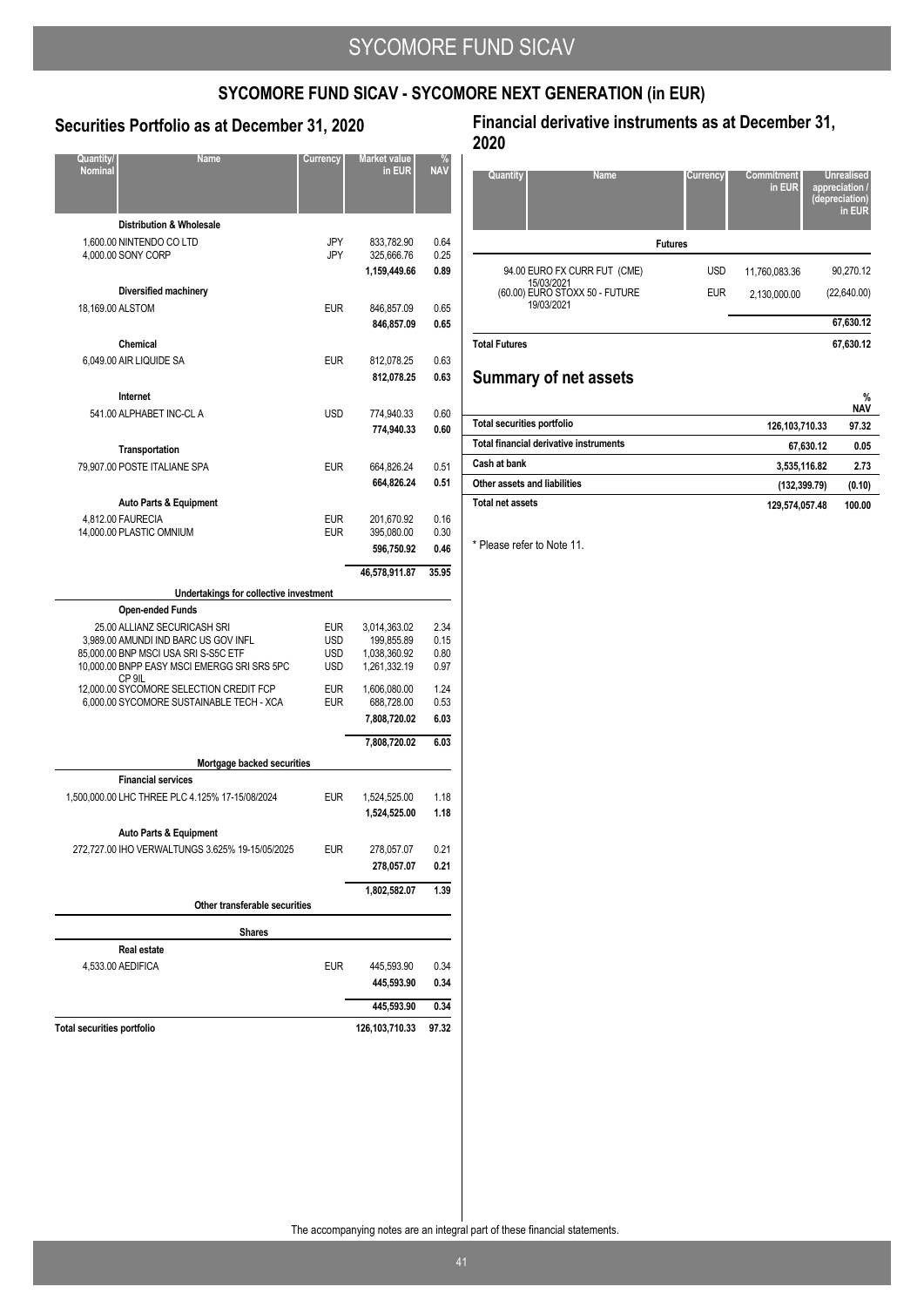### **Portfolio Breakdowns**

| <b>Nature allocation</b>               | % of portfolio | % of net<br>assets |
|----------------------------------------|----------------|--------------------|
| Bonds and other debt instruments       | 55.09          | 53.61              |
| Shares                                 | 37.29          | 36.29              |
| Undertakings for collective investment | 6.19           | 6.03               |
| Mortgage backed securities             | 1.43           | 1.39               |
|                                        | 100.00         | 97.32              |
| <b>Country allocation</b>              | % of portfolio | % of net<br>assets |
| France                                 | 45.68          | 44.46              |
| Italy                                  | 12.98          | 12.64              |
| <b>United States</b>                   | 10.05          | 9.78               |
| Germany                                | 6.30           | 6.11               |
| Netherlands                            | 5.02           | 4.89               |
| Luxembourg                             | 4.16           | 4.04               |
| Spain                                  | 2.62           | 2.55               |
| United Kingdom                         | 2.36           | 2.30               |
| Sweden                                 | 2.05           | 2.00               |
| Other                                  | 8.78           | 8.55               |
|                                        | 100.00         | 97.32              |

## **Top Ten Holdings**

| <b>Top Ten Holdings</b>                 | <b>Sector</b>             | <b>Market value</b> | $%$ of |
|-----------------------------------------|---------------------------|---------------------|--------|
|                                         |                           |                     | net    |
|                                         |                           | <b>EUR</b>          | assets |
| ALLIANZ SECURICASH SRI                  | Open-ended Funds          | 3,014,363.02        | 2.34   |
| ITALY BTPS 2.8% 18-01/12/2028           | Government                | 2,985,475.00        | 2.31   |
| ITALY BTPS 3.75% 14-01/09/2024          | Government                | 2,862,463.25        | 2.22   |
| US TSY INFL IX N/B 2.375% 04-15/01/2025 | Government                | 2,374,520.67        | 1.83   |
| ITALY BTPS 3.75% 13-01/05/2021          | Government                | 2,154,325.00        | 1.66   |
| SYCOMORE SELECTION CREDIT FCP           | Open-ended Funds          | 1,606,080.00        | 1.24   |
| ITALY BTPS 4.5% 13-01/05/2023           | Government                | 1,571,518.88        | 1.21   |
| LENZING AG 20-31/12/2060 FRN            | Chemical                  | 1,531,200.00        | 1.19   |
| LHC THREE PLC 4.125% 17-15/08/2024      | <b>Financial services</b> | 1.524.525.00        | 1.18   |
| PICARD GROUPE 17-30/11/2023 FRN         | Food services             | 1.396.657.50        | 1.08   |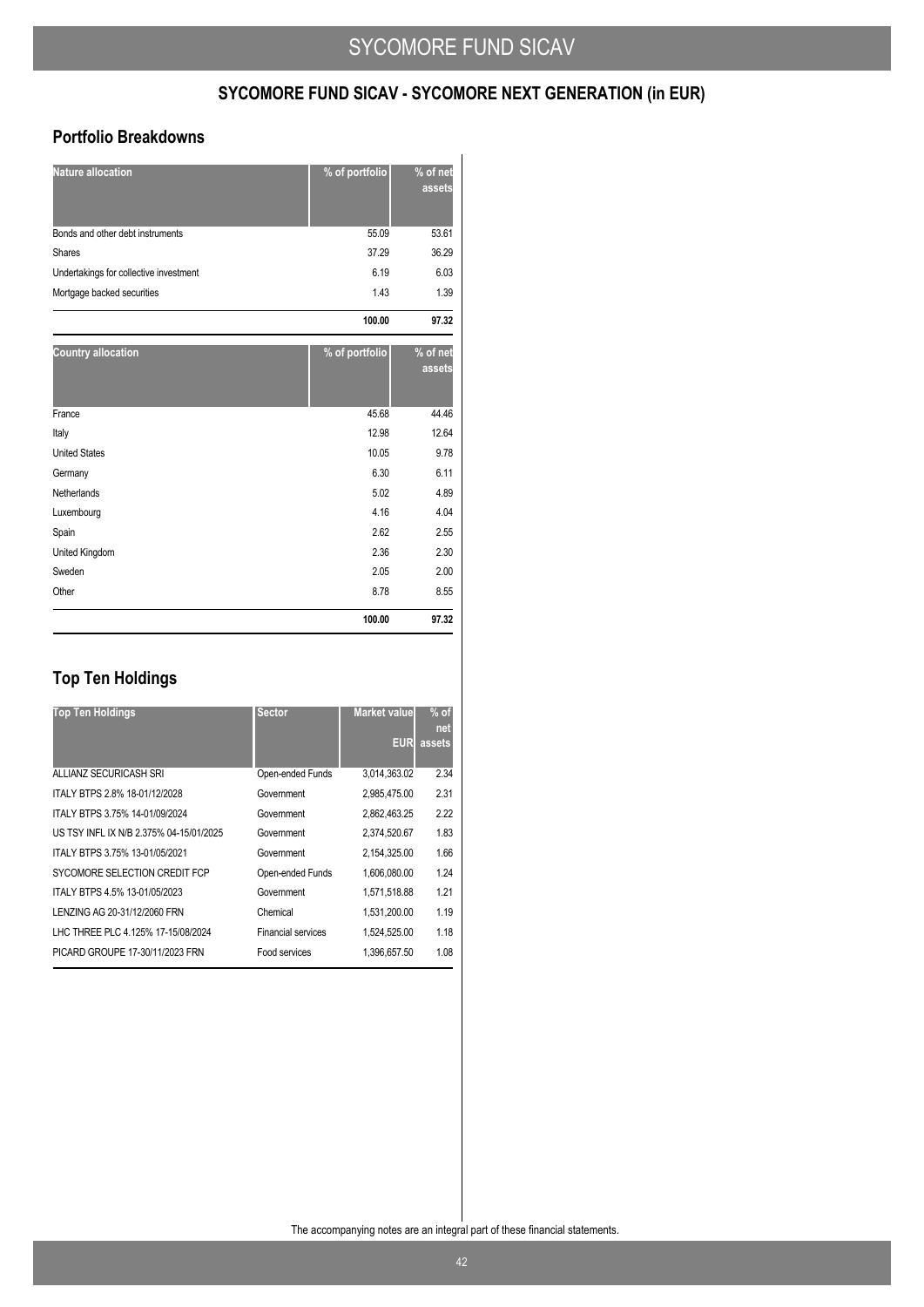### **SYCOMORE FUND SICAV - SYCOMORE SUSTAINABLE TECH\* (in EUR)**

### Statement of Net Assets as at December 31, 2020

### **Statement of Operations and Changes in Net Assets for the period ended December 31, 2020**

|                                                        | <b>Notes</b> | <b>EUR</b>     |                                                                  | <b>Notes</b> | <b>EUR</b>     |
|--------------------------------------------------------|--------------|----------------|------------------------------------------------------------------|--------------|----------------|
| <b>Assets</b>                                          |              |                | Income                                                           |              |                |
| Investment in securities at cost                       |              | 126,059,188.96 | Dividends (net of withholding taxes)                             | 2.4          | 213,413.86     |
| Unrealised appreciation / (depreciation) on securities |              | 17,297,022.73  | <b>Total income</b>                                              |              | 213,413.86     |
| Investment in securities at market value               | 2.3          | 143,356,211.69 | <b>Expenses</b>                                                  |              |                |
| Cash at bank                                           |              | 5,339,052.89   | Management fees                                                  | 3            | 275,164.38     |
| Receivable on subscriptions                            |              | 17,546.31      | Performance fees                                                 | 5            | 334,532.41     |
| Dividends and interest receivable                      | 2.4          | 63,571.76      | Transaction costs                                                | 8            | 179,196.19     |
| <b>Total assets</b>                                    |              | 148,776,382.65 | Subscription tax                                                 | 6            | 6,150.97       |
| <b>Liabilities</b>                                     |              |                | Bank interest and charges                                        |              | 5,210.48       |
| Bank overdraft                                         |              | 3,242,855.09   | <b>Total expenses</b>                                            |              | 800,254.43     |
| Accrued expenses                                       |              | 432,803.70     | Net investment income / (loss)                                   |              | (586, 840.57)  |
| Payable on redemptions                                 |              | 4,288.63       |                                                                  |              |                |
| <b>Total liabilities</b>                               |              | 3,679,947.42   | Net realised gain / (loss) on:<br>Investments                    | 2.6          | 397,034.01     |
| Net assets at the end of the period                    |              | 145,096,435.23 | Foreign currencies transactions                                  | 2.2          | 76,231.21      |
| * This Sub-Fund was launched on September 9, 2020.     |              |                | Net realised gain / (loss) for the period                        |              | (113, 575.35)  |
|                                                        |              |                | Net change in unrealised appreciation / (depreciation) on:       |              |                |
|                                                        |              |                | Investments                                                      |              | 17,297,022.73  |
|                                                        |              |                | Increase / (Decrease) in net assets as a result of<br>operations |              | 17,183,447.38  |
|                                                        |              |                | Proceeds received on subscription of shares                      |              | 129,233,938.51 |
|                                                        |              |                | Net amount paid on redemption of shares                          |              | (1,320,950.66) |
|                                                        |              |                | Net assets at the beginning of the period                        |              |                |
|                                                        |              |                | Net assets at the end of the period                              |              | 145,096,435.23 |

### **Statement of Changes in Number of Shares**

|              | Number of shares in issue at<br>the beginning of the period | Number of shares<br>subscribed | Number of shares<br>redeemed | Number of shares in issue at<br>the end of the period |
|--------------|-------------------------------------------------------------|--------------------------------|------------------------------|-------------------------------------------------------|
| - CS EUR     | $\overline{\phantom{a}}$                                    | 50.00                          |                              | 50.00                                                 |
| - F EUR      | $\overline{\phantom{a}}$                                    | 10.00                          |                              | 10.00                                                 |
| - F EUR Dist | $\overline{\phantom{a}}$                                    | 100.010.00                     |                              | 100,010.00                                            |
| - I EUR      | $\overline{\phantom{a}}$                                    | 253,366.99                     | (4,822.26)                   | 248,544.73                                            |
| - I EUR Dist | $\overline{\phantom{a}}$                                    | 2,917.87                       | (1,352.26)                   | 1,565.61                                              |
| - I USD      |                                                             | 50.00                          |                              | 50.00                                                 |
| - R EUR      |                                                             | 64.84                          |                              | 64.84                                                 |
| - R EUR Dist | $\overline{\phantom{a}}$                                    | 50.00                          | $\overline{\phantom{a}}$     | 50.00                                                 |
| - X EUR      | $\overline{\phantom{a}}$                                    | 12,955.00                      | (6,000.00)                   | 6,955.00                                              |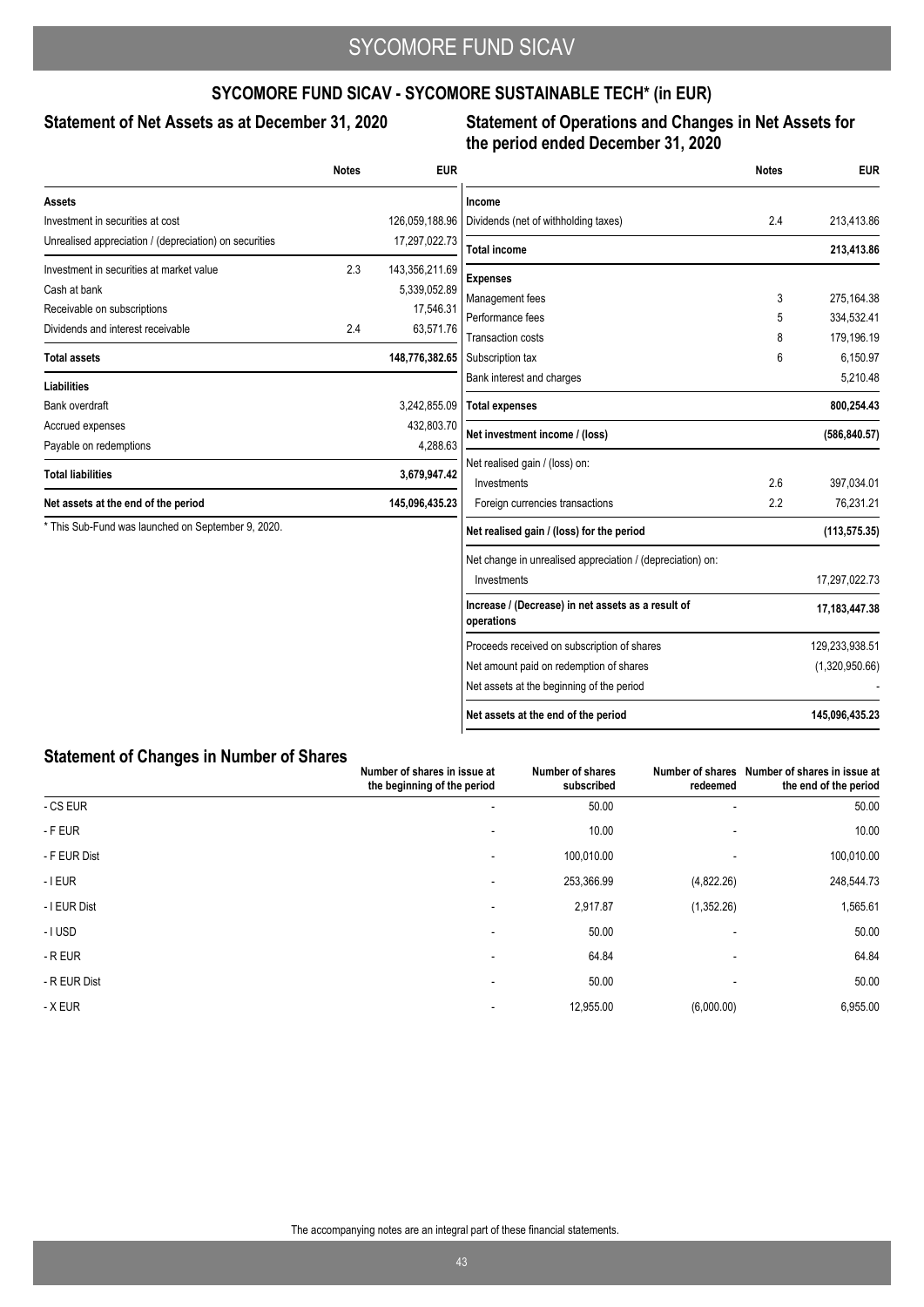### **SYCOMORE FUND SICAV - SYCOMORE SUSTAINABLE TECH\* (in EUR)**

### **Securities Portfolio as at December 31, 2020**

| Quantity/         | <b>Name</b>                                                          | Currency                 | <b>Market value</b>           |              |
|-------------------|----------------------------------------------------------------------|--------------------------|-------------------------------|--------------|
| <b>Nominal</b>    |                                                                      |                          | in EUR                        | <b>NAV</b>   |
|                   |                                                                      |                          |                               |              |
|                   | Transferable securities admitted to an official exchange listing     |                          |                               |              |
|                   | <b>Shares</b>                                                        |                          |                               |              |
|                   | <b>Computer software</b>                                             |                          |                               |              |
|                   | 8,531.00 ADOBE INC                                                   | <b>USD</b>               | 3,487,003.98                  | 2.40         |
|                   | 6,175.00 AUTODESK INC                                                | <b>USD</b>               | 1,540,986.88                  | 1.06         |
|                   | 8,205.00 DASSAULT SYSTEMES SE<br>25,725.00 DESCARTES SYSTEMS GRP/THE | <b>EUR</b><br>CAD        | 1,363,260.75<br>1,228,654.25  | 0.94<br>0.85 |
|                   | 24,394.00 FIDELITY NATIONAL INFO SERV                                | <b>USD</b>               | 2,820,297.69                  | 1.94         |
|                   | 45,676.00 FISERV INC                                                 | <b>USD</b>               | 4,250,475.55                  | 2.93         |
|                   | 41,000.00 KINGSOFT CLOUD HOLDINGS-ADR                                | <b>USD</b>               | 1,459,319.19                  | 1.01         |
|                   | 498,099.00 MELTWATER HOLDING BV                                      | <b>NOK</b>               | 2,386,843.24                  | 1.65         |
| 26,338.00 PTC INC | 59,811.00 MICROSOFT CORP                                             | <b>USD</b><br><b>USD</b> | 10,872,594.19<br>2,574,711.44 | 7.49<br>1.77 |
|                   | 24,423.00 REALPAGE INC                                               | <b>USD</b>               | 1,741,377.57                  | 1.20         |
|                   | 15,169.00 SALESFORCE.COM INC                                         | <b>USD</b>               | 2,758,822.75                  | 1.90         |
| 26,484.00 SAP SE  |                                                                      | <b>EUR</b>               | 2,839,614.48                  | 1.96         |
|                   | 8,071.00 SERVICENOW INC                                              | <b>USD</b>               | 3,630,845.11                  | 2.50         |
|                   | 44,863.00 SS&C TECHNOLOGIES HOLDINGS<br>13,821.00 SYNOPSYS INC       | <b>USD</b><br><b>USD</b> | 2,667,470.27<br>2,928,328.26  | 1.84<br>2.02 |
|                   |                                                                      |                          | 48,550,605.60                 | 33.46        |
|                   |                                                                      |                          |                               |              |
|                   | <b>Electric &amp; Electronic</b>                                     |                          |                               |              |
|                   | 7,713.00 ASML HOLDING NV                                             | <b>EUR</b>               | 3,066,303.15                  | 2.11         |
|                   | 11,346.00 BROADCOM INC<br>107,154.00 INFINEON TECHNOLOGIES AG        | <b>USD</b><br><b>EUR</b> | 4,060,190.51<br>3,363,564.06  | 2.81<br>2.32 |
|                   | 8,378.00 LAM RESEARCH CORP                                           | <b>USD</b>               | 3,233,769.00                  | 2.23         |
|                   | 139,777.00 MEDIATEK INC                                              | TWD                      | 3,037,101.37                  | 2.09         |
|                   | 24,867.00 MICROCHIP TECHNOLOGY INC                                   | <b>USD</b>               | 2,806,899.08                  | 1.93         |
|                   | 62,341.00 MICRON TECHNOLOGY INC                                      | <b>USD</b>               | 3,830,490.28                  | 2.64         |
|                   | 5,548.00 NVIDIA CORP<br>101,332.00 STMICROELECTRONICS NV             | <b>USD</b><br><b>EUR</b> | 2,367,835.89<br>3,068,332.96  | 1.63<br>2.11 |
|                   | 611,258.00 TAIWAN SEMICONDUCTOR MANUFAC                              | twd                      | 9,423,308.21                  | 6.50         |
|                   |                                                                      |                          | 38,257,794.51                 | 26.37        |
|                   | <b>Diversified services</b>                                          |                          |                               |              |
|                   | 28,814.00 CHEGG INC                                                  | <b>USD</b>               | 2,127,227.02                  | 1.47         |
|                   | 25,106.00 GLOBAL PAYMENTS INC                                        | <b>USD</b>               | 4,420,199.03                  | 3.05         |
|                   | 24,633.00 PAYPAL HOLDINGS INC-W/I                                    | <b>USD</b>               | 4,715,008.46                  | 3.24         |
|                   | 39,604.00 WORLDLINE SA - W/I                                         | <b>EUR</b>               | 3,132,676.40                  | 2.16         |
|                   |                                                                      |                          | 14,395,110.91                 | 9.92         |
|                   | Office & Business equipment                                          |                          |                               |              |
|                   | 17,220.00 ALLGEIER SE                                                | <b>EUR</b>               | 321,153.00                    | 0.22         |
|                   | 36,783.00 AMDOCS LTD                                                 | <b>USD</b>               | 2,132,334.76                  | 1.47         |
|                   | 39,726.00 CAPGEMINI SE                                               | <b>EUR</b>               | 5,037,256.80                  | 3.47         |
|                   | 15,939.00 CYBERARK SOFTWARE LTD/ISRAEL<br>4,566.00 EPAM SYSTEMS INC  | <b>USD</b><br><b>USD</b> | 2,105,008.39<br>1,337,277.68  | 1.45<br>0.92 |
|                   | 18,914.00 LUMENTUM HOLDINGS INC                                      | <b>USD</b>               | 1,465,446.61                  | 1.01         |
|                   | 17,220.00 NAGARRO SE                                                 | <b>EUR</b>               | 1,567,020.00                  | 1.08         |
|                   |                                                                      |                          | 13,965,497.24                 | 9.62         |
|                   | <b>Financial services</b>                                            |                          |                               |              |
|                   | 247,185.00 CC NEUBERGER PRINCIPAL HDS-A*                             | <b>USD</b>               | 2,189,927.18                  | 1.51         |
|                   | 25,200.00 MASTERCARD INC - A                                         | USD                      | 7,351,467.45                  | 5.07         |
|                   | 200,000.00 THUNDER BRIDGE ACQUISITION-A*                             | USD                      | 2,160,925.18                  | 1.49         |
|                   |                                                                      |                          | 11,702,319.81                 | 8.07         |
|                   | Internet                                                             |                          |                               |              |
|                   | 27,406.00 JD.COM INC-ADR                                             | <b>USD</b>               | 1,968,850.80                  | 1.36         |
|                   | 14,375.00 PALO ALTO NETWORKS INC                                     | <b>USD</b>               | 4,175,335.09                  | 2.87         |
|                   |                                                                      |                          | 6,144,185.89                  | 4.23         |
|                   | Telecommunication                                                    |                          |                               |              |
|                   | 12,016.00 ARISTA NETWORKS INC                                        | <b>USD</b>               | 2,853,572.90                  | 1.97         |
|                   | 75,330.00 CIENA CORP                                                 | USD                      | 3,253,802.87                  | 2.24         |
|                   |                                                                      |                          | 6,107,375.77                  | 4.21         |
|                   | <b>Computer hardware</b>                                             |                          |                               |              |
|                   | 16,307.00 QUALCOMM INC                                               | <b>USD</b>               | 2,030,328.45                  | 1.40         |
|                   |                                                                      |                          | 2,030,328.45                  | 1.40         |
|                   |                                                                      |                          |                               | 97.28        |
|                   |                                                                      |                          | 141, 153, 218. 18             |              |

| Quantity/                         | <b>Name</b>                        | Currency   | <b>Market value</b> | %          |
|-----------------------------------|------------------------------------|------------|---------------------|------------|
| <b>Nominal</b>                    |                                    |            | in EUR              | <b>NAV</b> |
|                                   |                                    |            |                     |            |
|                                   |                                    |            |                     |            |
|                                   |                                    |            |                     |            |
|                                   | Other transferable securities      |            |                     |            |
|                                   | <b>Shares</b>                      |            |                     |            |
|                                   |                                    |            |                     |            |
|                                   | Real estate                        |            |                     |            |
|                                   | 19,321.00 DIGITAL REALTY TRUST INC | <b>USD</b> | 2,202,993.51        | 1.52       |
|                                   |                                    |            | 2,202,993.51        | 1.52       |
|                                   |                                    |            | 2,202,993.51        | 1.52       |
| <b>Total securities portfolio</b> |                                    |            | 143,356,211.69      | 98.80      |
|                                   |                                    |            |                     |            |
|                                   | <b>Summary of net assets</b>       |            |                     |            |

|                              |                | $\%$<br><b>NAV</b> |
|------------------------------|----------------|--------------------|
| Total securities portfolio   | 143.356.211.69 | 98.80              |
| Cash at bank                 | 2.096.197.80   | 1.44               |
| Other assets and liabilities | (355, 974.26)  | (0.24)             |
| <b>Total net assets</b>      | 145,096,435.23 | 100.00             |

\* Please refer to Note 11.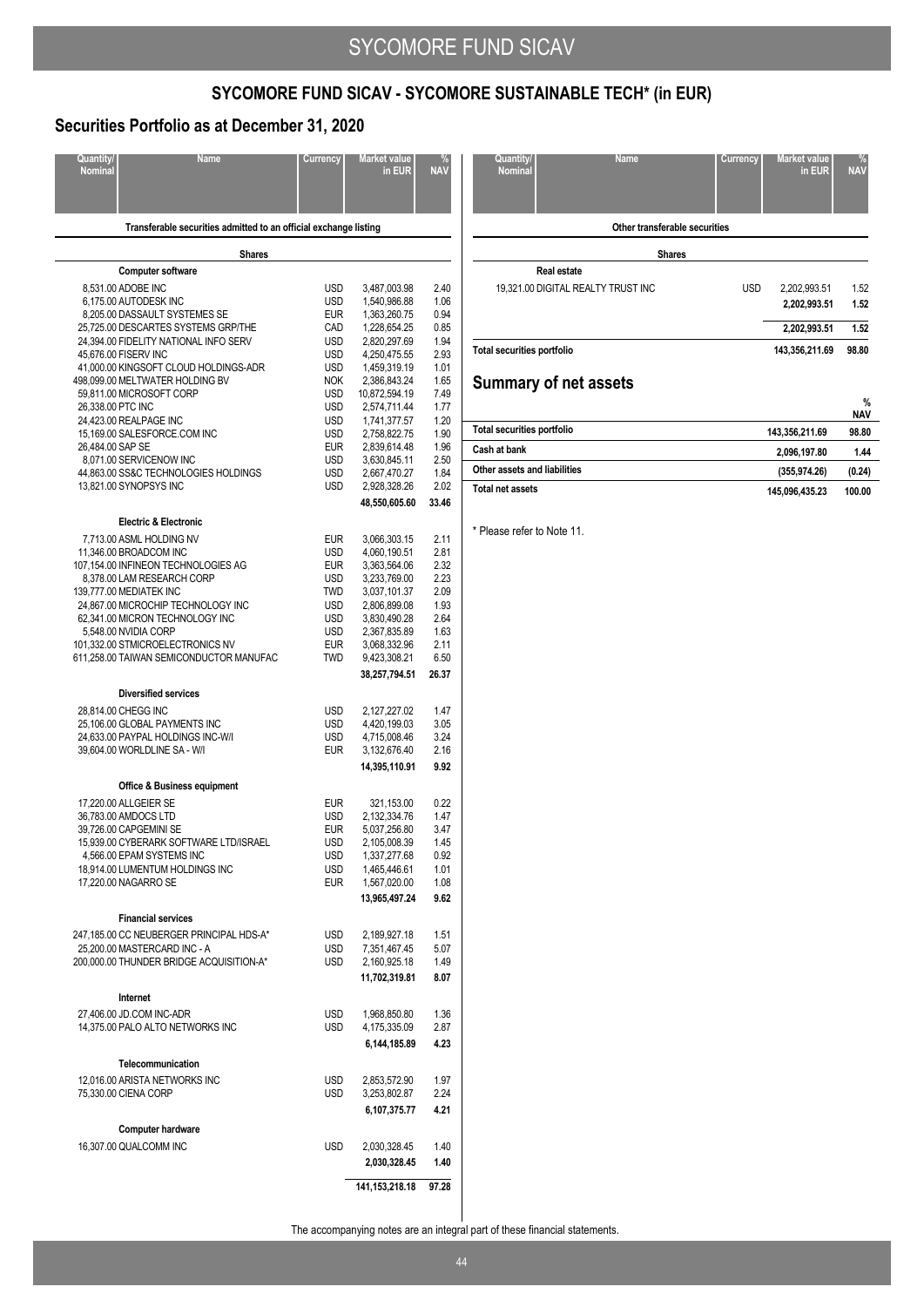## **SYCOMORE FUND SICAV - SYCOMORE SUSTAINABLE TECH\* (in EUR)**

### **Portfolio Breakdowns**

| <b>Nature allocation</b>  | % of portfolio | % of net<br>assets |
|---------------------------|----------------|--------------------|
| <b>Shares</b>             | 100.00         | 98.80              |
|                           | 100.00         | 98.80              |
| <b>Country allocation</b> | % of portfolio | % of net<br>assets |
| <b>United States</b>      | 68.36          | 67.52              |
| Taiwan                    | 8.69           | 8.59               |
| France                    | 6.65           | 6.57               |
| Germany                   | 5.64           | 5.58               |
| Netherlands               | 3.80           | 3.76               |
| China                     | 2.39           | 2.37               |
| Switzerland               | 2.14           | 2.11               |
| Other                     | 2.33           | 2.30               |
|                           | 100.00         | 98.80              |

## **Top Ten Holdings**

| <b>Top Ten Holdings</b>      | <b>Sector</b>                  | <b>Market value</b> | $%$ of |
|------------------------------|--------------------------------|---------------------|--------|
|                              |                                |                     | net    |
|                              |                                | <b>EUR</b>          | assets |
| MICROSOFT CORP               | Computer software              | 10,872,594.19       | 7.49   |
| TAIWAN SEMICONDUCTOR MANUFAC | Electric & Electronic          | 9,423,308.21        | 6.50   |
| MASTERCARD INC - A           | <b>Financial services</b>      | 7,351,467.45        | 5.07   |
| <b>CAPGEMINI SE</b>          | Office & Business<br>equipment | 5.037.256.80        | 3.47   |
| PAYPAL HOLDINGS INC-W/I      | Diversified services           | 4.715.008.46        | 3.24   |
| <b>GLOBAL PAYMENTS INC</b>   | Diversified services           | 4.420.199.03        | 3.05   |
| <b>FISERV INC</b>            | Computer software              | 4,250,475.55        | 2.93   |
| PALO ALTO NETWORKS INC       | Internet                       | 4.175.335.09        | 2.87   |
| BROADCOM INC                 | Electric & Electronic          | 4.060.190.51        | 2.81   |
| MICRON TECHNOLOGY INC        | Electric & Electronic          | 3,830,490.28        | 2.64   |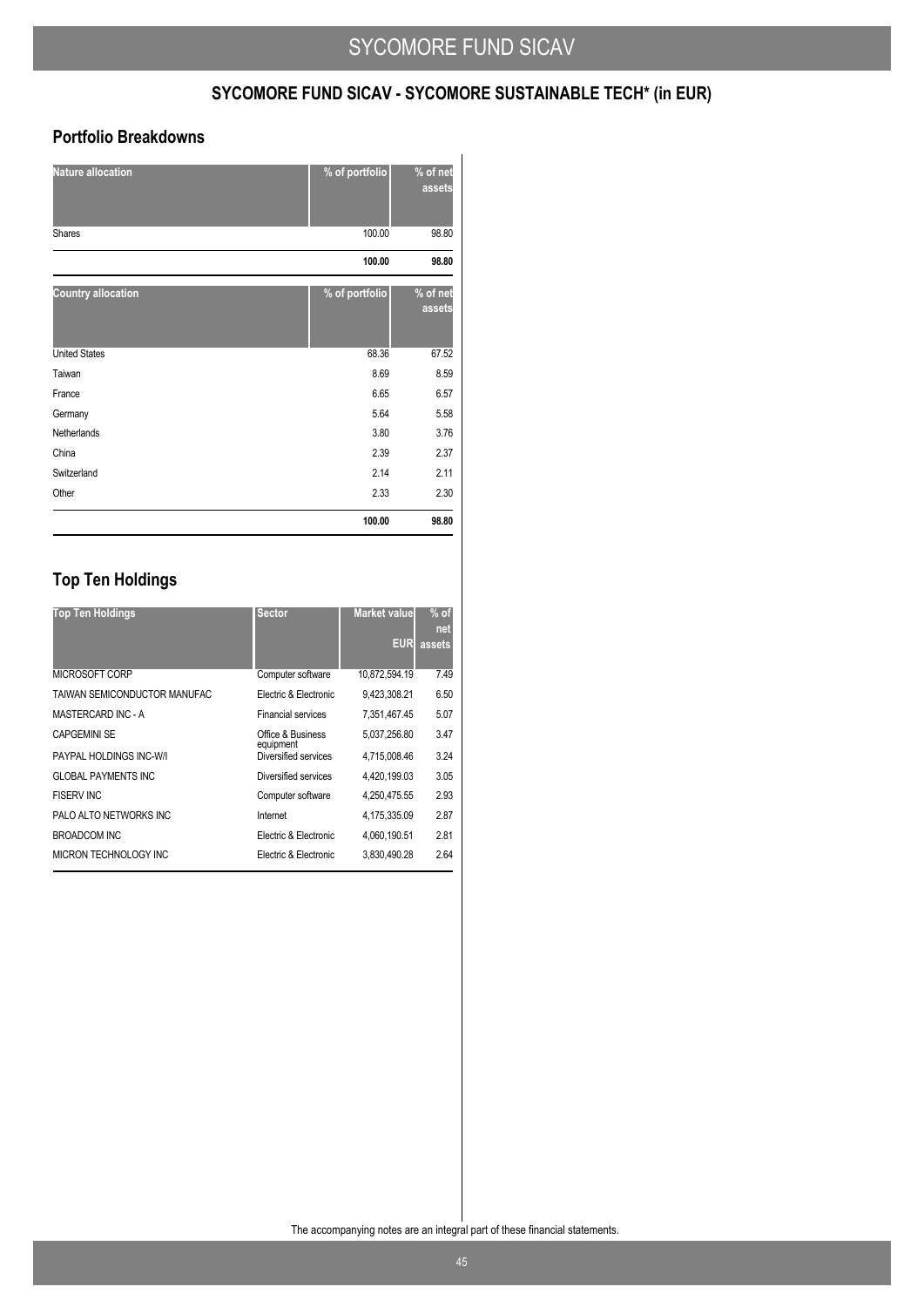### **Notes to the Financial Statements as at December 31, 2020**

### **Note 1 - General information**

SYCOMORE FUND SICAV (previously named UNITED INVESTORS SYNERGY) (the "Company" or the "SICAV") is an Investment Company with Variable Capital incorporated on February 13, 2012 in the form of a public limited company under Luxembourg law in accordance with the amended Law of August 10, 1915 on commercial companies as well as Part I of the Law of December 17, 2010 as amended relating to Undertakings for Collective Investment.

The Company Articles of Association were filed with the Luxembourg Trade and Companies Register on February 21, 2012, (amended on August 26, 2020) and published in the "*Mémorial C, Recueil Électronique des Sociétés et Associations*" (Gazette) on March 7, 2012. Copies of the Articles of Association may be obtained from the Trade and Companies Register in Luxembourg.

The Company is registered in the Luxembourg Trade and Companies Register under n° B 166.946.

The Company consists of different Sub-Funds each of which relates to a distinct portfolio of assets consisting of transferable securities denominated in various currencies. For each Sub-Fund, the management will aim to combine a maximization of growth and capital yield.

The registered office of the Company is at 60, Avenue J.F. Kennedy, L-1855 Luxembourg.

During the year ended December 31, 2020, seven Sub-Funds have been active: SYCOMORE FUND SICAV - SYCOMORE ECO SOLUTIONS; SYCOMORE FUND SICAV - SYCOMORE HAPPY @ WORK; SYCOMORE FUND SICAV - SYCOMORE SELECTION RESPONSABLE (LUXEMBOURG); SYCOMORE FUND SICAV - SYCOMORE SELECTION CREDIT (LUXEMBOURG); SYCOMORE FUND SICAV - SYCOMORE PARTNERS (LUXEMBOURG); SYCOMORE FUND SICAV - SYCOMORE NEXT GENERATION; SYCOMORE FUND SICAV - SYCOMORE SUSTAINABLE TECH (launched on September 9, 2020).

The Company is incorporated for an indefinite term, and at present can issue shares in the following categories:

(i) Category "R", open to all types of investors;

(ii) Category "l", exclusively reserved for all other institutional investors;

(iii) Category "X" shares, which are open to all types of institutional investors providing said investors have been approved beforehand by the Company's Board of Directors;

(iv) Category "CS" shares, which are reserved exclusively for retail investors in the framework of portfolio management and/or investment advice on an independent basis under Directive 2014/65/CE, for which providers of these services are not allowed to accept and retain fees, commissions or any monetary or non-monetary benefits paid or provided by the Management Company or the distributors of the Company.

(v) Category "A" shares, open to all types of investors subject to other manager fees. Not invested at the reporting date.

(vi) category "F" shares, which are open to all types of institutional investors satisfying a minimum subscription amount of EUR 30,000,000 providing said investors have been approved beforehand by the Board of Directors.

The Company can issue capitalisation and distribution shares depending on the sub-funds.

The Sub-Fund SYCOMORE FUND SICAV - SYCOMORE SELECTION RESPONSABLE (LUXEMBOURG) acts as feeder fund by investing substantially all of its assets in its Master Fund SYCOMORE SELECTION RESPONSABLE an investment fund in the form of a French "fonds commun de placement", governed by French law and the Directive 2009/65/EC, with only a small amount of cash held for liquidity purposes.

The Sub-Fund SYCOMORE FUND SICAV - SYCOMORE SELECTION CREDIT (LUXEMBOURG) acts as feeder fund by investing substantially all of its assets in its Master Fund SYCOMORE SELECTION CREDIT an investment fund in the form of a French "fonds commun de placement", governed by French law and the Directive 2009/65/EC, with only a small amount of cash held for liquidity purposes.

The Sub-Fund SYCOMORE FUND SICAV - SYCOMORE PARTNERS (LUXEMBOURG) acts as feeder fund by investing substantially all of its assets in its Master Fund SYCOMORE PARTNERS an investment fund in the form of a French "fonds commun de placement", governed by French law and the Directive 2009/65/EC, with only a small amount of cash held for liquidity purposes.

### **Investment objective:**

SYCOMORE FUND SICAV - SYCOMORE SELECTION RESPONSABLE (LUXEMBOURG), SYCOMORE FUND SICAV - SYCOMORE SELECTION CREDIT (LUXEMBOURG) and SYCOMORE FUND SICAV - SYCOMORE PARTNERS (LUXEMBOURG):

The objective, the investment policy and the risk profile of the Feeder Sub-Funds and their respective Master Funds are similar. The performance of the Feeder Sub-Funds and their respective Master Funds are also similar after deduction of Feeder Sub-Funds' Total Expense Ratio, with the exception of the assets of the Feeder Sub-Funds which are not invested in the Master Funds.

The Feeder Sub-Funds invest more than 95% of their total net assets in the Master Funds and look for a 100% exposure to their respective Master Funds, depending on the cash needed for ancillary purposes.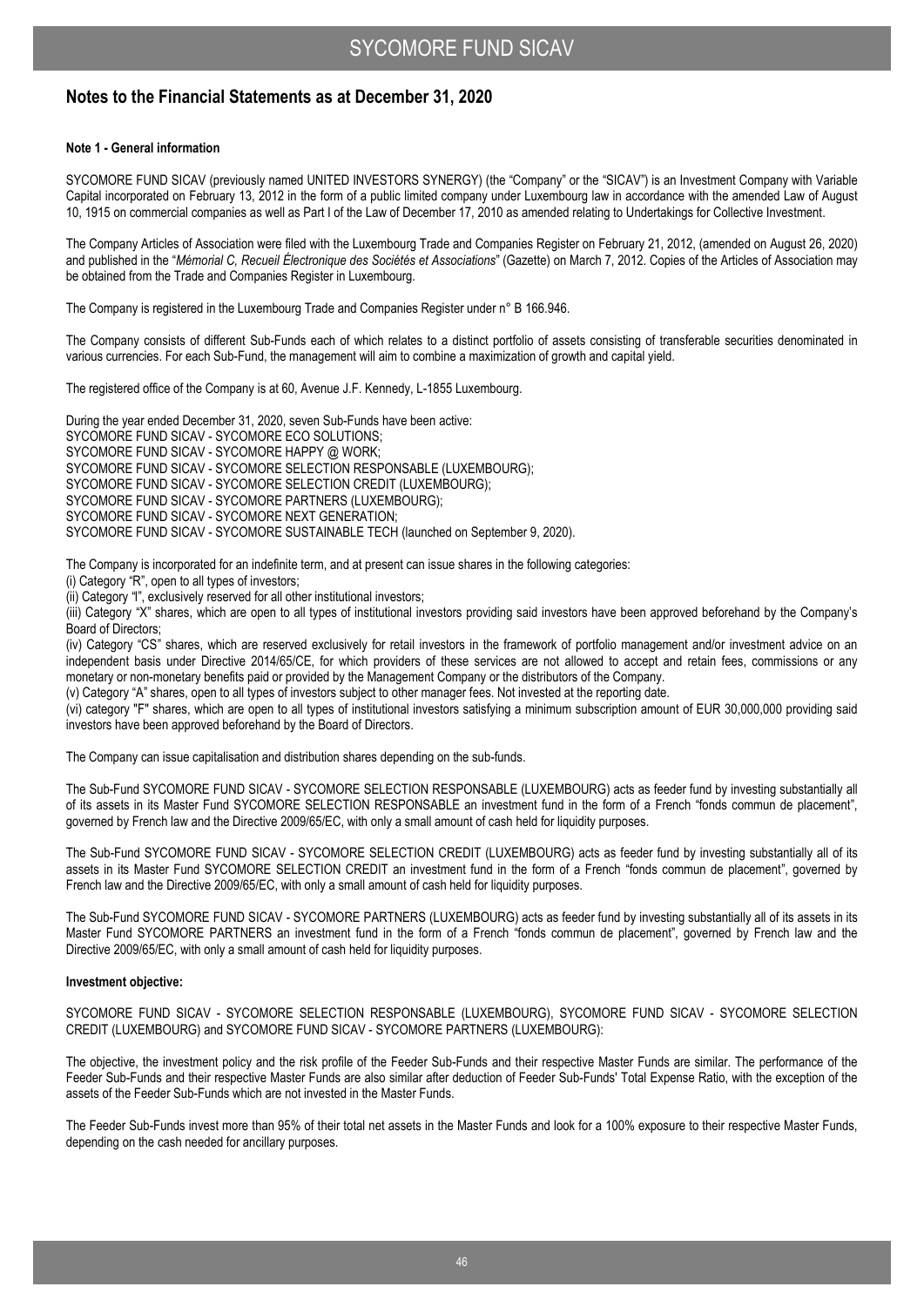### **Note 1 - General information (continued)**

**Investment objective (continued):** 

### **Investment policy of the Master Funds:**

### The Master Fund of SYCOMORE FUND SICAV - SYCOMORE SELECTION RESPONSABLE (LUXEMBOURG):

The objective of the Master Fund of SYCOMORE FUND SICAV - SYCOMORE SELECTION RESPONSABLE (LUXEMBOURG), which is classified as "euro zone equities" is to outperform over a recommended minimum investment horizon of five years the Euro Stoxx Total Return index (with dividends reinvested), via the careful selection of Euro zone equities.

The Master Fund's investment strategy is based on a portfolio exposure of 60% to 100% to Euro zone equities. These equities are selected based on a thorough fundamental analysis of companies, without sector or capitalisation restrictions. The portfolio can therefore be exposed up to 100% to small cap equities. It aims to identify quality companies whose market valuation is not representative of their intrinsic value as determined by the management team.

### The Master Fund of SYCOMORE FUND SICAV - SYCOMORE SELECTION CREDIT (LUXEMBOURG):

The objective of the Master Fund of SYCOMORE FUND SICAV - SYCOMORE SELECTION CREDIT (LUXEMBOURG), is to continually expose the Portfolio between 60% and 100% (with a maximum of 20% to public issuers and equivalent) to Euro denominated bonds (including convertible bonds) and other debt or money market securities issued by public or private issuers. In addition, the portfolio may be exposed up to 40% to fixed income derivatives listed on international regulated markets or traded over the counter (including Credit Default Swaps for hedging purposes only) to adjust the sensitivity of the portfolio without allowing any overexposure. Indirect exposure to stocks, gained through convertible bonds is limited to 10% of assets.

| Range of interest rate sensitivity | Geographical area of securities issuers              |  |  |
|------------------------------------|------------------------------------------------------|--|--|
| Min 0                              | Euro zone: Min 75% / Max 100%                        |  |  |
| Max 5                              | World (including emerging markets): Min 0% / Max 25% |  |  |

### The Master Fund of SYCOMORE FUND SICAV - SYCOMORE PARTNERS (LUXEMBOURG):

The objective of the Master Fund of SYCOMORE FUND SICAV - SYCOMORE PARTNERS (LUXEMBOURG), is to achieve a significant return over a minimum recommended investment horizon of five years through a careful selection of European and International equities and an opportunistic and discretionary variation in the portfolio's exposure to equity markets. The Master Fund's portfolio is allocated between various asset classes on a discretionary basis by the management team as a function of its expectations and outlook for the equity markets. In any case, PEA (Plan d'Epargne en Actions)-eligible financial instruments must at all times account for at least 75% of the Fund's net assets.

### **Note 2 - Principal accounting methods**

The financial statements of the Company are established in accordance with the regulatory provisions and accounting practices generally accepted in the Grand Duchy of Luxembourg.

The net asset value as presented in the financial statement was calculated based on valuation prices as at December 31, 2020. The net asset value per share of each class of shares in each sub-fund is determined by dividing the value of the total net assets of that sub-fund properly allocable to such class by the total number of shares of such class outstanding on such valuation day.

### **2.1 Combination of the different Sub-Funds**

The combined financial statements of SYCOMORE FUND SICAV are expressed in Euro and are equal to the sum of the corresponding accounts in the financial statements of each Sub-Fund converted into Euro at the exchange rate prevailing at the end of the year.

At the reporting date, the total cross sub-fund investment amounted to EUR 688,728.00. The Combined financial statements have not been adjusted to remove the impact of such investment.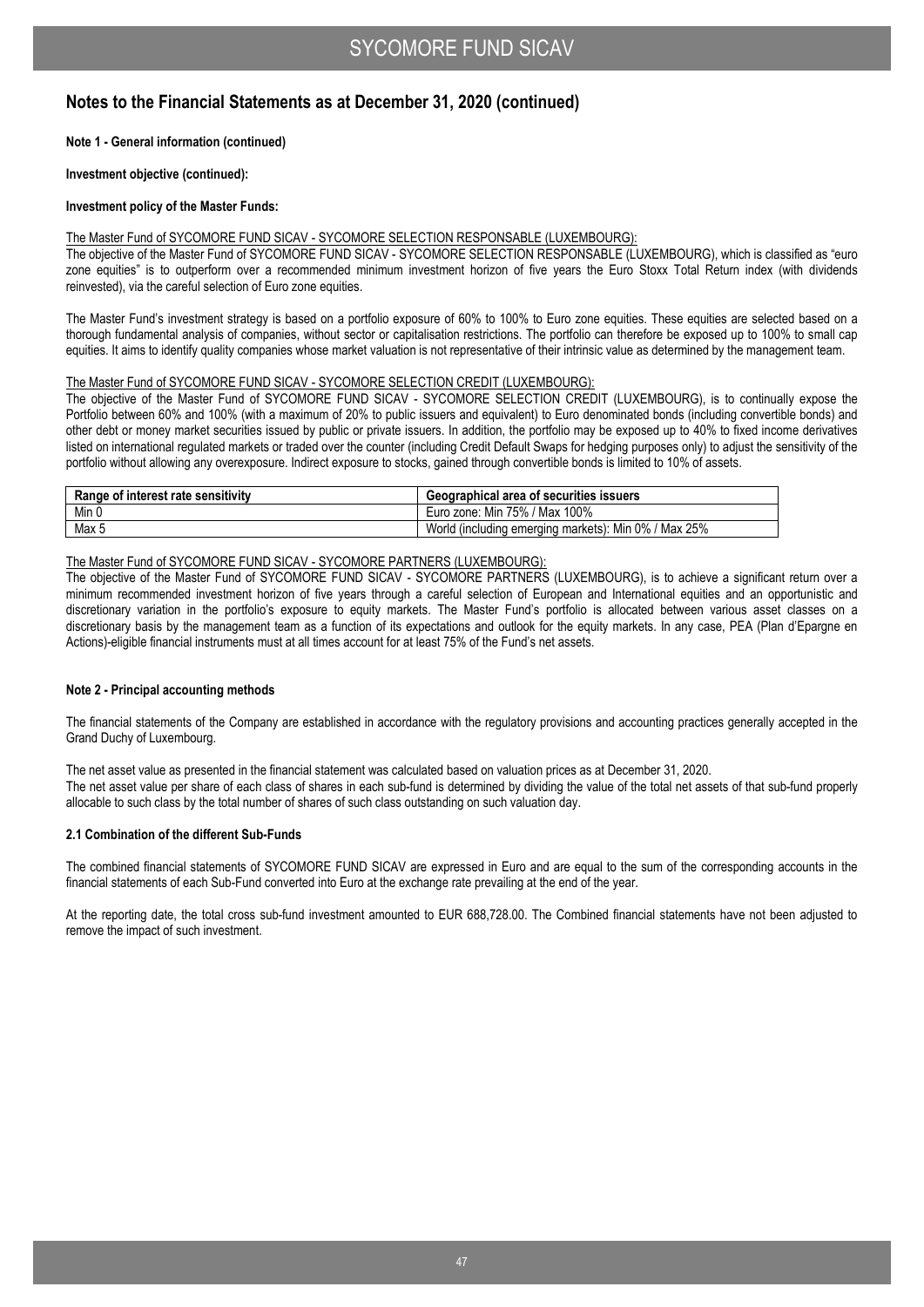### **Note 2 - Principal accounting methods (continued)**

### **2.2 Conversion of foreign currencies**

The reference currency of the Fund is Euro and the combined statements, financial statements and accounting are expressed in that currency. Assets and Liabilities denominated in a currency other the one that of the Sub-Fund are converted into the currency of the Sub-Fund at the exchange rate prevailing on the closing date. Income and expenses in currencies other than the one of the Sub-Fund are converted into the currency of the Sub-Fund at the exchange rate prevailing on the date of the transactions.

Foreign exchange gains and losses resulting from this conversion are recorded in the Statement of Operations and Changes in net Assets.

### **2.3 Securities portfolio**

Securities officially listed on a stock market or traded on a regulated, recognised market that is functioning normally and open to the public, shall be valued at the last known closing price, and if this security is traded on several markets the last known closing price in this security's main market. If the last known price is unrepresentative, the valuation shall be based on the probable market value, estimated conservatively and in a good faith by the Board of Directors.

In the event that the assets are neither listed on a stock exchange nor dealt in on another regulated market or if the price as determined above is not representative of the fair market value in the opinion of the Board of Directors of the SICAV, the value of such assets shall be assessed on the basis of their foreseeable sales prices estimated prudently and in good faith by the Board of Directors of the SICAV.

Units of UCITS and/or other investment funds shall be valued at their last known net asset value per share.

The valuation of private investments in public entities (PIPEs) is determined by the Board of Directors using the price of the listed shares of the special purpose acquisition companies (SPACs) which committed to issue the aforementioned shares once the business combination for which those were created, is settled.

### **2.4 Income**

Interests are accrued on a daily basis. Dividends are recorded on the date when the shares are listed for the first time "ex-dividend".

### **2.5 Formation expenses**

The Company will bear the formation and launching expenses incurred on behalf of, or in connection with, the formation of the Fund and the launching of the Sub-Funds. These expenses will be written off over a period not exceeding five years.

### **2.6 Realised gains and losses on sales of investments in securities**

Investments in securities are accounted for on trade date basis. Realised gains and losses on sales of investments in securities are calculated on the average cost basis.

### **2.7 Future contracts**

Future contracts are valued based on the latest available market price. Realised or unrealised gains and losses are recognised in the Statement of Operations and Changes in Net Assets.

### **2.8 Cash and other assimilated assets**

The value of any cash on hand or on deposit, bills and demand notes and accounts receivable, prepaid expenses, cash dividends and interest declared or accrued as aforesaid and not yet received shall be deemed to be the full amount thereof, unless in any case the same is unlikely to be paid or received in full, in which case the value thereof shall be arrived at after making such discount as the Board of Directors may consider appropriate in such case to reflect the true value thereof.

Cash is valued at nominal value, plus accrued interest.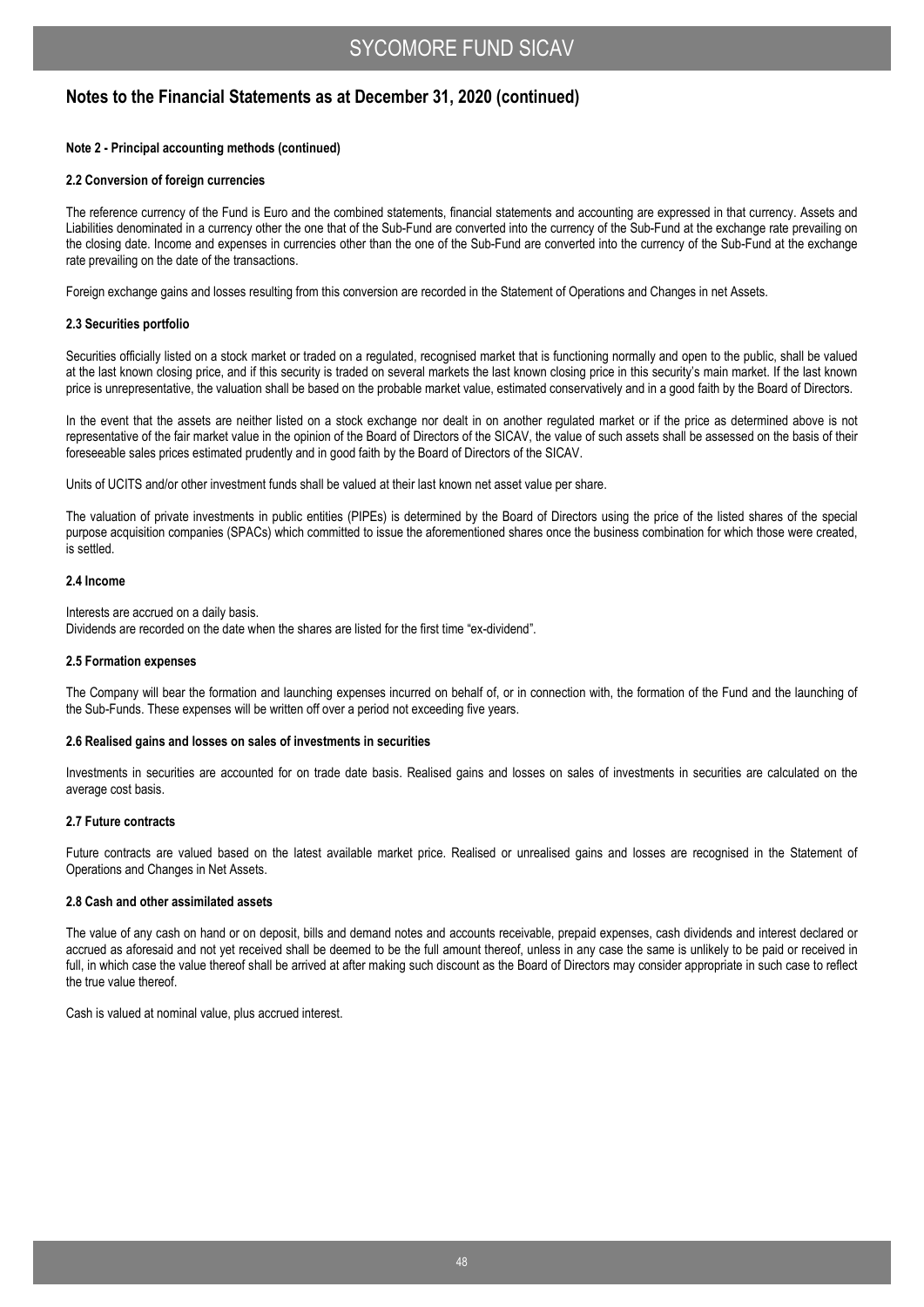### **Note 3 - Management fees**

The Investment Manager (Sycomore Asset Management) receives management fees corresponding to a rate per annum of the average NAV of each Sub-Fund as indicated below:

| Sub-Fund                                                                        | Category  | <b>Class</b> | Management fee max       |
|---------------------------------------------------------------------------------|-----------|--------------|--------------------------|
| SYCOMORE FUND SICAV - SYCOMORE ECO SOLUTIONS                                    | I-EUR     | C            | 1.00%                    |
| SYCOMORE FUND SICAV - SYCOMORE ECO SOLUTIONS                                    | R-EUR     | $\mathsf C$  | 2.00%                    |
| SYCOMORE FUND SICAV - SYCOMORE ECO SOLUTIONS                                    | X - EUR   | $\mathsf C$  | 1.00%                    |
| SYCOMORE FUND SICAV - SYCOMORE HAPPY @ WORK                                     | I-EUR     | $\mathsf C$  | 1.00%                    |
| SYCOMORE FUND SICAV - SYCOMORE HAPPY @ WORK                                     | R-EUR     | C            | 2.00%                    |
| SYCOMORE FUND SICAV - SYCOMORE HAPPY @ WORK                                     | X - EUR   | C            | 1.00%                    |
| SYCOMORE FUND SICAV - SYCOMORE HAPPY @ WORK                                     | CS - EUR  | C            | 1.00%                    |
| SYCOMORE FUND SICAV - SYCOMORE SELECTION RESPONSABLE (LUXEMBOURG)               | I-EUR     | $\mathsf C$  |                          |
| SYCOMORE FUND SICAV - SYCOMORE SELECTION RESPONSABLE (LUXEMBOURG)               | I-EUR     | D            | $\overline{\phantom{a}}$ |
| SYCOMORE FUND SICAV - SYCOMORE SELECTION RESPONSABLE (LUXEMBOURG)               | R-EUR     | C            | 1.00%                    |
| SYCOMORE FUND SICAV - SYCOMORE SELECTION RESPONSABLE (LUXEMBOURG)               | R-EUR     | D            | 1.00%                    |
| SYCOMORE FUND SICAV - SYCOMORE SELECTION RESPONSABLE (LUXEMBOURG)               | CS-EUR    | C            | $\overline{\phantom{a}}$ |
| SYCOMORE FUND SICAV - SYCOMORE SELECTION CREDIT (LUXEMBOURG)                    | $I$ – EUR | $\mathsf C$  |                          |
| SYCOMORE FUND SICAV - SYCOMORE SELECTION CREDIT (LUXEMBOURG)                    | I-EUR     | D            | $\overline{\phantom{a}}$ |
| SYCOMORE FUND SICAV - SYCOMORE SELECTION CREDIT (LUXEMBOURG)                    | R-EUR     | C            | 0.60%                    |
| SYCOMORE FUND SICAV - SYCOMORE SELECTION CREDIT (LUXEMBOURG)                    | R-EUR     | D            | 0.60%                    |
| SYCOMORE FUND SICAV - SYCOMORE PARTNERS (LUXEMBOURG)                            | I-EUR     | C            | $\blacksquare$           |
| SYCOMORE FUND SICAV - SYCOMORE PARTNERS (LUXEMBOURG)                            | $R$ - EUR | $\mathsf{C}$ | 1.50%                    |
| SYCOMORE FUND SICAV - SYCOMORE NEXT GENERATION                                  | I-EUR     | $\mathsf{C}$ | 0.80%                    |
| SYCOMORE FUND SICAV - SYCOMORE NEXT GENERATION                                  | I-EUR     | D            | 0.80%                    |
| SYCOMORE FUND SICAV - SYCOMORE NEXT GENERATION                                  | R-EUR     | C            | 1.60%                    |
| SYCOMORE FUND SICAV - SYCOMORE NEXT GENERATION                                  | R-EUR     | D            | 1.60%                    |
| SYCOMORE FUND SICAV - SYCOMORE NEXT GENERATION                                  | CS-EUR    | C            | 0.80%                    |
| SYCOMORE FUND SICAV - SYCOMORE NEXT GENERATION                                  | CS-EUR    | D            | 0.80%                    |
| SYCOMORE FUND SICAV - SYCOMORE SUSTAINABLE TECH (launched on September 9, 2020) | I-USD     | C            | 1.00%                    |
| SYCOMORE FUND SICAV - SYCOMORE SUSTAINABLE TECH (launched on September 9, 2020) | I-EUR     | $\mathsf C$  | 1.00%                    |
| SYCOMORE FUND SICAV - SYCOMORE SUSTAINABLE TECH (launched on September 9, 2020) | I-EUR     | D            | 1.00%                    |
| SYCOMORE FUND SICAV - SYCOMORE SUSTAINABLE TECH (launched on September 9, 2020) | R-EUR     | C            | 2.00%                    |
| SYCOMORE FUND SICAV - SYCOMORE SUSTAINABLE TECH (launched on September 9, 2020) | R-EUR     | D            | 2.00%                    |
| SYCOMORE FUND SICAV - SYCOMORE SUSTAINABLE TECH (launched on September 9, 2020) | CS-EUR    | C            | 1.00%                    |
| SYCOMORE FUND SICAV - SYCOMORE SUSTAINABLE TECH (launched on September 9, 2020) | F-EUR     | $\mathsf C$  | 0.75%                    |
| SYCOMORE FUND SICAV - SYCOMORE SUSTAINABLE TECH (launched on September 9, 2020) | F-EUR     | D            | 0.75%                    |
| SYCOMORE FUND SICAV - SYCOMORE SUSTAINABLE TECH (launched on September 9, 2020) | X - EUR   | C            | 1.00%                    |

### **Note 4 - Depositary fees and Administration fees**

The Depositary and Administration Agent receive a quarterly fee in relation to their services in accordance with usual practice in Luxembourg. Fees are paid directly by the Management Company and are included in the Management fee.

### **Note 5 - Performance fees**

### SYCOMORE FUND SICAV - SYCOMORE ECO SOLUTIONS

A performance fee may be charged, based on a comparison of the performance of the Sub-Fund, over the Fund's financial year, and the benchmark, MSCI Daily Net TR Europe Index (expressed in Euros).

The performance of the Sub-Fund is calculated after deduction of operating and management fees and before the performance fee.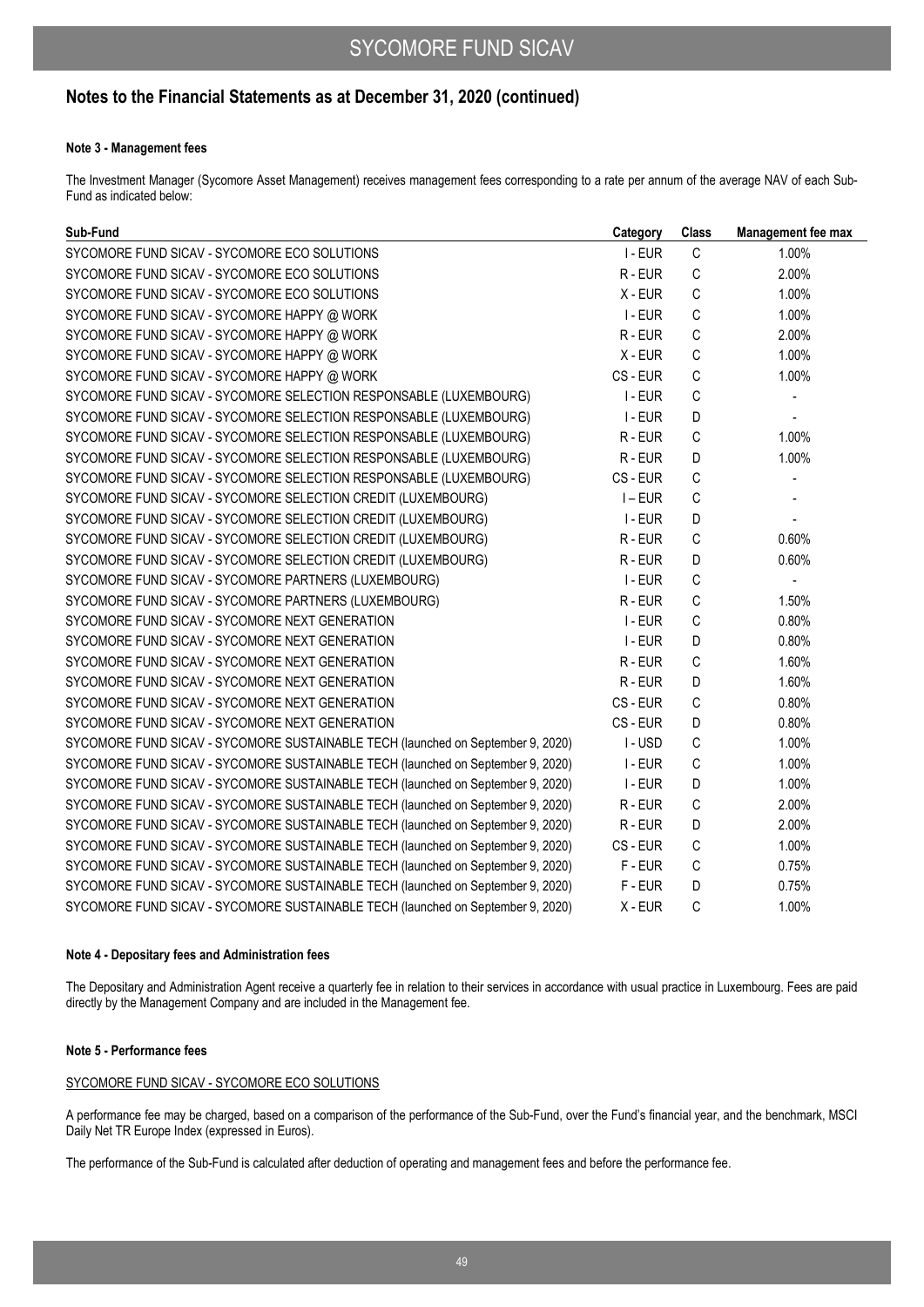### **Notes to the Financial Statements as at December 31, 2020 (continued)**

### **Note 5 - Performance fees (continued)**

If, over the Fund's financial year, the performance of the Sub-Fund is positive and superior to the benchmark, the performance fee will represent 20% (all taxes included) of the difference between the performance of the Sub-Fund and the performance of the benchmark.

If, over the Fund's financial year, the performance of the Sub-Fund is inferior to the benchmark, no performance fee will be charged.

If, over the Fund's financial year, the performance of the Sub-Fund, since the beginning of the Fund's financial year, is positive and superior to the benchmark calculated over the same period a provision will be posted for that out-performance by way of performance fee on calculation of the Sub-Fund's NAV.

In the case of an under-performance of a the Sub-Fund in relation to the benchmark between two net asset values, any provision posted earlier will be readjusted by a provision reversal. Provision reversals will not exceed the initial provisions.

The performance fee will only be definitively charged at the close of each financial year if, over the Fund's past financial year, the performance of the Sub-Fund was positive and superior to the benchmark.

In addition, if shares were redeemed (or converted into other shares of any class of the same Sub-Fund or any Class of another existing Sub-Fund) during the reference period, and for those Shares a performance fee is accrued, it will be crystallized at the date of redemption or conversion and it will be considered as payable to the Investment Manager.

As at December 31, 2020, a performance fee was accrued for the Sub-Fund SYCOMORE FUND SICAV - SYCOMORE ECO SOLUTIONS and amounted to EUR 25,074,857.36.

For this sub-fund, a performance fee was accrued only for the following shares:

- Category "R" (20% over the MSCI Daily Net TR Europe Index)

- Category "I" (20% over the MSCI Daily Net TR Europe Index)

### SYCOMORE FUND SICAV - SYCOMORE HAPPY @ WORK

A performance fee may be charged, based on a comparison of the performance of the Sub-Fund, from the first bank business day of October to the last bank business day of September (the "Calculation period"), and the benchmark, Euro Stoxx Total Return Index (expressed in Euros).

The performance of the Sub-Fund is calculated after deduction of operating and management fees and before the performance fee.

If, over the Calculation period, the performance of the Sub-Fund is positive and superior to the benchmark, the performance fee will represent 20% (all taxes included) of the difference between the performance of the Sub-Fund and the performance of the benchmark.

If, over the Calculation period, the performance of the Sub-Fund is negative or inferior to the benchmark, no performance fee will be charged.

If, over the Calculation period, the performance of the Sub-Fund, since the beginning of the Calculation period, is positive and superior to the benchmark calculated over the same period, a provision will be posted for that out-performance by way of performance fee on calculation of the Sub-Fund's NAV.

In the case of an under-performance of a the Sub-Fund in relation to the benchmark between two net asset values, any provision posted earlier will be readjusted by a provision reversal. Provision reversals will not exceed the initial provisions.

In addition, if shares were redeemed (or converted into other shares of any class of the same Sub-Fund or any class of another existing Sub-Fund) during the Calculation period, and for those shares a performance fee is accrued, it will be crystallized at the date of redemption or conversion and it will be considered as payable to the Investment Manager.

As at December 31, 2020, a performance fee was accrued for the Sub-Fund SYCOMORE FUND SICAV - SYCOMORE HAPPY @ WORK and amounted to EUR 11,546,418.66.

For this Sub-Fund, a performance fee was accrued only for the following shares:

- Category "R" (20% over the Euro Stoxx Total Return)
- Category "I" (20% over the Euro Stoxx Total Return)

- Category "CS" (20% over the Euro Stoxx Total Return)

### SYCOMORE FUND SICAV - SYCOMORE NEXT GENERATION

A performance fee may be charged, based on a comparison of the performance of the Sub-Fund, from the first bank business day of January to the last bank business day of December (the "Calculation period"), and the benchmark, Capitalised EONIA Index + 2.00% (expressed in Euros) (until December 31, 2020 and will be EUR STR + 2.00% as from January 1, 2021).

The performance of the Sub-Fund is calculated after deduction of operating and management fees and before the performance fee.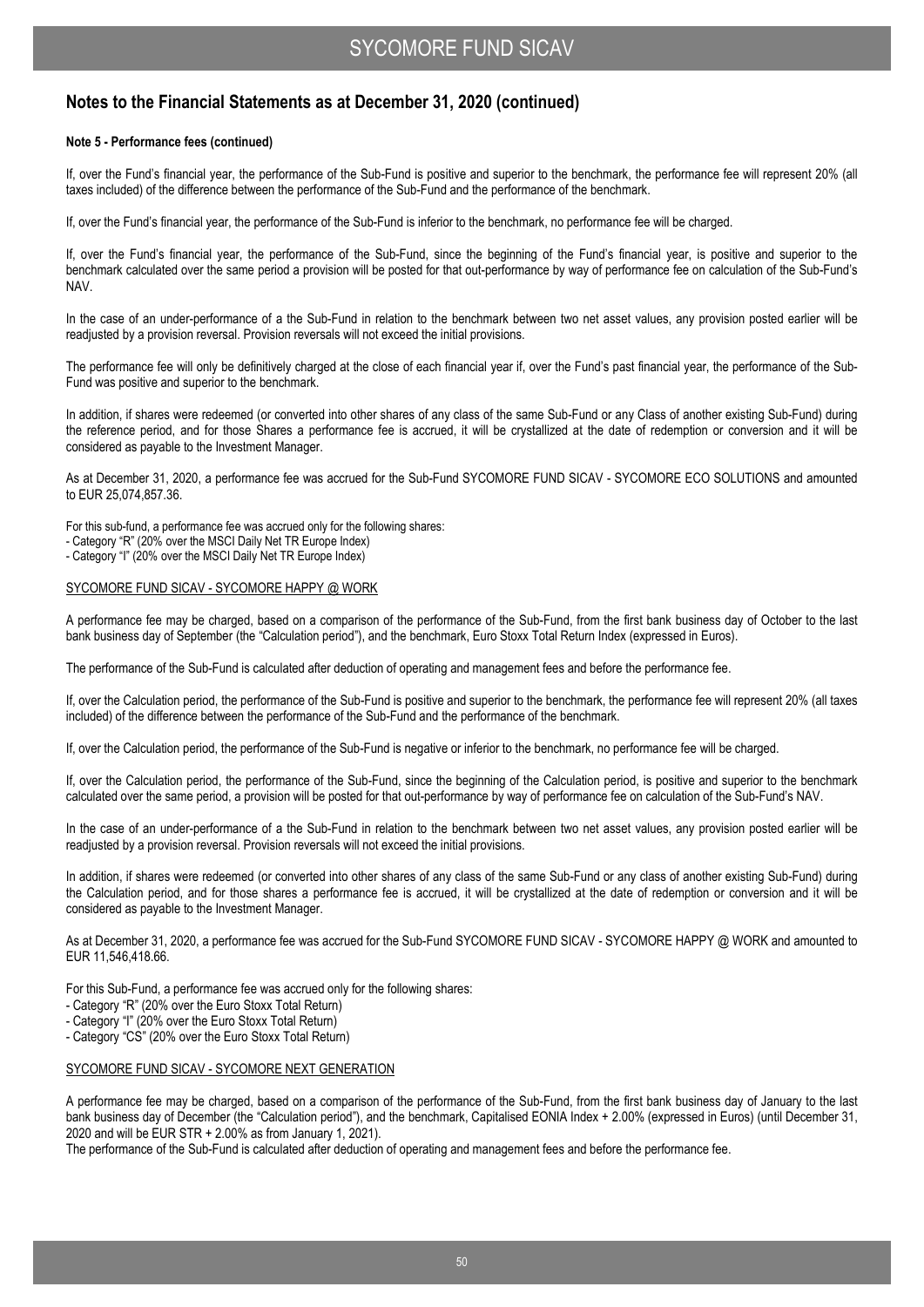### **Notes to the Financial Statements as at December 31, 2020 (continued)**

### **Note 5 - Performance fees (continued)**

If, over the Calculation period, the performance of the Sub-Fund is positive and superior to the benchmark, the performance fee will represent 20% (all taxes included) of the difference between the performance of the Sub-Fund and the performance of the benchmark.

If, over the Calculation period, the performance of the Sub-Fund is negative or inferior to the benchmark, no performance fee will be charged.

If, over the Calculation period, the performance of the Sub-Fund, since the beginning of the Calculation period, is positive and superior to the benchmark calculated over the same period, a provision will be posted for that out-performance by way of performance fee on calculation of the Sub-Fund's NAV.

In the case of an under-performance of a the Sub-Fund in relation to the benchmark between two net asset values, any provision posted earlier will be readjusted by a provision reversal. Provision reversals will not exceed the initial provisions.

In addition, if shares were redeemed (or converted into other shares of any class of the same Sub-Fund or any class of another existing Sub-Fund) during the Calculation period, and for those shares a performance fee is accrued, it will be crystallized at the date of redemption or conversion and it will be considered as payable to the Investment Manager.

The performance fee would be capped to prevent the NAV per share after performance fee to decrease below the reference NAV per share (last NAV per share after performance fee from the previous Calculation period) due to performance fee.

The above benchmark is provided respectively by the Administrator ECB ("European Central Bank"). The Administrator is not included in the register referred to in Article 36 of the Benchmark Regulation because of its exemption as central bank under Article 2.2 of the Benchmark Regulation.

As at December 31, 2020, a performance fee was accrued for the Sub-Fund SYCOMORE FUND SICAV - SYCOMORE NEXT GENERATION and amounted to EUR 550,915.45.

### SYCOMORE FUND SICAV - SYCOMORE SUSTAINABLE TECH (launched September 9, 2020)

A performance fee may be charged, based on a comparison of the performance of the Sub-Fund, from the first bank business day of October to the last bank business day of September (the "Calculation period"), and the benchmark, MSCI AC World Information Technology Index Total Return (expressed in Euros).

The performance of the Sub-Fund is calculated after deduction of operating and management fees and before the performance fee.

If, over the Calculation period, the performance of the Sub-Fund is positive and superior to the benchmark, the performance fee will represent 20% (all taxes included) of the difference between the performance of the Sub-Fund and the performance of the benchmark.

If, over the Calculation period, the performance of the Sub-Fund is negative or inferior to the benchmark, no performance fee will be charged.

If, over the Calculation period, the performance of the Sub-Fund, since the beginning of the Calculation period, is positive and superior to the benchmark calculated over the same period, a provision will be posted for that out-performance by way of performance fee on calculation of the Sub-Fund's NAV.

In the case of an under-performance of a the Sub-Fund in relation to the benchmark between two net asset values, any provision posted earlier will be readjusted by a provision reversal. Provision reversals will not exceed the initial provisions.

In addition, if shares were redeemed (or converted into other shares of any class of the same Sub-Fund or any class of another existing Sub-Fund) during the Calculation period, and for those shares a performance fee is accrued, it will be crystallized at the date of redemption or conversion and it will be considered as payable to the Investment Manager.

As at December 31, 2020, a performance fee was accrued for the Sub-Fund SYCOMORE FUND SICAV - SYCOMORE SUSTAINABLE TECH (launched September 9, 2020) and amounted to EUR 334,532.41.

### **Note 6 - Taxation**

The Company is subject to the Luxembourg tax laws.

In accordance with current legislation and regulations, the Company is liable for subscription tax at the annual rate of 0.05% (except for the share classes reserved for institutional investors, which qualify for the reduced annual tax rate of 0.01% as specified in each Sub-Fund schedule), assessed and payable quarterly, based on the Company's net assets at the end of the quarter in question.

No duties or taxes shall be payable in Luxembourg on issues of the Company's shares except for the fixed duty payable at the time of incorporation, covering the raising of capital. The amount of this duty is EUR 1,250 or its equivalent in another currency. Income received by the Company from abroad may have been subject to withholding tax in the country of origin, and is consequently received by the Company after deduction of said withholding tax.

No stamp duty or other tax is currently payable in Luxembourg on the issue of shares by the Company.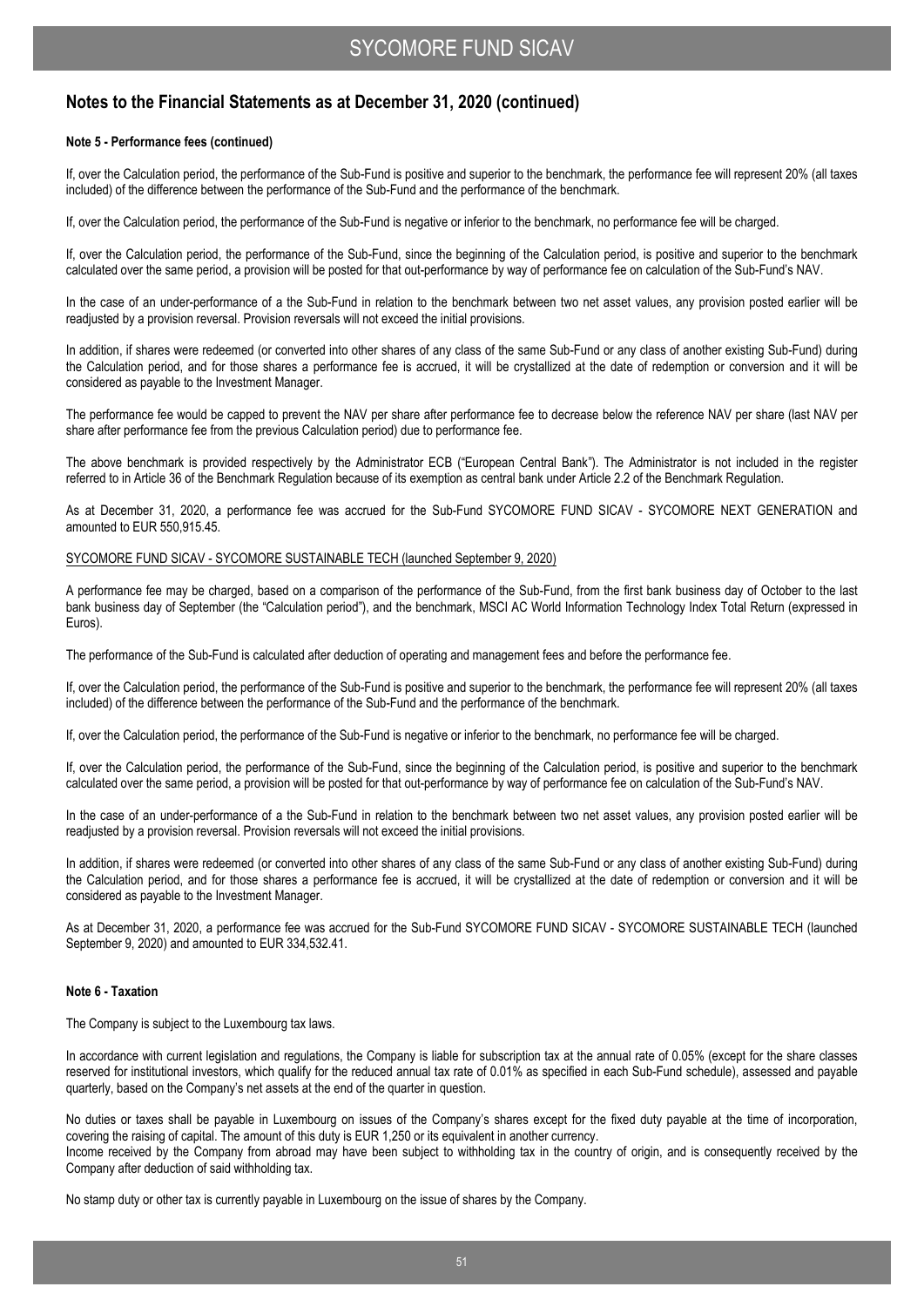### **Note 7 - Exchange rates as at December 31, 2020**

The exchange rates used for the translation of the SICAV's assets and liabilities not denominated in EUR are as follows:

| 1 Euro (EUR) = | 1.558800   | Canadian Dollar (CAD)     | 1 Euro (EUR) = | 10.476000 | Norwegian Krone (NOK)  |
|----------------|------------|---------------------------|----------------|-----------|------------------------|
| 1 Euro (EUR) = | 1.081550   | Swiss Franc (CHF)         | 1 Euro (EUR) = | 10.048500 | Swedish Krone (SEK)    |
| 1 Euro (EUR) = | 7.443450   | Danish Krone (DKK)        | 1 Euro (EUR) = | 34.379300 | Taiwanese Dollar (TWD) |
| 1 Euro (EUR) = | 0.895100   | Great Britain Pound (GBP) | 1 Euro (EUR) = | 1.223550  | US Dollar (USD)        |
| 1 Euro (EUR) = | 126.325450 | Japanese Yen (JPY)        |                |           |                        |

### **Note 8 - Transaction costs**

The Company incurred transaction costs which have been defined as brokerage fees, certain taxes and certain depositary fees relating to the purchase and sale of transferable securities, money market instruments or other eligible assets. Transaction costs due to the investment or disinvestment into the Master Fund to be incurred by the Feeder Sub-Fund will be borne and paid by the Management Company.

### **Note 9 - Future contacts**

As at December 31, 2020, the Sub-Fund SYCOMORE FUND SICAV - SYCOMORE ECO SOLUTIONS is engaged in future contracts. The counterparty is Société Générale S.A. and the Sub-fund has not pledged any collateral.

As at December 31, 2020, the Sub-Fund SYCOMORE FUND SICAV - SYCOMORE HAPPY @ WORK is engaged in future contracts. The counterparty is Société Générale S.A. and the Sub-fund has not pledged any collateral.

As at December 31, 2020, the Sub-Fund SYCOMORE FUND SICAV - SYCOMORE NEXT GENERATION is engaged in future contracts. The counterparty is Société Générale S.A. and the Sub-fund has not pledged any collateral.

### **Note 10 - Changes in the composition of the securities portfolio**

The list of changes in the composition of the portfolio is available to shareholders at the office of the Depositary Bank and at the registered office of the SICAV.

### **Note 11 - Private investments in public entities**

As at December 31, 2020, the sub-funds SYCOMORE FUND SICAV - SYCOMORE HAPPY @ WORK, SYCOMORE FUND SICAV - SYCOMORE NEXT GENERATION and SYCOMORE FUND SICAV - SYCOMORE SUSTAINABLE TECH have private investments in public entities ("PIPEs") in their portfolio. These instruments are unfunded subscription agreements and represent a commitment from these sub-funds to purchase shares at a specified price on the settlement date pursuant to the closing of the business combination between the special purpose acquisition companies ("SPACs"), issuers of the shares, and the respective identified target companies.

The related transactions require the approval of the shareholders of both the SPACs and the target companies, and are subject to other customary closing conditions, including the receipt of certain regulatory approvals. If these conditions are not met the sub-funds are no longer obligated to fulfil their commitment to the SPACs. These investments, which are detailed below, are restricted from resale until the settlement date.

| Sub-fund                                                           | <b>SPAC</b> (issuer of the<br>shares)  | Currency   | Quantity    | Unitary<br>cost value | Unitary<br>market value | Market value in<br>sub-fund<br>currency (EUR) | Weight |
|--------------------------------------------------------------------|----------------------------------------|------------|-------------|-----------------------|-------------------------|-----------------------------------------------|--------|
| SYCOMORE FUND SICAV -<br>SYCOMORE HAPPY @<br><b>WORK</b>           | <b>CC NEUBERGER</b><br>PRINCIPAL HDS-A | USD        | 182.400.00  | 10.00                 | 10.84                   | 1.615.966.65                                  | 0.31%  |
| SYCOMORE FUND SICAV -<br><b>SYCOMORE NEXT</b><br><b>GENERATION</b> | <b>CC NEUBERGER</b><br>PRINCIPAL HDS-A | <b>USD</b> | 48.000.00   | 10.00                 | 10.84                   | 425.254.38                                    | 0.33%  |
| SYCOMORE FUND SICAV -<br>SYCOMORE SUSTAINABLE<br><b>TECH</b>       | <b>CC NEUBERGER</b><br>PRINCIPAL HDS-A | <b>USD</b> | 201.600.00* | 10.00                 | 10.84                   | 1.786.068.41                                  | 1.23%  |
| SYCOMORE FUND SICAV -<br>SYCOMORE SUSTAINABLE<br><b>TECH</b>       | THUNDER BRIDGE<br>ACQUISITION-A        | <b>USD</b> | 200.000.00  | 10.00                 | 13.22                   | 2,160,925.18                                  | 1.49%  |

\* The difference in quantity with the portfolio is related to a direct investment in the SPAC.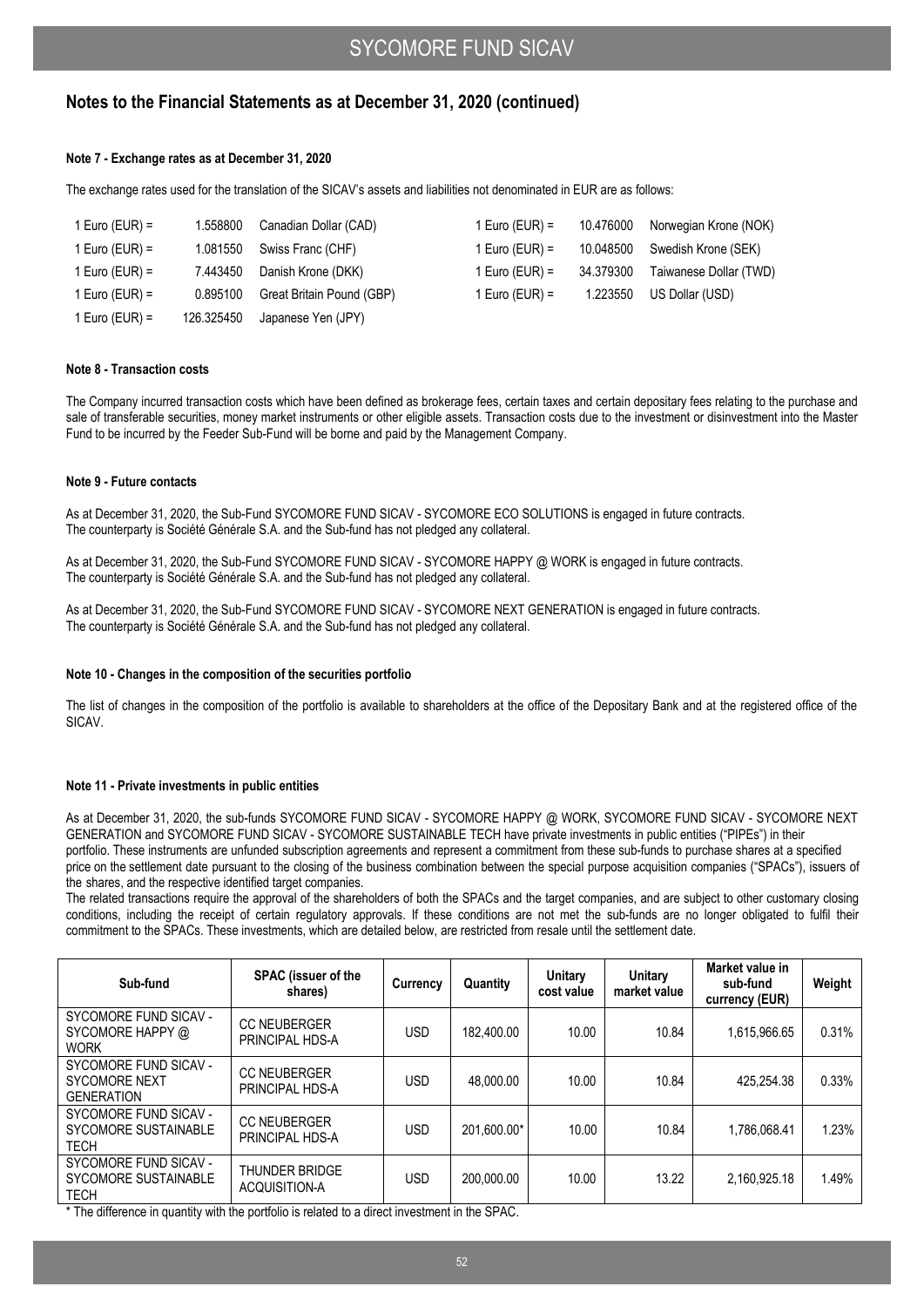**Note 12 - Master – Feeder** 

| <b>Feeder Fund</b>                                                                                          | Share class of the<br><b>Master Fund</b>                                      | % of share<br>class of the<br><b>Master Fund</b><br>held by<br><b>Feeder Fund</b> | % of total<br>assets of<br>the Master<br><b>Fund held</b><br>by the<br><b>Feeder Fund</b> | Total fees*<br>of ID share<br>of the<br><b>Master Fund</b><br>In % of the<br>Average<br><b>NAV</b> | Total fees of<br>the Feeder<br>Fund In % of<br>the Average<br><b>NAV</b> | Total fees*<br>of ID shares<br>of the<br><b>Master Fund</b><br>and the<br><b>Feeder Fund</b><br>In % of the<br>Average<br><b>NAV</b> |
|-------------------------------------------------------------------------------------------------------------|-------------------------------------------------------------------------------|-----------------------------------------------------------------------------------|-------------------------------------------------------------------------------------------|----------------------------------------------------------------------------------------------------|--------------------------------------------------------------------------|--------------------------------------------------------------------------------------------------------------------------------------|
| SYCOMORE FUND SICAV -<br>SYCOMORE SELECTION<br><b>RESPONSABLE</b><br>(LUXEMBOURG) - share class "CS"        | <b>SYCOMORE</b><br><b>SELECTION</b><br><b>RESPONSABLE</b><br>share class "ID" | 0.04%                                                                             | 0.01%                                                                                     | 1.00%                                                                                              | $0.00\%$                                                                 | 1.00%                                                                                                                                |
| SYCOMORE FUND SICAV -<br>SYCOMORE SELECTION<br><b>RESPONSABLE</b><br>(LUXEMBOURG) - share class "IC"        | <b>SYCOMORE</b><br><b>SELECTION</b><br><b>RESPONSABLE</b><br>share class "ID" | 0.88%                                                                             | 0.25%                                                                                     | 1.00%                                                                                              | $0.00\%$                                                                 | 1.00%                                                                                                                                |
| SYCOMORE FUND SICAV -<br>SYCOMORE SELECTION<br><b>RESPONSABLE</b><br>(LUXEMBOURG) - share class "ID"        | <b>SYCOMORE</b><br><b>SELECTION</b><br><b>RESPONSABLE</b><br>share class "ID" | 68.17%                                                                            | 19.14%                                                                                    | 1.00%                                                                                              | $0.00\%$                                                                 | 1.00%                                                                                                                                |
| SYCOMORE FUND SICAV -<br><b>SYCOMORE SELECTION</b><br><b>RESPONSABLE</b><br>(LUXEMBOURG) - share class "RC" | <b>SYCOMORE</b><br><b>SELECTION</b><br><b>RESPONSABLE</b><br>share class "ID" | 1.54%                                                                             | 0.43%                                                                                     | 1.00%                                                                                              | 1.00%                                                                    | 2.00%                                                                                                                                |
| SYCOMORE FUND SICAV -<br><b>SYCOMORE SELECTION</b><br><b>RESPONSABLE</b><br>(LUXEMBOURG) - share class "RD" | <b>SYCOMORE</b><br><b>SELECTION</b><br><b>RESPONSABLE</b><br>share class "ID" | 3.71%                                                                             | 1.04%                                                                                     | 1.00%                                                                                              | 1.00%                                                                    | 2.00%                                                                                                                                |
| SYCOMORE FUND SICAV -<br>SYCOMORE SELECTION CREDIT<br>(Luxembourg) – share class « IC »                     | <b>SYCOMORE</b><br>SELECTION CREDIT<br>share class "ID"                       | 0.04%                                                                             | 0.01%                                                                                     | 0.60%                                                                                              | $0.00\%$                                                                 | 0.60%                                                                                                                                |
| SYCOMORE FUND SICAV -<br>SYCOMORE SELECTION CREDIT<br>(Luxembourg) – share class « ID »                     | <b>SYCOMORE</b><br>SELECTION CREDIT<br>share class "ID"                       | 5.47%                                                                             | 1.10%                                                                                     | 0.60%                                                                                              | $0.00\%$                                                                 | 0.60%                                                                                                                                |
| SYCOMORE FUND SICAV -<br>SYCOMORE SELECTION CREDIT<br>(Luxembourg) - share class « RC »                     | <b>SYCOMORE</b><br>SELECTION CREDIT<br>share class "ID"                       | 0.16%                                                                             | 0.03%                                                                                     | 0.60%                                                                                              | 0.60%                                                                    | 1.20%                                                                                                                                |
| SYCOMORE FUND SICAV -<br>SYCOMORE SELECTION CREDIT<br>(Luxembourg) – share class « RD »                     | <b>SYCOMORE</b><br>SELECTION CREDIT<br>share class "ID"                       | 0.02%                                                                             | $0.00\%$                                                                                  | 0.60%                                                                                              | 0.60%                                                                    | 1.20%                                                                                                                                |
| SYCOMORE FUND SICAV -<br>SYCOMORE PARTNERS<br>(Luxembourg) – share class « I »                              | <b>SYCOMORE</b><br><b>PARTNERS</b><br>share class "IBD"                       | 33.61%                                                                            | 1.39%                                                                                     | 1.00%                                                                                              | $0.00\%$                                                                 | 1.00%                                                                                                                                |
| SYCOMORE FUND SICAV -<br><b>SYCOMORE PARTNERS</b><br>(Luxembourg) – share class $\kappa$ R $\kappa$         | <b>SYCOMORE</b><br><b>PARTNERS</b><br>share class "IBD"                       | 0.19%                                                                             | 0.01%                                                                                     | 1.00%                                                                                              | 1.50%                                                                    | 2.50%                                                                                                                                |

\* Total fees excluding the Master Fund's performance fees.

The prospectus, annual reports and most recent interim documents, as well as other practical information of the Master Fund are available on our website www.sycomore-am.com or on written request from: SYCOMORE AM – Service clients – 14, avenue Hoche, 75008 Paris, France.